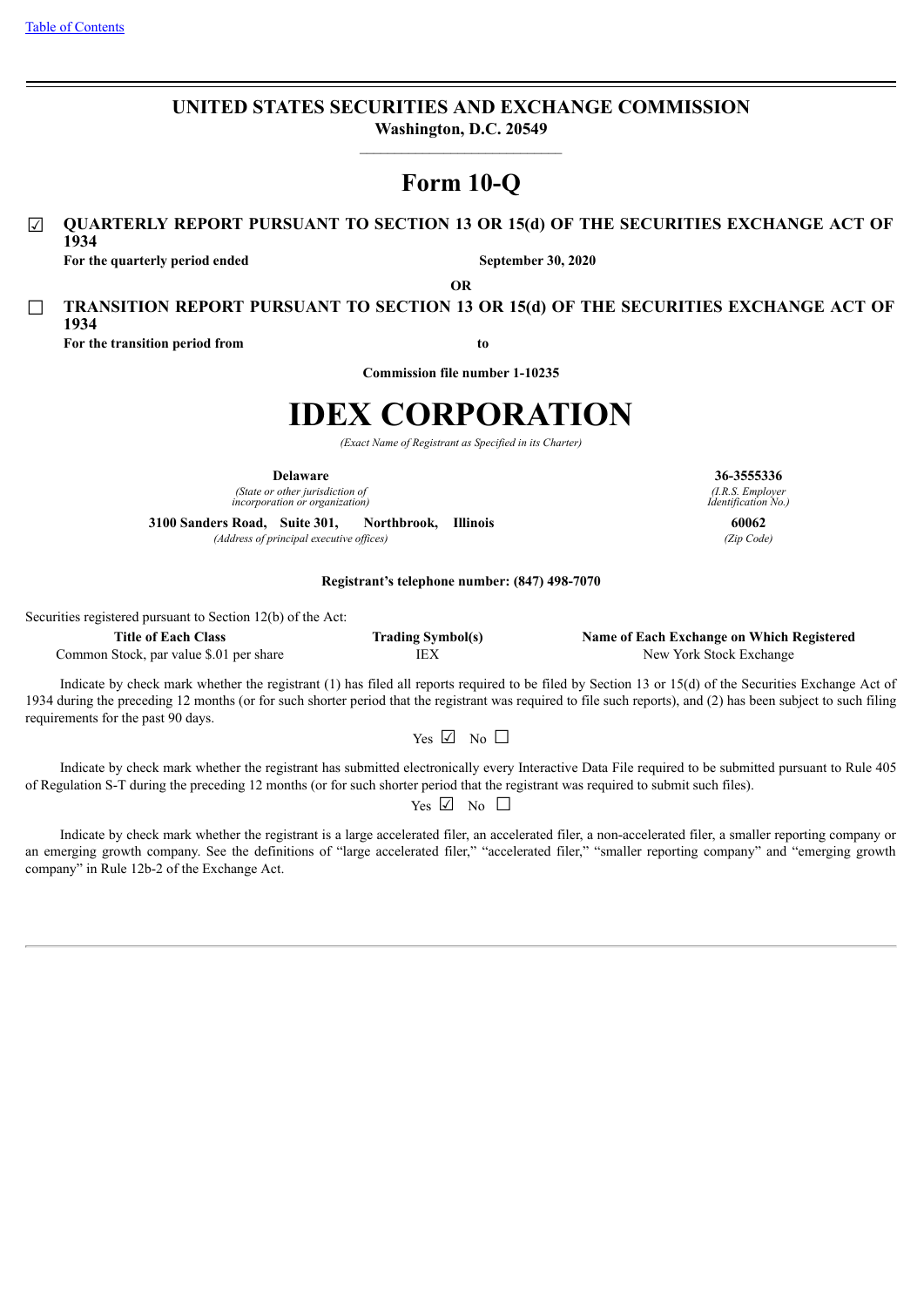<span id="page-1-0"></span>

| Large accelerated filer | ₩ | Accelerated filer                                                                                                | Non-accelerated filer $\Box$ | Smaller reporting company                                                                                                                            |  |
|-------------------------|---|------------------------------------------------------------------------------------------------------------------|------------------------------|------------------------------------------------------------------------------------------------------------------------------------------------------|--|
| Emerging growth company |   | new or revised financial accounting standards provided pursuant to Section 13(a) of the Exchange Act. $\Box$     |                              | If an emerging growth company, indicate by check mark if the registrant has elected not to use the extended transition period for complying with any |  |
|                         |   | Indicate by check mark whether the registrant is a shell company (as defined in Rule 12b-2 of the Exchange Act). | Yes $\Box$ No $\Box$         |                                                                                                                                                      |  |
|                         |   | Number of shares of common stock of IDEX Corporation outstanding as of October 23, 2020: 75,705,784.             |                              |                                                                                                                                                      |  |
|                         |   |                                                                                                                  |                              |                                                                                                                                                      |  |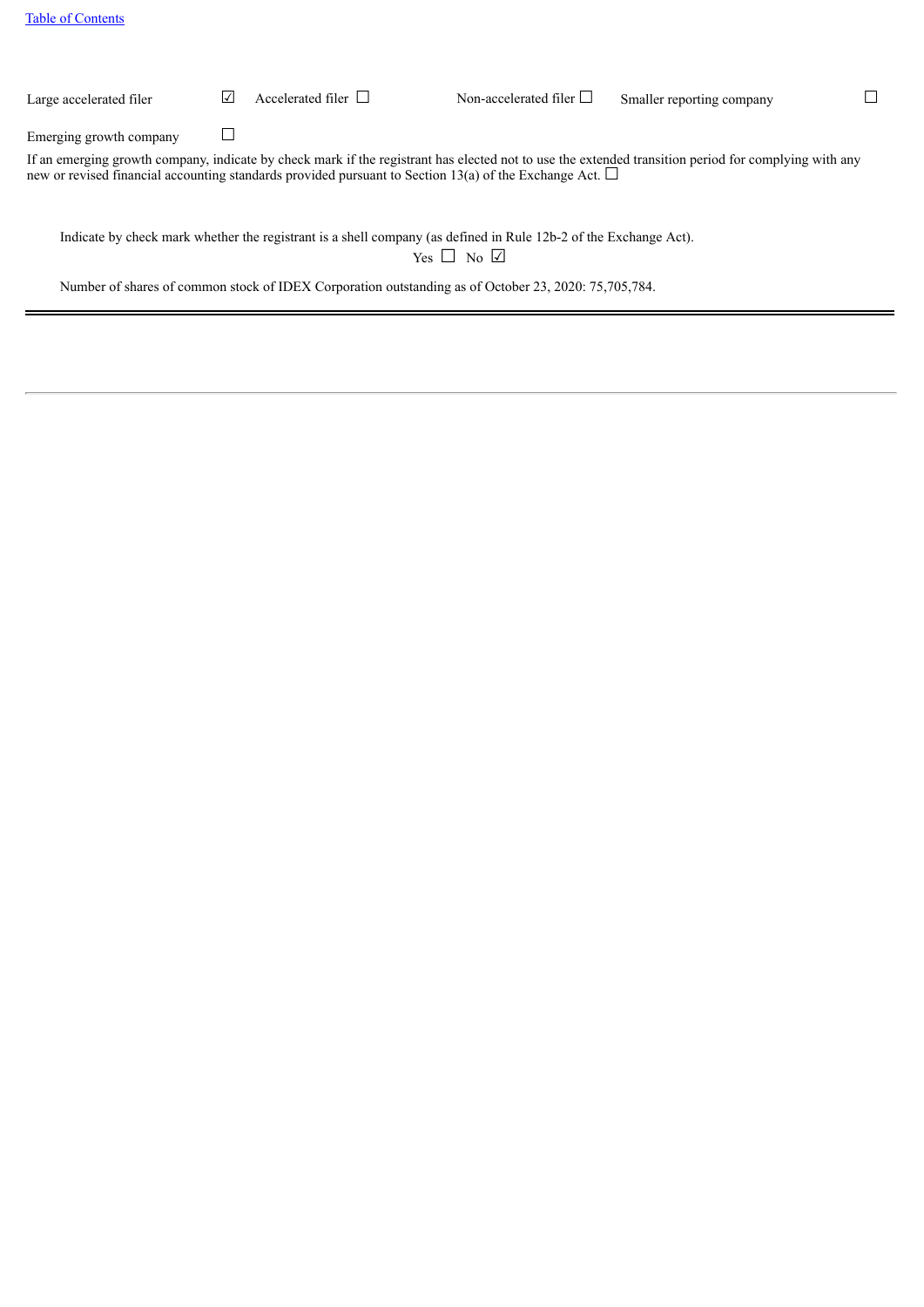# **TABLE OF CONTENTS**

<span id="page-2-0"></span>

|                   | <b>Part I. Financial Information</b>                                                         |                |
|-------------------|----------------------------------------------------------------------------------------------|----------------|
| Item 1.           | <b>Financial Statements</b>                                                                  |                |
|                   | <b>Condensed Consolidated Balance Sheets</b>                                                 |                |
|                   | <b>Condensed Consolidated Statements of Operations</b>                                       | $\overline{2}$ |
|                   | <b>Condensed Consolidated Statements of Comprehensive Income</b>                             |                |
|                   | <b>Condensed Consolidated Statements of Shareholders' Equity</b>                             |                |
|                   | <b>Condensed Consolidated Statements of Cash Flows</b>                                       | 6              |
|                   | <b>Notes to Condensed Consolidated Financial Statements</b>                                  |                |
| Item 2.           | <u>Management's Discussion and Analysis of Financial Condition and Results of Operations</u> | 33             |
|                   | Cautionary Statement Under the Private Securities Litigation Reform Act                      | 33             |
|                   | Overview                                                                                     | 33             |
|                   | <b>Results of Operations</b>                                                                 | 35             |
|                   | <b>Liquidity and Capital Resources</b>                                                       | 41             |
|                   | <b>Non-GAAP Disclosures</b>                                                                  | 43             |
|                   | <b>Critical Accounting Policies</b>                                                          | 49             |
| Item 3.           | Quantitative and Qualitative Disclosures About Market Risk                                   | 49             |
| Item 4.           | <b>Controls and Procedures</b>                                                               | 50             |
|                   | <b>Part II. Other Information</b>                                                            |                |
| Item 1.           | <b>Legal Proceedings</b>                                                                     | 51             |
| Item 1A.          | <b>Risk Factors</b>                                                                          | 51             |
| Item 2.           | <b>Unregistered Sales of Equity Securities and Use of Proceeds</b>                           | 52             |
| Item 6.           | <b>Exhibits</b>                                                                              | 53             |
| <b>Signatures</b> |                                                                                              | 54             |
|                   |                                                                                              |                |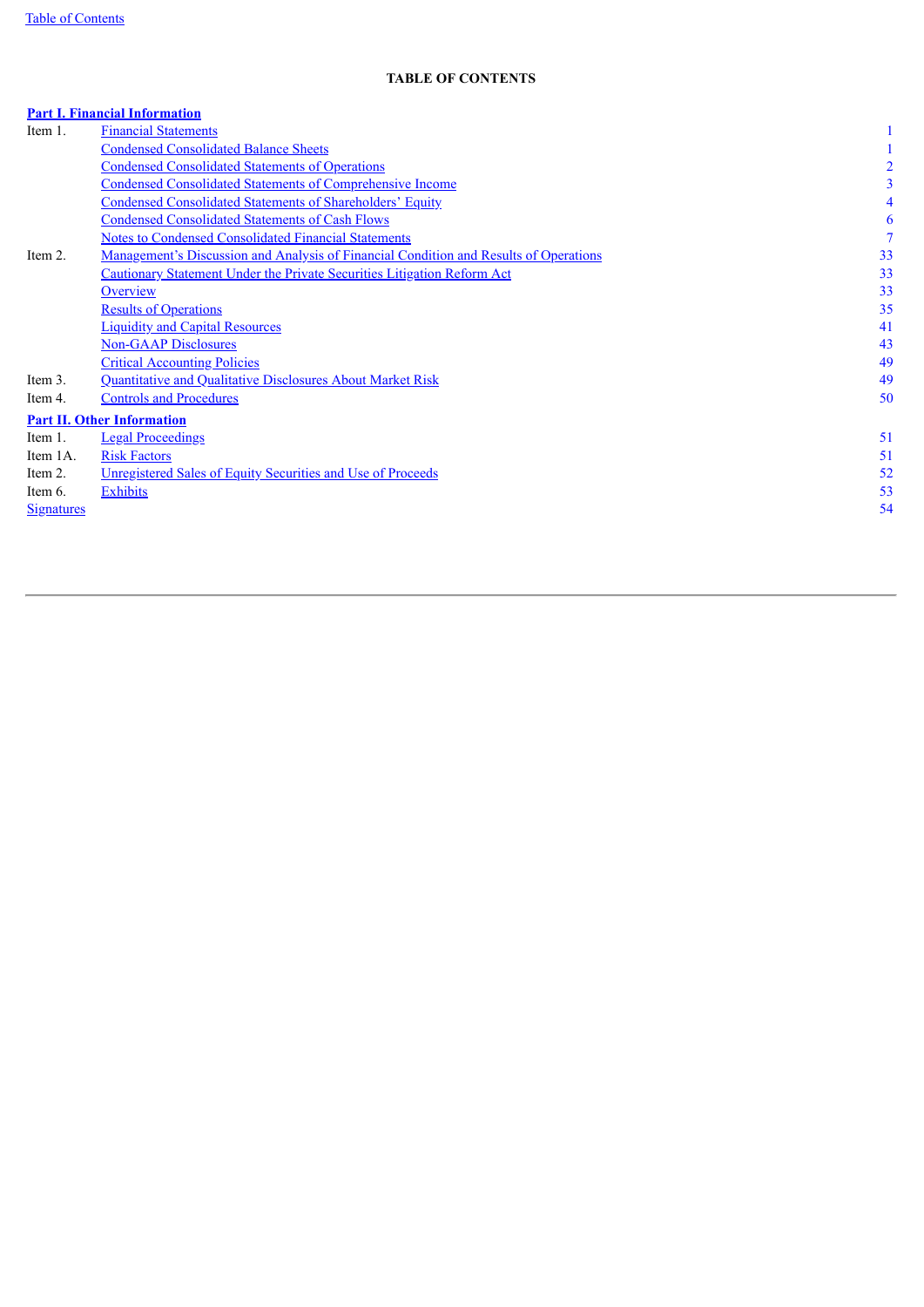## **PART I. FINANCIAL INFORMATION**

## <span id="page-3-1"></span><span id="page-3-0"></span>**Item 1.** *Financial Statements*

## **IDEX CORPORATION CONDENSED CONSOLIDATED BALANCE SHEETS (in thousands except share and per share amounts) (unaudited)**

|                                                                                                               |              | <b>September 30, 2020</b> |             | December 31, 2019 |
|---------------------------------------------------------------------------------------------------------------|--------------|---------------------------|-------------|-------------------|
| <b>ASSETS</b>                                                                                                 |              |                           |             |                   |
| Current assets                                                                                                |              |                           |             |                   |
| Cash and cash equivalents                                                                                     | $\mathbf S$  | 877,758 \$                |             | 632,581           |
| Receivables, less allowance for doubtful accounts of \$6,089 at September 30, 2020 and \$6,347 at             |              |                           |             |                   |
| December 31, 2019                                                                                             |              | 275,432                   |             | 298,186           |
| Inventories                                                                                                   |              | 302,410                   |             | 293,467           |
| Other current assets                                                                                          |              | 65.152                    |             | 37,211            |
| Total current assets                                                                                          |              | 1,520,752                 |             | 1,261,445         |
| Property, plant and equipment - net                                                                           |              | 293,304                   |             | 280,316           |
| Goodwill                                                                                                      |              | 1,863,577                 |             | 1,779,745         |
| Intangible assets - net                                                                                       |              | 417,080                   |             | 388,031           |
| Other noncurrent assets                                                                                       |              | 130,882                   |             | 104,375           |
| Total assets                                                                                                  | $\$$         | 4,225,595                 | \$          | 3,813,912         |
| <b>LIABILITIES AND SHAREHOLDERS' EQUITY</b>                                                                   |              |                           |             |                   |
| Current liabilities                                                                                           |              |                           |             |                   |
| Trade accounts payable                                                                                        | $\mathbb{S}$ | 134,782 \$                |             | 138,463           |
| Accrued expenses                                                                                              |              | 236,937                   |             | 180,290           |
| Short-term borrowings                                                                                         |              | 150                       |             | 388               |
| Dividends payable                                                                                             |              | 37,830                    |             | 38,736            |
| Total current liabilities                                                                                     |              | 409.699                   |             | 357,877           |
| Long-term borrowings                                                                                          |              | 1,044,112                 |             | 848,864           |
| Deferred income taxes                                                                                         |              | 151,924                   |             | 146,574           |
| Other noncurrent liabilities                                                                                  |              | 223,331                   |             | 197,368           |
| <b>Total liabilities</b>                                                                                      |              | 1,829,066                 |             | 1,550,683         |
| Commitments and contingencies                                                                                 |              |                           |             |                   |
| Shareholders' equity                                                                                          |              |                           |             |                   |
| Preferred stock:                                                                                              |              |                           |             |                   |
| Authorized: 5,000,000 shares, \$.01 per share par value; Issued: None                                         |              |                           |             |                   |
| Common stock:                                                                                                 |              |                           |             |                   |
| Authorized: 150,000,000 shares, \$.01 per share par value                                                     |              |                           |             |                   |
| Issued: 89,919,727 shares at September 30, 2020 and 89,948,374 shares at December 31, 2019                    |              | 899                       |             | 899               |
| Additional paid-in capital                                                                                    |              | 778,469                   |             | 760,453           |
| Retained earnings                                                                                             |              | 2,778,130                 |             | 2,615,131         |
| Treasury stock at cost: 14,260,042 shares at September 30, 2020 and 13,860,340 shares at December 31,<br>2019 |              | (1,079,720)               |             | (985,909)         |
| Accumulated other comprehensive income (loss)                                                                 |              | (81,249)                  |             | (127, 345)        |
| Total shareholders' equity                                                                                    |              | 2,396,529                 |             | 2,263,229         |
| Total liabilities and shareholders' equity                                                                    | \$           |                           | $\mathbf S$ |                   |
|                                                                                                               |              | 4,225,595                 |             | 3,813,912         |

<span id="page-3-2"></span>See Notes to Condensed Consolidated Financial Statements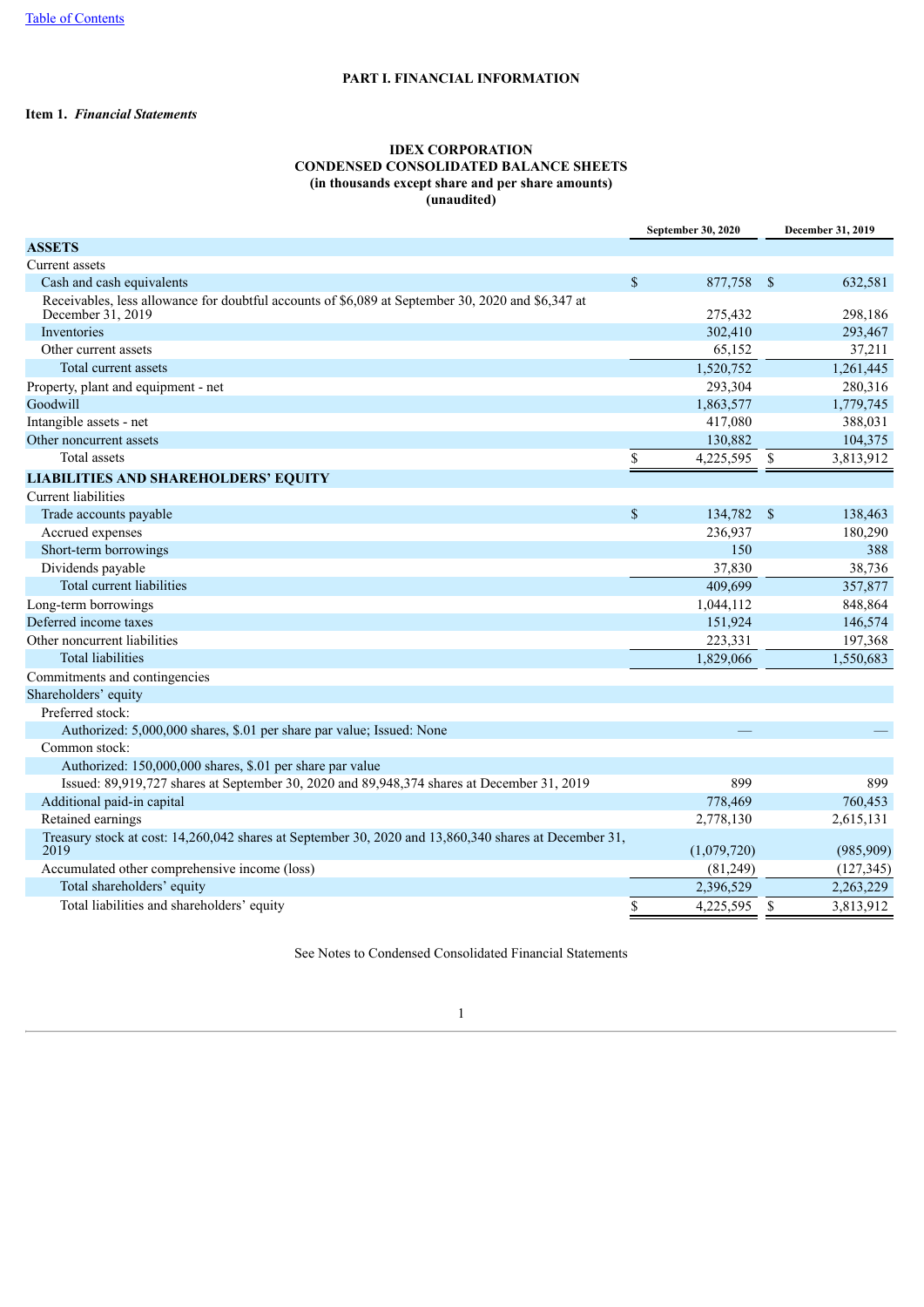## **IDEX CORPORATION CONDENSED CONSOLIDATED STATEMENTS OF OPERATIONS (in thousands except per share amounts) (unaudited)**

|                                                    |              | Three Months Ended September 30, |                    |         | Nine Months Ended September 30, |           |               |           |
|----------------------------------------------------|--------------|----------------------------------|--------------------|---------|---------------------------------|-----------|---------------|-----------|
|                                                    |              | 2020<br>2019                     |                    |         |                                 | 2020      |               | 2019      |
| Net sales                                          | $\mathbb{S}$ | 581,113                          | $\mathbf{\hat{s}}$ | 624,246 | <sup>\$</sup>                   | 1,736,824 | <sup>\$</sup> | 1,888,576 |
| Cost of sales                                      |              | 329,613                          |                    | 342,268 |                                 | 978,568   |               | 1,030,427 |
| Gross profit                                       |              | 251,500                          |                    | 281,978 |                                 | 758,256   |               | 858,149   |
| Selling, general and administrative expenses       |              | 117,370                          |                    | 128,257 |                                 | 369,750   |               | 399,237   |
| Restructuring expenses                             |              | 2,917                            |                    | 11,956  |                                 | 6,758     |               | 14,082    |
| Operating income                                   |              | 131,213                          |                    | 141,765 |                                 | 381,748   |               | 444,830   |
| Other (income) expense - net                       |              | (704)                            |                    | 1,219   |                                 | 7,321     |               | 701       |
| Interest expense                                   |              | 10,642                           |                    | 11,330  |                                 | 33,958    |               | 33,262    |
| Income before income taxes                         |              | 121,275                          |                    | 129,216 |                                 | 340,469   |               | 410,867   |
| Provision for income taxes                         |              | 17,427                           |                    | 24,022  |                                 | 63,759    |               | 82,196    |
| Net income                                         |              | 103,848                          | \$.                | 105,194 | $\mathbf{\$}$                   | 276,710   | $\mathbf{\$}$ | 328,671   |
|                                                    |              |                                  |                    |         |                                 |           |               |           |
| Basic earnings per common share                    |              | 1.38                             | <sup>\$</sup>      | 1.39    | \$                              | 3.66      | -S            | 4.34      |
| Diluted earnings per common share                  |              | 1.37                             |                    | 1.37    |                                 | 3.64      |               | 4.30      |
|                                                    |              |                                  |                    |         |                                 |           |               |           |
| Share data:                                        |              |                                  |                    |         |                                 |           |               |           |
| Basic weighted average common shares outstanding   |              | 75,352                           |                    | 75,698  |                                 | 75,423    |               | 75,532    |
| Diluted weighted average common shares outstanding |              | 75,960                           |                    | 76,577  |                                 | 76,119    |               | 76,415    |

<span id="page-4-0"></span>See Notes to Condensed Consolidated Financial Statements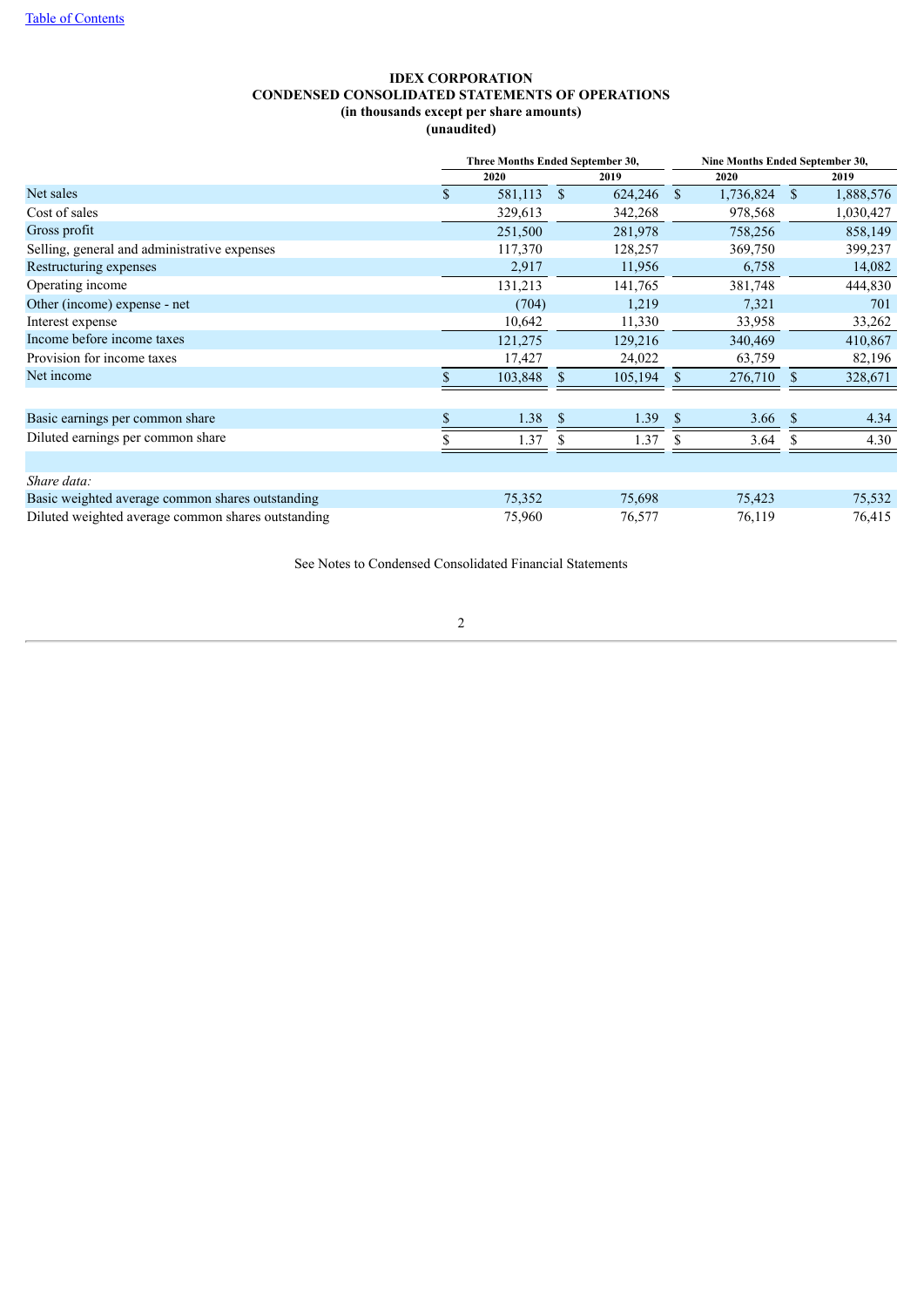## **IDEX CORPORATION CONDENSED CONSOLIDATED STATEMENTS OF COMPREHENSIVE INCOME (in thousands) (unaudited)**

<span id="page-5-0"></span>

|                                                          | Three Months Ended September 30, |         |      |           |    | Nine Months Ended September 30, |  |           |
|----------------------------------------------------------|----------------------------------|---------|------|-----------|----|---------------------------------|--|-----------|
|                                                          | 2020                             |         | 2019 |           |    | 2020                            |  | 2019      |
| Net income                                               | ۰D                               | 103,848 |      | 105,194   | -8 | 276,710                         |  | 328,671   |
| Other comprehensive income (loss):                       |                                  |         |      |           |    |                                 |  |           |
| Reclassification adjustments for derivatives, net of tax |                                  | 672     |      | 1.210     |    | 3,982                           |  | 3,661     |
| Pension and other postretirement adjustments, net of tax |                                  | 291     |      | 1.663     |    | 1.956                           |  | 4,181     |
| Cumulative translation adjustment                        |                                  | 47,343  |      | (37, 825) |    | 40,158                          |  | (38, 478) |
| Other comprehensive income (loss)                        |                                  | 48,306  |      | (34,952)  |    | 46,096                          |  | (30, 636) |
| <b>Comprehensive income</b>                              |                                  | 152.154 |      | 70.242    |    | 322,806                         |  | 298,035   |

See Notes to Condensed Consolidated Financial Statements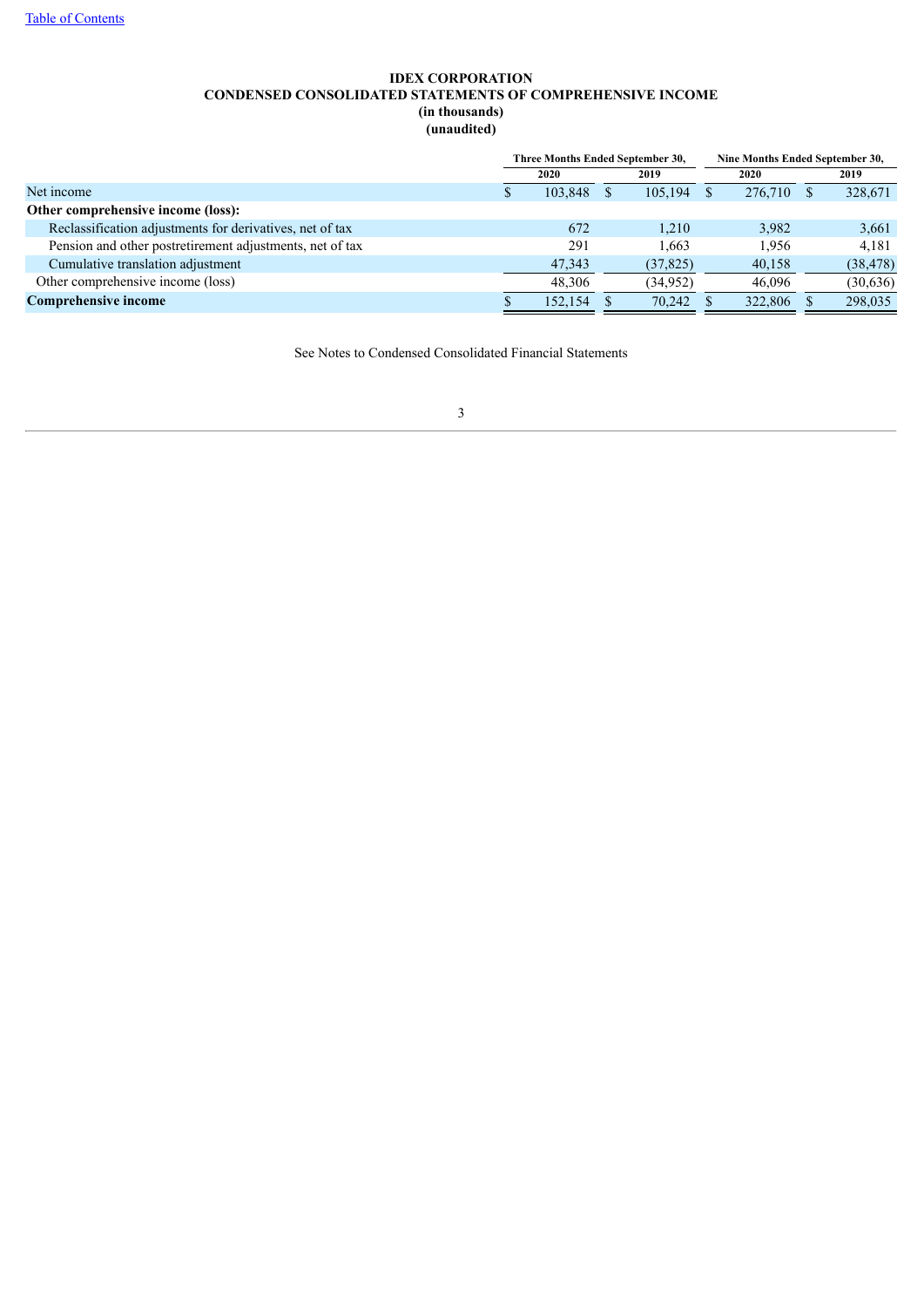# **IDEX CORPORATION CONDENSED CONSOLIDATED STATEMENTS OF SHAREHOLDERS' EQUITY (in thousands except share amounts)**

| (unaudited) |  |
|-------------|--|
|-------------|--|

|                                                                                                                                                                  |                                                             |         |               |                      |               |                                                |                         | <b>Accumulated Other Comprehensive</b><br>Income (Loss) |              |                                                                         |              |                                 |              |                                  |
|------------------------------------------------------------------------------------------------------------------------------------------------------------------|-------------------------------------------------------------|---------|---------------|----------------------|---------------|------------------------------------------------|-------------------------|---------------------------------------------------------|--------------|-------------------------------------------------------------------------|--------------|---------------------------------|--------------|----------------------------------|
|                                                                                                                                                                  | Common<br><b>Stock and</b><br>Additional<br>Paid-In Capital |         |               | Retained<br>Earnings |               | Cumulative<br><b>Translation</b><br>Adjustment |                         | Retirement<br><b>Benefits</b><br>Adjustment             |              | Cumulative<br><b>Unrealized Gain</b><br>(Loss) on<br><b>Derivatives</b> |              | <b>Treasury</b><br><b>Stock</b> |              | Total<br>Shareholders'<br>Equity |
| Balance, December 31, 2019                                                                                                                                       |                                                             | 761,352 | $\mathcal{S}$ | 2,615,131            | $\mathbf{s}$  | (94, 353)                                      | <sup>S</sup>            | (25, 809)                                               | $\mathbf{s}$ | (7, 183)                                                                | $\mathbf{s}$ | (985,909)                       | <sup>S</sup> | 2,263,229                        |
| Net income                                                                                                                                                       |                                                             | -       |               | 101,998              |               |                                                |                         |                                                         |              | -                                                                       |              | -                               |              | 101,998                          |
| Cumulative translation adjustment                                                                                                                                |                                                             |         |               |                      |               | (26, 456)                                      |                         |                                                         |              |                                                                         |              |                                 |              | (26, 456)                        |
| Net change in retirement obligations (net of tax of<br>\$578)                                                                                                    |                                                             |         |               |                      |               |                                                |                         | 2,296                                                   |              |                                                                         |              |                                 |              | 2,296                            |
| Net change on derivatives designated as cash flow<br>hedges (net of tax of \$351)                                                                                |                                                             |         |               |                      |               |                                                |                         |                                                         |              | 1,194                                                                   |              |                                 |              | 1,194                            |
| Issuance of 131,757 shares of common stock from<br>issuance of unvested shares, performance share units<br>and exercise of stock options (net of tax of \$3,061) |                                                             |         |               |                      |               |                                                |                         |                                                         |              |                                                                         |              | 2,089                           |              | 2,089                            |
| Repurchase of 866,823 shares of common stock                                                                                                                     |                                                             |         |               |                      |               |                                                |                         |                                                         |              |                                                                         |              | (108,907)                       |              | (108, 907)                       |
| Shares surrendered for tax withholding                                                                                                                           |                                                             |         |               |                      |               |                                                |                         |                                                         |              |                                                                         |              | (12, 119)                       |              | (12, 119)                        |
| Share-based compensation                                                                                                                                         |                                                             | 6,463   |               |                      |               |                                                |                         |                                                         |              |                                                                         |              |                                 |              | 6,463                            |
| Balance, March 31, 2020                                                                                                                                          | S                                                           | 767,815 | \$            | 2,717,129            | $\mathsf{\$}$ | (120, 809)                                     | S                       | (23, 513)                                               | \$           | (5.989)                                                                 | $\mathbb{S}$ | (1, 104, 846)                   | s            | 2,229,787                        |
| Net income                                                                                                                                                       |                                                             |         |               | 70,864               |               |                                                |                         |                                                         |              |                                                                         |              |                                 |              | 70,864                           |
| Cumulative translation adjustment                                                                                                                                |                                                             |         |               |                      |               | 19,271                                         |                         |                                                         |              |                                                                         |              |                                 |              | 19,271                           |
| Net change in retirement obligations (net of tax of \$62)                                                                                                        |                                                             |         |               |                      |               |                                                |                         | (631)                                                   |              |                                                                         |              |                                 |              | (631)                            |
| Net change on derivatives designated as cash flow<br>hedges (net of tax of \$623)                                                                                |                                                             |         |               |                      |               |                                                |                         |                                                         |              | 2,116                                                                   |              |                                 |              | 2,116                            |
| Issuance of 145,263 shares of common stock from<br>issuance of unvested shares, performance share units<br>and exercise of stock options (net of tax of \$594)   |                                                             |         |               |                      |               |                                                |                         |                                                         |              |                                                                         |              | 11.022                          |              | 11,022                           |
| Repurchase of 9,600 shares of common stock                                                                                                                       |                                                             |         |               |                      |               |                                                |                         |                                                         |              |                                                                         |              | (1, 435)                        |              | (1, 435)                         |
| Shares surrendered for tax withholding                                                                                                                           |                                                             |         |               |                      |               |                                                |                         |                                                         |              |                                                                         |              | (29)                            |              | (29)                             |
| Share-based compensation                                                                                                                                         |                                                             | 5,753   |               |                      |               |                                                |                         |                                                         |              |                                                                         |              |                                 |              | 5,753                            |
| Cash dividends declared - \$1.00 per common share<br>outstanding                                                                                                 |                                                             |         |               | (75,681)             |               |                                                |                         |                                                         |              |                                                                         |              |                                 |              | (75,681)                         |
| Balance, June 30, 2020                                                                                                                                           | S                                                           | 773,568 | \$            | 2,712,312            | $\mathbf S$   | (101, 538)                                     | s                       | (24, 144)                                               | \$           | (3,873)                                                                 | \$           | (1,095,288)                     | S            | 2,261,037                        |
| Net income                                                                                                                                                       |                                                             |         |               | 103,848              |               |                                                |                         |                                                         |              |                                                                         |              |                                 |              | 103,848                          |
| Cumulative translation adjustment                                                                                                                                |                                                             |         |               | -                    |               | 47,343                                         |                         |                                                         |              |                                                                         |              |                                 |              | 47,343                           |
| Net change in retirement obligations (net of tax of<br>\$171)                                                                                                    |                                                             |         |               |                      |               |                                                |                         | 291                                                     |              |                                                                         |              |                                 |              | 291                              |
| Net change on derivatives designated as cash flow<br>hedges (net of tax of \$197)                                                                                |                                                             |         |               |                      |               |                                                |                         |                                                         |              | 672                                                                     |              |                                 |              | 672                              |
| Issuance of 191,432 shares of common stock from<br>issuance of unvested shares, performance share units<br>and exercise of stock options (net of tax of \$837)   |                                                             |         |               |                      |               |                                                |                         |                                                         |              |                                                                         |              | 15,618                          |              | 15,618                           |
| Shares surrendered for tax withholding                                                                                                                           |                                                             |         |               |                      |               |                                                |                         |                                                         |              |                                                                         |              | (50)                            |              | (50)                             |
| Share-based compensation                                                                                                                                         |                                                             | 5,800   |               |                      |               |                                                |                         |                                                         |              |                                                                         |              |                                 |              | 5,800                            |
| Cash dividends declared - \$0.50 per common share<br>outstanding                                                                                                 |                                                             |         |               | (38,030)             |               |                                                |                         |                                                         |              |                                                                         |              |                                 |              | (38,030)                         |
| Balance, September 30, 2020                                                                                                                                      | $\mathbb{S}$                                                | 779,368 | $\mathbf{s}$  | 2,778,130            | -S            | (54, 195)                                      | $\overline{\mathbf{s}}$ | (23, 853)                                               | $\mathbf{s}$ | (3,201)                                                                 | $\mathbf{s}$ | (1,079,720)                     | <sub>S</sub> | 2,396,529                        |

See Notes to Condensed Consolidated Financial Statements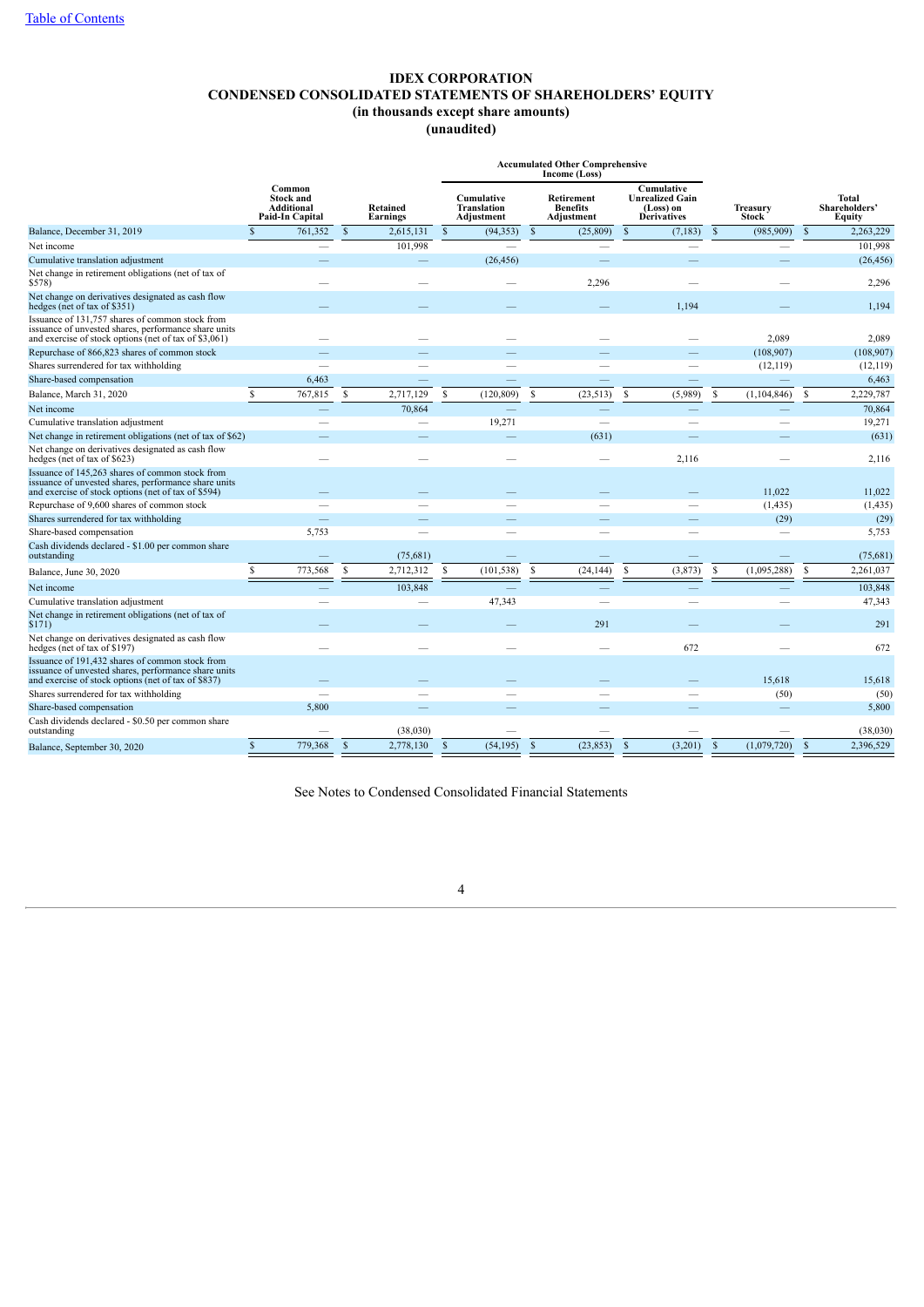# **IDEX CORPORATION CONDENSED CONSOLIDATED STATEMENTS OF SHAREHOLDERS' EQUITY (Continued) (in thousands except share amounts)**

| (unaudited) |
|-------------|
|-------------|

|                                                                                                                                                                  |               |                                                             |              |                             |               |                                                |              | <b>Accumulated Other Comprehensive</b><br>Income (Loss) |               |                                                                         |               |                                 |              |                                         |
|------------------------------------------------------------------------------------------------------------------------------------------------------------------|---------------|-------------------------------------------------------------|--------------|-----------------------------|---------------|------------------------------------------------|--------------|---------------------------------------------------------|---------------|-------------------------------------------------------------------------|---------------|---------------------------------|--------------|-----------------------------------------|
|                                                                                                                                                                  |               | Common<br><b>Stock and</b><br>Additional<br>Paid-In Capital |              | <b>Retained</b><br>Earnings |               | Cumulative<br><b>Translation</b><br>Adjustment |              | <b>Retirement</b><br><b>Benefits</b><br>Adjustment      |               | Cumulative<br><b>Unrealized Gain</b><br>(Loss) on<br><b>Derivatives</b> |               | <b>Treasury</b><br><b>Stock</b> |              | <b>Total</b><br>Shareholders'<br>Equity |
| Balance, December 31, 2018                                                                                                                                       | $\mathcal{S}$ | 739.240                                                     | $\mathbf{s}$ | 2,342,079                   | $\mathbf{s}$  | (94, 420)                                      | <sup>S</sup> | (22,740)                                                | <sup>S</sup>  | (12.065)                                                                | $\mathbf{s}$  | (957, 454)                      | $\mathbf{s}$ | 1.994.640                               |
| Net income                                                                                                                                                       |               |                                                             |              | 110,268                     |               |                                                |              |                                                         |               | -                                                                       |               | $\overline{\phantom{0}}$        |              | 110,268                                 |
| Adjustment for adoption of ASU 2016-02                                                                                                                           |               |                                                             |              | 28                          |               |                                                |              |                                                         |               |                                                                         |               |                                 |              | 28                                      |
| Cumulative translation adjustment                                                                                                                                |               |                                                             |              |                             |               | (3,281)                                        |              |                                                         |               |                                                                         |               |                                 |              | (3,281)                                 |
| Net change in retirement obligations (net of tax of<br>\$438)                                                                                                    |               |                                                             |              |                             |               |                                                |              | 1,262                                                   |               |                                                                         |               |                                 |              | 1,262                                   |
| Net change on derivatives designated as cash flow<br>hedges (net of tax of \$361)                                                                                |               |                                                             |              |                             |               |                                                |              |                                                         |               | 1,227                                                                   |               |                                 |              | 1,227                                   |
| Issuance of 264,090 shares of common stock from<br>issuance of unvested shares, performance share units<br>and exercise of stock options (net of tax of \$3,415) |               |                                                             |              |                             |               |                                                |              |                                                         |               |                                                                         |               | 8,870                           |              | 8,870                                   |
| Repurchase of 369,810 shares of common stock                                                                                                                     |               |                                                             |              |                             |               |                                                |              |                                                         |               |                                                                         |               | (51,706)                        |              | (51,706)                                |
| Shares surrendered for tax withholding                                                                                                                           |               |                                                             |              |                             |               |                                                |              |                                                         |               |                                                                         |               | (11, 479)                       |              | (11, 479)                               |
| Share-based compensation                                                                                                                                         |               | 5.403                                                       |              |                             |               |                                                |              |                                                         |               | $\overline{\phantom{a}}$                                                |               |                                 |              | 5,403                                   |
| Balance, March 31, 2019                                                                                                                                          | <sup>\$</sup> | 744.643                                                     | $\mathbf{s}$ | 2.452.375                   | $\mathbf S$   | (97, 701)                                      | \$           | (21, 478)                                               | $\mathcal{S}$ | (10, 838)                                                               | <sup>\$</sup> | (1,011,769)                     | $\mathbf{s}$ | 2,055,232                               |
| Net income                                                                                                                                                       |               |                                                             |              | 113,209                     |               |                                                |              |                                                         |               | ÷.                                                                      |               |                                 |              | 113,209                                 |
| Cumulative translation adjustment                                                                                                                                |               |                                                             |              |                             |               | 2,628                                          |              |                                                         |               |                                                                         |               |                                 |              | 2,628                                   |
| Net change in retirement obligations (net of tax of<br>\$435)                                                                                                    |               |                                                             |              |                             |               |                                                |              | 1.256                                                   |               |                                                                         |               |                                 |              | 1,256                                   |
| Net change on derivatives designated as cash flow<br>hedges (net of tax of \$359)                                                                                |               |                                                             |              |                             |               |                                                |              |                                                         |               | 1.224                                                                   |               |                                 |              | 1,224                                   |
| Issuance of 169,785 shares of common stock from<br>issuance of unvested shares, performance share units<br>and exercise of stock options (net of tax of \$679)   |               |                                                             |              |                             |               |                                                |              |                                                         |               |                                                                         |               | 11,891                          |              | 11,891                                  |
| Repurchase of 19,143 shares of common stock                                                                                                                      |               |                                                             |              |                             |               |                                                |              |                                                         |               |                                                                         |               | (2,962)                         |              | (2,962)                                 |
| Shares surrendered for tax withholding                                                                                                                           |               |                                                             |              |                             |               |                                                |              |                                                         |               |                                                                         |               | (30)                            |              | (30)                                    |
| Share-based compensation                                                                                                                                         |               | 5,266                                                       |              |                             |               |                                                |              |                                                         |               |                                                                         |               |                                 |              | 5,266                                   |
| Cash dividends declared - \$1.00 per common share<br>outstanding                                                                                                 |               |                                                             |              | (75, 673)                   |               |                                                |              |                                                         |               |                                                                         |               |                                 |              | (75, 673)                               |
| Balance, June 30, 2019                                                                                                                                           | $\mathcal{S}$ | 749,909                                                     | $\mathbf S$  | 2,489,911                   | $\mathsf{\$}$ | (95,073)                                       | $\mathbf S$  | (20, 222)                                               | $\mathcal{S}$ | (9,614)                                                                 | $\mathcal{S}$ | (1,002,870)                     | $\mathbf S$  | 2,112,041                               |
| Net income                                                                                                                                                       |               |                                                             |              | 105,194                     |               |                                                |              |                                                         |               | -                                                                       |               |                                 |              | 105,194                                 |
| Cumulative translation adjustment                                                                                                                                |               |                                                             |              |                             |               | (37, 825)                                      |              |                                                         |               |                                                                         |               |                                 |              | (37, 825)                               |
| Net change in retirement obligations (net of tax of<br>\$525)                                                                                                    |               |                                                             |              |                             |               |                                                |              | 1,663                                                   |               |                                                                         |               |                                 |              | 1,663                                   |
| Net change on derivatives designated as cash flow<br>hedges (net of tax of \$356)                                                                                |               |                                                             |              |                             |               |                                                |              |                                                         |               | 1.210                                                                   |               |                                 |              | 1,210                                   |
| Issuance of 215,823 shares of common stock from<br>issuance of unvested shares, performance share units<br>and exercise of stock options (net of tax of \$1,171) |               |                                                             |              |                             |               |                                                |              |                                                         |               |                                                                         |               | 14,834                          |              | 14,834                                  |
| Shares surrendered for tax withholding                                                                                                                           |               |                                                             |              |                             |               |                                                |              |                                                         |               |                                                                         |               | (1,074)                         |              | (1,074)                                 |
| Share-based compensation                                                                                                                                         |               | 5,692                                                       |              |                             |               |                                                |              |                                                         |               |                                                                         |               |                                 |              | 5,692                                   |
| Cash dividends declared - \$0.50 per common share<br>outstanding                                                                                                 |               |                                                             |              | (38, 682)                   |               |                                                |              |                                                         |               |                                                                         |               |                                 |              | (38, 682)                               |
| Balance, September 30, 2019                                                                                                                                      | S.            | 755.601                                                     | S            | 2.556.423                   | S             | (132.898)                                      | S            | (18, 559)                                               | <sup>\$</sup> | (8, 404)                                                                | <sup>\$</sup> | (989.110)                       | S            | 2,163,053                               |

<span id="page-7-0"></span>See Notes to Condensed Consolidated Financial Statements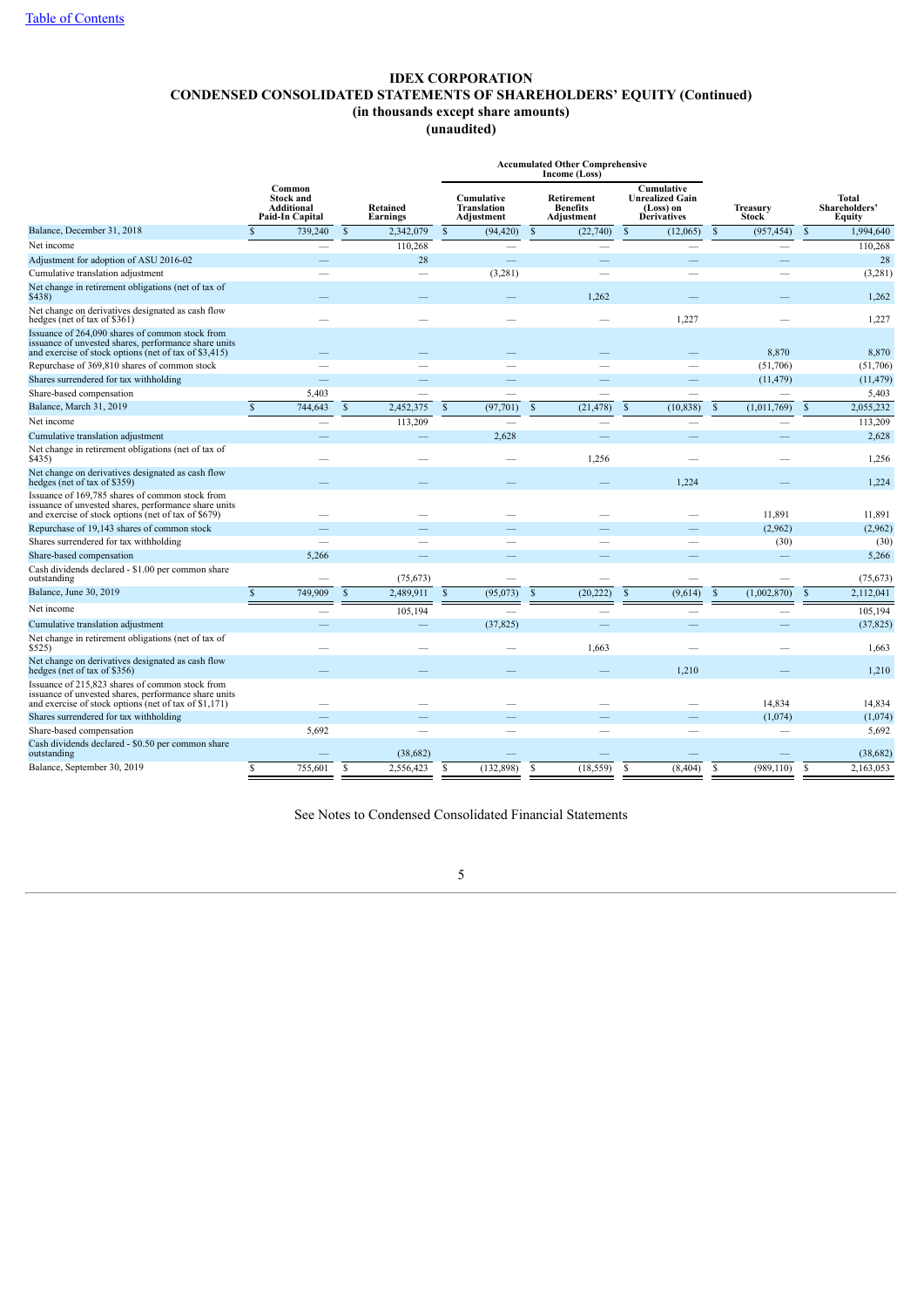## **IDEX CORPORATION CONDENSED CONSOLIDATED STATEMENTS OF CASH FLOWS (in thousands) (unaudited)**

|                                                                                   |              | Nine Months Ended September 30, |    |            |
|-----------------------------------------------------------------------------------|--------------|---------------------------------|----|------------|
|                                                                                   |              | 2020                            |    | 2019       |
| Cash flows from operating activities                                              |              |                                 |    |            |
| Net income                                                                        | \$           | 276,710 \$                      |    | 328,671    |
| Adjustments to reconcile net income to net cash provided by operating activities: |              |                                 |    |            |
| Asset impairments                                                                 |              | 85                              |    | 9,680      |
| Depreciation and amortization                                                     |              | 30,851                          |    | 29,599     |
| Amortization of intangible assets                                                 |              | 31,123                          |    | 27,747     |
| Amortization of debt issuance expenses                                            |              | 1,351                           |    | 1,013      |
| Share-based compensation expense                                                  |              | 21,155                          |    | 20,620     |
| Deferred income taxes                                                             |              | 1,323                           |    | 11,528     |
| Non-cash interest expense associated with forward starting swaps                  |              | 5,153                           |    | 4,737      |
| Changes in (net of the effect from acquisitions):                                 |              |                                 |    |            |
| Receivables                                                                       |              | 33,291                          |    | (2,071)    |
| Inventories                                                                       |              | 17,920                          |    | (16,987)   |
| Other current assets                                                              |              | (27, 655)                       |    | (19, 186)  |
| Trade accounts payable                                                            |              | (11, 496)                       |    | 2,807      |
| Accrued expenses                                                                  |              | 24,333                          |    | (23, 222)  |
| Other - net                                                                       |              | 3,755                           |    | 1,966      |
| Net cash flows provided by operating activities                                   |              | 407,899                         |    | 376,902    |
| Cash flows from investing activities                                              |              |                                 |    |            |
| Purchases of property, plant and equipment                                        |              | (39, 438)                       |    | (36,773)   |
| Acquisition of businesses, net of cash acquired                                   |              | (118, 159)                      |    | (87,180)   |
| Proceeds from disposal of fixed assets                                            |              | 2,230                           |    | 957        |
| Other - net                                                                       |              | (238)                           |    | 407        |
| Net cash flows used in investing activities                                       |              | (155,605)                       |    | (122, 589) |
| Cash flows from financing activities                                              |              |                                 |    |            |
| Borrowings under revolving credit facilities                                      |              | 150,000                         |    |            |
| Proceeds from issuance of 3.0% Senior Notes                                       |              | 499,100                         |    |            |
| Payment of 4.5% Senior Notes                                                      |              | (300,000)                       |    |            |
| Payments under revolving credit facilities                                        |              | (150,000)                       |    |            |
| Payments under other long-term borrowings                                         |              | (352)                           |    | (49, 923)  |
| Payment of make-whole redemption premium                                          |              | (6,756)                         |    |            |
| Debt issuance costs                                                               |              | (4,741)                         |    |            |
| Dividends paid                                                                    |              | (114, 248)                      |    | (109, 227) |
| Proceeds from stock option exercises                                              |              | 28,729                          |    | 35,595     |
| Repurchases of common stock                                                       |              | (110, 342)                      |    | (54,668)   |
| Shares surrendered for tax withholding                                            |              | (12,198)                        |    | (12, 583)  |
| Other - net                                                                       |              |                                 |    | (1, 865)   |
| Net cash flows used in financing activities                                       |              | (20, 808)                       |    | (192, 671) |
| Effect of exchange rate changes on cash and cash equivalents                      |              | 13,691                          |    | (12,064)   |
| Net increase in cash                                                              |              | 245,177                         |    | 49,578     |
| Cash and cash equivalents at beginning of year                                    |              | 632,581                         |    | 466,407    |
| Cash and cash equivalents at end of period                                        | \$           | 877,758                         | \$ | 515,985    |
|                                                                                   |              |                                 |    |            |
| Supplemental cash flow information                                                |              |                                 |    |            |
| Cash paid for:                                                                    |              |                                 |    |            |
| Interest                                                                          | $\mathbb{S}$ | 16,415                          | \$ | 18,832     |
| Income taxes                                                                      |              | 66,268                          |    | 84,326     |
| Significant non-cash activities:                                                  |              |                                 |    |            |
| Debt acquired with acquisition of business                                        | $\mathbb S$  | $-$ \$                          |    | 51,130     |
|                                                                                   |              |                                 |    |            |

<span id="page-8-0"></span>See Notes to Condensed Consolidated Financial Statements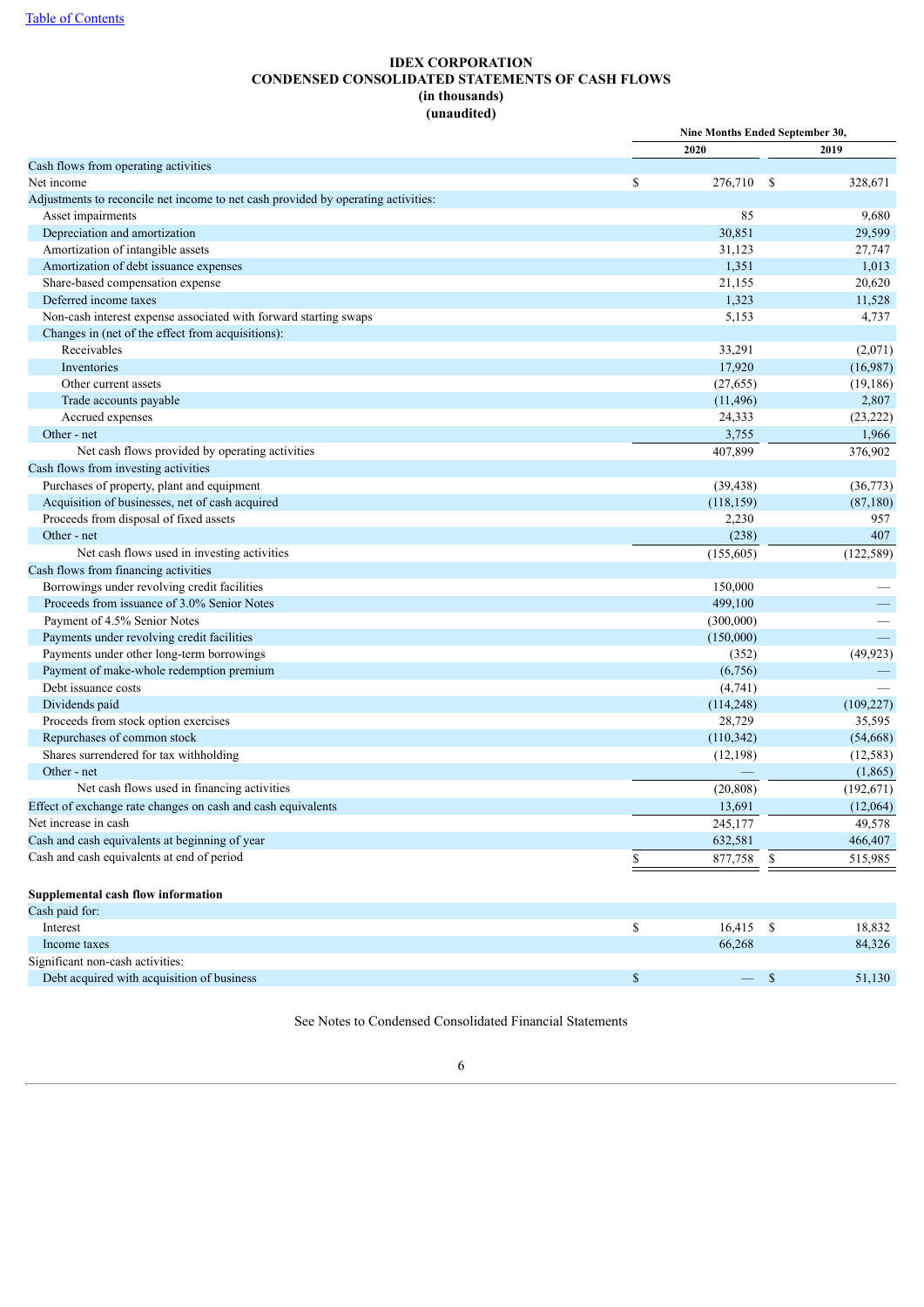#### **1. Basis of Presentation and Significant Accounting Policies**

The Condensed Consolidated Financial Statements of IDEX Corporation ("IDEX," "we," "our," or the "Company") have been prepared in accordance with accounting principles generally accepted in the United States of America ("U.S. GAAP") applicable to interim financial information and the instructions to Form 10-Q under the Securities Exchange Act of 1934, as amended. The statements are unaudited but include all adjustments, consisting only of recurring items, except as noted, that the Company considers necessary for a fair presentation of the information set forth herein. The results of operations for the three and nine months ended September 30, 2020 are not necessarily indicative of the results to be expected for the entire year.

The Condensed Consolidated Financial Statements and Management's Discussion and Analysis of Financial Condition and Results of Operations set forth in this report should be read in conjunction with the Company's Annual Report on Form 10-K for the year ended December 31, 2019.

#### *Recently Adopted Accounting Standards*

In June 2016, the Financial Accounting Standards Board ("FASB") issued Accounting Standards Update ("ASU") 2016-13, *Financial Instruments - Credit losses (Topic 326): Measurement of Credit Losses on Financial Instruments* and in November 2018 issued a subsequent amendment, ASU 2018-19, *Codification Improvements to Topic 326, Financial Instruments - Credit Losses.* ASU 2016-13 significantly changes how entities will measure credit losses for most financial assets and certain other instruments that are not measured at fair value through net income. ASU 2016-13 replaces the prior "incurred loss" approach with an "expected loss" model for instruments measured at amortized cost. ASU 2018-19 affects loans, debt securities, trade receivables, net investments in leases, off-balance sheet credit exposures, reinsurance receivables and any other financial assets not excluded from the scope of this amendment that represent the contractual right to receive cash. ASU 2016-13 and ASU 2018-19 should be applied on either a prospective transition or modified-retrospective approach depending on the subtopic. The Company adopted this standard on January 1, 2020 using the prospective transition approach. The adoption of this standard did not have a material impact on our condensed consolidated financial statements.

#### **2. Acquisitions and Divestitures**

All of the Company's acquisitions of businesses have been accounted for under Accounting Standards Codification ("ASC") 805, *Business Combinations*. Accordingly, the accounts of the acquired companies, after adjustments to reflect the fair values assigned to assets and liabilities, have been included in the Company's condensed consolidated financial statements from their respective dates of acquisition. The results of operations of the acquired companies have been included in the Company's condensed consolidated results since the date of each acquisition.

The Company incurred acquisition-related transaction costs of \$1.3 million and \$0.6 million in the three months ended September 30, 2020 and 2019, respectively, and \$3.1 million and \$1.3 million in the nine months ended September 30, 2020 and 2019, respectively. These costs were recorded in Selling, general and administrative expenses and were related to completed transactions, pending transactions and potential transactions, including transactions that ultimately were not completed. The Company also incurred a \$4.1 million fair value inventory step-up charge associated with the completed 2020 acquisition of Flow Management Devices, LLC ("Flow MD") described below in the nine months ended September 30, 2020 and a \$3.3 million fair value inventory step-up charge associated with the completed 2019 acquisition of Velcora Holding AB ("Velcora") described below in the three and nine months ended September 30, 2019. These charges were recorded in Cost of sales.

#### *2020 Acquisition*

On February 28, 2020, the Company acquired the stock of Flow MD, a privately held provider of flow measurement systems that ensure custody transfer accuracy in the oil and gas industry. Flow MD engineers and manufactures small volume provers. Headquartered in Phoenix, AZ, with operations in Houston, TX and Pittsburgh, PA, Flow MD operates in our Energy group within the Fluid & Metering Technologies segment. Flow MD was acquired for cash consideration of \$118.2 million. The entire purchase price was funded with cash on hand. Goodwill and intangible assets recognized as part of this transaction were \$61.7 million and \$53.0 million, respectively. The goodwill is deductible for tax purposes.

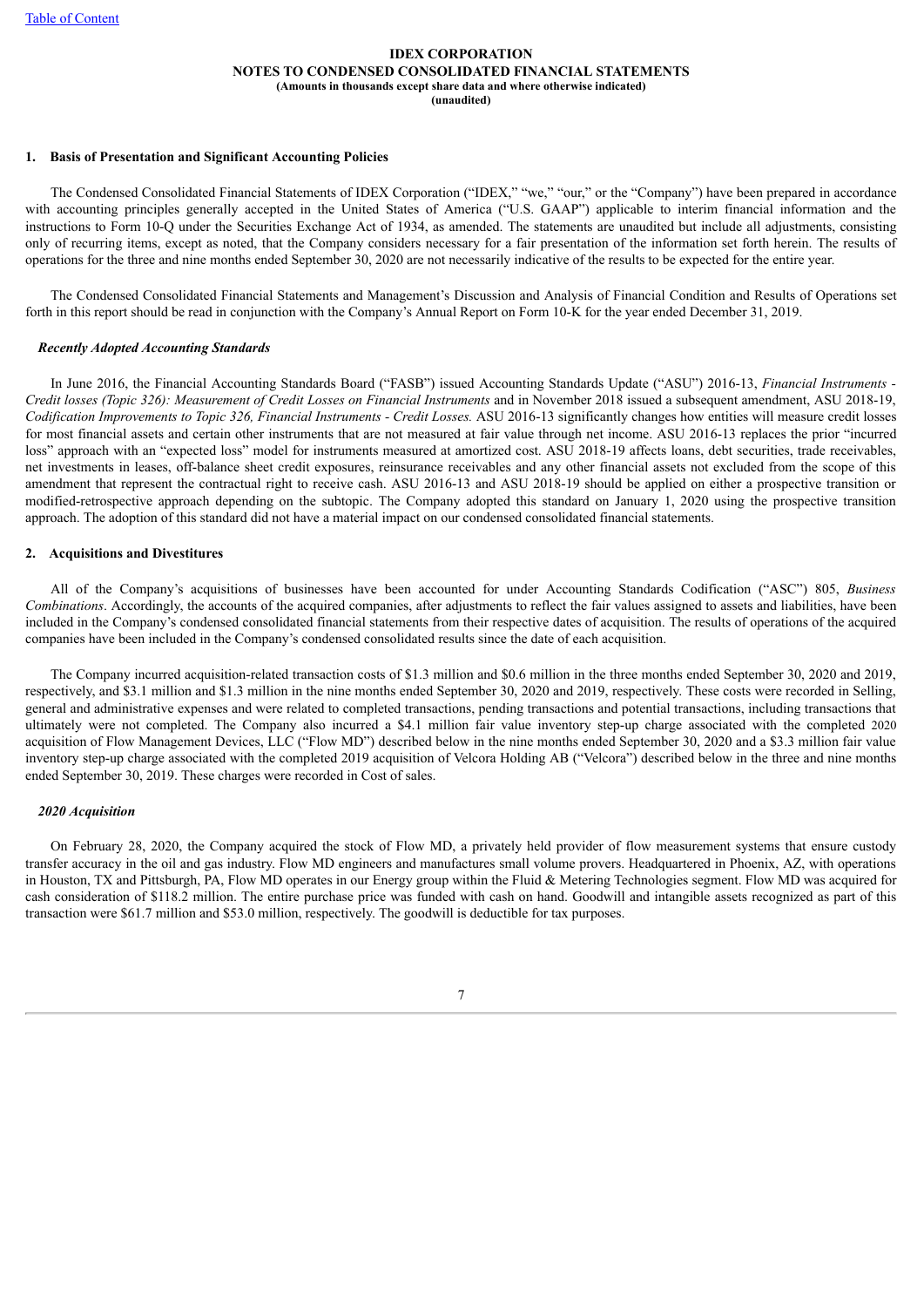The Company made an initial allocation of the purchase price for the Flow MD acquisition as of the acquisition date based on its understanding of the fair value of the acquired assets and assumed liabilities. These nonrecurring fair value measurements are classified as Level 3 in the fair value hierarchy. As the Company continues to obtain additional information about these assets and liabilities, including intangible asset appraisals, inventory valuation and accrued expenses, and continues to learn more about the newly acquired business, we will refine the estimates of fair value and more accurately allocate the purchase price. Only items identified as of the acquisition date are considered for subsequent adjustment. The Company will continue to make required adjustments to the purchase price allocation prior to the completion of the measurement period.

The preliminary allocation of the purchase price to the assets acquired and liabilities assumed, based on their estimated fair values at the acquisition date, is as follows:

| (In thousands)                       | <b>Total</b> |
|--------------------------------------|--------------|
| Current assets, net of cash acquired | 32,980       |
| Property, plant and equipment        | 4,230        |
| Goodwill                             | 61,739       |
| Intangible assets                    | 53,000       |
| Other noncurrent assets              | 1,344        |
| Total assets acquired                | 153,293      |
| Current liabilities                  | (35, 554)    |
| Deferred income taxes                | 749          |
| Other noncurrent liabilities         | (329)        |
| Net assets acquired <sup>(1)</sup>   | 118,159      |
|                                      |              |

(1) During the third quarter of 2020, the Company finalized the purchase price of the Flow MD business, resulting in a \$2.7 million adjustment to the purchase price.

Acquired intangible assets consist of trade names, customer relationships and unpatented technology. The goodwill recorded for the acquisition reflects the strategic fit, revenue and earnings growth potential of this business.

The acquired intangible assets and weighted average amortization periods are as follows:

| (In thousands, except weighted average life) | <b>Total</b> |        | <b>Weighted Average Life</b> |
|----------------------------------------------|--------------|--------|------------------------------|
| Trade names                                  |              | 6.000  |                              |
| Customer relationships                       |              | 31.500 | 10                           |
| Unpatented technology                        |              | 15.500 | 20                           |
| Acquired intangible assets                   |              | 53,000 |                              |

#### *2019 Acquisition*

On July 18, 2019, the Company acquired the stock of Velcora and its operating subsidiaries, Roplan and Steridose. Roplan is a global manufacturer of custom mechanical and shaft seals for a variety of end markets including food and beverage, marine, chemical, wastewater and water treatment. Steridose develops engineered hygienic mixers and valves for the global biopharmaceutical industry. Both companies are headquartered in Sweden but also have operations in China, the United Kingdom and the United States. Roplan and Steridose operate in our Health & Science Technologies segment. Velcora was acquired for cash consideration of \$87.2 million and the assumption of \$51.1 million of debt. The entire purchase price was funded with cash on hand. Goodwill and intangible assets recognized as part of this transaction were \$86.6 million and \$48.2 million, respectively. The goodwill is not deductible for tax purposes.

The Company finalized the allocation of the purchase price for the Velcora acquisition as of the acquisition date based on its understanding of the fair value of the acquired assets and assumed liabilities. These nonrecurring fair value measurements are classified as Level 3 in the fair value hierarchy.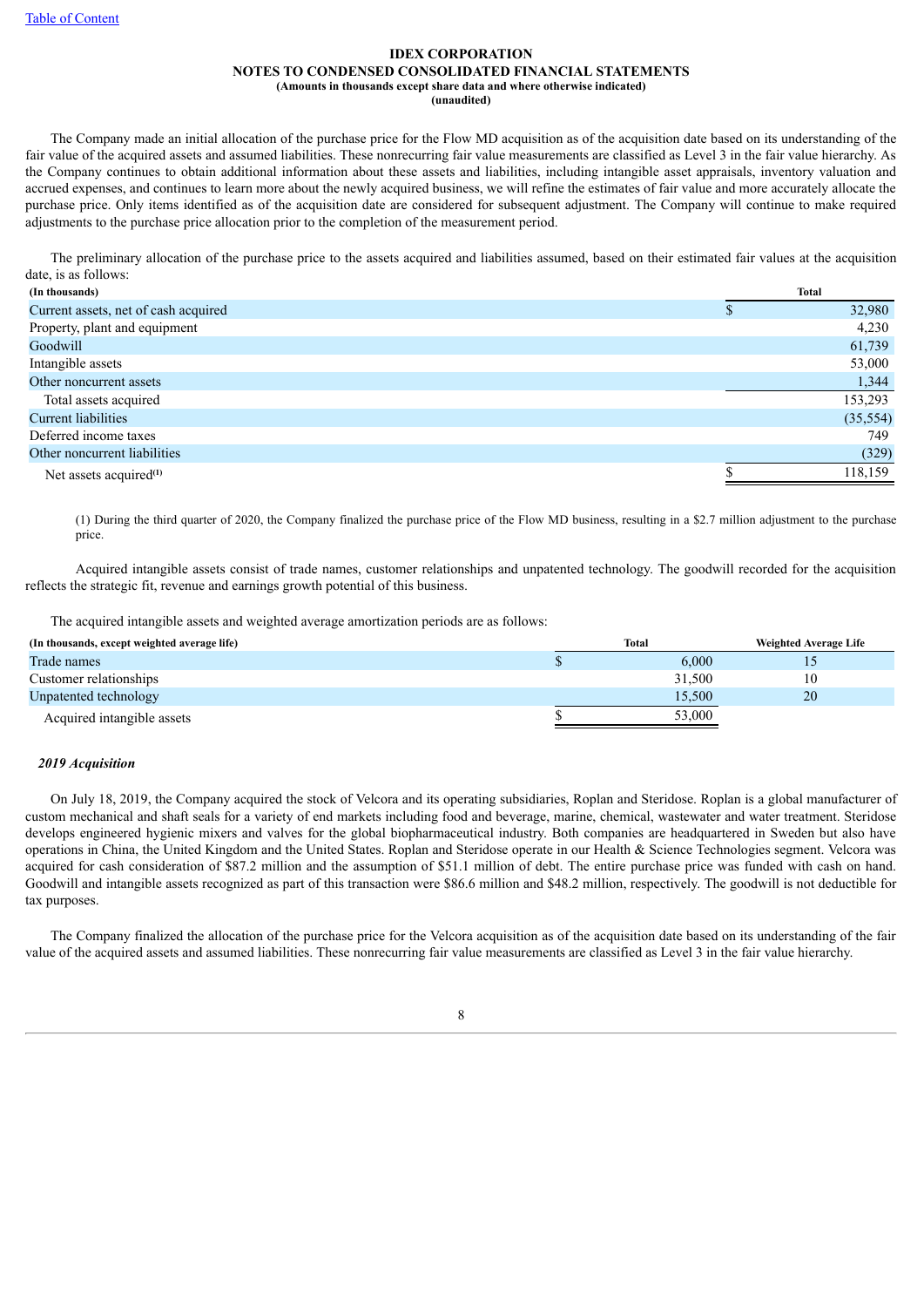**(unaudited)**

The final allocation of the purchase price to the assets acquired and liabilities assumed, based on their estimated fair values at the acquisition date, is as follows:

| (In thousands)                       | Total     |
|--------------------------------------|-----------|
| Current assets, net of cash acquired | 20,248    |
| Property, plant and equipment        | 1,656     |
| Goodwill                             | 86,613    |
| Intangible assets                    | 48,183    |
| Other noncurrent assets              | 788       |
| Total assets acquired                | 157,488   |
| <b>Current liabilities</b>           | (7,630)   |
| Long-term borrowings                 | (51, 130) |
| Deferred income taxes                | (11,094)  |
| Other noncurrent liabilities         | (454)     |
| Net assets acquired                  | 87,180    |

Acquired intangible assets consist of trade names, customer relationships and unpatented technology. The goodwill recorded for the acquisition reflects the strategic fit, revenue and earnings growth potential of these businesses.

The acquired intangible assets and weighted average amortization periods are as follows:

| (In thousands, except weighted average life) | Total  | <b>Weighted Average Life</b> |
|----------------------------------------------|--------|------------------------------|
| Trade names                                  | 7,089  |                              |
| Customer relationships                       | 34.677 | 12<br>$\overline{1}$         |
| Unpatented technology                        | 6.417  |                              |
| Acquired intangible assets                   | 48,183 |                              |

On September 3, 2019, the Company settled the debt assumed in the Velcora acquisition and incurred a loss on early retirement of \$0.7 million which was recorded in Other (income) expense - net in the Condensed Consolidated Statements of Operations for the three and nine months ended September 30, 2019.

#### **3. Joint Venture**

On May 12, 2020, a subsidiary of IDEX entered into a joint venture agreement with a third party to form a limited liability company (the "Joint Venture") that will manufacture and sell high performance elastomer seals for the oil and gas industry to customers within the Kingdom of Saudi Arabia as well as export these high performance elastomer seals outside of the Kingdom of Saudi Arabia. The Joint Venture will be headquartered in Damman, Saudi Arabia and will operate in our Sealing Solutions platform within the Health & Science Technologies segment. IDEX will contribute \$0.6 million and will own 55% of the share capital while the third party partner will contribute \$0.5 million and will own 45% of the share capital. As of September 30, 2020, the Joint Venture had not yet been funded or begun its operations. Since we will control the entity, we expect to consolidate the Joint Venture and record a noncontrolling interest in our financial statements once funding occurs and operations begin, both of which are currently expected to occur during the fourth quarter of 2020.

### **4. Business Segments**

IDEX has three reportable business segments: Fluid & Metering Technologies, Health & Science Technologies and Fire & Safety/Diversified Products.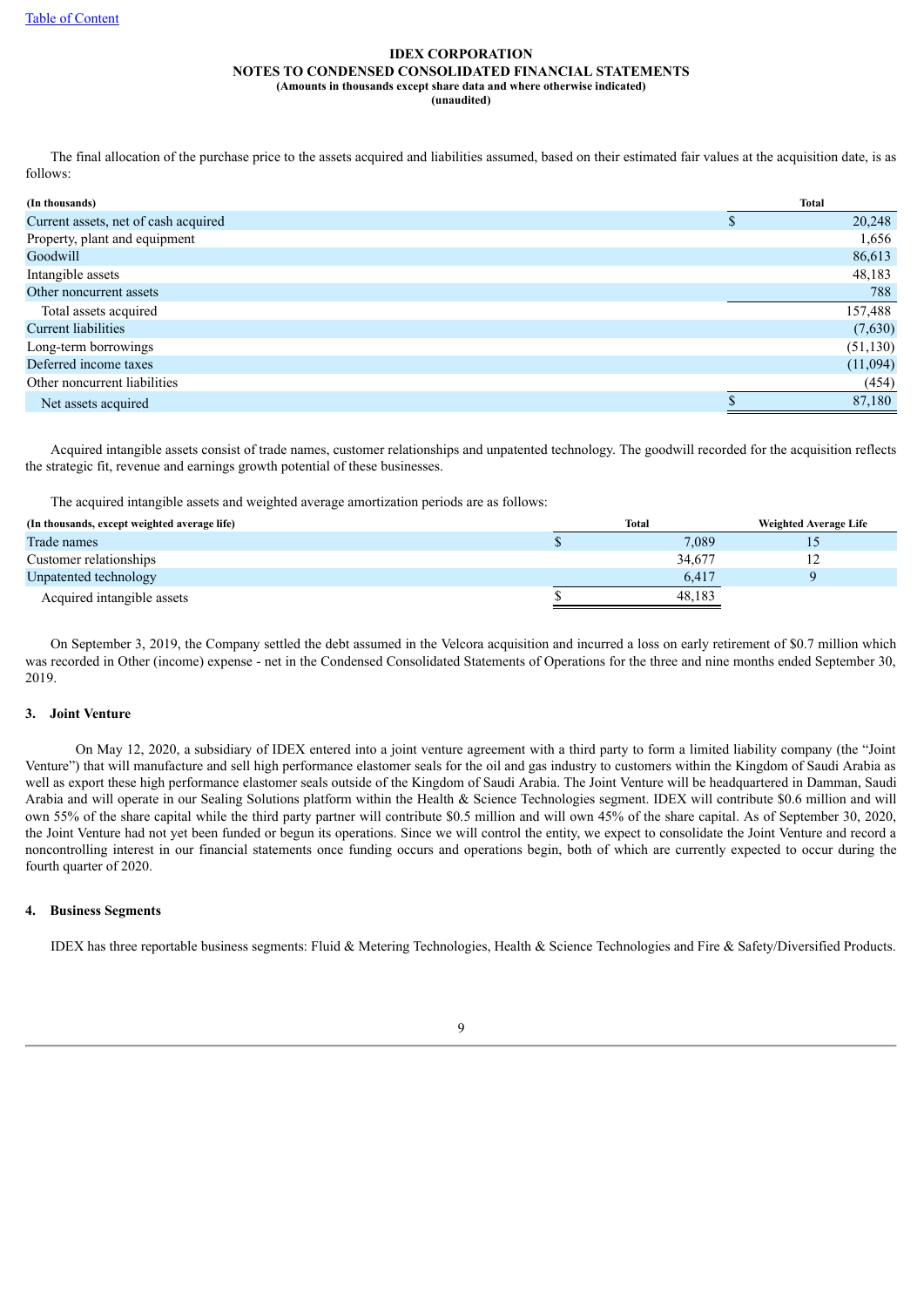The Fluid & Metering Technologies ("FMT") segment designs, produces and distributes positive displacement pumps, small volume provers, flow meters, injectors and other fluid-handling pump modules and systems and provides flow monitoring and other services for the food, chemical, general industrial, water and wastewater, agriculture and energy industries.

The Health & Science Technologies ("HST") segment designs, produces and distributes a wide range of precision fluidics, rotary lobe pumps, centrifugal and positive displacement pumps, roll compaction and drying systems used in beverage, food processing, pharmaceutical and cosmetics, pneumatic components and sealing solutions, including very high precision, low-flow rate pumping solutions required in analytical instrumentation, clinical diagnostics and drug discovery, high performance molded and extruded sealing components, custom mechanical and shaft seals for a variety of end markets including food and beverage, marine, chemical, wastewater and water treatment, engineered hygienic mixers and valves for the global biopharmaceutical industry, biocompatible medical devices and implantables, air compressors used in medical, dental and industrial applications, optical components and coatings for applications in the fields of scientific research, defense, biotechnology, aerospace, telecommunications and electronics manufacturing, laboratory and commercial equipment used in the production of micro and nano scale materials, precision photonic solutions used in life sciences, research and defense markets and precision gear and peristaltic pump technologies that meet exacting original equipment manufacturer specifications.

The Fire & Safety/Diversified Products ("FSDP") segment designs, produces and develops firefighting pumps, valves and controls, rescue tools, lifting bags and other components and systems for the fire and rescue industry, engineered stainless steel banding and clamping devices used in a variety of industrial and commercial applications and precision equipment for dispensing, metering and mixing colorants and paints used in a variety of retail and commercial businesses around the world.

Information on the Company's business segments is presented below based on the nature of products and services offered. The Company evaluates performance based on several factors, of which sales, operating income and operating margin are the primary financial measures. Intersegment sales are accounted for at fair value as if the sales were to third parties.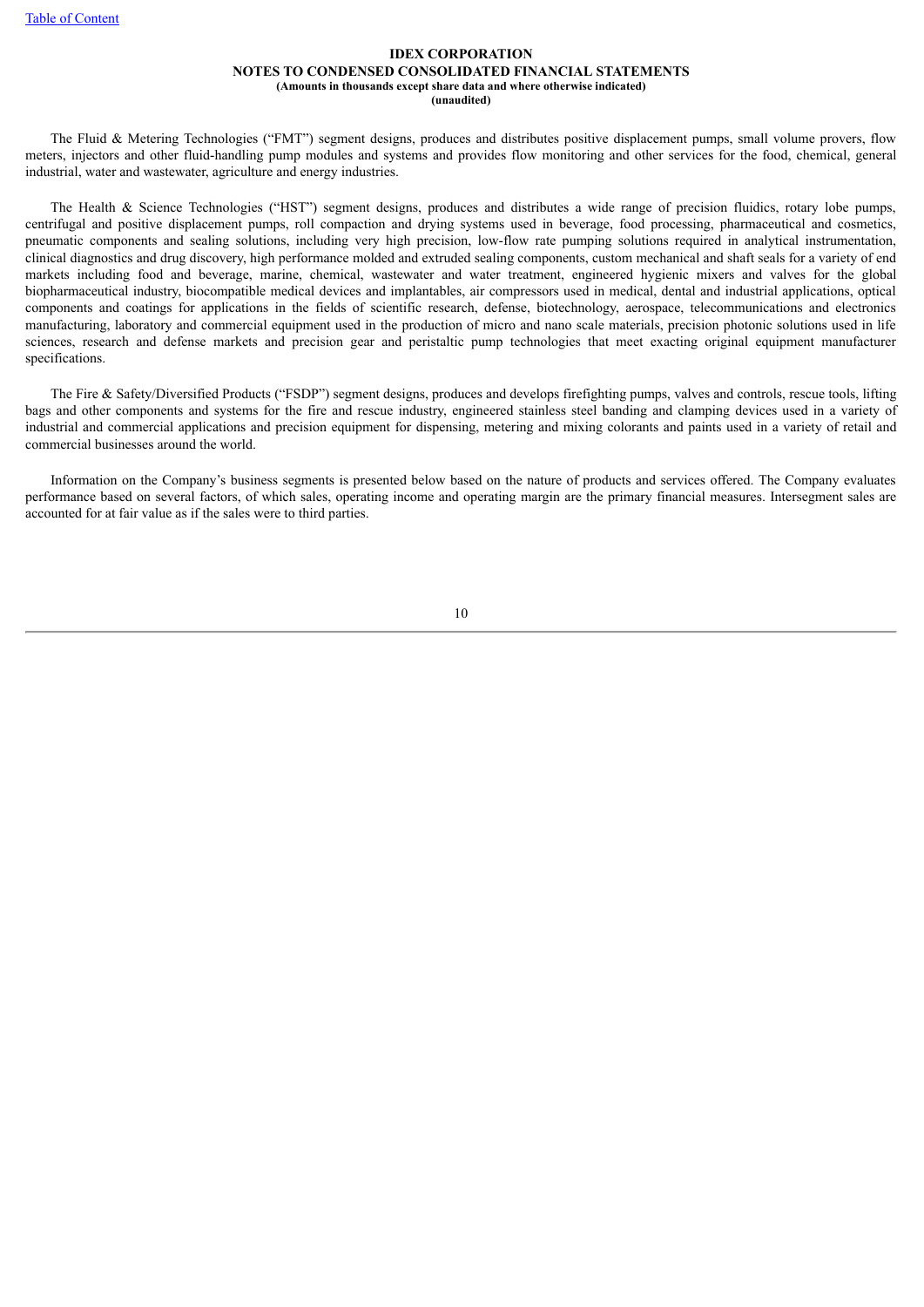**(unaudited)**

|                                    | Three Months Ended September 30, |          |               |           |               |                       | Nine Months Ended September 30, |                      |  |
|------------------------------------|----------------------------------|----------|---------------|-----------|---------------|-----------------------|---------------------------------|----------------------|--|
|                                    |                                  | 2020     |               | 2019      | 2020          |                       |                                 | 2019                 |  |
| Net sales                          |                                  |          |               |           |               |                       |                                 |                      |  |
| Fluid & Metering Technologies      |                                  |          |               |           |               |                       |                                 |                      |  |
| <b>External customers</b>          | <sup>\$</sup>                    | 220,553  | <sup>\$</sup> | 240,758   | $\mathbf{\$}$ | 666,187               | <sup>S</sup>                    | 729,205              |  |
| Intersegment sales                 |                                  | 194      |               | 103       |               | 533                   |                                 | 367                  |  |
| Total segment sales                |                                  | 220,747  |               | 240,861   |               | 666,720               |                                 | 729,572              |  |
| Health & Science Technologies      |                                  |          |               |           |               |                       |                                 |                      |  |
| <b>External customers</b>          |                                  | 219,671  |               | 228,988   |               | 658,361               |                                 | 685,848              |  |
| Intersegment sales                 |                                  | 707      |               | 622       |               | 1,744                 |                                 | 1,305                |  |
| Total segment sales                |                                  | 220,378  |               | 229,610   |               | 660,105               |                                 | 687,153              |  |
| Fire & Safety/Diversified Products |                                  |          |               |           |               |                       |                                 |                      |  |
| <b>External customers</b>          |                                  | 140,889  |               | 154,500   |               | 412,276               |                                 | 473,523              |  |
| Intersegment sales                 |                                  |          |               | 43        |               | 20                    |                                 | 1,222                |  |
| Total segment sales                |                                  | 140,896  |               | 154,543   |               | 412,296               |                                 | 474,745              |  |
| Intersegment elimination           |                                  | (908)    |               | (768)     |               | (2,297)               |                                 | (2,894)              |  |
| Total net sales                    | \$                               | 581,113  | $\mathbb{S}$  | 624,246   | $\mathbb{S}$  | 1,736,824             | \$                              | 1,888,576            |  |
| Operating income                   |                                  |          |               |           |               |                       |                                 |                      |  |
| Fluid & Metering Technologies      | $\mathbf S$                      | 58,402   | $\mathcal{S}$ | 77,481    | $\mathcal{S}$ | 176,111               | $\mathcal{S}$                   | 223,493              |  |
| Health & Science Technologies      |                                  | 49,912   |               | 40,170    |               | 150,562               |                                 | 151,087              |  |
| Fire & Safety/Diversified Products |                                  | 37,103   |               | 41,967    |               | 103,977               |                                 | 125,909              |  |
| Corporate office                   |                                  | (14,204) |               | (17, 853) |               | (48,902)              |                                 | (55, 659)            |  |
| Total operating income             |                                  | 131,213  |               | 141,765   |               | 381,748               |                                 | 444,830              |  |
| Interest expense                   |                                  | 10,642   |               | 11,330    |               | 33,958                |                                 | 33,262               |  |
| Other (income) expense - net       |                                  | (704)    |               | 1,219     |               | 7,321                 |                                 | 701                  |  |
| Income before income taxes         |                                  | 121,275  | \$            | 129,216   | <sup>\$</sup> | 340,469               | \$                              | 410,867              |  |
| $1$ agata                          |                                  |          |               |           |               | September 30,<br>2020 |                                 | December 31,<br>2019 |  |

| Assets                                          |           |
|-------------------------------------------------|-----------|
| Fluid & Metering Technologies<br>$1,327,303$ \$ | 1,150,712 |
| Health & Science Technologies<br>1,535,745      | 1,507,108 |
| Fire & Safety/Diversified Products<br>838,747   | 825,398   |
| 523,800<br>Corporate office                     | 330.694   |
| Total assets<br>4.225.595                       | 3.813.912 |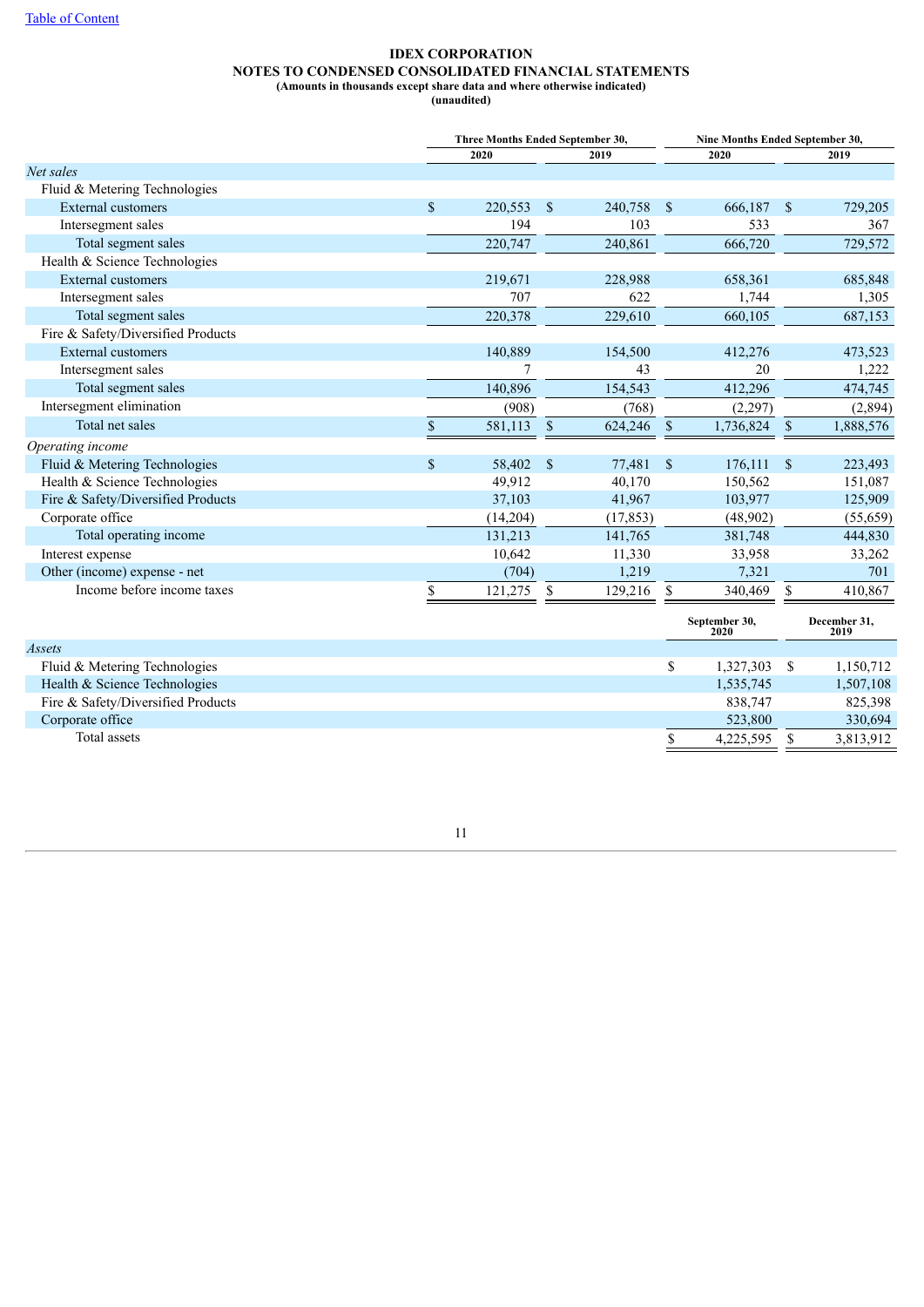**(unaudited)**

#### **5. Revenue**

IDEX is an applied solutions company specializing in the manufacture of fluid and metering technologies, health and science technologies and fire, safety and other diversified products built to customers' specifications. The Company's products include industrial pumps, provers, compressors, flow meters, injectors, valves and related controls for use in a wide variety of process applications; precision fluidics solutions, including pumps, valves, degassing equipment, corrective tubing, fittings and complex manifolds, optical filters and specialty medical equipment and devices for use in life science applications; precision-engineered equipment for dispensing, metering and mixing paints; and engineered products for industrial and commercial markets, including fire and rescue, transportation equipment, oil and gas, electronics and communications.

Revenue is recognized when control of products or services is transferred to our customers in an amount that reflects the consideration we expect to be entitled to in exchange for transferring those products or providing those services. We account for a contract when it has approval and commitment from both parties, the rights of the parties are identified, payment terms are identified, the contract has commercial substance and collectability of the consideration is probable. We determine the appropriate revenue recognition for our contracts with customers by analyzing the type, terms and conditions of each contract or arrangement with a customer.

#### *Disaggregation of Revenue*

We have a comprehensive offering of products, including technologies, built to customers' specifications that are sold in niche markets throughout the world. We disaggregate our revenue from contracts with customers by reporting unit and geographical region for each of our segments as we believe it best depicts how the amount, nature, timing and uncertainty of our revenue and cash flows are affected by economic factors. Revenue was attributed to geographical region based on the location of the customer. The following tables present our revenue disaggregated by reporting unit and geographical region.

Revenue by reporting unit for the three and nine months ended September 30, 2020 and 2019 was as follows:

|                                    |    | Three Months Ended September 30, |              |         | Nine Months Ended September 30, |               |           |
|------------------------------------|----|----------------------------------|--------------|---------|---------------------------------|---------------|-----------|
|                                    |    | 2020                             |              | 2019    | 2020                            |               | 2019      |
| Energy                             | \$ | 56,155                           | <sup>S</sup> | 42,876  | 150,483<br>- \$                 | $\mathcal{S}$ | 122,882   |
| Valves                             |    | 26,901                           |              | 30,764  | 78,822                          |               | 89,955    |
| Water                              |    | 59,822                           |              | 62,611  | 172,888                         |               | 188,891   |
| Pumps                              |    | 59,585                           |              | 84,936  | 201,970                         |               | 260,321   |
| Agriculture                        |    | 18,284                           |              | 19,674  | 62,557                          |               | 67,523    |
| Intersegment elimination           |    | (194)                            |              | (103)   | (533)                           |               | (367)     |
| Fluid & Metering Technologies      |    | 220,553                          |              | 240,758 | 666,187                         |               | 729,205   |
| Scientific Fluidics & Optics       |    | 100,569                          |              | 108,869 | 313,275                         |               | 325,731   |
| <b>Sealing Solutions</b>           |    | 50,726                           |              | 51,389  | 151,257                         |               | 148,326   |
| Gast                               |    | 32,173                           |              | 32,699  | 87,558                          |               | 104,007   |
| Micropump                          |    | 7,273                            |              | 8,273   | 22,260                          |               | 25,299    |
| Material Processing Technologies   |    | 29,637                           |              | 28,380  | 85,755                          |               | 83,790    |
| Intersegment elimination           |    | (707)                            |              | (622)   | (1,744)                         |               | (1,305)   |
| Health & Science Technologies      |    | 219,671                          |              | 228,988 | 658,361                         |               | 685,848   |
| Fire & Safety                      |    | 94,065                           |              | 100,389 | 280,428                         |               | 303,094   |
| <b>BAND-IT</b>                     |    | 22,692                           |              | 26,087  | 64,228                          |               | 81,757    |
| Dispensing                         |    | 24,139                           |              | 28,067  | 67,640                          |               | 89,894    |
| Intersegment elimination           |    | (7)                              |              | (43)    | (20)                            |               | (1,222)   |
| Fire & Safety/Diversified Products |    | 140,889                          |              | 154,500 | 412,276                         |               | 473,523   |
| Total net sales                    |    | 581,113                          |              | 624,246 | 1,736,824                       |               | 1,888,576 |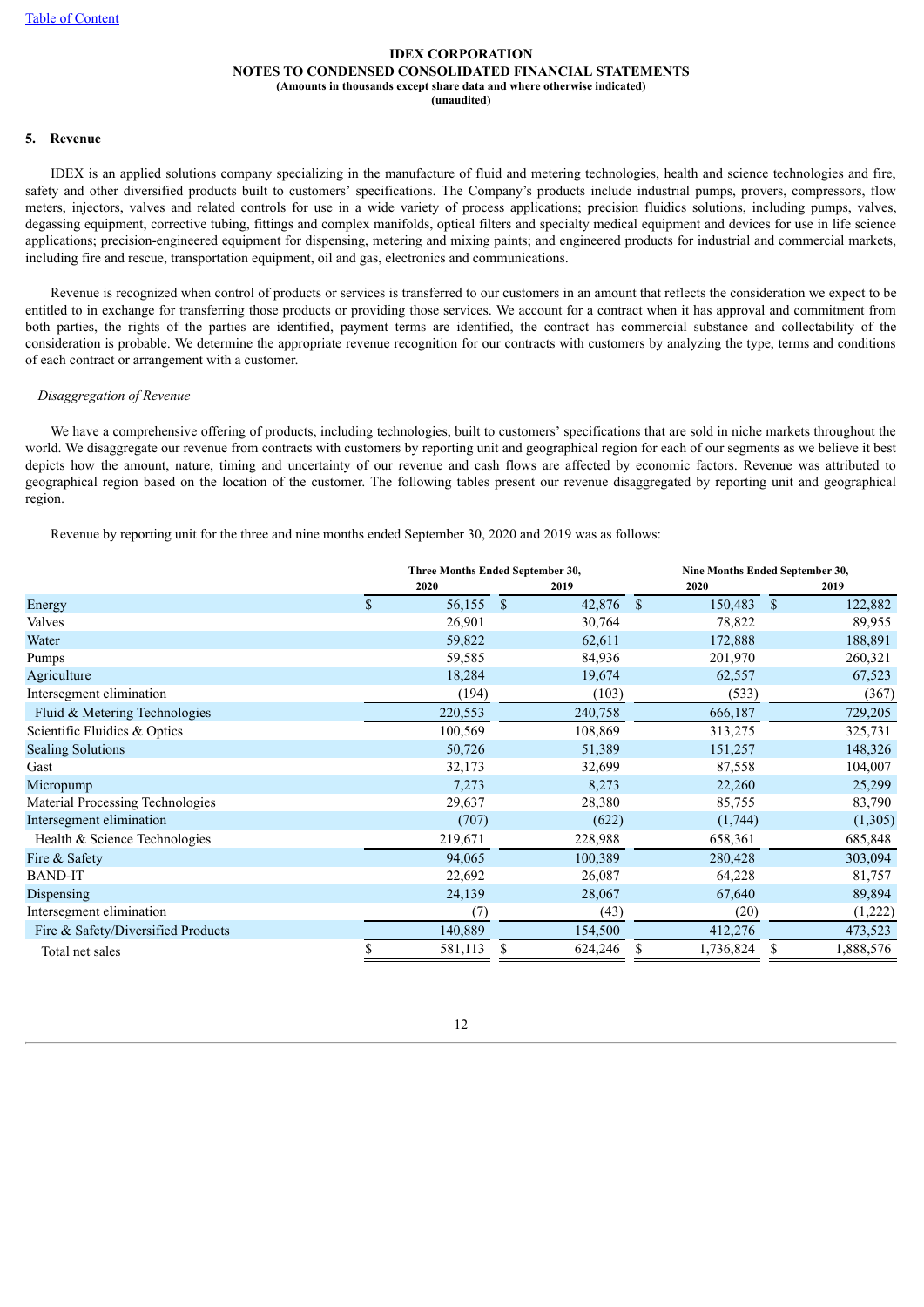**(unaudited)**

Revenue by geographical region for the three and nine months ended September 30, 2020 and 2019 was as follows:

|                               | Three Months Ended September 30, 2020 |            |  |            |  |             |  |             |  |  |
|-------------------------------|---------------------------------------|------------|--|------------|--|-------------|--|-------------|--|--|
|                               |                                       | <b>FMT</b> |  | <b>HST</b> |  | <b>FSDP</b> |  | <b>IDEX</b> |  |  |
| U.S.                          |                                       | 122,352    |  | 98,943     |  | 65,369      |  | 286,664     |  |  |
| North America, excluding U.S. |                                       | 13,706     |  | 5,417      |  | 5,680       |  | 24,803      |  |  |
| Europe                        |                                       | 43,855     |  | 59,509     |  | 37,437      |  | 140,801     |  |  |
| Asia                          |                                       | 26,010     |  | 52,197     |  | 25,378      |  | 103,585     |  |  |
| Other $(1)$                   |                                       | 14.824     |  | 4,312      |  | 7,032       |  | 26,168      |  |  |
| Intersegment elimination      |                                       | (194)      |  | (707)      |  |             |  | (908)       |  |  |
| Total net sales               |                                       | 220,553    |  | 219,671    |  | 140,889     |  | 581,113     |  |  |

|                               | Three Months Ended September 30, 2019 |  |            |  |             |  |             |  |  |  |  |
|-------------------------------|---------------------------------------|--|------------|--|-------------|--|-------------|--|--|--|--|
|                               | <b>FMT</b>                            |  | <b>HST</b> |  | <b>FSDP</b> |  | <b>IDEX</b> |  |  |  |  |
| U.S.                          | 133,710                               |  | 103,891    |  | 74,306      |  | 311,907     |  |  |  |  |
| North America, excluding U.S. | 13,652                                |  | 5,450      |  | 6,726       |  | 25,828      |  |  |  |  |
| Europe                        | 46,830                                |  | 65,339     |  | 38,078      |  | 150,247     |  |  |  |  |
| Asia                          | 30,182                                |  | 51,378     |  | 26,317      |  | 107,877     |  |  |  |  |
| Other $(1)$                   | 16,487                                |  | 3,552      |  | 9,116       |  | 29,155      |  |  |  |  |
| Intersegment elimination      | (103)                                 |  | (622)      |  | (43)        |  | (768)       |  |  |  |  |
| Total net sales               | 240,758                               |  | 228,988    |  | 154,500     |  | 624,246     |  |  |  |  |

|                               | Nine Months Ended September 30, 2020 |            |         |             |         |   |             |  |  |  |  |
|-------------------------------|--------------------------------------|------------|---------|-------------|---------|---|-------------|--|--|--|--|
|                               | <b>FMT</b>                           | <b>HST</b> |         | <b>FSDP</b> |         |   | <b>IDEX</b> |  |  |  |  |
| U.S.                          | 384,429                              |            | 288,042 |             | 203,940 | S | 876,411     |  |  |  |  |
| North America, excluding U.S. | 38,741                               |            | 15.911  |             | 16,980  |   | 71,632      |  |  |  |  |
| Europe                        | 127,906                              |            | 182,596 |             | 108,683 |   | 419,185     |  |  |  |  |
| Asia                          | 77.144                               |            | 161,342 |             | 63,500  |   | 301,986     |  |  |  |  |
| Other $(1)$                   | 38,500                               |            | 12,214  |             | 19,193  |   | 69,907      |  |  |  |  |
| Intersegment elimination      | (533)                                |            | (1,744) |             | (20)    |   | (2,297)     |  |  |  |  |
| Total net sales               | 666,187                              |            | 658,361 |             | 412,276 |   | 1,736,824   |  |  |  |  |

|                               | Nine Months Ended September 30, 2019 |            |  |            |  |             |              |             |  |  |  |
|-------------------------------|--------------------------------------|------------|--|------------|--|-------------|--------------|-------------|--|--|--|
|                               |                                      | <b>FMT</b> |  | <b>HST</b> |  | <b>FSDP</b> |              | <b>IDEX</b> |  |  |  |
| U.S.                          |                                      | 411,645    |  | 309,135    |  | 227,881     | <sup>S</sup> | 948,661     |  |  |  |
| North America, excluding U.S. |                                      | 41,337     |  | 15,839     |  | 19,124      |              | 76,300      |  |  |  |
| Europe                        |                                      | 134,403    |  | 200,509    |  | 124,953     |              | 459,865     |  |  |  |
| Asia                          |                                      | 94,452     |  | 149,939    |  | 76,621      |              | 321,012     |  |  |  |
| Other $(1)$                   |                                      | 47,735     |  | 11,731     |  | 26,166      |              | 85,632      |  |  |  |
| Intersegment elimination      |                                      | (367)      |  | (1,305)    |  | (1,222)     |              | (2,894)     |  |  |  |
| Total net sales               |                                      | 729,205    |  | 685,848    |  | 473.523     |              | 1,888,576   |  |  |  |

 $<sup>(1)</sup>$  Other includes: South America, Middle East, Australia and Africa.</sup>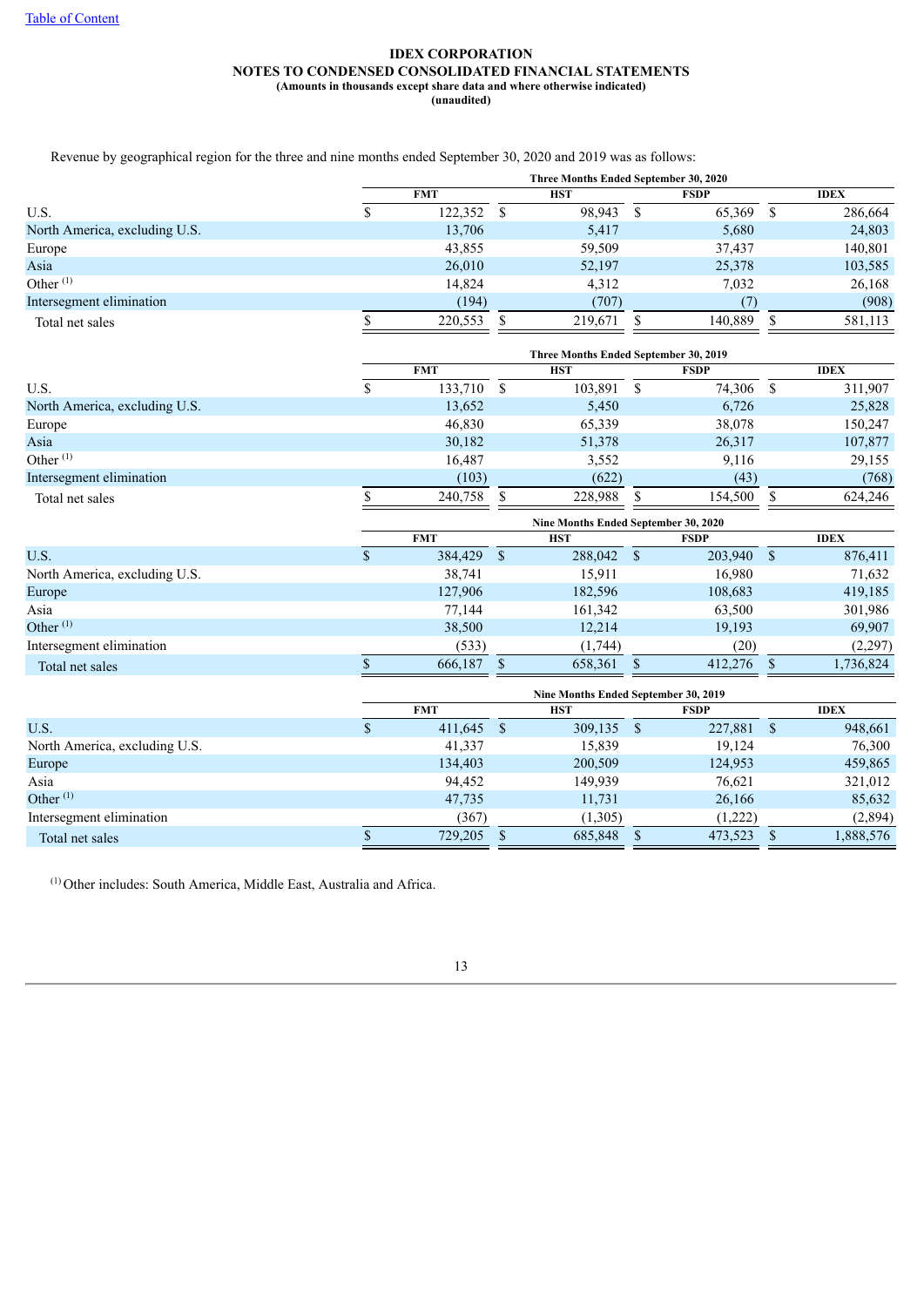#### **(unaudited)**

#### *Contract Balances*

The timing of revenue recognition, billings and cash collections can result in customer receivables, advance payments or billings in excess of revenue recognized. Customer receivables include both amounts billed and currently due from customers as well as unbilled amounts (contract assets) and are included in Receivables on our Condensed Consolidated Balance Sheets. Amounts are billed in accordance with contractual terms or as work progresses. Unbilled amounts arise when the timing of billing differs from the timing of revenue recognized, such as when contract provisions require specific milestones to be met before a customer can be billed. Unbilled amounts primarily relate to performance obligations satisfied over time when the cost-tocost method is utilized and the revenue recognized exceeds the amount billed to the customer as there is not yet a right to invoice in accordance with contractual terms. Unbilled amounts are recorded as a contract asset when the revenue associated with the contract is recognized prior to billing and derecognized when billed in accordance with the terms of the contract. Customer receivables are recorded at face amount less an allowance for doubtful accounts. The Company maintains an allowance for doubtful accounts for expected losses as a result of customers' inability to make required payments. Management evaluates the aging of customer receivable balances, the financial condition of its customers, historical trends and the time outstanding of specific balances to estimate the amount of customer receivables that may not be collected in the future and records the appropriate provision.

The composition of Customer receivables was as follows:

|                            | <b>September 30, 2020</b> | <b>December 31, 2019</b> |
|----------------------------|---------------------------|--------------------------|
| Billed receivables         | 266.074                   | 286,196                  |
| Unbilled receivables       | 10.385                    | 11.922                   |
| Total customer receivables | 276.459                   | 298.118                  |

Advance payments, deposits and billings in excess of revenue recognized are included in Deferred revenue which is classified as current or noncurrent based on the timing of when we expect to recognize the revenue. The current portion is included in Accrued expenses and the noncurrent portion is included in Other noncurrent liabilities on our Condensed Consolidated Balance Sheets. Advance payments or deposits represent contract liabilities and are recorded when customers remit contractual cash payments in advance of us satisfying performance obligations under contractual arrangements, including those with performance obligations satisfied over time. We generally receive advance payments from customers related to maintenance services which we recognize ratably over the service term. We also receive deposits from customers on certain orders which we recognize as revenue at a point in time. Billings in excess of revenue recognized represent contract liabilities and primarily relate to performance obligations satisfied over time when the cost-tocost method is utilized and revenue cannot yet be recognized as the Company has not completed the corresponding performance obligation. Contract liabilities are derecognized when revenue is recognized and the performance obligation is satisfied.

The composition of Deferred revenue was as follows:

|                               | <b>September 30, 2020</b> | <b>December 31, 2019</b> |
|-------------------------------|---------------------------|--------------------------|
| Deferred revenue - current    | 41.840                    | 17,633                   |
| Deferred revenue - noncurrent | .100                      | 2.129                    |
| Total deferred revenue        | 46.940                    | 19.762                   |

#### *Performance Obligations*

A performance obligation is a promise in a contract to transfer a distinct product or service to the customer. A contract's transaction price is allocated to each performance obligation and recognized as revenue when, or as, the performance obligation is satisfied. For our contracts that require complex design, manufacturing and installation activities, certain performance obligations may not be separately identifiable from other performance obligations in the contract and, therefore, not distinct. As a result, the entire contract is accounted for as a single performance obligation. For our contracts that include distinct products or services that are substantially the same and have the same pattern of transfer to the customer over time, they are recognized as a series of distinct products or services. Certain of our contracts have multiple performance obligations for which we allocate the transaction price to each performance obligation using an estimate of the standalone selling price of each distinct product or service in the contract. For product sales, each product sold to a customer generally represents a distinct performance

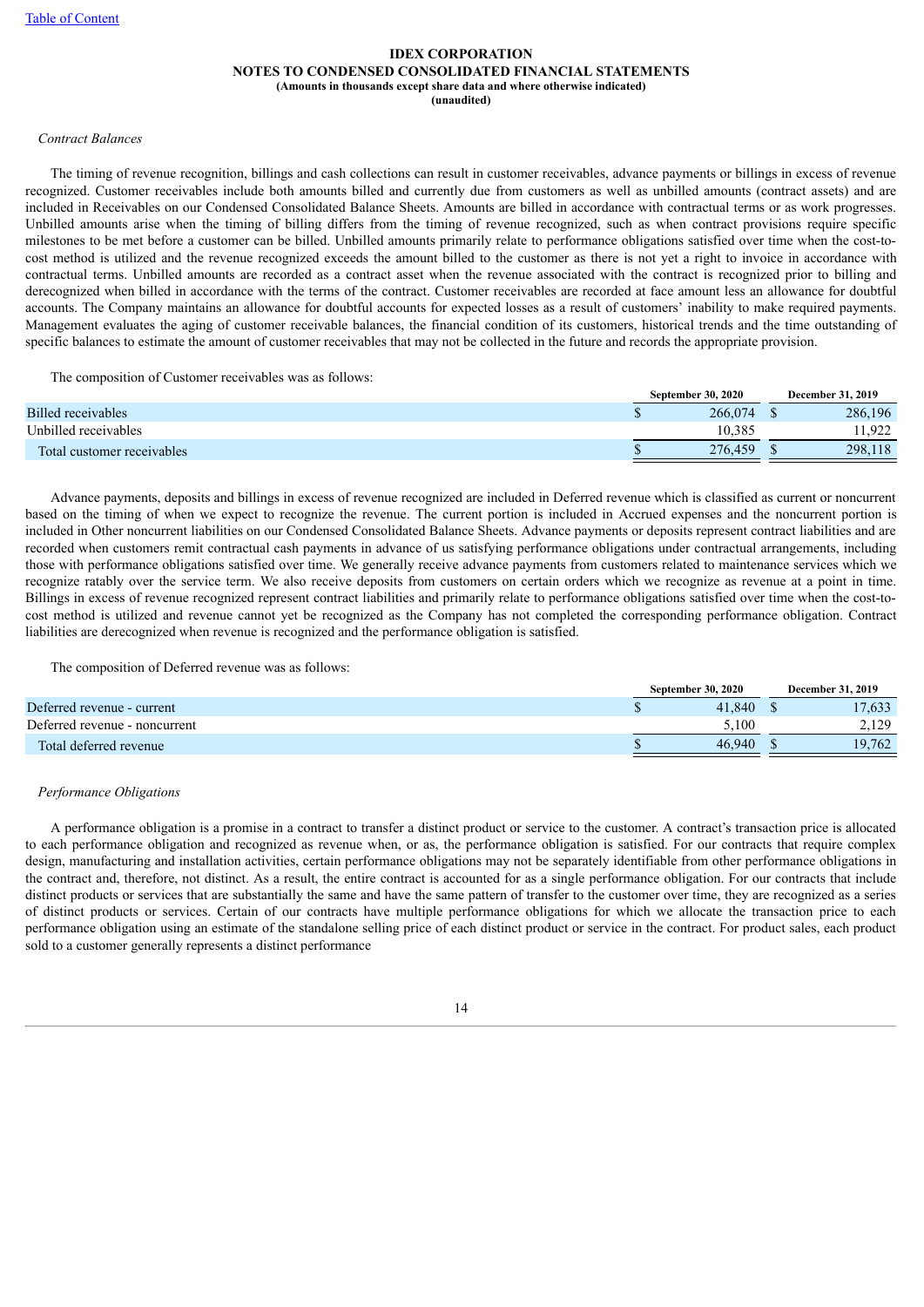obligation. In such cases, the observable standalone sales are used to determine the standalone selling price. In certain cases, we may be required to estimate standalone selling price using the expected cost plus margin approach, under which we forecast our expected costs of satisfying a performance obligation and then add an appropriate margin for that distinct product or service.

Our performance obligations are satisfied at a point in time or over time as work progresses. Performance obligations are supported by contracts with customers that provide a framework for the nature of the distinct product or service or bundle of products and services. We define service revenue as revenue from activities that are not associated with the design, development or manufacture of a product or the delivery of a software license.

Revenue from products and services transferred to customers at a point in time approximated 95% of total revenues in both the three and nine months ended September 30, 2020 and 2019. Revenue on these contracts is recognized when obligations under the terms of the contract with our customer are satisfied. Generally, this occurs with the transfer of control of the asset, which is in line with shipping terms.

Revenue from products and services transferred to customers over time approximated 5% of total revenues in both the three and nine months ended September 30, 2020 and 2019. Revenue earned by certain business units within the Water, Energy, Material Processing Technologies ("MPT") and Dispensing reporting units is recognized over time because control transfers continuously to our customers. When accounting for over-time contracts, we use an input measure to determine the extent of progress towards completion of the performance obligation. For certain business units within the Water, Energy and MPT reporting units, revenue is recognized over time as work is performed based on the relationship between actual costs incurred to date for each contract and the total estimated costs for such contract at completion of the performance obligation (i.e. the cost-to-cost method). We believe this measure of progress best depicts the transfer of control to the customer which occurs as we incur costs on our contracts. Incurred cost represents work performed, which corresponds with the transfer of control to the customer. Contract costs include labor, material and overhead. Contract estimates are based on various assumptions to project the outcome of future events. These assumptions include labor productivity and availability; the complexity of the work to be performed; the cost and availability of materials; the performance of subcontractors; and the availability and timing of funding from the customer. Revenues, including estimated fees or profits, are recorded proportionally as costs are incurred. For certain business units within the Energy and Dispensing reporting units, revenue is recognized ratably over the contract term.

As a significant change in one or more of these estimates could affect the profitability of our contracts, we review and update our estimates regularly. Due to uncertainties inherent in the estimation process, it is reasonably possible that completion costs, including those arising from contract penalty provisions and final contract settlements, will be revised. Such revisions to costs and income are recognized in the period in which the revisions are determined as a cumulative catch-up adjustment. The impact of the adjustment on profit recorded to date on a contract is recognized in the period the adjustment is identified. Revenue and profit in future periods of contract performance are recognized using the adjusted estimate. If at any time the estimate of contract profitability indicates an anticipated loss on the contract, we recognize provisions for estimated losses on incomplete contracts in the period in which such losses are determined.

The Company records allowances for discounts and product returns at the time of sale as a reduction of revenue as such allowances can be reliably estimated based on historical experience and known trends. The Company also offers product warranties (primarily assurance-type) and accrues its estimated exposure for warranty claims at the time of sale based upon the length of the warranty period, warranty costs incurred and any other related information known to the Company.

#### **6. Earnings Per Common Share**

Earnings per common share ("EPS") is computed by dividing net income by the weighted average number of shares of common stock (basic) plus common stock equivalents outstanding (diluted) during the period. Common stock equivalents consist of stock options, which have been included in the calculation of weighted average shares outstanding using the treasury stock method, restricted stock and performance share units.

ASC 260, *Earnings Per Share,* concludes that all outstanding unvested share-based payment awards that contain rights to nonforfeitable dividends participate in undistributed earnings with common shareholders. If awards are considered participating securities, the Company is required to apply the two-class method of computing basic and diluted earnings per share. The Company has determined that its outstanding shares of restricted stock are participating securities. Accordingly, EPS was computed using the two-class method prescribed by ASC 260.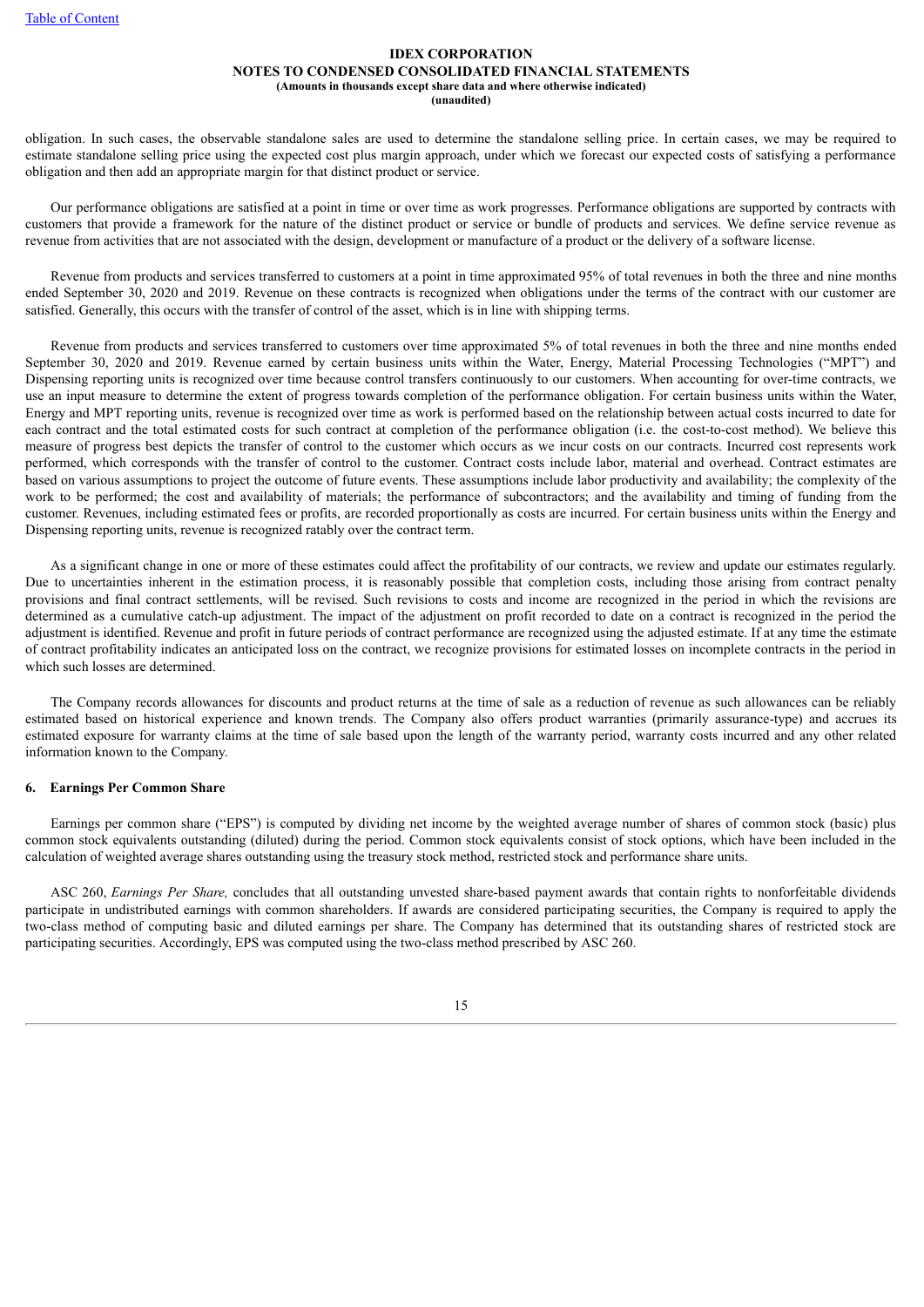**(unaudited)**

Basic weighted average shares outstanding reconciles to diluted weighted average shares outstanding as follows:

|                                                                                | <b>Three Months Ended September</b> |        | Nine Months Ended September 30, |        |
|--------------------------------------------------------------------------------|-------------------------------------|--------|---------------------------------|--------|
|                                                                                | 2020                                | 2019   | 2020                            | 2019   |
| Basic weighted average common shares outstanding                               | 75.352                              | 75.698 | 75.423                          | 75,532 |
| Dilutive effect of stock options, restricted stock and performance share units | 608                                 | 879    | 696                             | 883    |
| Diluted weighted average common shares outstanding                             | 75,960                              | 76.577 | 76.119                          | 76.415 |

Options to purchase approximately 0.3 million shares of common stock for each of the three months ended September 30, 2020 and 2019, and 0.6 million shares of common stock for each of the nine months ended September 30, 2020 and 2019, respectively, were not included in the computation of diluted EPS because the effect of their inclusion would have been antidilutive.

#### **7. Inventories**

The components of inventories as of September 30, 2020 and December 31, 2019 were:

|                                   | September 30,<br>2020 | December 31,<br>2019 |
|-----------------------------------|-----------------------|----------------------|
| Raw materials and component parts | 187.244               | 182,382              |
| Work in process                   | 30,093                | 28,761               |
| Finished goods                    | 85,073                | 82.324               |
| Total inventories                 | 302.410               | 293,467              |

Inventories are stated at the lower of cost or net realizable value. Cost, which includes material, labor and factory overhead, is determined on a first in, first out basis.

## **8. Goodwill and Intangible Assets**

The changes in the carrying amount of goodwill for the nine months ended September 30, 2020, by reportable business segment, were as follows:

|                                        | <b>FMT</b> | <b>HST</b> | <b>FSDP</b> | <b>IDEX</b> |
|----------------------------------------|------------|------------|-------------|-------------|
| Goodwill                               | 599,646    | 981,592 \$ | 399,138     | 1,980,376   |
| Accumulated goodwill impairment losses | (20, 721)  | (149, 820) | (30,090)    | (200, 631)  |
| Balance at December 31, 2019           | 578,925    | 831,772    | 369,048     | 1,779,745   |
| Foreign currency translation           | 4.726      | 9,832      | 5,737       | 20,295      |
| Acquisitions                           | 61,739     |            |             | 61,739      |
| Acquisition adjustments                |            | .798       |             | 1,798       |
| Balance at September 30, 2020          | 645.390    | 843,402    | 374,785     | 1,863,577   |

ASC 350, *Goodwill and Other Intangible Assets,* requires that goodwill be tested for impairment at the reporting unit level on an annual basis and between annual tests if an event occurs or circumstances change that would more likely than not reduce the fair value of the reporting unit below its carrying value. In the first nine months of 2020, there were no events or circumstances that would have required an interim impairment test. Annually, on October 31, goodwill and other acquired intangible assets with indefinite lives are tested for impairment. Based on the results of our annual impairment test at October 31, 2019, all reporting units had fair values in excess of their carrying values.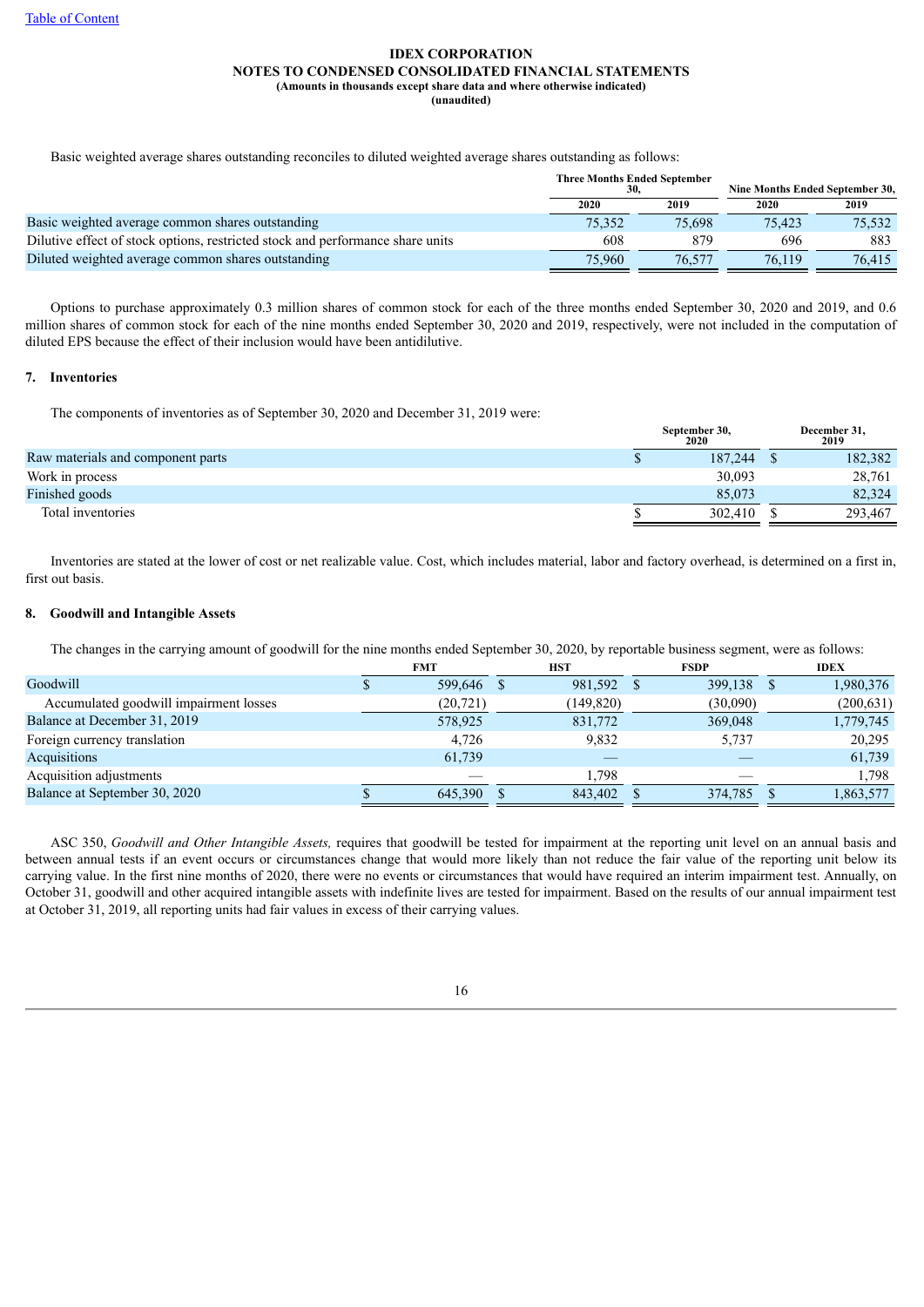The following table provides the gross carrying value and accumulated amortization for each major class of intangible asset at September 30, 2020 and December 31, 2019:

|                                     |                             |     | At September 30, 2020       |         |                             | <b>At December 31, 2019</b> |                                    |    |              |  |         |  |  |  |                             |  |  |  |            |
|-------------------------------------|-----------------------------|-----|-----------------------------|---------|-----------------------------|-----------------------------|------------------------------------|----|--------------|--|---------|--|--|--|-----------------------------|--|--|--|------------|
|                                     | Gross<br>Carrying<br>Amount |     | Accumulated<br>Amortization | Net     | Weighted<br>Average<br>Life |                             | <b>Gross</b><br>Carrving<br>Amount |    |              |  |         |  |  |  | Accumulated<br>Amortization |  |  |  | <b>Net</b> |
| Amortized intangible assets:        |                             |     |                             |         |                             |                             |                                    |    |              |  |         |  |  |  |                             |  |  |  |            |
| Patents                             | \$<br>2,865                 | \$. | $(1,668)$ \$                | 1,197   | 10                          | \$                          | 6,678                              | S. | $(5,276)$ \$ |  | 1,402   |  |  |  |                             |  |  |  |            |
| Trade names                         | 128,393                     |     | (69, 568)                   | 58,825  | 16                          |                             | 123,062                            |    | (64,938)     |  | 58,124  |  |  |  |                             |  |  |  |            |
| Customer relationships              | 313,977                     |     | (115, 815)                  | 198,162 | 13                          |                             | 275,575                            |    | (96, 252)    |  | 179,323 |  |  |  |                             |  |  |  |            |
| Unpatented technology               | 119,233                     |     | (51, 307)                   | 67,926  | 13                          |                             | 101.721                            |    | (43, 561)    |  | 58,160  |  |  |  |                             |  |  |  |            |
| Other                               | 700                         |     | (630)                       | 70      | 10                          |                             | 700                                |    | (578)        |  | 122     |  |  |  |                             |  |  |  |            |
| Total amortized intangible assets   | 565,168                     |     | (238,988)                   | 326,180 |                             |                             | 507,736                            |    | (210, 605)   |  | 297,131 |  |  |  |                             |  |  |  |            |
| Indefinite-lived intangible assets: |                             |     |                             |         |                             |                             |                                    |    |              |  |         |  |  |  |                             |  |  |  |            |
| Banjo trade name                    | 62.100                      |     |                             | 62,100  |                             |                             | 62.100                             |    |              |  | 62,100  |  |  |  |                             |  |  |  |            |
| Akron Brass trade name              | 28,800                      |     |                             | 28,800  |                             |                             | 28,800                             |    |              |  | 28,800  |  |  |  |                             |  |  |  |            |
| Total intangible assets             | 656,068                     |     | (238,988)                   | 417,080 |                             |                             | 598,636                            |    | (210, 605)   |  | 388,031 |  |  |  |                             |  |  |  |            |

The Banjo trade name and the Akron Brass trade name are indefinite-lived intangible assets which are tested for impairment on an annual basis in accordance with ASC 350 or more frequently if events or changes in circumstances indicate that the assets might be impaired. In the first nine months of 2020, there were no events or circumstances that would have required an interim impairment test on these indefinite-lived intangible assets. The Company uses the relief-from-royalty method, a form of the income approach, to determine the fair value of these trade names. The relief-from-royalty method is dependent on a number of significant management assumptions, including estimates of revenues, royalty rates and discount rates.

In the first nine months of 2020, the outbreak of the novel coronavirus ("COVID-19") resulted in government lockdown mandates globally that forced us to both reduce hours and temporarily close some facilities. These events required that an interim impairment test be performed on the definite-lived intangible assets at one of the Company's businesses. The impairment test did not result in an impairment charge.

In the second quarter of 2019, the Company began to evaluate strategic alternatives for one of its businesses in the HST segment. Prior to making a final decision on the options that were presented for this business, the business was informed in the third quarter of 2019 of the loss of its largest customer. As a result, the Company accelerated its restructuring activities for this business and a decision was made to wind down the business over time. This event required an interim impairment test be performed on certain of its definite-lived intangible assets, which resulted in an impairment charge of \$7.1 million, consisting of \$6.1 million related to customer relationships and \$1.0 million related to unpatented technology. This charge was recorded as Restructuring expense in the three and nine months ended September 30, 2019. See Note 15 for further discussion.

Amortization of intangible assets was \$11.1 million and \$31.1 million for the three and nine months ended September 30, 2020, respectively. Amortization of intangible assets was \$9.7 million and \$27.7 million for the three and nine months ended September 30, 2019, respectively. Based on the intangible asset balances as of September 30, 2020, amortization expense is expected to approximate \$10.8 million for the remaining three months of 2020, \$42.2 million in 2021, \$40.3 million in 2022, \$37.6 million in 2023 and \$35.8 million in 2024.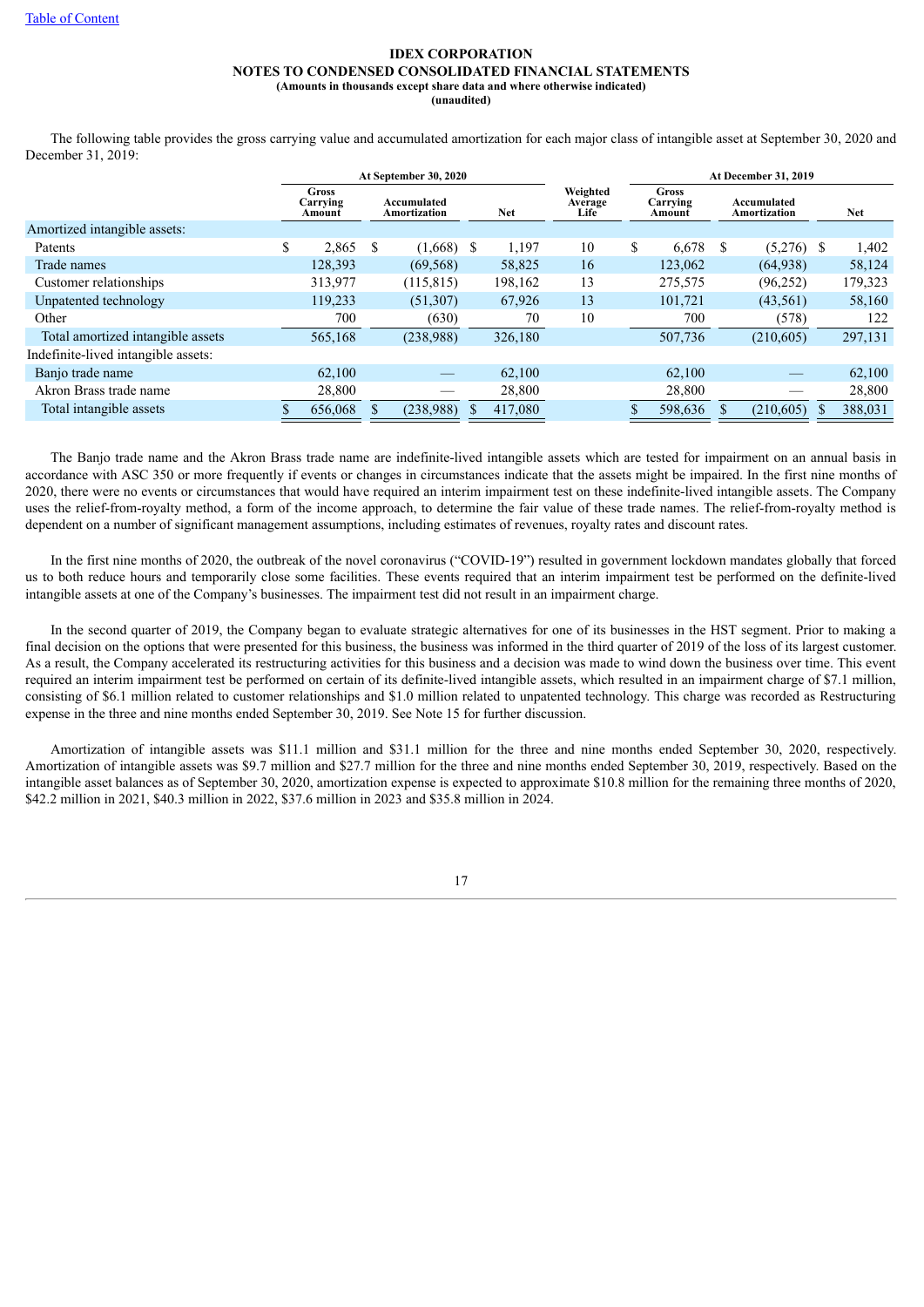**(unaudited)**

## **9. Accrued Expenses**

The components of accrued expenses as of September 30, 2020 and December 31, 2019 were:

|                                          | September 30,<br>2020 |    | December 31,<br>2019 |
|------------------------------------------|-----------------------|----|----------------------|
| Payroll and related items                | 75,658                | -S | 77,556               |
| Management incentive compensation        | 10,945                |    | 14,408               |
| Income taxes payable                     | 31,279                |    | 9,905                |
| Insurance                                | 11,955                |    | 8,240                |
| <b>Warranty</b>                          | 7,082                 |    | 5,581                |
| Deferred revenue                         | 41,840                |    | 17,633               |
| Lease liability                          | 15,896                |    | 15,235               |
| Restructuring                            | 4,026                 |    | 6,110                |
| Liability for uncertain tax positions    |                       |    | 890                  |
| Accrued interest                         | 12,774                |    | 1,735                |
| Contingent consideration for acquisition |                       |    | 3,375                |
| Other                                    | 25,482                |    | 19,622               |
| Total accrued expenses                   | 236,937               |    | 180,290              |

## **10. Other Noncurrent Liabilities**

The components of other noncurrent liabilities as of September 30, 2020 and December 31, 2019 were:

|                                         | September 30,<br>2020 | December 31,<br>2019 |
|-----------------------------------------|-----------------------|----------------------|
| Pension and retiree medical obligations | 86,325                | 87,478               |
| Transition tax payable                  | 14,208                | 11,292               |
| Liability for uncertain tax positions   | 1,071                 | 3,008                |
| Deferred revenue                        | 5,100                 | 2,129                |
| Lease liability                         | 93,507                | 69,928               |
| Other                                   | 23,120                | 23,533               |
| Total other noncurrent liabilities      | 223,331               | 197,368              |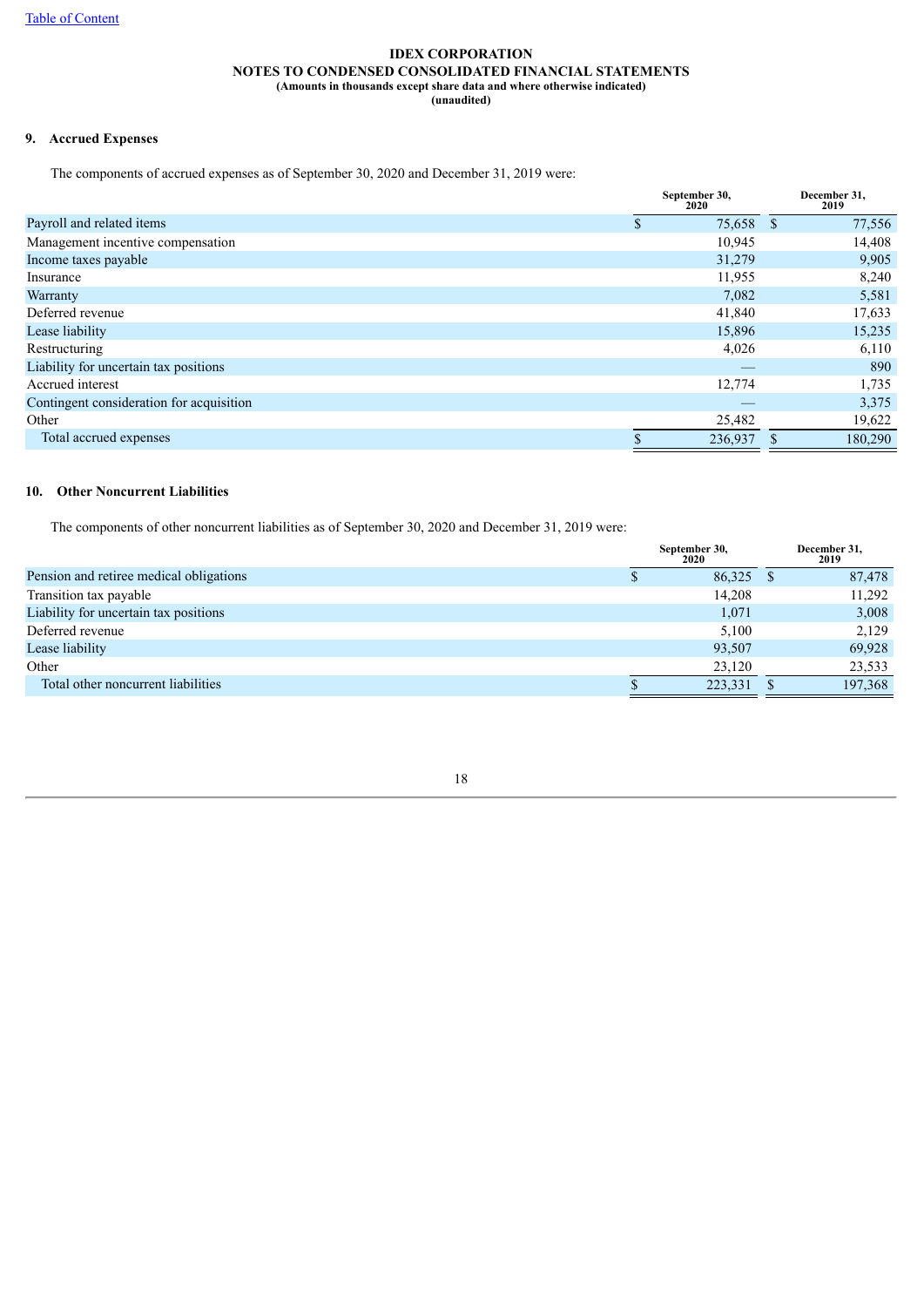**(unaudited)**

#### **11. Borrowings**

Borrowings at September 30, 2020 and December 31, 2019 consisted of the following:

|                                       |     | September 30,<br><b>2020</b> | December 31,<br>2019 |
|---------------------------------------|-----|------------------------------|----------------------|
| <b>Revolving Facility</b>             | аĐ. |                              |                      |
| 4.50% Senior Notes, due December 2020 |     |                              | 300,000              |
| 4.20% Senior Notes, due December 2021 |     | 350,000                      | 350,000              |
| 3.20% Senior Notes, due June 2023     |     | 100,000                      | 100,000              |
| 3.37% Senior Notes, due June 2025     |     | 100,000                      | 100,000              |
| 3.00% Senior Notes, due May 2030      |     | 500,000                      |                      |
| Other borrowings                      |     | 275                          | 622                  |
| Total borrowings                      |     | 1,050,275                    | 850,622              |
| Less current portion                  |     | 150                          | 388                  |
| Less deferred debt issuance costs     |     | 5,019                        | 983                  |
| Less unaccreted debt discount         |     | 994                          | 387                  |
| Total long-term borrowings            |     | 1,044,112                    | 848,864              |

On April 29, 2020, the Company completed a public offering of \$500.0 million in aggregate principal amount of 3.0% Senior Notes due 2030 (the "3.0% Senior Notes"). The net proceeds from the offering were approximately \$494.4 million, after deducting the issuance discount of \$0.9 million, the underwriting commission of \$3.3 million and offering expenses of \$1.4 million. The net proceeds were used to redeem and repay the \$300.0 million aggregate principal amount outstanding of its 4.5% Senior Notes due December 15, 2020 and the related accrued interest and a make-whole redemption premium, with the balance used for general corporate purposes. The 3.0% Senior Notes bear interest at a rate of 3.0% per annum, which is payable semiannually in arrears on May 1 and November 1 of each year. The 3.0% Senior Notes mature on May 1, 2030.

The Company may redeem all or a portion of the 3.0% Senior Notes at any time prior to maturity at the redemption prices set forth in the Note Indenture ("Indenture") governing the 3.0% Senior Notes. The Indenture and 3.0% Notes contain covenants that limit the Company's ability to, among other things, incur certain liens securing indebtedness, engage in certain sale-leaseback transactions and enter into certain consolidations, mergers, conveyances, transfers or leases of all or substantially all of the Company's assets. The terms of the 3.0% Senior Notes also require the Company to make an offer to repurchase the 3.0% Senior Notes upon a change of control triggering event (as defined in the Indenture) at a price equal to 101% of the principal amount plus accrued and unpaid interest, if any. The Indenture also provides for customary events of default, which include nonpayment, breach of covenants in the Indenture and certain events of bankruptcy and insolvency. Generally, if an event of default occurs, the Trustee or holders of at least 25% of the then outstanding 3.0% Senior Notes may declare the principal amount of all of the 3.0% Senior Notes to be due and payable immediately.

On April 27, 2020, the Company provided notice of its election to redeem early, on May 27, 2020, the \$300.0 million aggregate principal amount outstanding of its 4.5% Senior Notes at a redemption price of \$300.0 million plus a make-whole redemption premium of \$6.8 million and accrued and unpaid interest of \$6.1 million using proceeds from the Company's 3.0% Senior Notes. In addition, the Company recognized the remaining \$1.4 million of the pre-tax amount included in Accumulated other comprehensive income (loss) in shareholders' equity related to the interest rate exchange agreement associated with the 4.5% Senior Notes and wrote off the remaining \$0.1 million of deferred issuance costs and \$0.1 million of the debt issuance discount associated with the 4.5% Senior Notes for a total loss on early debt redemption of \$8.4 million which was recorded within Other (income) expense - net in the Condensed Consolidated Statements of Operations.

On May 31, 2019, the Company entered into a credit agreement (the "Credit Agreement") along with certain of its subsidiaries, as borrowers (the "Borrowers"), Bank of America, N.A., as administrative agent, swing line lender and an issuer of letters of credit, with other agents party thereto. The Credit Agreement replaced the Company's prior five-year, \$700 million credit agreement, dated as of June 23, 2015, which was due to expire in June 2020.

Terms and fees of the Credit Agreement are essentially the same as the prior credit agreement except for certain fees and interest rate pricing that are more favorable to the Company.

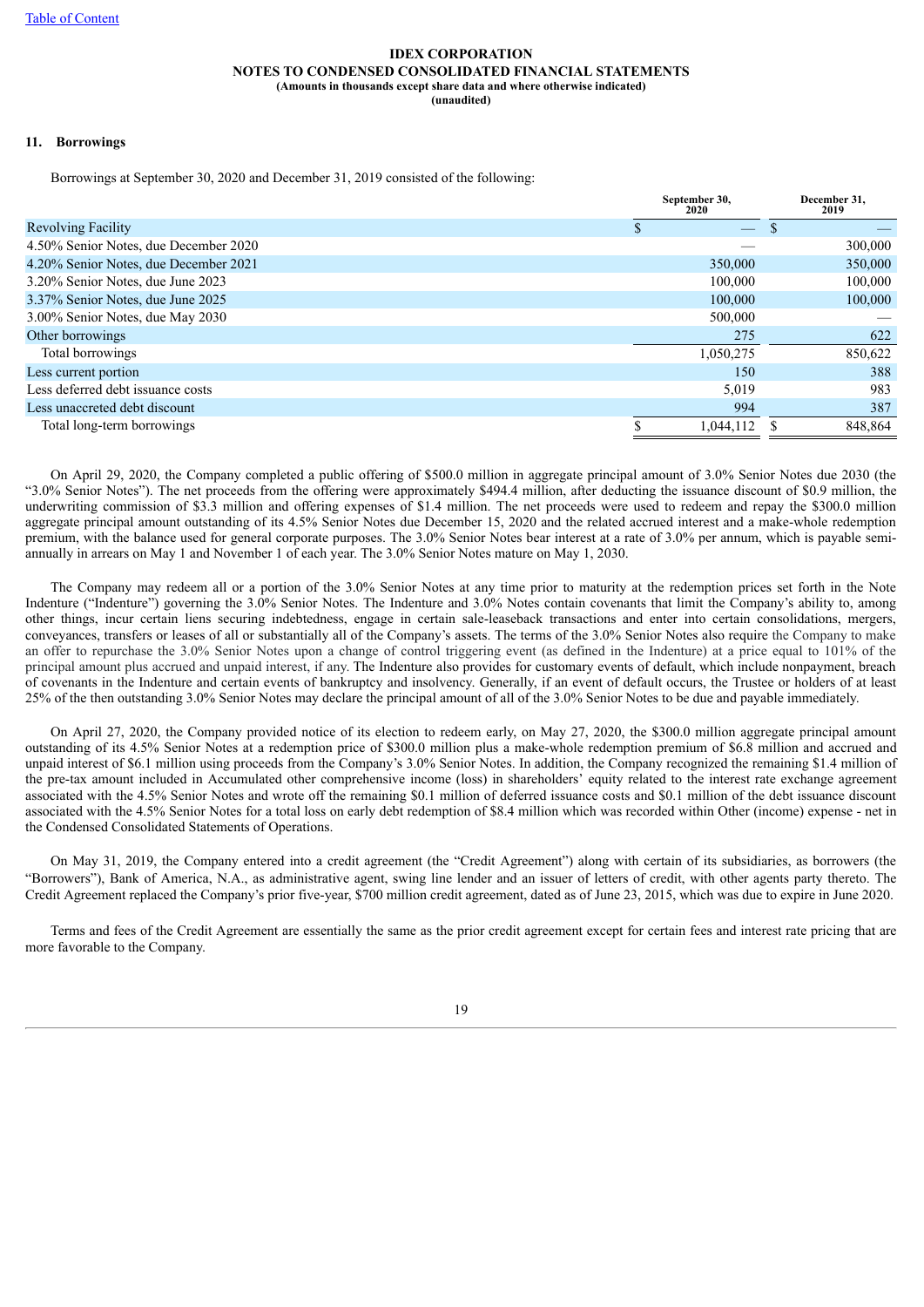The Credit Agreement consists of a revolving credit facility (the "Revolving Facility") in an aggregate principal amount of \$800 million with a final maturity date of May 31, 2024. The maturity date may be extended under certain conditions for an additional one-year term. Up to \$75 million of the Revolving Facility is available for the issuance of letters of credit. Additionally, up to \$50 million of the Revolving Facility is available to the Company for swing line loans, available on a same-day basis.

Proceeds from the Revolving Facility are available for use by the Borrowers for acquisitions, working capital and other general corporate purposes, including refinancing existing debt of the Company and its subsidiaries. The Company may request increases in the lending commitments under the Credit Agreement, but the aggregate lending commitments pursuant to such increases may not exceed \$400 million. The Company has the right, subject to certain conditions set forth in the Credit Agreement, to designate certain foreign subsidiaries of the Company as borrowers under the Credit Agreement. In connection with any such designation, the Company is required to guarantee the obligations of any such subsidiaries under the Credit Agreement.

Borrowings under the Credit Agreement bear interest, at either an alternate base rate or adjusted LIBOR plus, in each case, an applicable margin. Such applicable margin is based on the lower of the Company's senior, unsecured, long-term debt rating or the Company's applicable leverage ratio and can range from 0.00% to 1.275%. Based on the Company's leverage ratio at September 30, 2020, the applicable margin was 1.00% resulting in a weighted average interest rate of 1.23% for the nine months ended September 30, 2020. Interest is payable (a) in the case of base rate loans, quarterly, and (b) in the case of LIBOR loans, on the last day of the applicable interest period selected, or every three months from the effective date of such interest period for interest periods exceeding three months.

The Credit Agreement requires payment to the lenders of a facility fee based upon the amount of the lenders' commitments under the credit facility from time to time, determined based on the lower of the Company's senior, unsecured long-term debt rating or the Company's applicable leverage ratio. Voluntary prepayments of any loans and voluntary reductions of the unutilized portion of the commitments under the Credit Agreement are permissible without penalty, subject to break funding payments and minimum notice and minimum reduction amount requirements.

The Credit Agreement contains customary affirmative and negative covenants for senior unsecured credit agreements, including an interest coverage ratio test and a leverage ratio test, in each case tested quarterly and, in the case of the leverage ratio, with an option to increase the ratio for 12 months in connection with certain acquisitions. The negative covenants include restrictions on the Company's ability to grant liens, enter into transactions resulting in fundamental changes (such as mergers or sales of all or substantially all of the assets of the Company), make certain subsidiary dividends or distributions, engage in materially different lines of businesses and allow subsidiaries to incur certain additional debt.

The Credit Agreement also contains customary events of default (subject to grace periods, as appropriate).

At September 30, 2020, there was no balance outstanding under the Revolving Facility and \$7.0 million of outstanding letters of credit, resulting in a net available borrowing capacity under the Revolving Facility at September 30, 2020 of approximately \$793.0 million.

On June 13, 2016, the Company completed a private placement of a \$100 million aggregate principal amount of 3.20% Senior Notes due June 13, 2023 and a \$100 million aggregate principal amount of 3.37% Senior Notes due June 13, 2025 (collectively, the "Notes") pursuant to a Note Purchase Agreement dated June 13, 2016 (the "Purchase Agreement"). Each series of Notes bears interest at the stated amount per annum, which is payable semiannually in arrears on each June  $13<sup>th</sup>$  and December  $13<sup>th</sup>$ . The Notes are unsecured obligations of the Company and rank pari passu in right of payment with all of the Company's other unsecured, unsubordinated debt. The Company may at any time prepay all, or any portion of the Notes, provided that such portion is greater than 5% of the aggregate principal amount of the Notes then outstanding. In the event of a prepayment, the Company will pay an amount equal to par plus accrued interest plus a make-whole amount. In addition, the Company may repurchase the Notes by making an offer to all holders of the Notes, subject to certain conditions.

The Purchase Agreement contains certain covenants that restrict the Company's ability to, among other things, transfer or sell assets, incur indebtedness, create liens, transact with affiliates and engage in certain mergers or consolidations or other change of control transactions. In addition, the Company must comply with a leverage ratio and interest coverage ratio, as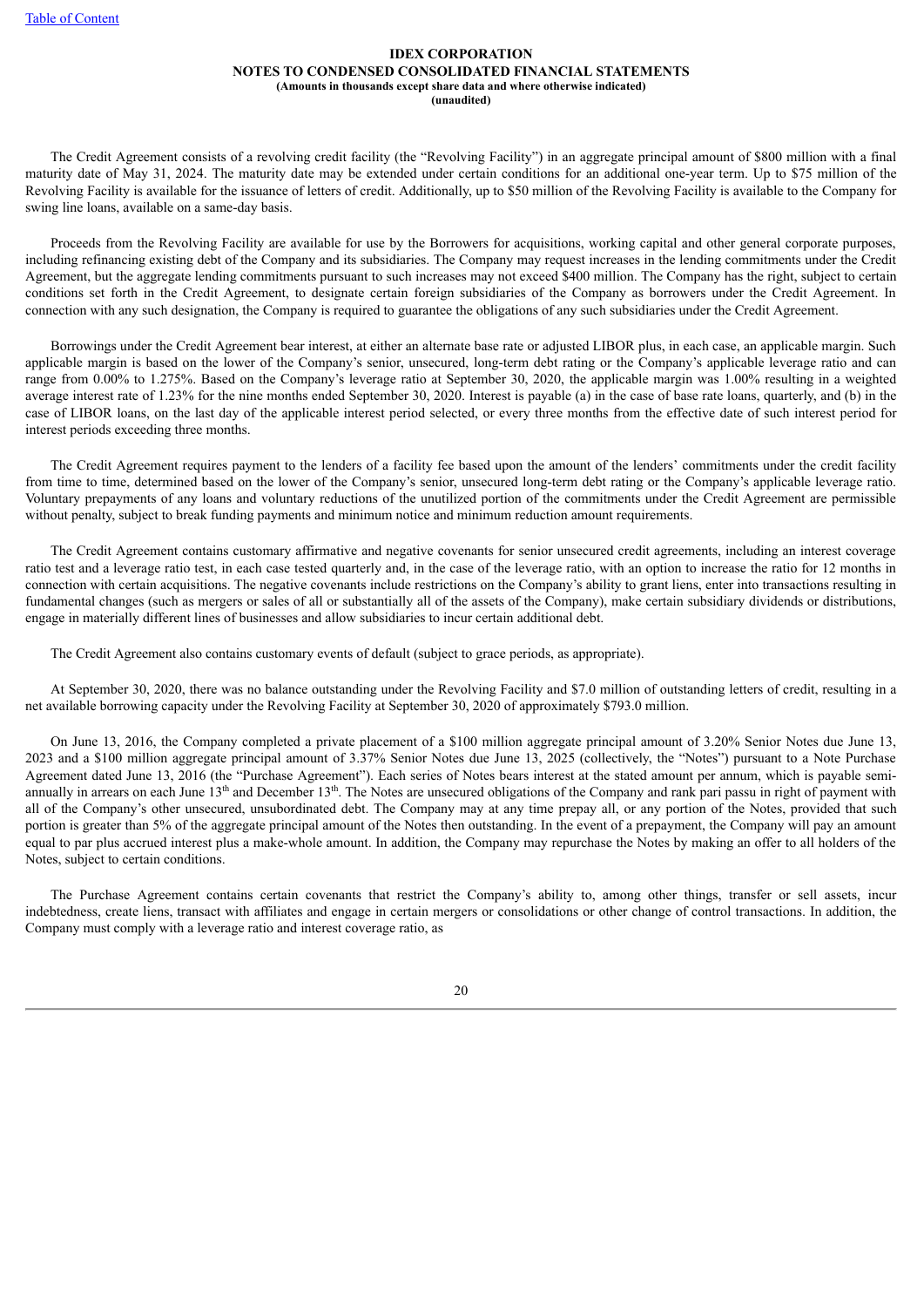further described below, and the Purchase Agreement also limits the outstanding principal amount of priority debt that may be incurred by the Company to 15% of consolidated assets. The Purchase Agreement provides for customary events of default. In the case of an event of default arising from specified events of bankruptcy or insolvency, all of the outstanding Notes will become due and payable immediately without further action or notice. In the case of a payment event of default, any holder of the Notes affected thereby may declare all of the Notes held by it due and payable immediately. In the case of any other event of default, a majority of the holders of the Notes may declare all of the Notes to be due and payable immediately.

On December 9, 2011, the Company completed a public offering of \$350.0 million 4.2% senior notes due December 15, 2021 ("4.2% Senior Notes"). The net proceeds from the offering of \$346.2 million, after deducting a \$0.9 million issuance discount, a \$2.3 million underwriting commission and \$0.6 million of offering expenses, were used to repay \$306.0 million of outstanding bank indebtedness, with the balance used for general corporate purposes. The 4.2% Senior Notes bear interest at a rate of 4.2% per annum, which is payable semi-annually in arrears on each June 15th and December 15th. The Company may redeem all or a portion of the 4.2% Senior Notes at any time prior to maturity at the redemption prices set forth in the Note Indenture governing the 4.2% Senior Notes. The Company may issue additional debt from time to time pursuant to the Indenture. The Indenture and 4.2% Senior Notes contain covenants that limit the Company's ability to, among other things, incur certain liens securing indebtedness, engage in certain sale-leaseback transactions, and enter into certain consolidations, mergers, conveyances, transfers or leases of all or substantially all of the Company's assets. The terms of the 4.2% Senior Notes also require the Company to make an offer to repurchase the 4.2% Senior Notes upon a change of control triggering event (as defined in the Indenture) at a price equal to 101% of their principal amount plus accrued and unpaid interest, if any.

There are two key financial covenants that the Company is required to maintain in connection with the Revolving Facility and the Notes: a minimum interest coverage ratio of 3.00 to 1 and a maximum leverage ratio of 3.50 to 1, which is the ratio of the Company's consolidated total debt to its consolidated earnings before interest, income taxes, depreciation and amortization ("EBITDA"). In the case of the leverage ratio under the Revolving Facility, there is an option to increase the ratio to 4.00 for 12 months in connection with certain acquisitions. At September 30, 2020, the Company was in compliance with both of these financial covenants. There are no financial covenants relating to the 3.0% Senior Notes or 4.2% Senior Notes; however, both are subject to cross-default provisions.

#### **12. Derivative Instruments**

The Company enters into cash flow hedges from time to time to reduce the exposure to variability in certain expected future cash flows. The types of cash flow hedges the Company enters into include foreign currency exchange contracts designed to minimize the earnings impact on certain intercompany loans as well as interest rate exchange agreements designed to reduce the impact of interest rate changes on future interest expense that effectively convert a portion of floating-rate debt to fixed-rate debt.

The effective portion of gains or losses on interest rate exchange agreements is reported in accumulated other comprehensive income (loss) in shareholders' equity and reclassified into net income in the same period or periods in which the hedged transaction affects net income. The remaining gain or loss in excess of the cumulative change in the present value of future cash flows or the hedged item, if any, is recognized in net income during the period of change. See Note 16 for the amount of loss reclassified into net income for interest rate contracts for the three and nine months ended September 30, 2020 and 2019. As of September 30, 2020, the Company did not have any interest rate contracts outstanding.

In 2010 and 2011, the Company entered into two separate forward starting interest rate exchange agreements in anticipation of the issuance of the 4.2% Senior Notes and the 4.5% Senior Notes. The Company cash settled these two interest rate contracts in 2010 and 2011 for a total of \$68.9 million, which is being amortized into interest expense over the 10 year terms of the respective debt instruments. Approximately \$3.4 million of the pre-tax amount included in Accumulated other comprehensive income (loss) in shareholders' equity at September 30, 2020 related to the 4.2% Senior Notes will be recognized in net income over the next 12 months as the underlying hedged transaction is realized. In conjunction with the early redemption of the 4.5% Senior Notes on May 27, 2020, the Company accelerated the recognition of the remaining \$1.4 million of the pre-tax amount included in Accumulated other comprehensive income (loss) in shareholders' equity related to the 4.5% Senior Notes and recorded such as Other (income) expense - net during the nine months ended September 30, 2020 in the Condensed Consolidated Statements of Operations.

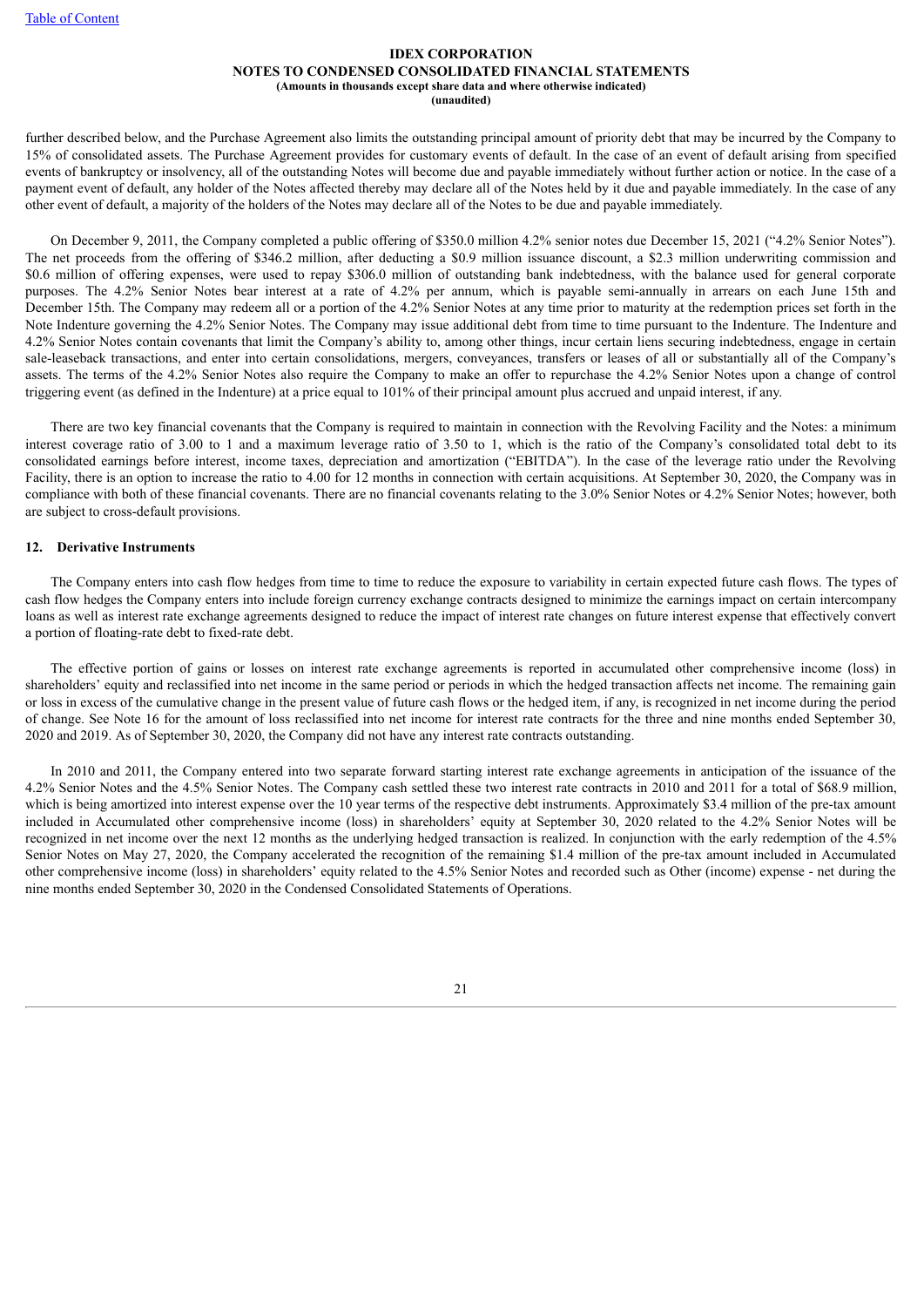#### **13. Fair Value Measurements**

ASC 820, *Fair Value Measurements and Disclosures,* defines fair value, provides guidance for measuring fair value and requires certain disclosures. This standard discusses valuation techniques, such as the market approach (comparable market prices), the income approach (present value of future income or cash flow) and the cost approach (cost to replace the service capacity of an asset or replacement cost). The standard utilizes a fair value hierarchy that prioritizes the inputs to valuation techniques used to measure fair value into three broad levels. The following is a brief description of those three levels:

- Level 1: Observable inputs such as quoted prices (unadjusted) in active markets for identical assets or liabilities.
- Level 2: Inputs, other than quoted prices that are observable for the asset or liability, either directly or indirectly. These include quoted prices for
- similar assets or liabilities in active markets and quoted prices for identical or similar assets or liabilities in markets that are not active.
- Level 3: Unobservable inputs that reflect the reporting entity's own assumptions.

The following table summarizes the basis used to measure the Company's financial assets (liabilities) at fair value on a recurring basis in the balance sheets at September 30, 2020 and December 31, 2019:

|                               |                                         | <b>Basis of Fair Value Measurements</b> |                |   |         |
|-------------------------------|-----------------------------------------|-----------------------------------------|----------------|---|---------|
|                               | <b>Balance at September 30,</b><br>2020 | <b>Level 1</b>                          | Level 2        |   | Level 3 |
| Available for sale securities | 12,136                                  | $12,136$ \$                             | $\equiv$       | D |         |
|                               |                                         | <b>Basis of Fair Value Measurements</b> |                |   |         |
|                               | <b>Balance at December 31,</b><br>2019  | <b>Level 1</b>                          | <b>Level 2</b> |   | Level 3 |
| Available for sale securities | 10,462                                  | 10,462                                  |                |   |         |
| Contingent consideration      | 3,375                                   |                                         |                |   | 3,375   |

There were no transfers of assets or liabilities between Level 1 and Level 2 during the three and nine months ended September 30, 2020 or the year ended December 31, 2019.

As of December 31, 2019, the Company utilized a Monte Carlo simulation to determine the fair value of the contingent consideration associated with the acquisition of Finger Lakes Instrumentation as of the acquisition date. In March 2020, the Company and the seller reached an agreement to settle the contingency for \$3.0 million, which was paid in April 2020.

The carrying values of our cash and cash equivalents, accounts receivable, accounts payable and accrued expenses approximate their fair values because of the short term nature of these instruments. At September 30, 2020, the fair value of the outstanding indebtedness under our 3.0% Senior Notes, 3.2% Senior Notes, 3.37% Senior Notes, 4.2% Senior Notes and other borrowings based on quoted market prices and current market rates for debt with similar credit risk and maturity was approximately \$1,136.3 million compared to the carrying value of \$1,049.3 million. At December 31, 2019, the fair value of the outstanding indebtedness under our 3.2% Senior Notes, 3.37% Senior Notes, 4.5% Senior Notes, 4.2% Senior Notes and other borrowings based on quoted market prices and current market rates for debt with similar credit risk and maturity was approximately \$876.0 million compared to the carrying value of \$850.2 million. These fair value measurements are classified as Level 2 within the fair value hierarchy since they are determined based upon significant inputs observable in the market, including interest rates on recent financing transactions to entities with a credit rating similar to ours.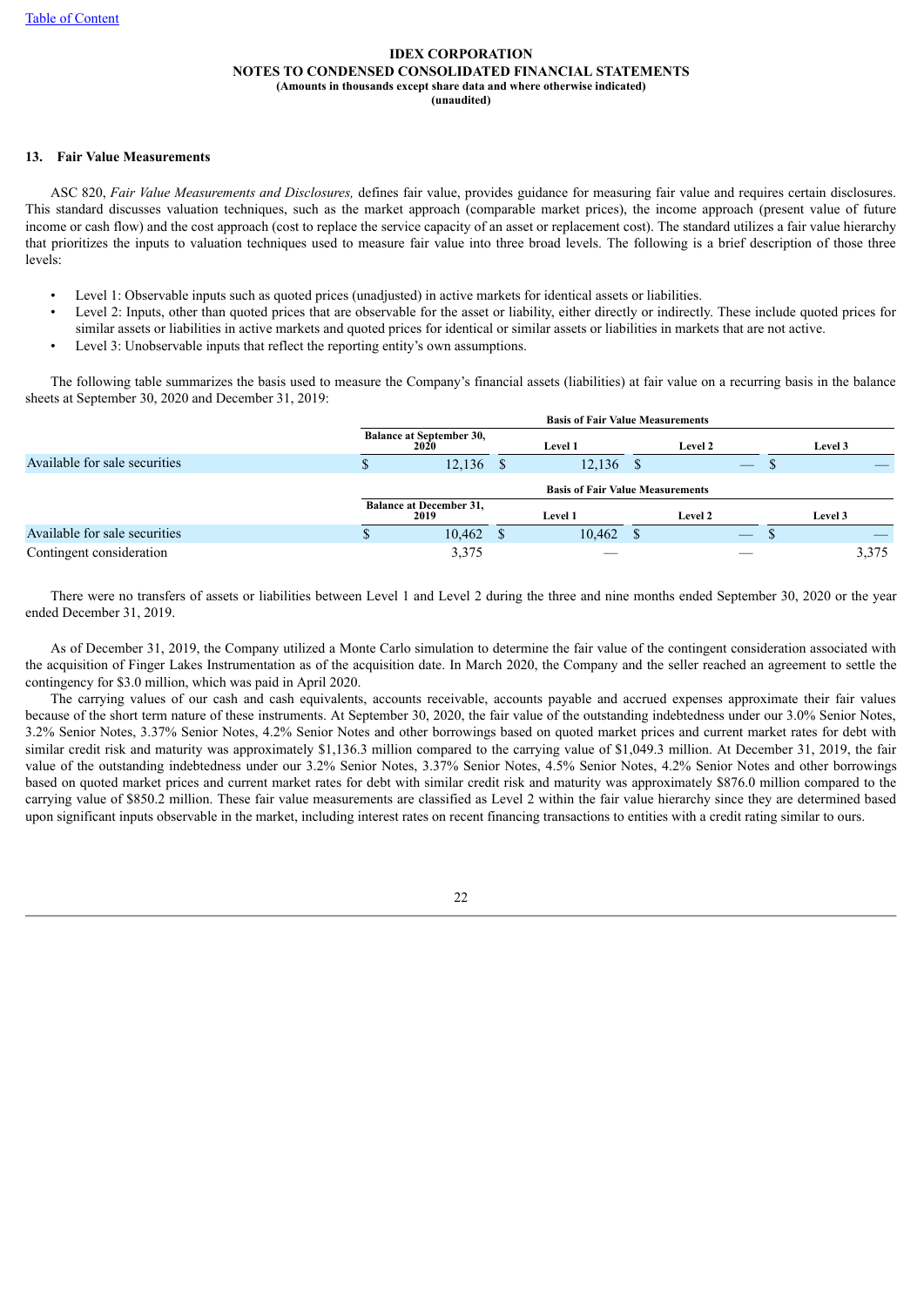## **14. Leases**

The Company leases certain office facilities, warehouses, manufacturing plants, equipment (which includes both office and plant equipment) and vehicles under operating leases. Leases with an initial term of 12 months or less are not recorded on the balance sheet; the Company recognizes lease expense for these leases on a straight-line basis over the lease term.

Certain leases include one or more options to renew. The exercise of lease renewal options is at the Company's sole discretion. There are currently no renewal periods included in any of the leases' respective lease terms as they are not reasonably certain of being exercised. The Company does not have any material purchase options.

Certain of our lease agreements have rental payments that are adjusted periodically for inflation or that are based on usage. Our lease agreements do not contain any material residual value guarantees or material restrictive covenants.

Supplemental balance sheet information related to leases as of September 30, 2020 and December 31, 2019 was as follows:

|                                     | <b>Balance Sheet Caption</b> | <b>September 30, 2020</b> |         |      | December 31, 2019 |
|-------------------------------------|------------------------------|---------------------------|---------|------|-------------------|
| <b>Operating leases:</b>            |                              |                           |         |      |                   |
| Building right-of-use assets - net  | Other noncurrent assets      |                           | 100,904 |      | 75,381            |
| Equipment right-of-use assets - net | Other noncurrent assets      |                           | 5,431   |      | 6,993             |
| Total right-of-use assets - net     |                              |                           | 106.335 |      | 82,374            |
| <b>Operating leases:</b>            |                              |                           |         |      |                   |
| Current lease liabilities           | Accrued expenses             |                           | 15,896  | - 85 | 15.235            |
| Noncurrent lease liabilities        | Other noncurrent liabilities |                           | 93,507  |      | 69,928            |
| Total lease liabilities             |                              |                           | 109,403 |      | 85,163            |

In the second quarter of 2019, the Company began to evaluate strategic alternatives for one of its businesses in the HST segment. Prior to making a final decision on the options that were presented for this business, the business was informed in the third quarter of 2019 of the loss of its largest customer. As a result, the Company accelerated its restructuring activities for this business and a decision was made to wind down the business over time. This event required an interim impairment test be performed on its long-lived assets, which resulted in an impairment charge of \$0.6 million related to its building right-of-use asset. This charge was recorded as Restructuring expense in the Condensed Consolidated Statements of Operations. See Note 15 for further discussion.

The components of lease cost for the three and nine months ended September 30, 2020 and 2019 were as follows:

|                            | Three Months Ended September 30, |       |      |       | Nine Months Ended September 30. |        |  |        |  |
|----------------------------|----------------------------------|-------|------|-------|---------------------------------|--------|--|--------|--|
|                            |                                  | 2020  | 2019 |       |                                 | 2020   |  | 2019   |  |
| Operating lease cost $(1)$ |                                  | 7,349 |      | 4.817 |                                 | 19,663 |  | 16,387 |  |
| Variable lease cost        |                                  | 426   |      | 436   |                                 | 1.380  |  | . 654  |  |
| Total lease expense        |                                  | 7.775 |      | 5.253 |                                 | 21,043 |  | 18.041 |  |

 $(1)$  Includes short-term leases.

Supplemental cash flow information related to leases for the nine months ended September 30, 2020 and 2019 was as follows:

|                                                                                  | <b>Nine Months Ended</b><br><b>September 30, 2020</b> | <b>Nine Months Ended</b><br><b>September 30, 2019</b> |
|----------------------------------------------------------------------------------|-------------------------------------------------------|-------------------------------------------------------|
| Cash paid for amounts included in the measurement of operating lease liabilities | 19.198                                                | 15,813                                                |
| Right-of-use assets obtained in exchange for new operating lease liabilities     | 36.707                                                | 6,899                                                 |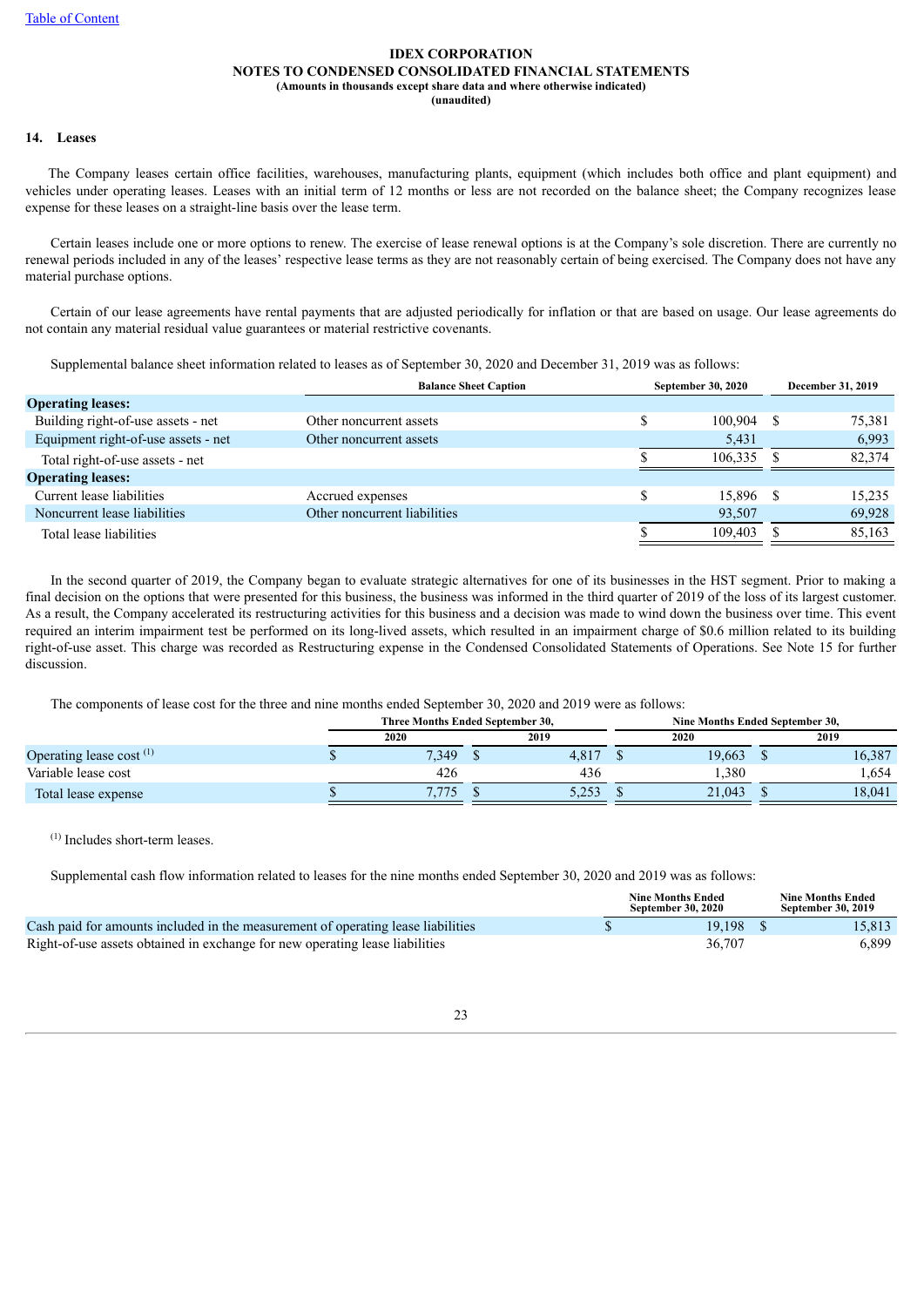**(unaudited)**

Other supplemental information related to leases as of September 30, 2020 and December 31, 2019 was as follows:

| <b>Lease Term and Discount Rate</b>            | <b>September 30, 2020</b> | December 31, 2019 |
|------------------------------------------------|---------------------------|-------------------|
| Weighted-average remaining lease term (years): |                           |                   |
| Operating leases - building and equipment      | 9.65                      | 9.61              |
| Operating leases - vehicles                    | 2.01                      | 1.92              |
| Weighted-average discount rate:                |                           |                   |
| Operating leases - building and equipment      | $3.57 \%$                 | 4.08 $%$          |
| Operating leases - vehicles                    | $2.51\%$                  | $2.99\%$          |
|                                                |                           |                   |

The Company uses its incremental borrowing rate to determine the present value of the lease payments.

Total lease liabilities at September 30, 2020 have scheduled maturities as follows:

| <b>Maturity of Lease Liabilities</b>                      | <b>Operating Leases</b> <sup>(1)</sup> |
|-----------------------------------------------------------|----------------------------------------|
| 2020 (excluding the nine months ended September 30, 2020) | 5,080                                  |
| 2021                                                      | 18,593                                 |
| 2022                                                      | 15,863                                 |
| 2023                                                      | 13,195                                 |
| 2024                                                      | 11,289                                 |
| Thereafter                                                | 67,451                                 |
| Total lease payments                                      | 131,471                                |
| Less: Imputed interest                                    | (22,068)                               |
| Present value of lease liabilities                        | 109,403                                |

 $<sup>(1)</sup>$  Excludes \$0.2 million of legally binding minimum lease payments for leases signed but not yet commenced.</sup>

Total lease liabilities at December 31, 2019 had scheduled maturities as follows:

| <b>Maturity of Lease Liabilities</b> | <b>Operating Leases</b> |          |
|--------------------------------------|-------------------------|----------|
| 2020                                 |                         | 18,449   |
| 2021                                 |                         | 15,070   |
| 2022                                 |                         | 10,647   |
| 2023                                 |                         | 8,894    |
| 2024                                 |                         | 7,037    |
| Thereafter                           |                         | 44,284   |
| Total lease payments                 |                         | 104,381  |
| Less: Imputed interest               |                         | (19,218) |
| Present value of lease liabilities   |                         | 85,163   |

### **15. Restructuring**

During the year ended December 31, 2019 and the three and nine months ended September 30, 2020, the Company recorded accruals for restructuring costs incurred to facilitate long-term, sustainable growth through cost reduction actions, consisting of employee reductions and facility rationalization. Restructuring costs include severance benefits, exit costs and asset impairment charges and are included in Restructuring expenses in the Condensed Consolidated Statements of Operations. Severance costs primarily consist of severance benefits through payroll continuation, COBRA subsidies, outplacement services,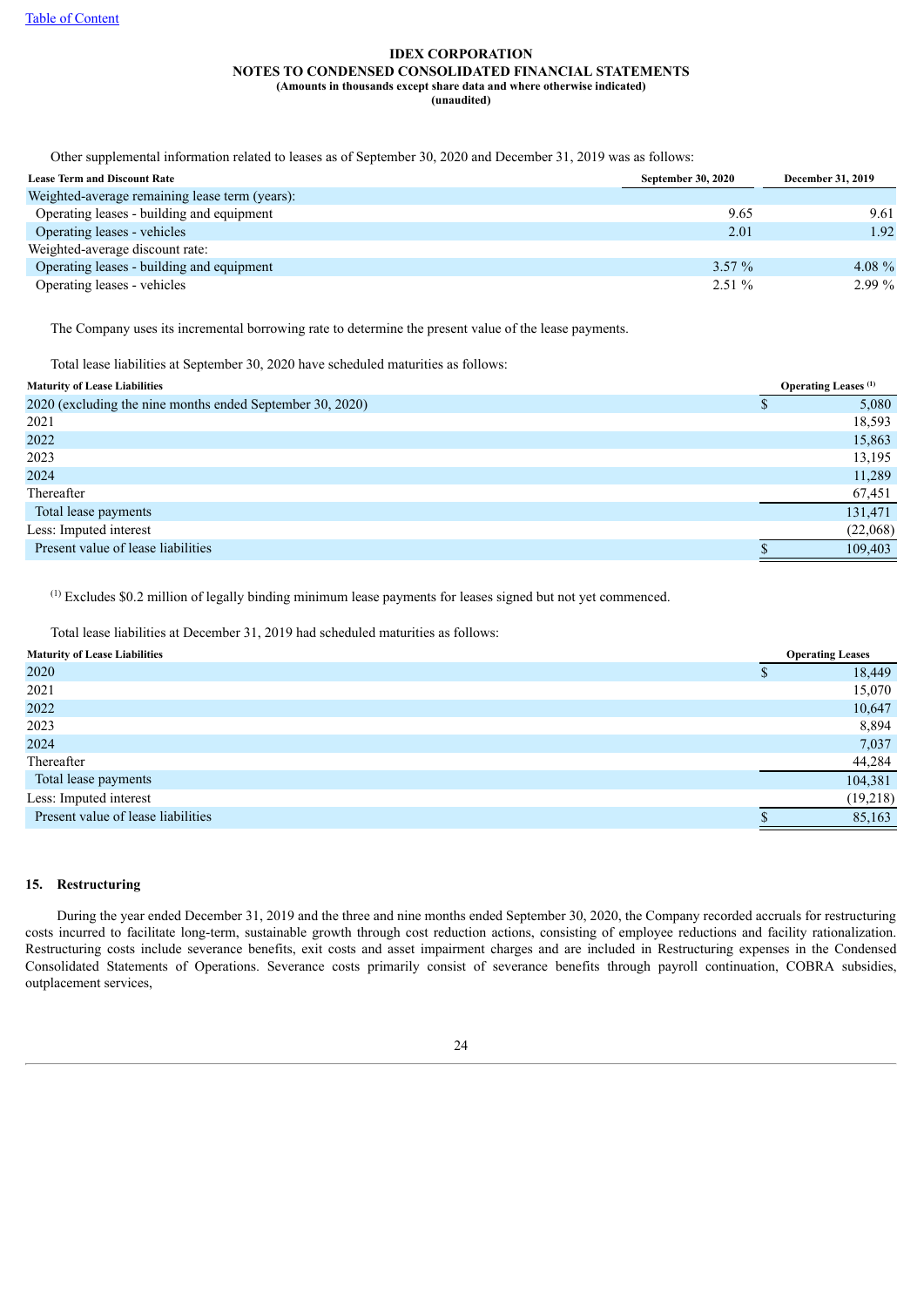conditional separation costs and employer tax liabilities, while exit costs primarily consist of lease exit and contract termination costs.

In the second quarter of 2019, the Company began to evaluate strategic alternatives for one of its businesses in the HST segment. Prior to making a final decision on the options that were presented for this business, the business was informed in the third quarter of 2019 of the loss of its largest customer. As a result, the Company accelerated its restructuring activities for this business and a decision was made to wind down the business over time. This event required an interim impairment test be performed on the long-lived tangible and intangible assets of the business, which resulted in an impairment charge of \$9.7 million, consisting of \$6.1 million related to a customer relationships intangible asset, \$1.0 million related to an unpatented technology intangible asset, \$2.0 million related to property, plant and equipment and \$0.6 million related to a building right-of-use asset. This charge was recorded as Restructuring expense in the Condensed Consolidated Statements of Operations.

Pre-tax restructuring expenses by segment for the three and nine months ended September 30, 2020 and 2019 were as follows:

|                                    | Three Months Ended September 30, 2020 |  |                   |  |                         |  |       |  |  |  |
|------------------------------------|---------------------------------------|--|-------------------|--|-------------------------|--|-------|--|--|--|
|                                    | <b>Severance Costs</b>                |  | <b>Exit Costs</b> |  | <b>Asset Impairment</b> |  | Total |  |  |  |
| Fluid & Metering Technologies      | 500                                   |  |                   |  | 85                      |  | 585   |  |  |  |
| Health & Science Technologies      | 978                                   |  |                   |  |                         |  | 978   |  |  |  |
| Fire & Safety/Diversified Products | 1,249                                 |  |                   |  |                         |  | 1,249 |  |  |  |
| Corporate/Other                    | 105                                   |  |                   |  |                         |  | 105   |  |  |  |
| Total restructuring costs          | 2,832                                 |  | $-$               |  | 85                      |  | 2.917 |  |  |  |

|                                    | Three Months Ended September 30, 2019 |  |                          |                         |       |  |        |  |  |
|------------------------------------|---------------------------------------|--|--------------------------|-------------------------|-------|--|--------|--|--|
|                                    | <b>Severance Costs</b>                |  | <b>Exit Costs</b>        | <b>Asset Impairment</b> |       |  | Total  |  |  |
| Fluid & Metering Technologies      |                                       |  | $\overline{\phantom{0}}$ |                         |       |  |        |  |  |
| Health & Science Technologies      | .164                                  |  | 352                      |                         | 9.680 |  | 11,196 |  |  |
| Fire & Safety/Diversified Products | 104                                   |  |                          |                         |       |  | 104    |  |  |
| Corporate/Other                    | 656                                   |  |                          |                         |       |  | 656    |  |  |
| Total restructuring costs          | .924                                  |  | 352                      |                         | 9.680 |  | 11,956 |  |  |

|                                    | Nine Months Ended September 30, 2020 |                        |  |                   |  |                         |  |       |  |  |  |
|------------------------------------|--------------------------------------|------------------------|--|-------------------|--|-------------------------|--|-------|--|--|--|
|                                    |                                      | <b>Severance Costs</b> |  | <b>Exit Costs</b> |  | <b>Asset Impairment</b> |  | Total |  |  |  |
| Fluid & Metering Technologies      |                                      | 2,348                  |  |                   |  | 85                      |  | 2,433 |  |  |  |
| Health & Science Technologies      |                                      | 2,162                  |  |                   |  |                         |  | 2,162 |  |  |  |
| Fire & Safety/Diversified Products |                                      | 1,890                  |  |                   |  |                         |  | 1,890 |  |  |  |
| Corporate/Other                    |                                      | 273                    |  |                   |  |                         |  | 273   |  |  |  |
| Total restructuring costs          |                                      | 6.673                  |  |                   |  | 85                      |  | 6.758 |  |  |  |

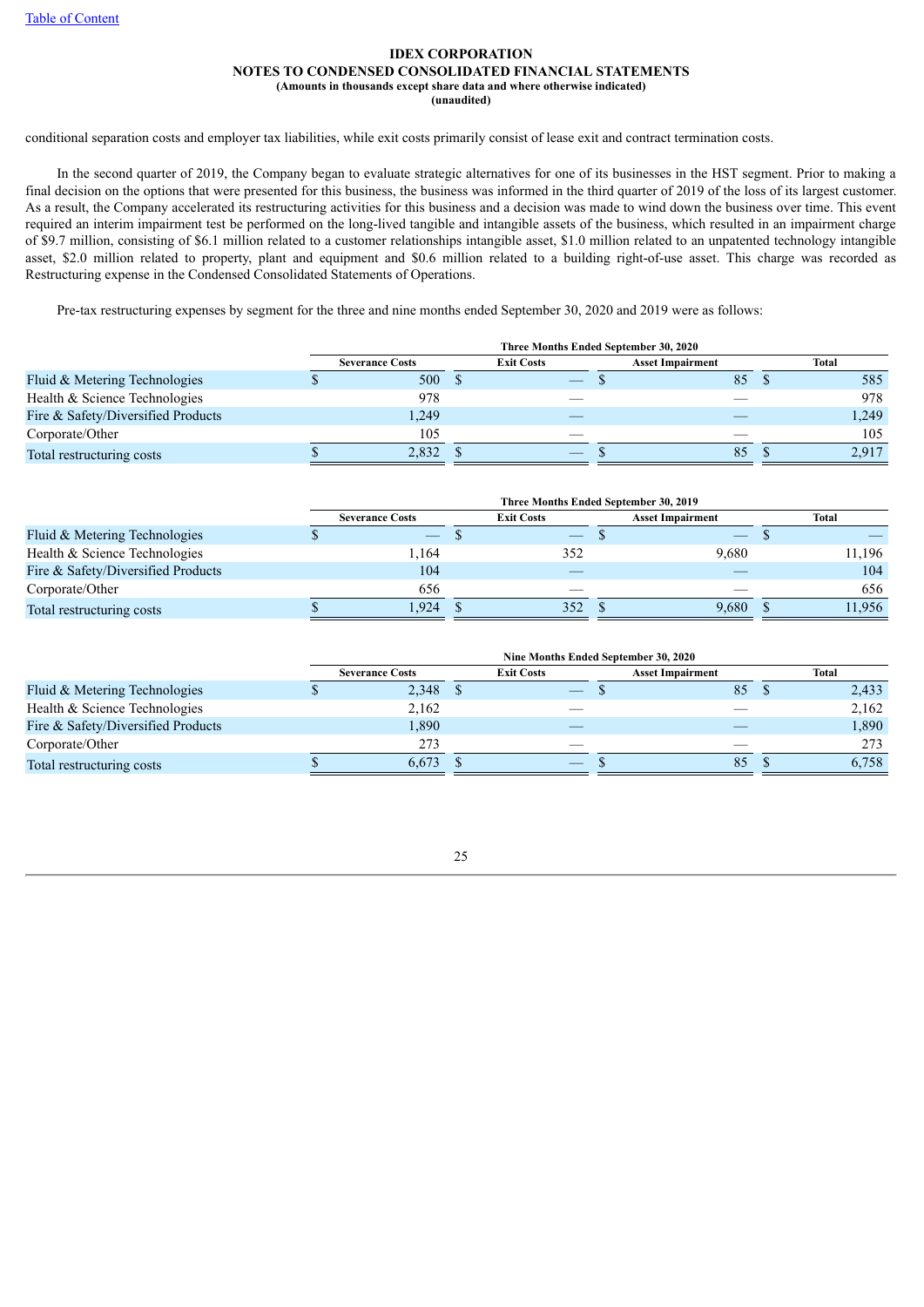**(unaudited)**

|                                    | Nine Months Ended September 30, 2019 |  |                   |  |                         |  |        |  |  |  |
|------------------------------------|--------------------------------------|--|-------------------|--|-------------------------|--|--------|--|--|--|
|                                    | <b>Severance Costs</b>               |  | <b>Exit Costs</b> |  | <b>Asset Impairment</b> |  | Total  |  |  |  |
| Fluid & Metering Technologies      | 930                                  |  |                   |  | –                       |  | 930    |  |  |  |
| Health & Science Technologies      | 0.210                                |  | 636               |  | 9.680                   |  | 11,526 |  |  |  |
| Fire & Safety/Diversified Products | 923                                  |  |                   |  |                         |  | 923    |  |  |  |
| Corporate/Other                    | 703                                  |  |                   |  |                         |  | 703    |  |  |  |
| Total restructuring costs          | 3,766                                |  | 636               |  | 9,680                   |  | 14,082 |  |  |  |

Restructuring accruals of \$4.0 million and \$6.1 million at September 30, 2020 and December 31, 2019, respectively, are reflected in Accrued expenses on the Condensed Consolidated Balance Sheets. Severance benefits are expected to be paid by the end of the year using cash from operations. The changes in the restructuring accrual for the nine months ended September 30, 2020 are as follows:

|                                 | Restructuring |
|---------------------------------|---------------|
| Balance at January 1, 2020      | 6.110         |
| Restructuring expenses          | 6,758         |
| Payments, utilization and other | (8, 842)      |
| Balance at September 30, 2020   | 4.026         |
|                                 |               |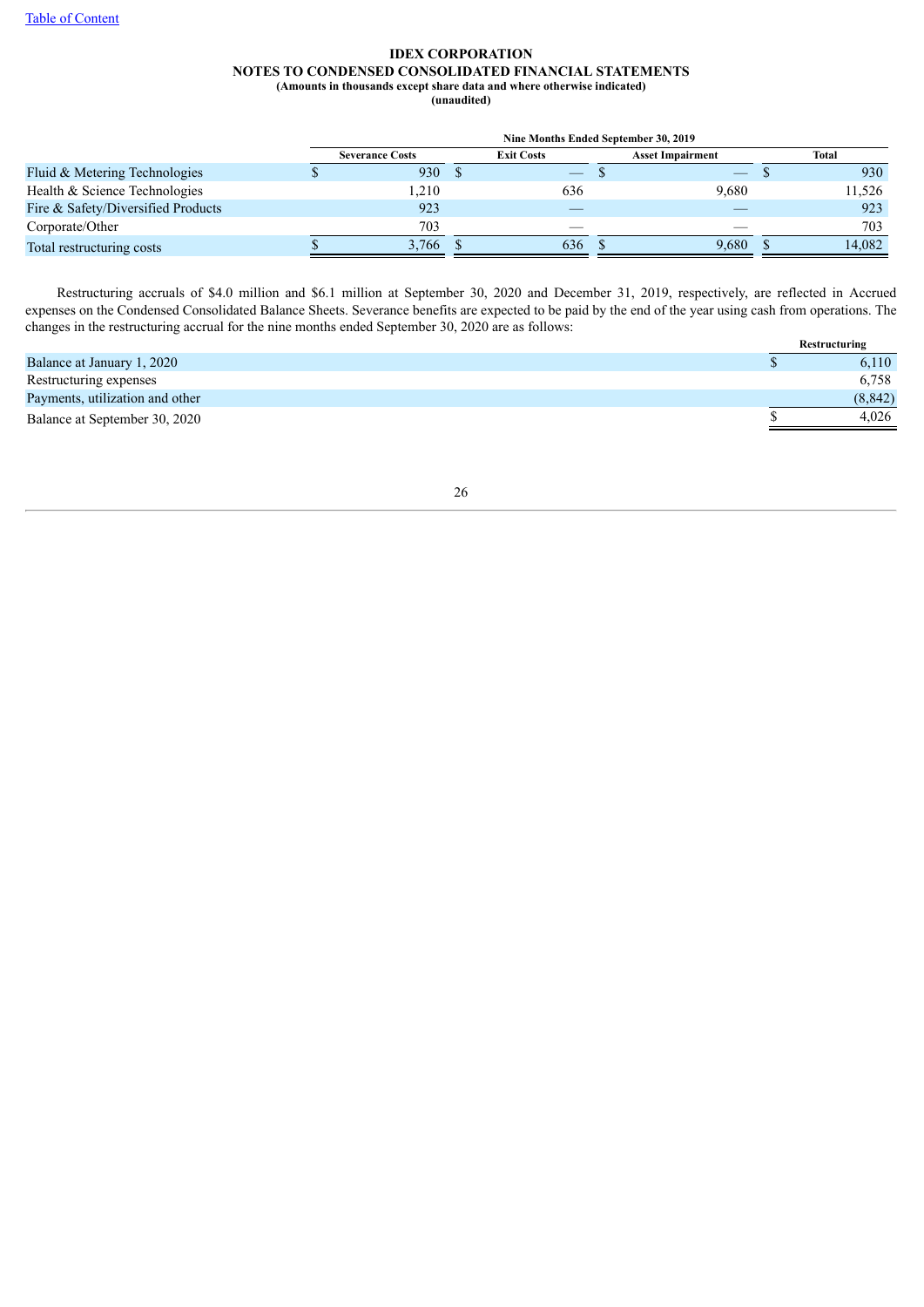#### **16. Other Comprehensive Income (Loss)**

The components of Other comprehensive income (loss) are as follows:

|                                              |         |      | Three Months Ended September 30, 2020 |    |            |      | Three Months Ended September 30, 2019 |  |                                      |   |            |  |
|----------------------------------------------|---------|------|---------------------------------------|----|------------|------|---------------------------------------|--|--------------------------------------|---|------------|--|
|                                              | Pre-tax |      | Tax                                   |    | Net of tax |      | Pre-tax                               |  | Tax                                  |   | Net of tax |  |
| Cumulative translation adjustment            | 47,343  |      |                                       |    | 47,343     |      | $(37,825)$ \$                         |  |                                      |   | (37, 825)  |  |
| Pension and other postretirement adjustments | 462     |      | (171)                                 |    | 291        |      | 2.188                                 |  | (525)                                |   | 1,663      |  |
| Reclassification adjustments for derivatives | 869     |      | (197)                                 |    | 672        |      | 1,566                                 |  | (356)                                |   | 1,210      |  |
| Total other comprehensive income (loss)      | 48,674  |      | (368)                                 |    | 48,306     |      | (34,071)                              |  | (881)                                |   | (34, 952)  |  |
|                                              |         |      | Nine Months Ended September 30, 2020  |    |            |      |                                       |  | Nine Months Ended September 30, 2019 |   |            |  |
|                                              | Pre-tax |      | Tax                                   |    | Net of tax |      | Pre-tax                               |  | Tax                                  |   | Net of tax |  |
| Cumulative translation adjustment            | 40,158  | - \$ |                                       | -S | 40,158     | - \$ | $(38, 478)$ \$                        |  | $\overline{\phantom{0}}$             | D | (38, 478)  |  |
| Pension and other postretirement adjustments | 2,767   |      | (811)                                 |    | 1,956      |      | 5,579                                 |  | (1,398)                              |   | 4,181      |  |
| Reclassification adjustments for derivatives | 5,153   |      | (1,171)                               |    | 3.982      |      | 4,737                                 |  | (1,076)                              |   | 3,661      |  |
| Total other comprehensive income (loss)      | 48,078  |      | (1,982)                               |    | 46,096     |      | (28, 162)                             |  | (2, 474)                             |   | (30,636)   |  |

The following table summarizes the amounts reclassified from accumulated other comprehensive income (loss) to net income during the three and nine months ended September 30, 2020 and 2019:

|                                         |       | 30, | <b>Three Months Ended September</b> | <b>Nine Months Ended September</b> | 30,  |         |                                               |  |  |  |  |  |  |  |  |  |  |  |  |  |  |  |  |  |  |  |  |  |  |  |  |  |  |  |  |  |  |  |                                 |
|-----------------------------------------|-------|-----|-------------------------------------|------------------------------------|------|---------|-----------------------------------------------|--|--|--|--|--|--|--|--|--|--|--|--|--|--|--|--|--|--|--|--|--|--|--|--|--|--|--|--|--|--|--|---------------------------------|
|                                         | 2020  |     | 2019                                | 2020                               | 2019 |         |                                               |  |  |  |  |  |  |  |  |  |  |  |  |  |  |  |  |  |  |  |  |  |  |  |  |  |  |  |  |  |  |  | <b>Income Statement Caption</b> |
| Pension and other postretirement plans: |       |     |                                     |                                    |      |         |                                               |  |  |  |  |  |  |  |  |  |  |  |  |  |  |  |  |  |  |  |  |  |  |  |  |  |  |  |  |  |  |  |                                 |
| Amortization of net (gain) loss         | 462   | S   | 2,188                               | 2,767                              |      | 5,579   | Other (income) expense - net                  |  |  |  |  |  |  |  |  |  |  |  |  |  |  |  |  |  |  |  |  |  |  |  |  |  |  |  |  |  |  |  |                                 |
| Total before tax                        | 462   |     | 2,188                               | 2,767                              |      | 5,579   |                                               |  |  |  |  |  |  |  |  |  |  |  |  |  |  |  |  |  |  |  |  |  |  |  |  |  |  |  |  |  |  |  |                                 |
| Provision for income taxes              | (171) |     | (525)                               | (811)                              |      | (1,398) |                                               |  |  |  |  |  |  |  |  |  |  |  |  |  |  |  |  |  |  |  |  |  |  |  |  |  |  |  |  |  |  |  |                                 |
| Total net of tax                        | 291   |     | 1,663                               | 1,956                              |      | 4,181   |                                               |  |  |  |  |  |  |  |  |  |  |  |  |  |  |  |  |  |  |  |  |  |  |  |  |  |  |  |  |  |  |  |                                 |
| Derivatives:                            |       |     |                                     |                                    |      |         |                                               |  |  |  |  |  |  |  |  |  |  |  |  |  |  |  |  |  |  |  |  |  |  |  |  |  |  |  |  |  |  |  |                                 |
| Reclassification adjustments            | 869   | -S  | 1,566                               | 5,153                              | -S   | 4.737   | Interest expense, Other (income) expense -net |  |  |  |  |  |  |  |  |  |  |  |  |  |  |  |  |  |  |  |  |  |  |  |  |  |  |  |  |  |  |  |                                 |
| Total before tax                        | 869   |     | 1,566                               | 5,153                              |      | 4,737   |                                               |  |  |  |  |  |  |  |  |  |  |  |  |  |  |  |  |  |  |  |  |  |  |  |  |  |  |  |  |  |  |  |                                 |
| Provision for income taxes              | (197) |     | (356)                               | (1,171)                            |      | (1,076) |                                               |  |  |  |  |  |  |  |  |  |  |  |  |  |  |  |  |  |  |  |  |  |  |  |  |  |  |  |  |  |  |  |                                 |
| Total net of tax                        | 672   |     | 1,210                               | 3,982                              |      | 3,661   |                                               |  |  |  |  |  |  |  |  |  |  |  |  |  |  |  |  |  |  |  |  |  |  |  |  |  |  |  |  |  |  |  |                                 |

#### **17. Common and Preferred Stock**

On March 17, 2020, the Company's Board of Directors approved an increase of \$500.0 million in the authorized level of repurchases of common stock. This approval is in addition to the prior repurchase authorizations of the Board of Directors of \$300.0 million on December 1, 2015 and \$400.0 million on November 6, 2014. These authorizations have no expiration date. Repurchases under the program will be funded with future cash flow generation or borrowings available under the Revolving Facility. During the nine months ended September 30, 2020, the Company repurchased a total of 876 thousand shares at a cost of \$110.3 million. During the nine months ended September 30, 2019, the Company repurchased a total of 389 thousand shares at a cost of \$54.7 million. As of September 30, 2020, the amount of share repurchase authorizations remaining was \$712.0 million.

At September 30, 2020 and December 31, 2019, the Company had 150 million shares of authorized common stock, with a par value of \$.01 per share, and five million shares of authorized preferred stock, with a par value of \$.01 per share. No preferred stock was outstanding at September 30, 2020 or December 31, 2019.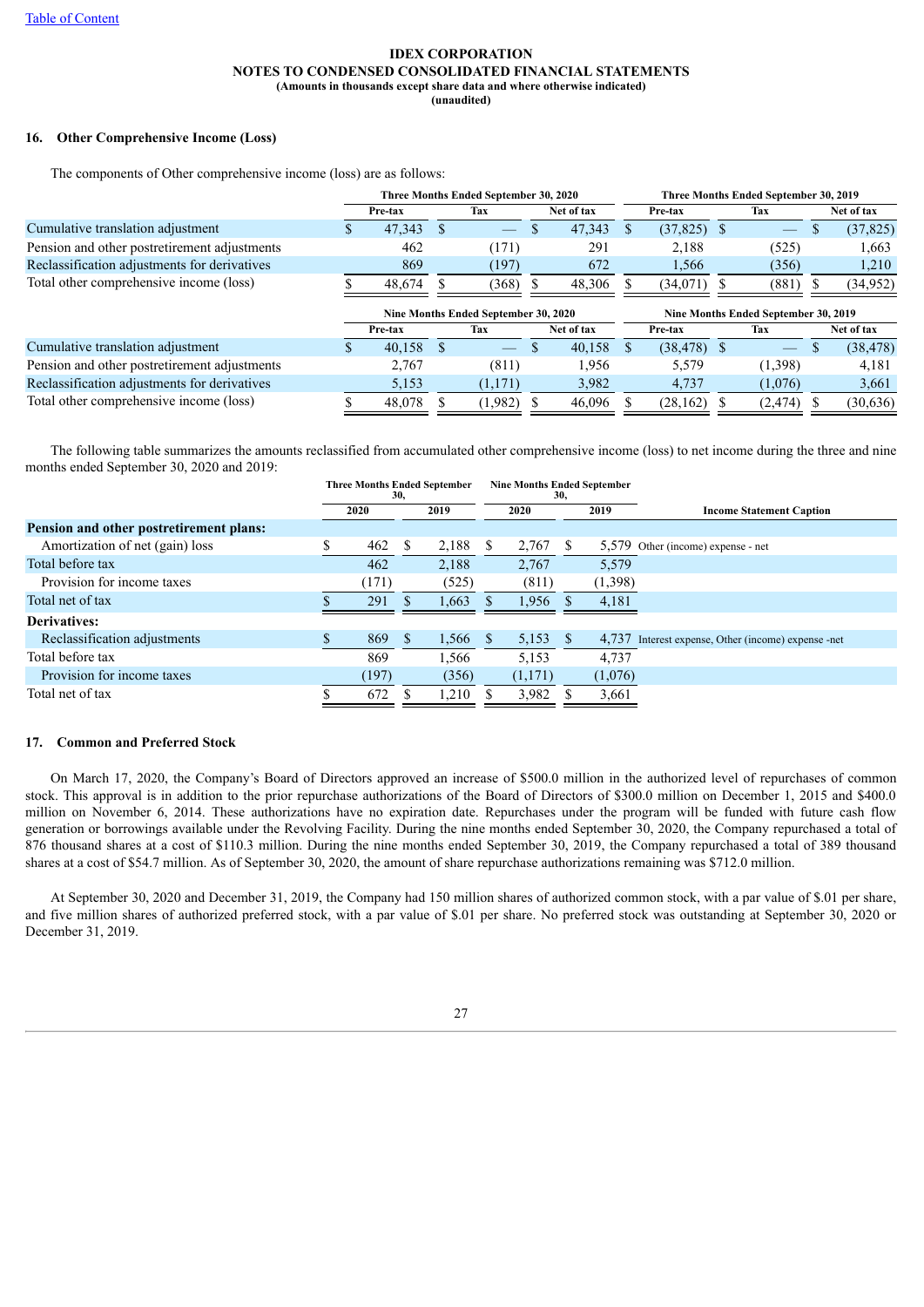#### **18. Share-Based Compensation**

The Company typically grants equity awards annually at its regularly scheduled first quarter meeting of the Board of Directors based on the recommendation from the Compensation Committee.

#### **Stock Options**

Stock options generally vest ratably over four years. Weighted average option fair values and assumptions for the periods specified are disclosed below. The fair value of each option grant was estimated on the date of the grant using the Binomial lattice option pricing model.

|                                       | Three Months Ended September 30, |                   | Nine Months Ended September 30, |                   |
|---------------------------------------|----------------------------------|-------------------|---------------------------------|-------------------|
|                                       | 2020                             | 2019              | 2020                            | 2019              |
| Weighted average fair value of grants | \$31.60                          | \$27.72           | \$34.22                         | \$35.15           |
| Dividend vield                        | 1.18%                            | $1.27\%$          | 1.15%                           | 1.18%             |
| Volatility                            | 23.71%                           | 22.33%            | $22.04\%$                       | 24.78%            |
| Risk-free interest rate               | $0.14\% - 0.70\%$                | $1.75\% - 1.77\%$ | $1.40\% - 1.66\%$               | $2.53\% - 3.04\%$ |
| Expected life (in years)              | 5.81                             | 4.65              | 5.80                            | 5.87              |

Total compensation cost for stock options is as follows:

|                                              |  |       | Nine Months Ended September 30, |  |       |  |       |
|----------------------------------------------|--|-------|---------------------------------|--|-------|--|-------|
|                                              |  | 2020  | 2019                            |  | 2020  |  | 2019  |
| Cost of goods sold                           |  | 107   | 74                              |  | 389   |  | 356   |
| Selling, general and administrative expenses |  | 2.177 | 2,137                           |  | 7.449 |  | 6,663 |
| Total expense before income taxes            |  | 2,284 | 2,211                           |  | 7,838 |  | 7,019 |
| Income tax benefit                           |  | (216) | (288)                           |  | (801) |  | (940) |
| Total expense after income taxes             |  | 2,068 | 1,923                           |  | 7.037 |  | 6.079 |

A summary of the Company's stock option activity as of September 30, 2020 and changes during the nine months ended September 30, 2020 are presented in the following table:

| <b>Stock Options</b>                                 | <b>Shares</b> | Weighted<br>Average<br>Price | Weighted-Average<br>Remaining<br><b>Contractual Term</b> | Aggregate<br>Intrinsic<br>Value |
|------------------------------------------------------|---------------|------------------------------|----------------------------------------------------------|---------------------------------|
| Outstanding at January 1, 2020                       | 1,386,539     | 103.58                       | 6.95 \$                                                  | 94,764,140                      |
| Granted                                              | 351,780       | 172.87                       |                                                          |                                 |
| Exercised                                            | (364, 063)    | 78.91                        |                                                          |                                 |
| Forfeited                                            | (61, 511)     | 142.11                       |                                                          |                                 |
| Outstanding at September 30, 2020                    | 1,312,745     | 127.20                       | 7.30 S                                                   | 72,470,296                      |
| Vested and expected to vest as of September 30, 2020 | 1,231,073     | 125.14                       | 7.20 S                                                   | 70,508,425                      |
| Exercisable at September 30, 2020                    | 570,901       | 96.07                        | 5.75 \$                                                  | 49.295.129                      |

## **Restricted Stock**

Restricted stock awards generally cliff vest after three years for employees and non-employee directors. Unvested restricted stock carries dividend and voting rights and the sale of the shares is restricted prior to the date of vesting. A summary of the Company's restricted stock activity as of September 30, 2020 and changes during the nine months ended September 30, 2020 are presented as follows: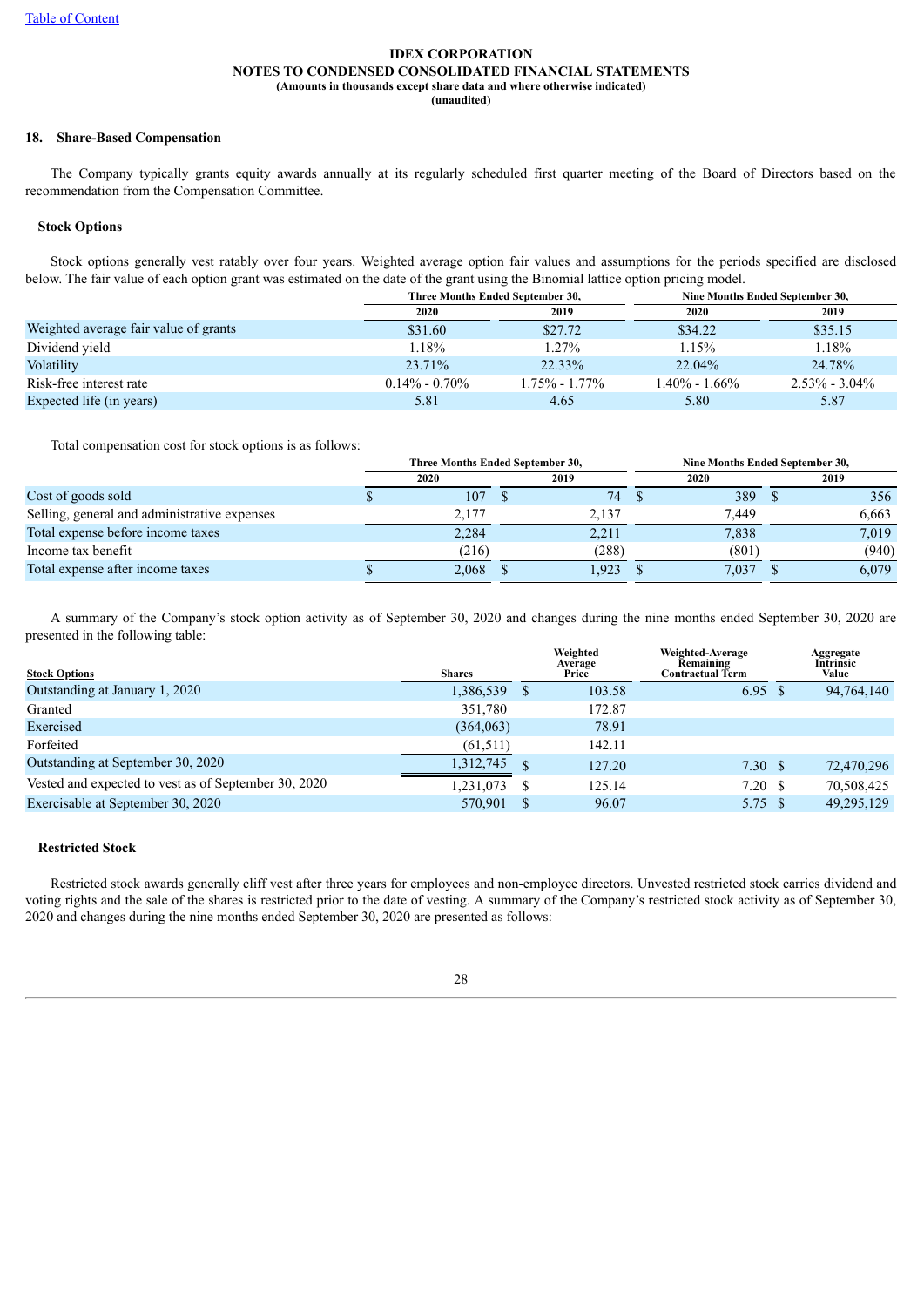**(unaudited)**

| <b>Restricted Stock</b>        | <b>Shares</b> | Weighted-Average<br><b>Grant Date Fair</b><br>Value |
|--------------------------------|---------------|-----------------------------------------------------|
| Unvested at January 1, 2020    | 130,248       | 124.61                                              |
| Granted                        | 38,795        | 168.28                                              |
| Vested                         | (39, 578)     | 95.17                                               |
| Forfeited                      | (16, 435)     | 140.96                                              |
| Unvested at September 30, 2020 | 113,030       | 147.08                                              |

Dividends are paid on restricted stock awards and their fair value is equal to the market price of the Company's stock at the date of the grant.

Total compensation cost for restricted stock awards is as follows:

|                                              | Three Months Ended September 30, |       |  |           | Nine Months Ended September 30, |       |  |       |
|----------------------------------------------|----------------------------------|-------|--|-----------|---------------------------------|-------|--|-------|
|                                              |                                  | 2020  |  | 2019      |                                 | 2020  |  | 2019  |
| Cost of goods sold                           |                                  | 69    |  | $(10)$ \$ |                                 | 255   |  | 192   |
| Selling, general and administrative expenses |                                  | 963   |  | .094      |                                 | 2,809 |  | 3,419 |
| Total expense before income taxes            |                                  | 1,032 |  | .084      |                                 | 3,064 |  | 3,611 |
| Income tax benefit                           |                                  | (217) |  | (204)     |                                 | (643) |  | (684) |
| Total expense after income taxes             |                                  | 815   |  | 880       |                                 | 2.421 |  | 2,927 |

## **Cash-Settled Restricted Stock**

The Company also maintains a cash-settled share based compensation plan for certain employees. Cash-settled restricted stock awards generally cliff vest after three years. Cash-settled restricted stock awards are recorded at fair value on a quarterly basis using the market price of the Company's stock on the last day of the quarter. A summary of the Company's unvested cash-settled restricted stock activity as of September 30, 2020 and changes during the nine months ended September 30, 2020 are presented in the following table:

| <b>Cash-Settled Restricted Stock</b> | <b>Shares</b> | Weighted-Average<br>Fair Value |
|--------------------------------------|---------------|--------------------------------|
| Unvested at January 1, 2020          | 74,560        | 172.08                         |
| Granted                              | 20,670        | 173.21                         |
| <b>Vested</b>                        | (24, 810)     | 172.98                         |
| Forfeited                            | (5,020)       | 182.41                         |
| Unvested at September 30, 2020       | 65,400        | 182.41                         |

Dividend equivalents are paid on certain cash-settled restricted stock awards. Total compensation cost for cash-settled restricted stock is as follows:

|                                              | Three Months Ended September 30, |       |  | Nine Months Ended September 30, |  |       |  |       |
|----------------------------------------------|----------------------------------|-------|--|---------------------------------|--|-------|--|-------|
|                                              |                                  | 2020  |  | 2019                            |  | 2020  |  | 2019  |
| Cost of goods sold                           |                                  | 283   |  | 118                             |  | 595   |  | 954   |
| Selling, general and administrative expenses |                                  | .319  |  | 435                             |  | 2,433 |  | 3,132 |
| Total expense before income taxes            |                                  | 1,602 |  | 553                             |  | 3,028 |  | 4,086 |
| Income tax benefit                           |                                  | (150) |  | (67)                            |  | (286) |  | (413) |
| Total expense after income taxes             |                                  | .452  |  | 486                             |  | 2.742 |  | 3,673 |

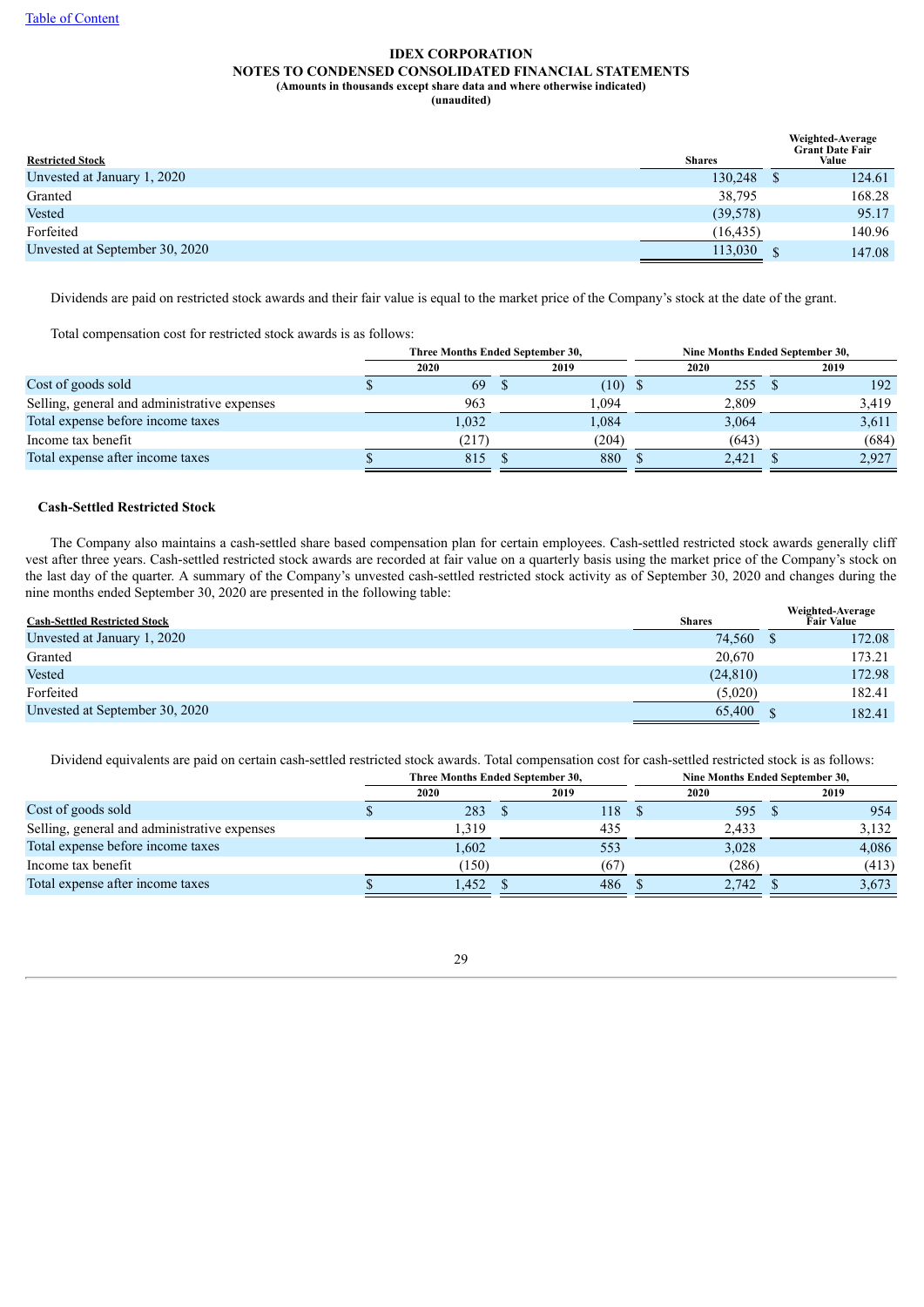**(unaudited)**

## **Performance Share Units**

Weighted average performance share unit fair values and assumptions for the period specified are disclosed below. The performance share units are market condition awards and have been assessed at fair value on the date of grant using a Monte Carlo simulation model.

|                                       |          | Nine Months Ended September 30, |
|---------------------------------------|----------|---------------------------------|
|                                       | 2020     | 2019                            |
| Weighted average fair value of grants | \$224.14 | \$207.26                        |
| Dividend yield                        | $-$ %    | $-$ %                           |
| Volatility                            | 19.5%    | 19.11\%                         |
| Risk-free interest rate               | 1.30%    | 2.49%                           |
| Expected life (in years)              | 2.94     | 2.83                            |

A summary of the Company's performance share unit activity as of September 30, 2020 and changes during the nine months ended September 30, 2020 are presented in the following table:

| <b>Performance Share Units</b> | <b>Shares</b> | Weighted-Average<br><b>Grant Date Fair</b><br>Value |
|--------------------------------|---------------|-----------------------------------------------------|
| Unvested at January 1, 2020    | 100,575       | 178.97                                              |
| Granted                        | 42.690        | 224.14                                              |
| <b>Vested</b>                  |               |                                                     |
| Forfeited                      | (6,095)       | 212.47                                              |
| Unvested at September 30, 2020 | 137,170       | 216.26                                              |

On December 31, 2019, 54,545 performance share units vested. Based on the Company's relative total shareholder return rank during the three year period ended December 31, 2019, the Company achieved a 250% payout factor and issued 136,370 common shares in February 2020.

Total compensation cost for performance share units is as follows:

|                                              | Three Months Ended September 30, |                               |      | Nine Months Ended September 30, |                                |  |       |
|----------------------------------------------|----------------------------------|-------------------------------|------|---------------------------------|--------------------------------|--|-------|
|                                              | 2020                             |                               | 2019 |                                 | 2020                           |  | 2019  |
| Cost of goods sold                           |                                  | $\overbrace{\phantom{13333}}$ |      | $\overline{\phantom{0}}$        | $\qquad \qquad \longleftarrow$ |  |       |
| Selling, general and administrative expenses |                                  | 2.572                         |      | 2,359                           | 7.225                          |  | 5.904 |
| Total expense before income taxes            |                                  | 2,572                         |      | 2,359                           | 7,225                          |  | 5,904 |
| Income tax benefit                           |                                  | (49)                          |      | (196)                           | (157)                          |  | (447) |
| Total expense after income taxes             |                                  | 2.523                         |      | 2,163                           | 7,068                          |  | 5,457 |

The Company's policy is to recognize compensation cost on a straight-line basis, assuming forfeitures, over the requisite service period for the entire award. Classification of stock compensation cost within the Condensed Consolidated Statements of Operations is consistent with classification of cash compensation for the same employees.

As of September 30, 2020, there was \$14.9 million of total unrecognized compensation cost related to stock options that is expected to be recognized over a weighted-average period of 1.4 years, \$6.8 million of total unrecognized compensation cost related to restricted stock that is expected to be recognized over a weighted-average period of 1.1 years, \$3.9 million of total unrecognized compensation cost related to cash-settled restricted shares that is expected to be recognized over a weighted-average period of 1.0 years and \$9.9 million of total unrecognized compensation cost related to performance share units that is expected to be recognized over a weighted-average period of 1.0 years.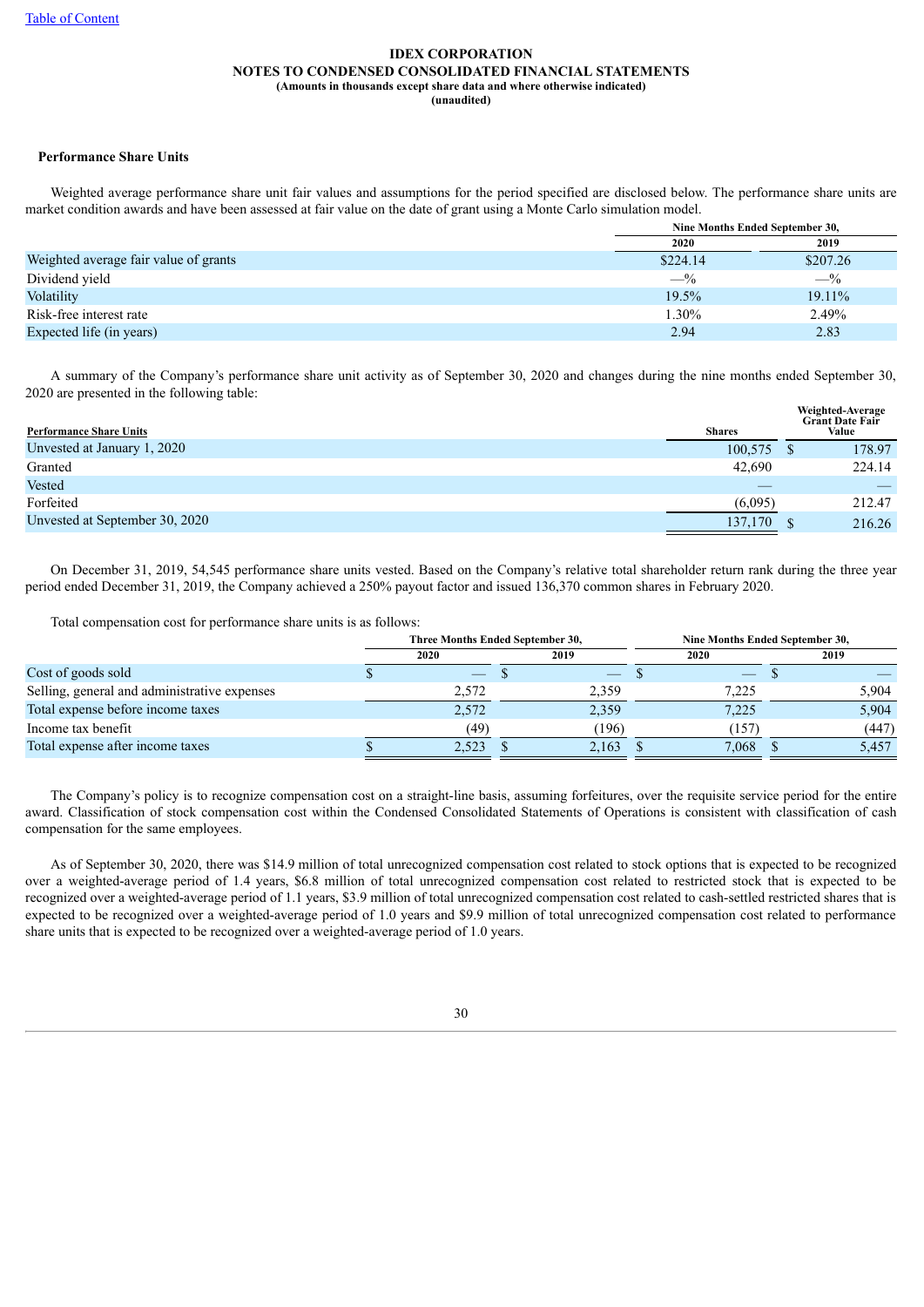**(unaudited)**

#### **19. Retirement Benefits**

The Company sponsors several qualified and nonqualified defined benefit and defined contribution pension plans and other postretirement plans for its employees. The following tables provide the components of net periodic benefit cost for its major defined benefit plans and its other postretirement plans.

|                                |       |      | <b>Pension Benefits</b>          |       |  |          |
|--------------------------------|-------|------|----------------------------------|-------|--|----------|
|                                |       |      | Three Months Ended September 30, |       |  |          |
|                                |       | 2020 |                                  | 2019  |  |          |
|                                | U.S.  |      | Non-U.S.                         | U.S.  |  | Non-U.S. |
| Service cost                   | 34    |      | 539                              | 484   |  | 462      |
| Interest cost                  | 312   |      | 263                              | 764   |  | 355      |
| Expected return on plan assets | (927) |      | (291)                            | (801) |  | (258)    |
| Settlement loss recognized     | 326   |      | _                                | 486   |  |          |
| Net amortization               | 643   |      | 427                              | 487   |  | 276      |
| Net periodic (benefit) cost    | 388   |      | 938                              | l.420 |  | 835      |

|                                        |         |      | <b>Pension Benefits</b>         |         |      |          |
|----------------------------------------|---------|------|---------------------------------|---------|------|----------|
|                                        |         |      | Nine Months Ended September 30, |         |      |          |
|                                        |         | 2020 |                                 |         | 2019 |          |
|                                        | U.S.    |      | Non-U.S.                        | U.S.    |      | Non-U.S. |
| Service cost                           | 103     |      | 1,620                           | 901     |      | 1,386    |
| Interest cost                          | 963     |      | 789                             | 2,292   |      | 1,081    |
| Expected return on plan assets         | (2,804) |      | (873)                           | (2,403) |      | (784)    |
| Settlement loss recognized             | 702     |      |                                 | 486     |      |          |
| Net amortization and settlement effect | 852     |      | .279                            | 1,460   |      | 840      |
| Net periodic (benefit) cost            | (184)   |      | 2,815                           | 2,736   |      | 2,523    |

|       |       |                                  |       | Nine Months Ended September 30,      |       |  |
|-------|-------|----------------------------------|-------|--------------------------------------|-------|--|
| 2020  | 2019  |                                  | 2020  |                                      | 2019  |  |
| 154   | 141   |                                  | 463   |                                      | 421   |  |
| 156   | 212   |                                  | 469   |                                      | 636   |  |
| (135) | (159) |                                  | (407) |                                      | (476) |  |
| 175   | 194   |                                  | 525   |                                      | 581   |  |
|       |       | Three Months Ended September 30, |       | <b>Other Postretirement Benefits</b> |       |  |

The Company expects to contribute approximately \$3.0 million to its defined benefit plans and \$1.1 million to its other postretirement benefit plans in 2020. During the first nine months of 2020, the Company contributed a total of \$3.0 million to fund these plans.

Effective September 30, 2019, the IDEX Corporation Retirement Plan ("Plan"), a U.S. defined benefit plan, was amended to freeze the accrual of retirement benefits for all participants. This action impacted fewer than 60 participants, as the Plan had been closed to new entrants as of December 31, 2004 and frozen as of December 31, 2005 for all but certain older, longer service participants. Subsequent to the freeze, termination of the Plan was approved in November 2019. Participants were notified in February 2020 and the Plan was terminated in May 2020. As a result of the termination, the settlement threshold was reached in early 2020 and the Company recorded a charge of \$0.7 million to Other (income) expense - net in the Condensed Consolidated Statements of Operations for the nine months ended September 30, 2020. The settlement threshold was also reached in 2019, resulting in the Company recording a charge of \$0.5 million in Other (income) expense - net in the Condensed Consolidated Statements of Operations for the nine months ended September 30, 2019. The settlement also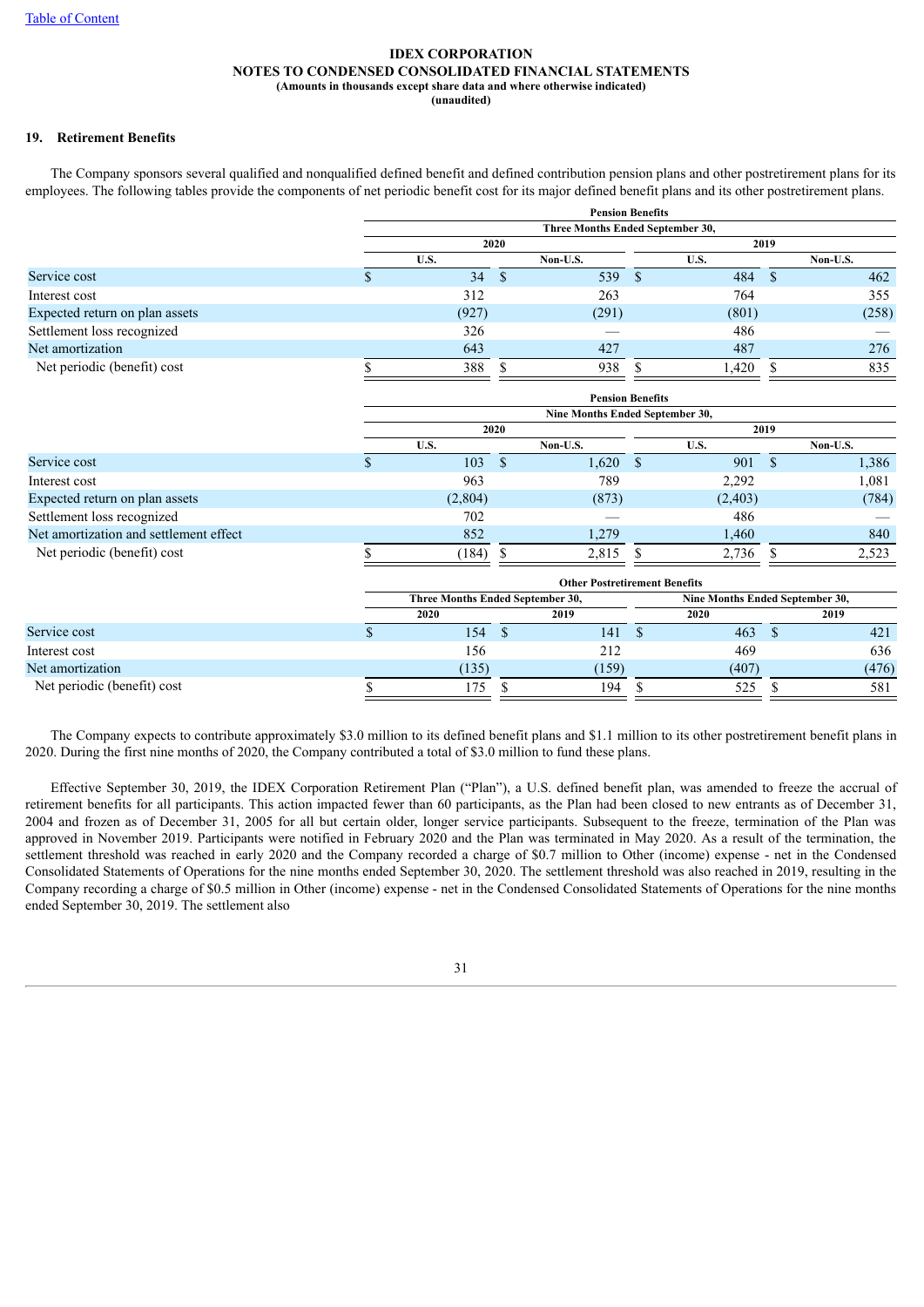triggered the remeasurement of net periodic benefit cost resulting in a reduction of \$1.0 million to Other (income) expense - net in the Condensed Consolidated Statements of Operations for the nine months ended September 30, 2020 as a result of significant decreases in discount rates and strong asset performance in 2020. As of September 30, 2020, the Plan's funded status is 110%, with assets valued at \$93.4 million and liabilities of \$84.8 million.

#### **20. Legal Proceedings**

The Company and certain of its subsidiaries are involved in pending and threatened legal, regulatory and other proceedings arising in the ordinary course of business. These proceedings may pertain to matters such as product liability or contract disputes, and may also involve governmental inquiries, inspections, audits or investigations relating to issues such as tax matters, intellectual property, environmental, health and safety issues, governmental regulations, employment and other matters. Although the results of such legal proceedings cannot be predicted with certainty, the Company believes that the ultimate disposition of these matters will not have a material adverse effect, individually or in the aggregate, on the Company's business, financial condition, results of operations or cash flows.

#### **21. Income Taxes**

The Company's provision for income taxes is based upon estimated annual tax rates for the year applied to federal, state and foreign income. The provision for income taxes decreased to \$17.4 million for the three months ended September 30, 2020 compared to \$24.0 million during the same period in 2019. The effective tax rate decreased to 14.4% for the three months ended September 30, 2020 compared to 18.6% during the same period in 2019 primarily due to benefits associated with the finalization of the Global Intangible Low-Tax Income ("GILTI") regulations in the third quarter of 2020.

The provision for income taxes decreased to \$63.8 million for the nine months ended September 30, 2020 from \$82.2 million during the same period in 2019. The effective tax rate decreased to 18.7% for the nine months ended September 30, 2020 compared to 20.0% during the same period in 2019 primarily due to benefits associated with the finalization of the GILTI regulations in the third quarter of 2020.

<span id="page-34-0"></span>The Company and its subsidiaries file income tax returns in the U.S. federal jurisdiction, and various state and foreign jurisdictions. Due to the potential for resolution of federal, state and foreign examinations, and the expiration of various statutes of limitation, it is reasonably possible that the Company's gross unrecognized tax benefits balance may change. However, these unrecognized tax benefits are long-term in nature and will not change within the next 12 months.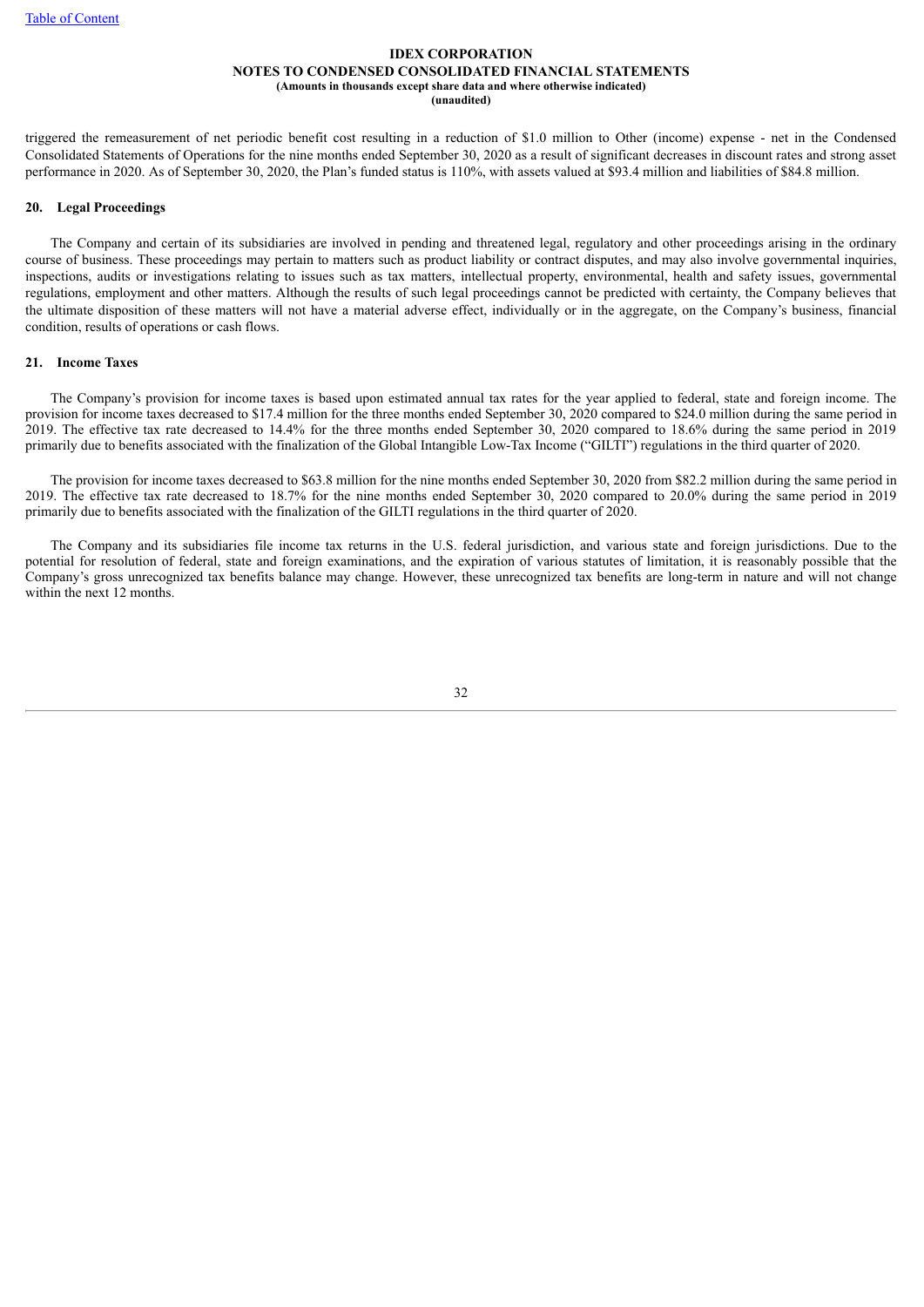#### **Item 2.** *Management's Discussion and Analysis of Financial Condition and Results of Operations*

#### **Cautionary Statement Under the Private Securities Litigation Reform Act**

This quarterly report on Form 10-Q, including the "Overview," "Liquidity and Capital Resources" and "Results of Operations" sections of this Management's Discussion and Analysis of Financial Condition and Results of Operations, contains "forward-looking" statements within the meaning of the Private Securities Litigation Reform Act of 1995, as amended. These statements may relate to, among other things, the anticipated continuing effects of the coronavirus pandemic, including with respect to the Company's sales, facility closures, supply chains and access to capital, capital expenditures, acquisitions, cost reductions, cash flow, cash requirements, revenues, earnings, market conditions, global economies, plant and equipment capacity and operating improvements, and are indicated by words or phrases such as "anticipates," "estimates," "plans," "expects," "projects," "forecasts," "should," "could," "will," "management believes," "the Company believes," "the Company intends" and similar words or phrases. These statements are subject to inherent uncertainties and risks that could cause actual results to differ materially from those anticipated at the date of this report. The risks and uncertainties include, but are not limited to, the following: the duration of the coronavirus pandemic and the continuing effects of the coronavirus on our ability to operate our business and facilities, on our customers, on supply chains and on the U.S. and global economy generally; economic and political consequences resulting from terrorist attacks and wars; levels of industrial activity and economic conditions in the U.S. and other countries around the world; pricing pressures and other competitive factors and levels of capital spending in certain industries, all of which could have a material impact on order rates and the Company's results, particularly in light of the low levels of order backlogs it typically maintains; the Company's ability to make acquisitions and to integrate and operate acquired businesses on a profitable basis; the relationship of the U.S. dollar to other currencies and its impact on pricing and cost competitiveness; political and economic conditions in foreign countries in which the Company operates; developments with respect to trade policy and tariffs; interest rates; capacity utilization and the effect this has on costs; labor markets; market conditions and material costs; and developments with respect to contingencies, such as litigation and environmental matters. Additional factors that could cause actual results to differ materially from those reflected in the forward-looking statements include, but are not limited to, the risks discussed in the "Risk Factors" section included in the Company's most recent annual report on Form 10-K and the Company's subsequent quarterly reports, including this quarterly report on Form 10-Q, filed with the Securities and Exchange Commission ("SEC") and the other risks discussed in the Company's filings with the SEC. The forward-looking statements included here are only made as of the date of this report, and management undertakes no obligation to publicly update them to reflect subsequent events or circumstances, except as may be required by law. Investors are cautioned not to rely unduly on forward-looking statements when evaluating the information presented here.

#### <span id="page-35-0"></span>**Overview**

IDEX Corporation ("IDEX," "we," "our," or the "Company") is an applied solutions company specializing in the manufacture of fluid and metering technologies, health and science technologies and fire, safety and other diversified products built to customers' specifications. IDEX's products are sold in niche markets across a wide range of industries throughout the world. Accordingly, IDEX's businesses are affected by levels of industrial activity and economic conditions in the U.S. and in other countries where it does business and by the relationship of the U.S. Dollar to other currencies. Levels of capacity utilization and capital spending in certain industries and overall industrial activity are important factors that influence the demand for IDEX's products.

The Company has three reportable business segments: Fluid & Metering Technologies, Health & Science Technologies and Fire & Safety/Diversified Products. Within our three reportable segments, the Company maintains 13 platforms where we focus on organic growth and strategic acquisitions. Each of our 13 platforms is also a reporting unit that we annually test for goodwill impairment.

The Fluid & Metering Technologies segment designs, produces and distributes positive displacement pumps, small volume provers, flow meters, injectors and other fluid-handling pump modules and systems and provides flow monitoring and other services for the food, chemical, general industrial, water and wastewater, agriculture and energy industries. The Fluid & Metering Technologies segment contains the Energy platform (comprised of Corken, Liquid Controls, SAMPI, Toptech and Flow Management Devices, LLC ("Flow MD")), the Valves platform (comprised of Alfa Valvole, Richter and Aegis), the Water platform (comprised of Pulsafeeder, OBL, Knight, ADS, Trebor and iPEK), the Pumps platform (comprised of Viking and Warren Rupp) and the Agriculture platform (comprised of Banjo).

The Health & Science Technologies segment designs, produces and distributes a wide range of precision fluidics, rotary lobe pumps, centrifugal and positive displacement pumps, roll compaction and drying systems used in beverage, food processing, pharmaceutical and cosmetics, pneumatic components and sealing solutions, including very high precision, low-

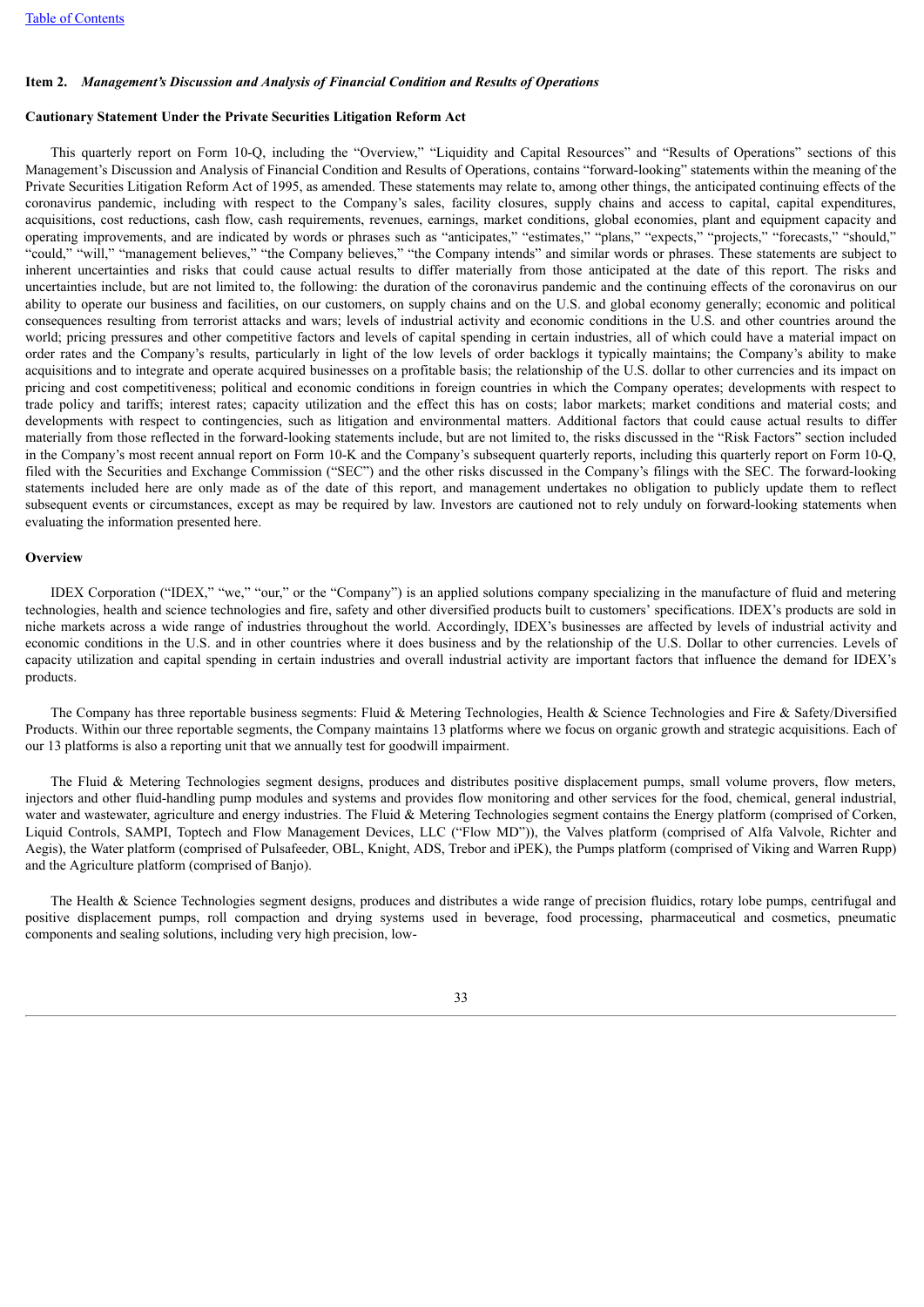flow rate pumping solutions required in analytical instrumentation, clinical diagnostics and drug discovery, high performance molded and extruded sealing components, custom mechanical and shaft seals for a variety of end markets including food and beverage, marine, chemical, wastewater and water treatment, engineered hygienic mixers and valves for the global biopharmaceutical industry, biocompatible medical devices and implantables, air compressors used in medical, dental and industrial applications, optical components and coatings for applications in the fields of scientific research, defense, biotechnology, aerospace, telecommunications and electronics manufacturing, laboratory and commercial equipment used in the production of micro and nano scale materials, precision photonic solutions used in life sciences, research and defense markets and precision gear and peristaltic pump technologies that meet exacting original equipment manufacturer specifications. The Health & Science Technologies segment contains the Scientific Fluidics & Optics platform (comprised of Eastern Plastics, Rheodyne, Sapphire Engineering, Upchurch Scientific, ERC, CiDRA Precision Services, thinXXS, CVI Melles Griot, Semrock, Advanced Thin Films and FLI), the Sealing Solutions platform (comprised of Precision Polymer Engineering, FTL Seals Technology, Novotema, SFC Koenig and Velcora), the Gast platform, the Micropump platform and the Material Processing Technologies platform (comprised of Quadro, Fitzpatrick, Microfluidics and Matcon).

The Fire & Safety/Diversified Products segment designs, produces and develops firefighting pumps, valves and controls, rescue tools, lifting bags and other components and systems for the fire and rescue industry, engineered stainless steel banding and clamping devices used in a variety of industrial and commercial applications and precision equipment for dispensing, metering and mixing colorants and paints used in a variety of retail and commercial businesses around the world. The Fire & Safety/Diversified Products segment is comprised of the Fire & Safety platform (comprised of Class 1, Hale, Akron Brass, Weldon, AWG Fittings, Godiva, Dinglee, Hurst Jaws of Life, Lukas and Vetter), the BAND-IT platform and the Dispensing platform.

Management's primary measurements of segment performance are sales, operating income and operating margin. In addition, due to the highly acquisitive nature of the Company, the determination of operating income includes amortization of acquired intangible assets and as a result, management reviews depreciation and amortization as a percentage of sales. These measures are monitored by management and significant changes in operating results versus current trends in end markets and variances from forecasts are analyzed with segment management.

This report references organic sales, a non-GAAP measure, that refers to sales from continuing operations calculated according to accounting principles generally accepted in the United States of America ("U.S. GAAP") but excludes (1) the impact of foreign currency translation and (2) sales from acquired or divested businesses during the first 12 months of ownership or divestiture. The portion of sales attributable to foreign currency translation is calculated as the difference between (a) the period-to-period change in organic sales and (b) the period-to-period change in organic sales after applying prior period foreign exchange rates to the current year period. Management believes that reporting organic sales provides useful information to investors by helping identify underlying growth trends in our business and facilitating easier comparisons of our revenue performance with prior and future periods and to our peers. The Company excludes the effect of foreign currency translation from organic sales because foreign currency translation is not under management's control, is subject to volatility and can obscure underlying business trends. The Company excludes the effect of acquisitions and divestitures because they can obscure underlying business trends and make comparisons of long-term performance difficult due to the varying nature, size and number of transactions from period to period and between the Company and its peers.

EBITDA, a non-GAAP measure, means earnings before interest, income taxes, depreciation and amortization. Given the acquisitive nature of the Company, which results in a higher level of amortization expense from recently acquired businesses, management uses EBITDA as an internal operating metric to provide another representation of the businesses' performance across our three segments and for enterprise valuation purposes. Management believes that EBITDA is useful to investors as an indicator of the strength and performance of the Company and a way to evaluate and compare operating performance and value companies within our industry. Management believes that EBITDA margin is useful for the same reason as EBITDA. EBITDA is also used to calculate certain financial covenants, as discussed in Note 11 in the Notes to Condensed Consolidated Financial Statements in Part I, Item 1, "Financial Statements."

Organic sales have been reconciled to net sales and EBITDA has been reconciled to net income in Item 2 under the heading "Non-GAAP Disclosures." The reconciliation of segment EBITDA to net income was performed on a consolidated basis due to the fact that we do not allocate consolidated interest expense or the consolidated provision for income taxes to our segments.

Management uses Adjusted gross profit, Adjusted operating income, Adjusted net income, Adjusted EBITDA and Adjusted EPS as metrics by which to measure performance of the Company since they exclude items that are not reflective of ongoing operations, such as restructuring expenses, a fair value inventory step-up charge and a loss on early debt redemption. Management also uses free cash flow as a measure of operating performance because it provides management a measurement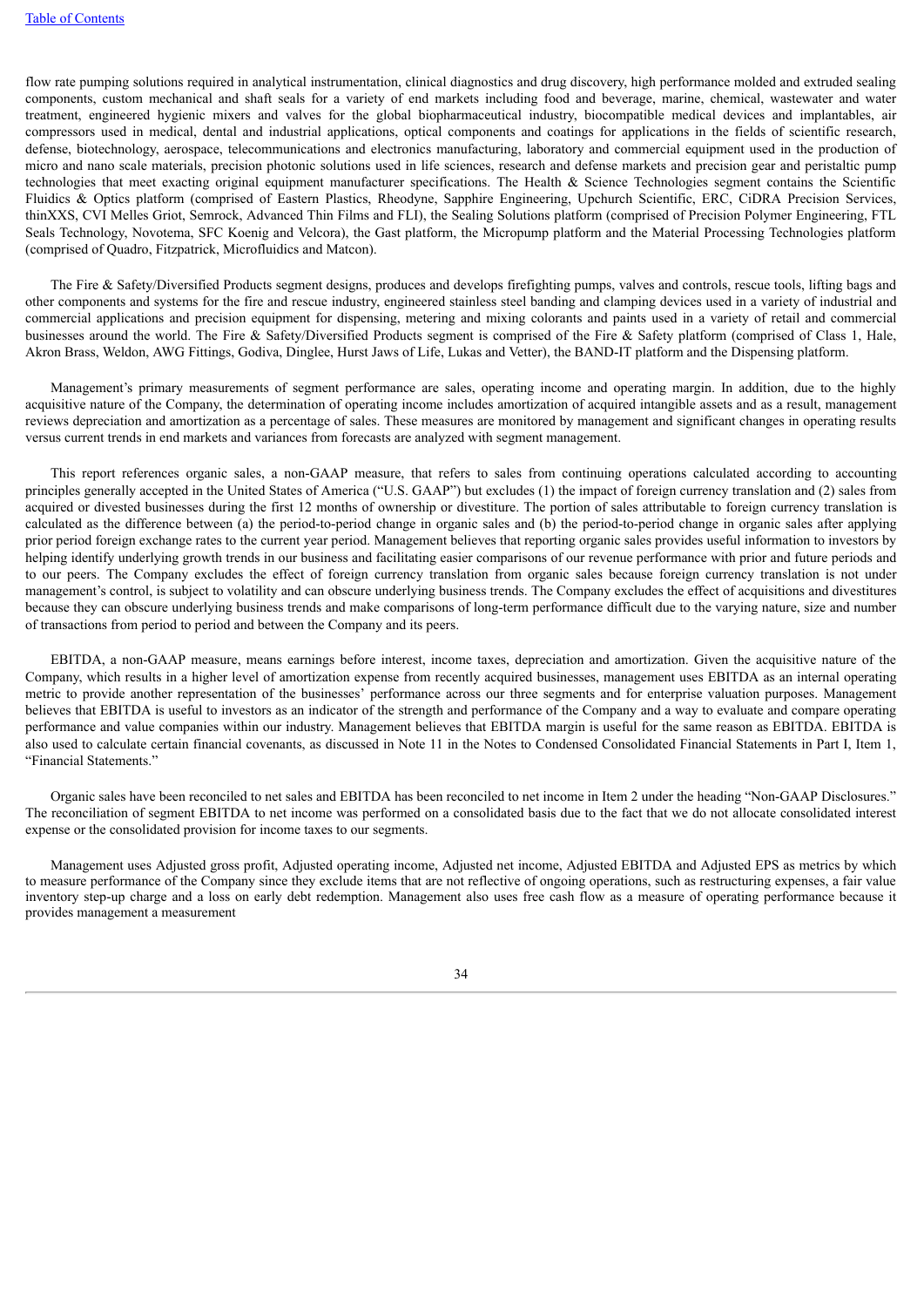of cash generated from operations that is available for mandatory payment obligations and investment opportunities. Each of Adjusted gross profit, Adjusted operating income, Adjusted net income, Adjusted EBITDA, Adjusted EPS and free cash flow are non-GAAP measures and have been reconciled to their most directly comparable GAAP measures in this Item 2 under the heading "Non-GAAP Disclosures."

The non-GAAP financial measures disclosed by the Company should not be considered a substitute for, or superior to, financial measures prepared in accordance with U.S. GAAP. The financial results prepared in accordance with U.S. GAAP and the reconciliations from these results should be carefully evaluated.

Some of our key financial results for the three months ended September 30, 2020 when compared to the same period in the prior year are as follows:

- Sales of \$581.1 million decreased 7%; organic sales (which excludes acquisitions and foreign currency translation) were down 12%.
- Operating income of \$131.2 million decreased 7%. Adjusted for \$2.9 million of restructuring expenses, adjusted operating income decreased 15% to \$134.1 million.
- Net income of \$103.8 million decreased 1%. Adjusted for \$2.2 million of restructuring expenses, net of related tax benefit, adjusted net income decreased 9% to \$106.1 million.
- EBITDA of \$153.3 million was 26% of sales and covered interest expense by over 14 times. Adjusted EBITDA of \$156.2 million was 27% of sales and covered interest expense by almost 15 times.
- Diluted EPS of \$1.37 was flat. Adjusted EPS of \$1.40 decreased 12 cents, or 8%.

Some of our key financial results for the nine months ended September 30, 2020 when compared to the same period in the prior year are as follows:

- Sales of \$1,736.8 million decreased 8%; organic sales (which excludes acquisitions and foreign currency translation) were down 11%.
- Operating income of \$381.7 million decreased 14%. Adjusted for a \$4.1 million fair value inventory step-up charge and \$6.8 million of restructuring expenses, adjusted operating income decreased 15% to \$392.6 million.
- Net income of \$276.7 million decreased 16%. Adjusted for the \$3.2 million fair value inventory step-up charge, \$5.2 million of restructuring expenses and a \$6.5 million loss on early debt redemption, all net of related tax benefits, adjusted net income decreased 15% to \$291.6 million.
- EBITDA of \$436.4 million was 25% of sales and covered interest expense by almost 13 times. Adjusted EBITDA of \$455.7 million was 26% of sales and covered interest expense by over 13 times.
- Diluted EPS of \$3.64 decreased 66 cents, or 15%. Adjusted EPS of \$3.84 decreased 63 cents, or 14%.

#### <span id="page-37-0"></span>**Results of Operations**

The following is a discussion and analysis of our results of operations for the three and nine months ended September 30, 2020 and 2019. Segment operating income and EBITDA exclude unallocated corporate operating expenses of \$14.2 million and \$17.9 million for the three months ended September 30, 2020 and 2019, respectively, and \$48.9 million and \$55.7 million for the nine months ended September 30, 2020 and 2019, respectively.

The Company has adapted to help in the fight against COVID-19 with several of our businesses pivoting to support many products that are being used in the fight against COVID-19. We have placed safety atop our list of priorities, implementing protocols at all of our facilities, including temperature taking, social distancing, enhanced cleaning and face coverings. These measures have enabled successful business continuity, allowing our facilities to remain in operation with only temporary shutdowns at the initial onset of the COVID-19 pandemic. Although we have remained in operation throughout the pandemic, satisfying customer needs in part through our focus on the development and manufacturing of products used in the fight against COVID-19, the pandemic and the enacted containment measures have adversely affected our business and results of operations. The businesses of our customers have been harmed by the economic conditions caused by COVID-19 and as a result, our customers are purchasing less product than they have historically purchased outside of these conditions. Based on currently available information and management's current expectations, the Company anticipates that organic sales will be down approximately 3 to 5 percent in the fourth quarter of 2020 but we believe our strong balance sheet, with over \$1.6 billion of liquidity and gross leverage of 1.7 times, will provide IDEX the necessary capital to navigate the COVID-19 pandemic for the foreseeable future. Additionally, IDEX implemented cost reduction actions, including employee reductions, and continues to maintain a tight cost control environment. Despite our expectations and the actions taken to reduce costs, we can provide no assurances that access to our invested cash, cash equivalents or shortterm investments will not be impacted by adverse conditions in the financial markets, including, without limitation, as a result of the impact of the COVID-19 pandemic and we

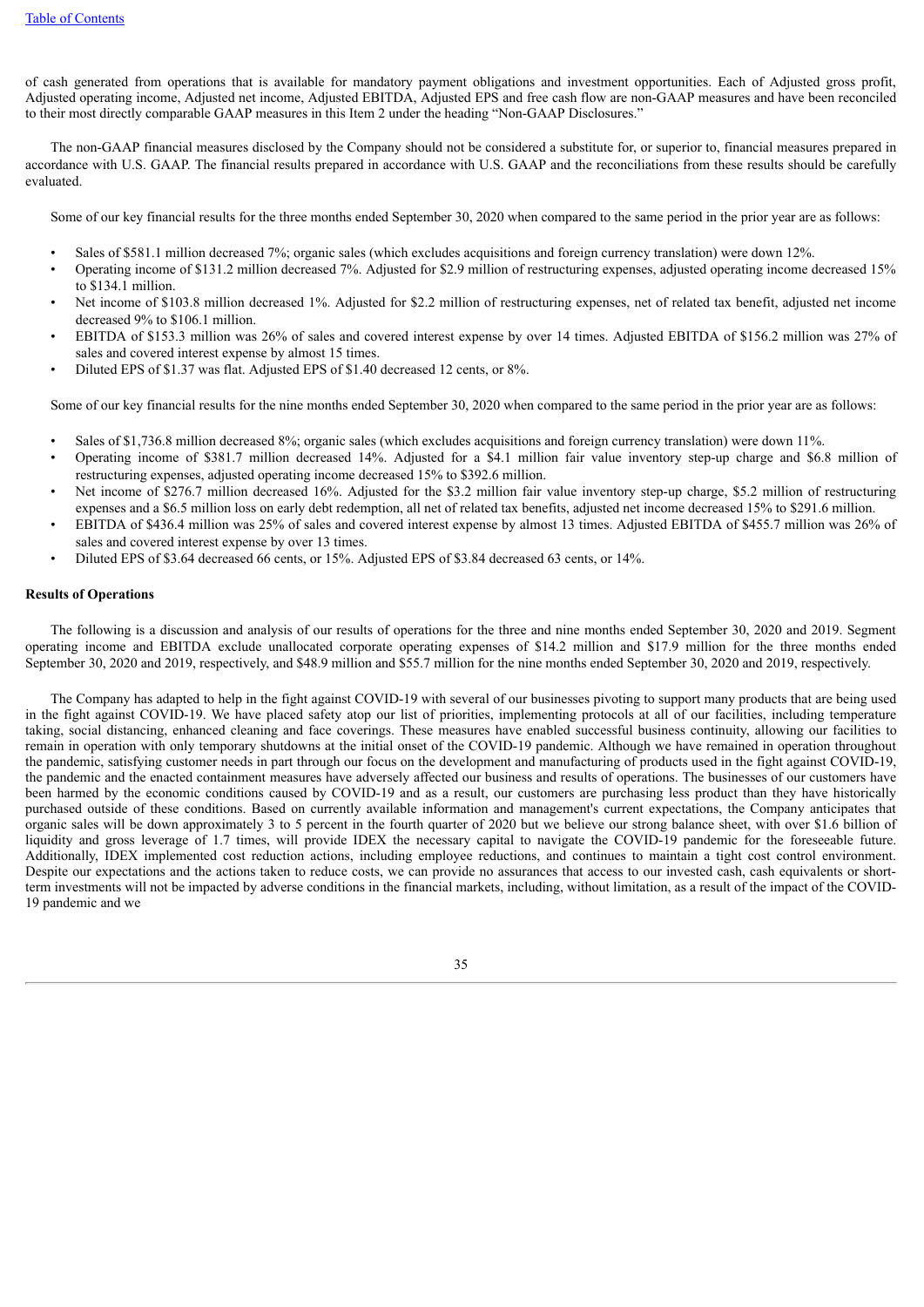cannot predict how long the COVID-19 pandemic will continue. Moreover, COVID-19 and related measures to contain its impact have caused material disruptions in both national and global financial markets and economies. The continuing impact of COVID-19 and the enacted containment measures cannot be predicted and may continue to adversely affect, perhaps materially, our business, results of operations, financial condition and liquidity.

#### *Consolidated Results for the Three Months Ended September 30, 2020 Compared with the Same Period in 2019*

| (In thousands)   | Three Months Ended September 30, |  |         |  |
|------------------|----------------------------------|--|---------|--|
|                  | 2020                             |  |         |  |
| Net sales        | 581,113                          |  | 624,246 |  |
| Operating income | 131,213                          |  | 141,765 |  |
| Operating margin | $22.6\%$                         |  | 22.7%   |  |

Sales in the third quarter of 2020 were \$581.1 million, which was a 7% decrease compared to the same period in 2019. This reflects a 12% decrease in organic sales, partially offset by a 1% favorable impact from foreign currency translation and a 4% increase from acquisitions (Flow MD - February 2020 and Velcora - July 2019). Sales to customers outside the U.S. represented approximately 51% of total sales in the third quarter of 2020 compared to 50% during the same period in 2019.

Gross profit of \$251.5 million in the third quarter of 2020 decreased \$30.5 million, or 11%, compared to the same period in 2019, and gross margin of 43.3% in the third quarter of 2020 decreased 190 basis points from 45.2% during the same period in 2019 as a result of lower volume and business mix, partially offset by price.

Selling, general and administrative expenses decreased to \$117.4 million in the third quarter of 2020 from \$128.3 million during the same period in 2019. The decrease is primarily due to restructuring savings, discretionary cost controls and lower variable costs. Corporate costs of \$14.1 million in the third quarter of 2020 decreased from \$17.2 million during the same period in 2019 primarily as a result of tightly controlling discretionary spending in the current year, restructuring savings and lower variable costs. As a percentage of sales, selling, general and administrative expenses were 20.2% for the third quarter of 2020, down 40 basis points compared to 20.6% during the same period in 2019.

The Company incurred \$2.9 million of restructuring expenses in the third quarter of 2020 compared with \$12.0 million during the same period in 2019. The restructuring expenses in the third quarter of 2020 primarily related to severance benefits for cost reduction actions primarily consisting of employee reductions due to lower demand as a result of the COVID-19 pandemic. The restructuring expenses in the third quarter of 2019 included severance benefits of \$1.9 million and exit costs of \$0.4 million as well as an asset impairment charge of \$9.7 million. In the second quarter of 2019, the Company began to evaluate strategic alternatives for one of its businesses in the HST segment. Prior to making a final decision on the options that were presented for this business, the business was informed in the third quarter of 2019 of the loss of its largest customer. As a result, the Company accelerated its restructuring activities for this business and a decision was made to wind down the business over time, requiring the asset impairment charge.

Operating income of \$131.2 million and operating margin of 22.6% in the third quarter of 2020 were down from \$141.8 million and 22.7%, respectively, during the same period in 2019. The decreases in operating income and operating margin were driven by lower volume and business mix, partially offset by price, restructuring savings, tightly controlling discretionary spending in the current year and the asset impairment and fair value inventory step-up charges that occurred in the third quarter of 2019.

Other (income) expense - net increased to \$0.7 million of income in the third quarter of 2020 compared to \$1.2 million of expense during the same period in 2019, primarily due to a \$0.7 million loss on early retirement of Velcora debt assumed at acquisition in the third quarter of 2019 that did not reoccur in 2020, \$0.5 million of higher gains on pension-related investments, \$0.5 million of lower foreign currency transaction losses in 2020 compared to the same period in 2019 and \$0.3 million of lower pension expense in 2020.

Interest expense of \$10.6 million in the third quarter of 2020 was lower than the \$11.3 million in the same period of 2019 due to lower interest expense on the new 3.0% Senior Notes issued during the second quarter of 2020.

The provision for income taxes decreased to \$17.4 million for the third quarter of 2020 compared to \$24.0 million during the same period in 2019. The effective tax rate decreased to 14.4% for the third quarter of 2020 compared to 18.6% during the

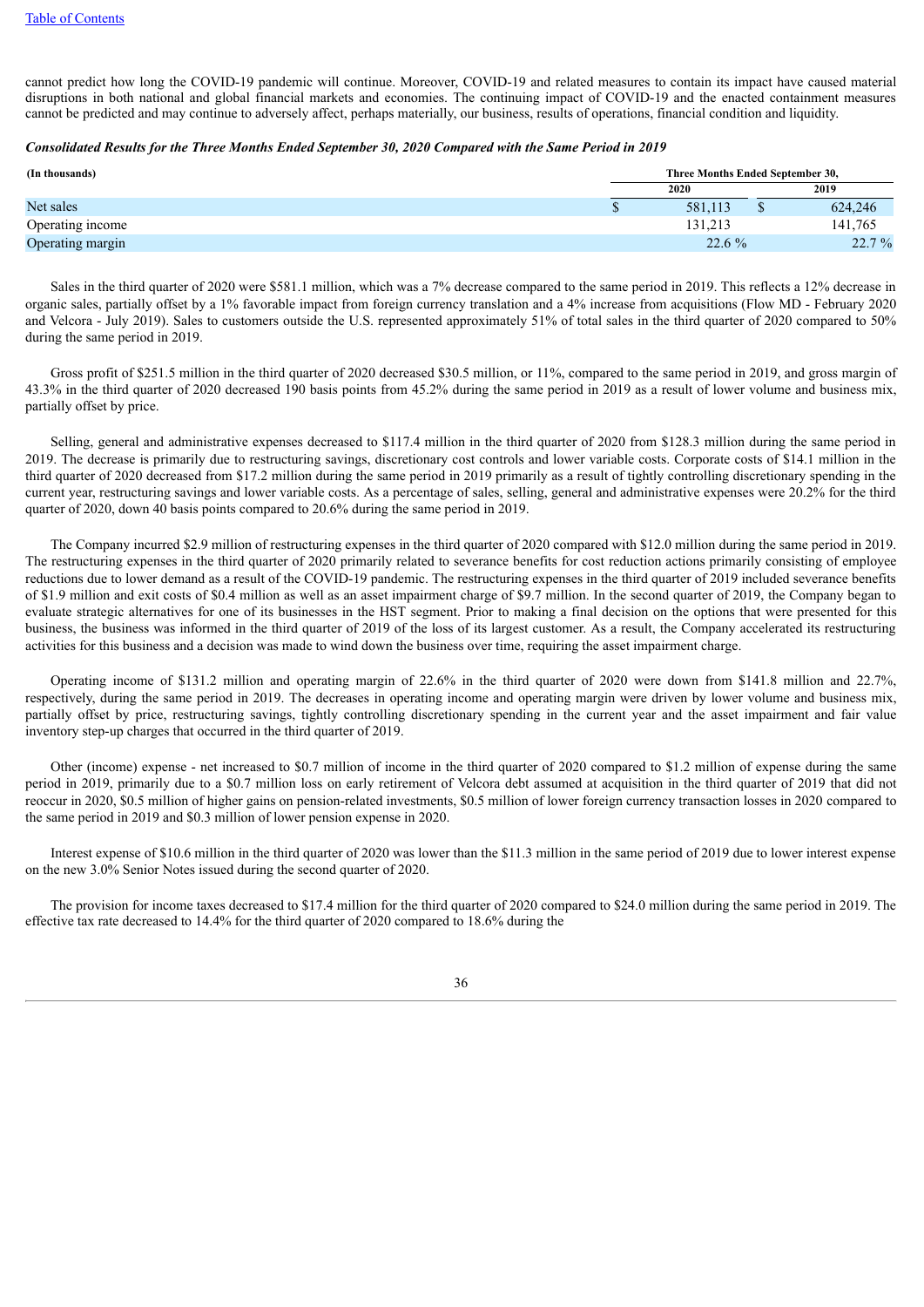same period in 2019 primarily due to benefits associated with the finalization of the Global Intangible Low-Tax Income ("GILTI") regulations in the third quarter of 2020.

Net income in the third quarter of 2020 of \$103.8 million decreased from \$105.2 million during the same period in 2019. Diluted earnings per share in the third quarter of 2020 of \$1.37 was flat compared to the same period in 2019.

For the three months ended September 30, 2020. Fluid & Metering Technologies contributed 38% of sales, 40% of operating income and 40% of EBITDA: Health & Science Technologies contributed 38% of sales, 34% of operating income and 36% of EBITDA; and Fire & Safety/Diversified Products contributed 24% of sales, 26% of operating income and 24% of EBITDA. These percentages are calculated on the basis of total segment (not total Company) sales, operating income and EBITDA.

#### *Fluid & Metering Technologies Segment*

**(In thousands) Three Months Ended September 30,**

| .                | .<br>.   |  |           |  |  |  |
|------------------|----------|--|-----------|--|--|--|
|                  | 2020     |  | 2019      |  |  |  |
| Net sales        | 220,747  |  | 240,861   |  |  |  |
| Operating income | 58,402   |  | 77,481    |  |  |  |
| Operating margin | $26.5\%$ |  | $32.2 \%$ |  |  |  |

Sales of \$220.7 million decreased \$20.1 million, or 8%, in the third quarter of 2020 compared to the same period in 2019. This reflects a 17% decrease in organic sales, partially offset by a 1% favorable impact from foreign currency translation and an 8% percent increase from acquisitions (Flow MD - February 2020). In the third quarter of 2020, sales decreased 9% domestically and 8% internationally compared to the same period in 2019. Sales to customers outside the U.S. were approximately 45% of total segment sales in the third quarters of both 2020 and 2019.

Sales within our Pumps platform decreased in the third quarter of 2020 compared to the same period in 2019 due to continued market declines in industrial and oil and gas markets, compounded by the continued impact of the COVID-19 pandemic driving reduced capital spending. Sales within our Valves platform decreased in the third quarter of 2020 compared to the same period in 2019 due to the softening global industrial landscape and lower energy prices driving decreases in capital spending. Sales within our Agriculture platform decreased in the third quarter of 2020 compared to the same period in 2019 due to timing of pre-season programs and decreased demand across both the agricultural and industrial original equipment manufacturer ("OEM") markets. Sales within our Water platform decreased in the third quarter of 2020 compared to the same period in 2019 primarily due to project delays from the impact of COVID-19 and market softness. Sales within our Energy platform increased in the third quarter of 2020 compared to the same period in 2019 due to the acquisition of Flow MD, partially offset by declining capital spending in the oil and gas markets.

Operating income of \$58.4 million and operating margin of 26.5% in the third quarter of 2020 were lower than \$77.5 million and 32.2%, respectively, recorded during the same period in 2019, primarily due to lower volume and higher restructuring expenses, partially offset by price, restructuring savings and tightly controlling discretionary spending in the current year.

#### *Health & Science Technologies Segment*

| (In thousands)   |      | Three Months Ended September 30, |      |          |  |  |
|------------------|------|----------------------------------|------|----------|--|--|
|                  | 2020 |                                  | 2019 |          |  |  |
| Net sales        |      | 220,378                          |      | 229,610  |  |  |
| Operating income |      | 49,912                           |      | 40,170   |  |  |
| Operating margin |      | $22.6 \%$                        |      | $17.5\%$ |  |  |

Sales of \$220.4 million decreased \$9.2 million, or 4%, in the third quarter of 2020 compared to the same period in 2019. This reflects a 6% decrease in organic sales, partially offset by a 1% favorable impact from foreign currency translation and a 1% increase from acquisitions (Velcora - July 2019). In the third quarter of 2020, sales decreased 5% domestically and 3% internationally compared to the same period in 2019. Sales to customers outside the U.S. were approximately 55% of total segment sales in both the third quarters of 2020 and 2019.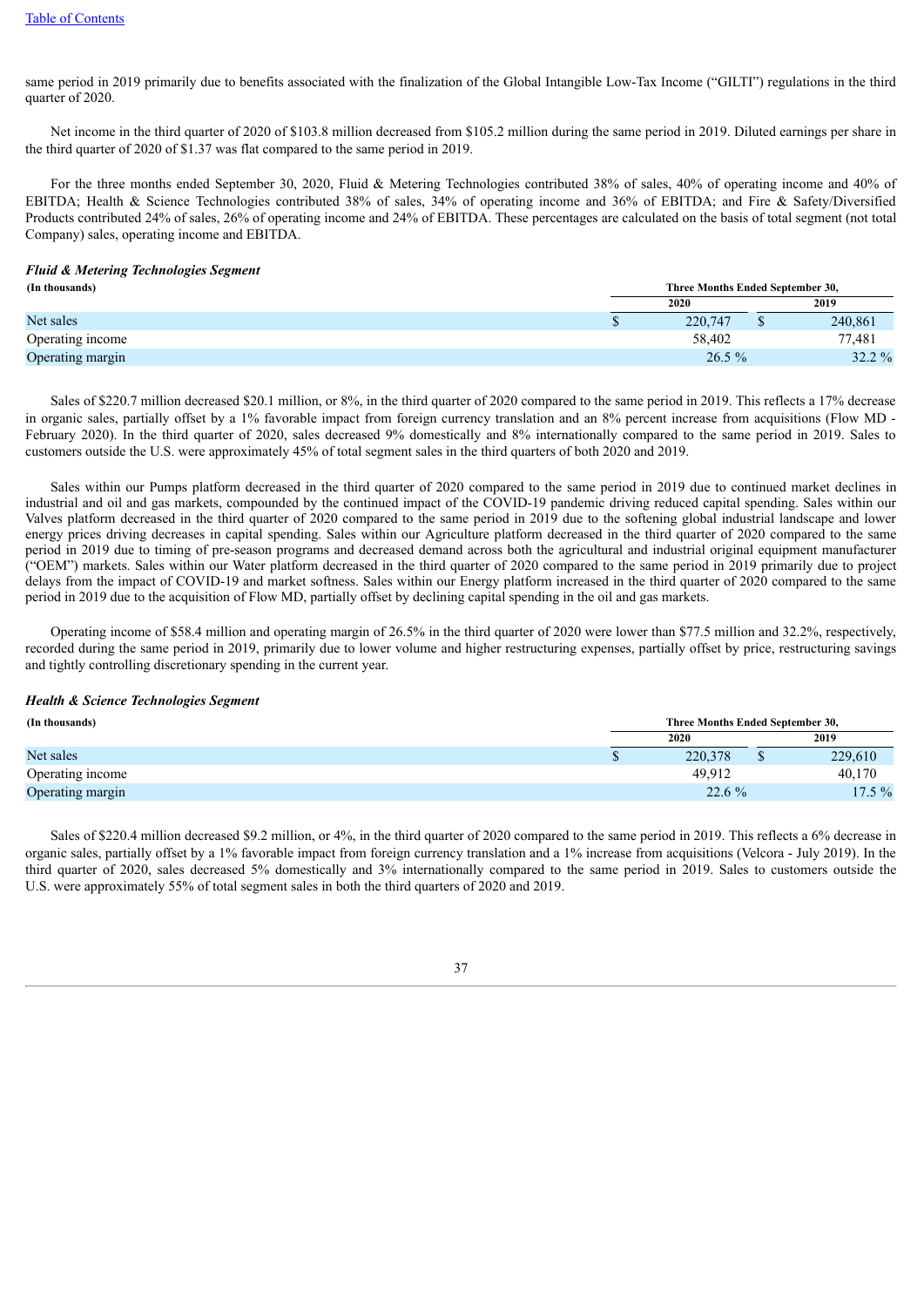Sales within our Micropump platform decreased in the third quarter of 2020 compared to the same period in 2019 due to lower demand from customers in the inkjet printing market. Sales within our Scientific Fluidics & Optics platform decreased in the third quarter of 2020 compared to the same period in 2019 due to the impact of the COVID-19 pandemic which limited or delayed investments in Analytical Instrumentation due to lab closures and IVD/Bio due to lower demand for non-COVID applications, partially offset by increased demand for microfluidics and optical solutions supporting COVID-19 testing applications. Sales within our Gast platform decreased in the third quarter of 2020 compared to the same period in 2019 primarily due to the non-repeat of a large customer project and a slowdown across various industrial end markets, partially offset by new initiatives in response to the COVID-19 pandemic. Sales within our Sealing Solutions platform decreased in the third quarter of 2020 compared to the same period in 2019 primarily due to disruption in the automotive and oil and gas markets, partially offset by the Velcora acquisition and the recovery in the semiconductor market. Sales within our Material Processing Technologies platform increased in the third quarter of 2020 compared to the same period in 2019 primarily due to strong volumes in the food and pharmaceutical industries.

Operating income of \$49.9 million and operating margin of 22.6% in the third quarter of 2020 were higher than \$40.2 million and 17.5%, respectively, recorded during the same period in 2019, primarily due to the asset impairment and fair value inventory-step up charges that occurred in the prior year period, price, restructuring savings and tightly controlling discretionary spending in the current year, partially offset by lower volume and the impact on margins from the Velcora acquisition.

#### *Fire & Safety/Diversified Products Segment*

| (In thousands)   | Three Months Ended September 30. |  |           |  |  |  |  |  |  |
|------------------|----------------------------------|--|-----------|--|--|--|--|--|--|
|                  | 2020                             |  | 2019      |  |  |  |  |  |  |
| Net sales        | 140.896                          |  | 154,543   |  |  |  |  |  |  |
| Operating income | 37,103                           |  | 41,967    |  |  |  |  |  |  |
| Operating margin | $26.3\%$                         |  | $27.2 \%$ |  |  |  |  |  |  |

Sales of \$140.9 million decreased \$13.6 million, or 9%, in the third quarter of 2020 compared to the same period in 2019. This reflects a 10% decrease in organic sales, partially offset by a 1% favorable impact from foreign currency translation. In the third quarter of 2020, sales decreased 12% domestically and 6% internationally compared to the same period in 2019. Sales to customers outside the U.S. were approximately 54% of total segment sales in the third quarter of 2020 compared to 52% during the same period in 2019.

Sales within our Dispensing platform decreased in the third quarter of 2020 compared to the same period in 2019 primarily due to the non-repeat of large projects in North America. Sales within our Band-It platform decreased in the third quarter of 2020 compared to the same period in 2019 due to continued softness in the industrial and transportation markets as a result of the COVID-19 pandemic and lower capital spending in the energy markets. Sales within our Fire & Safety platform decreased in the third quarter of 2020 compared to the same period in 2019 due to timing of large projects and market softness globally for the Fire business.

Operating income of \$37.1 million and operating margin of 26.3% in the third quarter of 2020 were lower than \$42.0 million and 27.2%, respectively, during the same period in 2019. Operating income and operating margin decreased compared to the prior period as a result of lower volume and higher restructuring expenses, partially offset by price, restructuring savings and tightly controlling discretionary spending in the current year.

#### *Consolidated Results for the Nine Months Ended September 30, 2020 Compared with the Same Period in 2019*

| (In thousands)   | Nine Months Ended September 30. |      |          |  |  |  |  |  |  |
|------------------|---------------------------------|------|----------|--|--|--|--|--|--|
|                  | 2020                            | 2019 |          |  |  |  |  |  |  |
| Net sales        | 1.736.824                       |      | .888,576 |  |  |  |  |  |  |
| Operating income | 381,748                         |      | 444,830  |  |  |  |  |  |  |
| Operating margin | 22.0%                           |      | $23.6\%$ |  |  |  |  |  |  |

Sales in the first nine months of 2020 were \$1,736.8 million, which was an 8% decrease compared to the same period in 2019. This reflects an 11% decrease in organic sales, partially offset by a 3% increase from acquisitions (Flow MD - February 2020 and Velcora - July 2019). Sales to customers outside the U.S. represented approximately 50% of total sales in the first nine months of 2020 and 2019.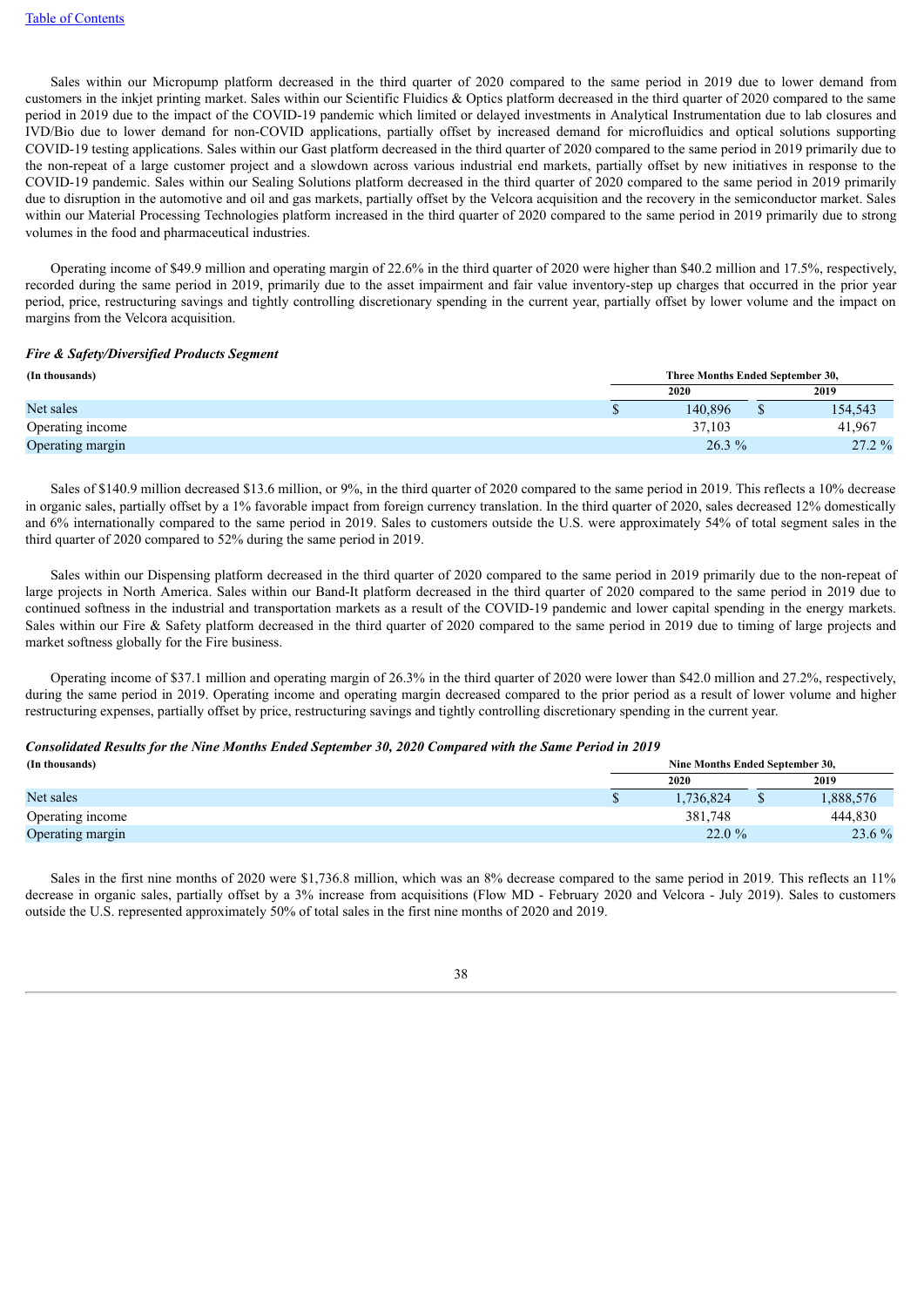Gross profit of \$758.3 million in the first nine months of 2020 decreased \$99.9 million, or 12%, compared to the same period in 2019 and gross margin of 43.7% in the first nine months of 2020 decreased 170 basis points from 45.4% during the same period in 2019. Both gross profit and gross margin decreased compared to the prior year period primarily due to lower volume and business mix.

Selling, general and administrative expenses decreased to \$369.8 million in the first nine months of 2020 from \$399.2 million during the same period in 2019, primarily due to restructuring savings and lower variable costs. Corporate costs decreased to \$48.6 million in the first nine months of 2020 compared to \$55.0 million during the same period in 2019 primarily due to tightly controlling discretionary spending in the current year, restructuring savings and lower variable costs. As a percentage of sales, selling, general and administrative expenses were 21.3% for the first nine months of 2020, up 20 basis points compared to 21.1% during the same period in 2019.

The Company incurred \$6.8 million of restructuring expenses in the first nine months of 2020 compared with \$14.1 million during the same period in 2019. The restructuring expenses in the first nine months of 2020 primarily related to severance benefits for cost reduction actions primarily consisting of employee reductions due to lower demand as a result of the COVID-19 pandemic. The restructuring expenses in the third quarter of 2019 included severance benefits of \$3.8 million and exit costs of \$0.6 million as well as an asset impairment charge of \$9.7 million. In the second quarter of 2019, the Company began to evaluate strategic alternatives for one of its businesses in the HST segment. Prior to making a final decision on the options that were presented for this business, the business was informed in the third quarter of 2019 of the loss of its largest customer. As a result, the Company accelerated its restructuring activities for this business and a decision was made to wind down the business over time, requiring the asset impairment charge.

Operating income of \$381.7 million and operating margin of 22.0% in the first nine months of 2020 were down from the \$444.8 million and 23.6%, respectively, recorded during the same period in 2019. The decreases in operating income and operating margin are primarily due to lower volume, the dilutive impact on margins from the Velcora acquisition and the fair value inventory step-up charge, partially offset by price, lower restructuring expenses in 2020 and an overall reduction in variable costs.

Other (income) expense - net was \$7.3 million of expense in the first nine months of 2020 compared to \$0.7 million of expense during the same period in 2019, primarily due to an \$8.4 million loss on early debt redemption, partially offset by \$1.7 million of lower pension expense in 2020.

Interest expense of \$34.0 million in the first nine months of 2020 was higher than the \$33.3 million in the same period of 2019 due to borrowings under the Revolving Facility in 2020, partially offset by lower interest expense on the new 3.0% Senior Notes issued during the second quarter of 2020.

The provision for income taxes decreased to \$63.8 million in the first nine months of 2020 compared to \$82.2 million during the same period in 2019. The effective tax rate decreased to 18.7% in the first nine months of 2020 compared to 20.0% during the same period in 2019 primarily due to benefits associated with the finalization of the GILTI regulations in the third quarter of 2020.

Net income of \$276.7 million in the first nine months of 2020 decreased from \$328.7 million during the same period in 2019. Diluted earnings per share of \$3.64 in the first nine months of 2020 decreased \$0.66, or 15%, compared to the same period in 2019.

For the nine months ended September 30, 2020, Fluid & Metering Technologies contributed 38% of sales, 41% of operating income and 40% of EBITDA; Health & Science Technologies contributed 38% of sales, 35% of operating income and 37% of EBITDA; and Fire & Safety/Diversified Products contributed 24% of sales, 24% of operating income and 23% of EBITDA. These percentages are calculated on the basis of total segment (not total Company) sales, operating income and EBITDA.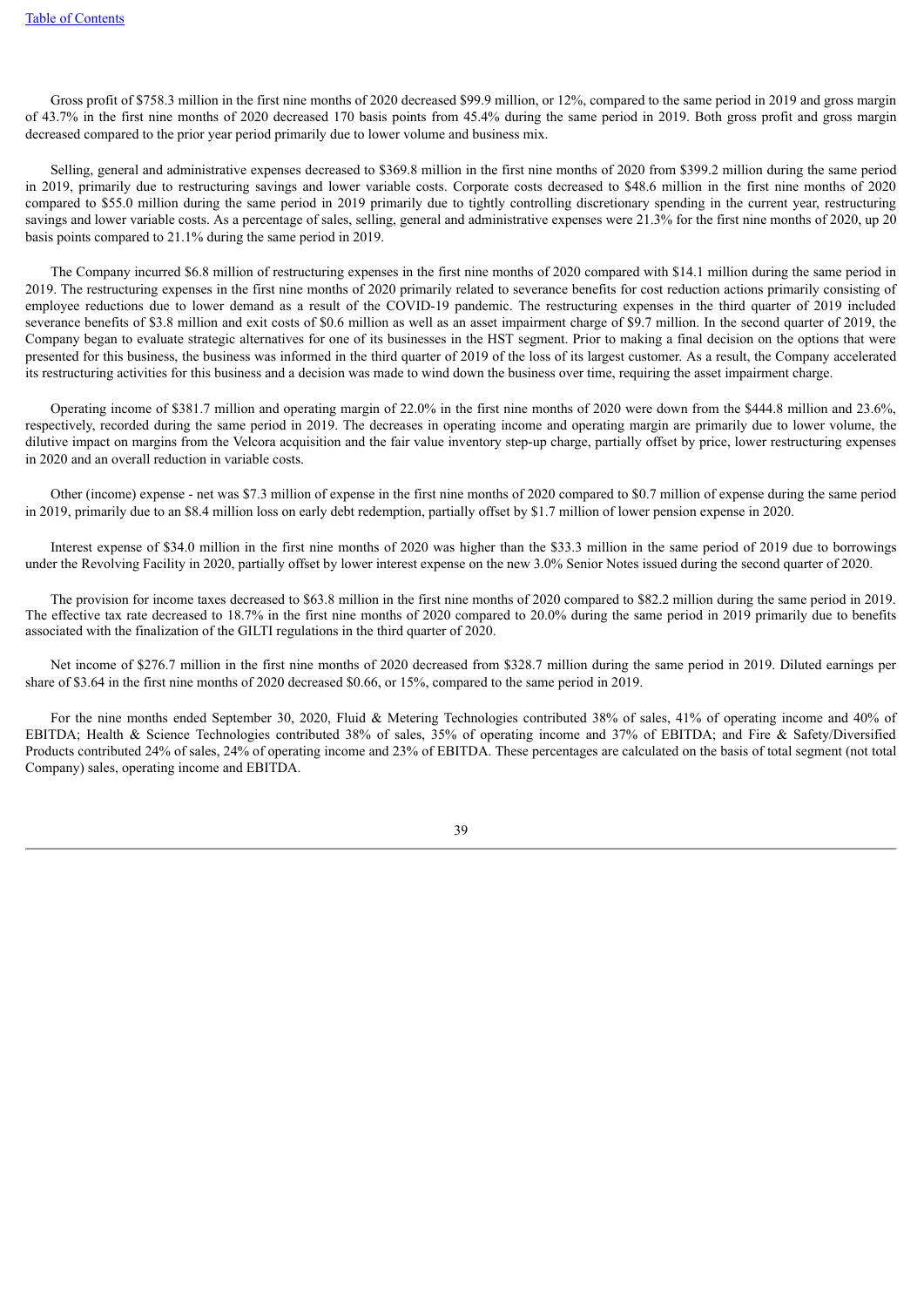# *Fluid & Metering Technologies Segment*

| (In thousands)   | Nine Months Ended September 30, |      |          |  |  |  |  |  |  |
|------------------|---------------------------------|------|----------|--|--|--|--|--|--|
|                  | 2020                            | 2019 |          |  |  |  |  |  |  |
| Net sales        | 666,720                         |      | 729,572  |  |  |  |  |  |  |
| Operating income | 176.111                         |      | 223,493  |  |  |  |  |  |  |
| Operating margin | 26.4%                           |      | $30.6\%$ |  |  |  |  |  |  |

Sales of \$666.7 million decreased \$62.9 million, or 9%, in the first nine months of 2020 compared to the same period in 2019. This reflects a 15% decrease in organic sales, partially offset by a 6% increase from acquisitions (Flow MD - February 2020). In the first nine months of 2020, sales decreased 7% domestically and 11% internationally compared to the same period in 2019. Sales to customers outside the U.S. were approximately 42% of total segment sales in the first nine months of 2020 compared to 44% during the same period in 2019.

Sales within our Pumps platform decreased in the first nine months of 2020 compared to the same period in 2019 due to continued market declines in industrial and oil and gas markets, compounded by the continued impact of the COVID-19 pandemic, driving declines across most end markets and geographies. Sales within our Valves platform decreased in the first nine months of 2020 compared to the same period in 2019 due to the softening global industrial landscape and lower energy prices driving decreases in capital spending. Sales within our Water platform decreased in the first nine months of 2020 compared to the same period in 2019 primarily due to lower project volumes across the U.S. and Asia. Sales within our Agriculture platform decreased in the first nine months of 2020 compared to the same period in 2019 due to decreased demand across both the agricultural and industrial OEM markets. Sales within our Energy platform increased in the first nine months of 2020 compared to the same period in 2019 due to the acquisition of Flow MD, partially offset by declining capital spending in the oil and gas markets.

Operating income of \$176.1 million and operating margin of 26.4% in the first nine months of 2020 were lower than the \$223.5 million and 30.6%, respectively, recorded in the first nine months of 2019, primarily due to lower volume as well as higher restructuring expenses and a fair value inventory step-up charge included in the current year period, partially offset by the impact of the Flow MD acquisition, price, restructuring savings and tightly controlling discretionary spending in the current year.

## *Health & Science Technologies Segment*

| (In thousands)   |  | Nine Months Ended September 30, |      |           |  |
|------------------|--|---------------------------------|------|-----------|--|
|                  |  | 2020                            | 2019 |           |  |
| Net sales        |  | 660,105                         |      | 687,153   |  |
| Operating income |  | 150.562                         |      | 151,087   |  |
| Operating margin |  | 22.8%                           |      | $22.0 \%$ |  |

Sales of \$660.1 million decreased \$27.0 million, or 4%, in the first nine months of 2020 compared to the same period in 2019. This reflects a 7% decrease in organic sales, partially offset by a 3% increase from acquisitions (Velcora - July 2019). In the first nine months of 2020, sales decreased 7% domestically and 2% internationally compared to the same period in 2019. Sales to customers outside the U.S. were approximately 56% of total segment sales in the first nine months of 2020 compared to 55% during the same period in 2019.

Sales within our Gast platform decreased in the first nine months of 2020 compared to the same period in 2019 primarily due to the non-repeat of a large customer project and a slowdown across various industrial end markets, partially offset by new initiatives in response to the COVID-19 pandemic. Sales within our Micropump platform decreased in the first nine months of 2020 compared to the same period in 2019 due to weakness in core printing and industrial distribution. Sales within our Scientific Fluidics & Optics platform decreased in the first nine months of 2020 compared to the same period in 2019 due to the impact of the COVID-19 pandemic, which limited or delayed investments in Analytical Instrumentation and IVD/Bio due to lab closures and lower demand for non-COVID applications, partially offset by increased demand for microfluidics and optical solutions supporting COVID-19 testing applications. Sales within our Sealing Solutions platform increased in the first nine months of 2020 compared to the same period in 2019 primarily due to the Velcora acquisition and the recovery in the semiconductor market, partially offset by disruption in the automotive and oil and gas markets. Sales within our Material Processing Technologies platform increased in the first nine months of 2020 compared to the same period in 2019 primarily due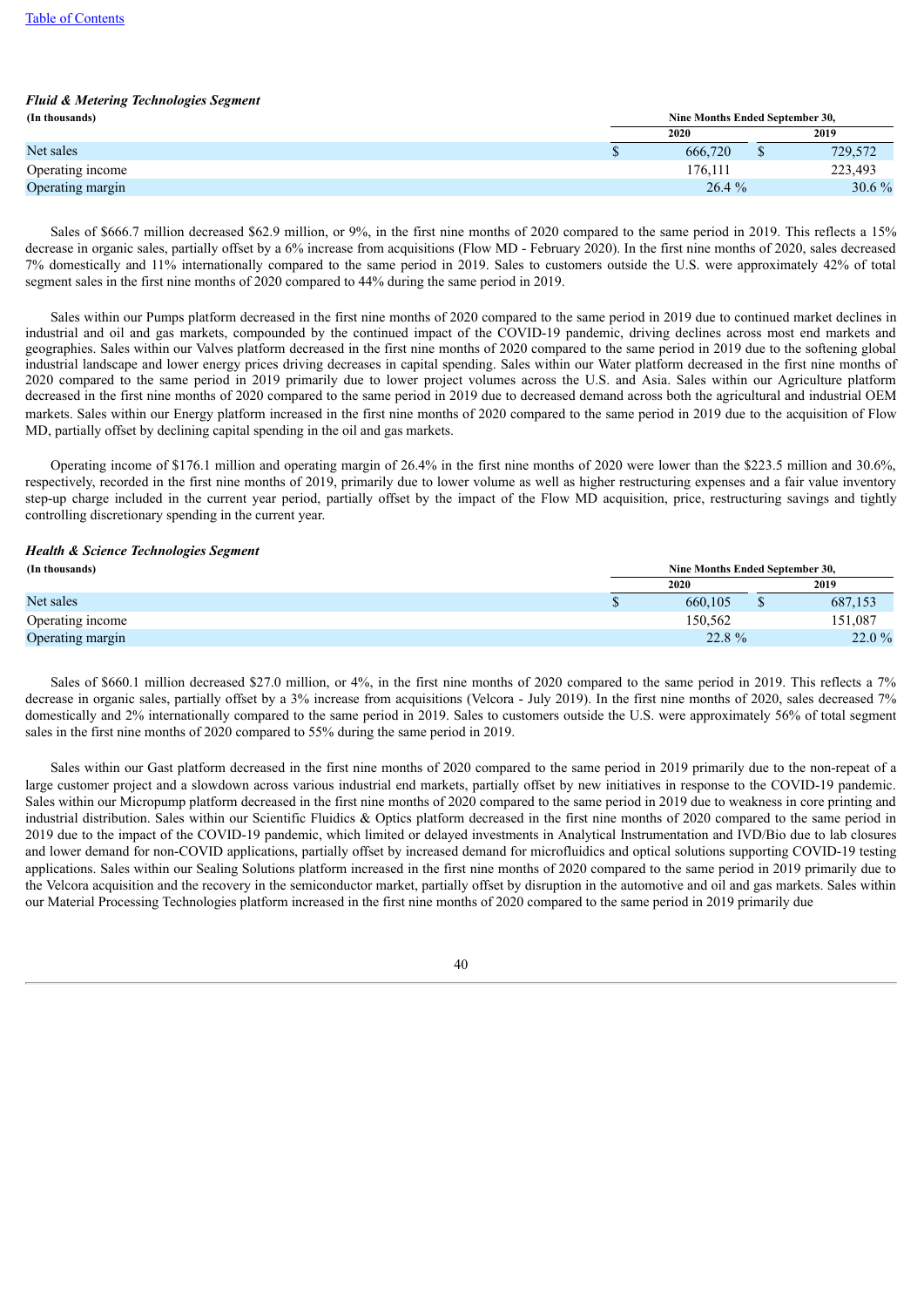to strong volumes in the food and pharmaceutical industry in response to the COVID-19 pandemic, partially offset by the non-repeat of large projects from the prior year.

Operating income of \$150.6 million in the first nine months of 2020 was lower than the \$151.1 million recorded during the same period in 2019 while operating margin of 22.8% in the first nine months of 2020 was higher than the 22.0% recorded during the same period in 2019. The decrease in operating income was primarily due to lower volume. The increase in operating margin was due to restructuring savings, tightly controlling discretionary spending in the current year and lower restructuring expenses in the current period, partially offset by the dilutive impact on margins from the Velcora acquisition.

## *Fire & Safety/Diversified Products Segment*

| (In thousands)   | Nine Months Ended September 30, |  |           |  |  |  |  |
|------------------|---------------------------------|--|-----------|--|--|--|--|
|                  | 2020                            |  | 2019      |  |  |  |  |
| Net sales        | 412.296                         |  | 474.745   |  |  |  |  |
| Operating income | 103,977                         |  | 125,909   |  |  |  |  |
| Operating margin | $25.2\%$                        |  | $26.5 \%$ |  |  |  |  |

Sales of \$412.3 million decreased \$62.4 million, or 13%, in the first nine months of 2020 compared to the same period in 2019. This reflects a 13% decrease in organic sales. In the first nine months of 2020, sales decreased 11% domestically and 16% internationally compared to the same period in 2019. Sales to customers outside the U.S. were approximately 51% of total segment sales in the first nine months of 2020 compared with 52% during the same period in 2019.

Sales within our Dispensing platform decreased in the first nine months of 2020 compared to the same period in 2019 primarily due to lower capital spending by customers as a result of the COVID-19 pandemic. Sales within our Band-It platform decreased in the first nine months of 2020 compared to the same period in 2019 due to customer shutdowns in the transportation market as a result of the COVID-19 pandemic and lower capital spending in the energy markets. Sales within our Fire & Safety platform decreased in the first nine months of 2020 compared to the same period in 2019 due to fewer large projects and market softness globally for the Fire and Rescue businesses.

Operating income of \$104.0 million and operating margin of 25.2% in the first nine months of 2020 were lower than the \$125.9 million and 26.5%, respectively, recorded during the same period in 2019, primarily due to lower volume and higher restructuring expenses, partially offset by price, restructuring savings and tightly controlling discretionary spending in the current year.

#### <span id="page-43-0"></span>**Liquidity and Capital Resources**

#### *Operating Activities*

Cash flows from operating activities for the first nine months of 2020 increased \$31.0 million, or 8%, to \$407.9 million compared to the first nine months of 2019 due to favorable working capital, partially offset by lower earnings. At September 30, 2020, working capital was \$1,111.1 million and the Company's current ratio was 3.7 to 1. At September 30, 2020, the Company's cash and cash equivalents totaled \$877.8 million, of which \$483.3 million was held outside of the United States. The COVID-19 pandemic has impacted and may continue to impact the Company's operating cash flows through direct and secondary effects on the Company's operations, customers and supply chain. Although the Company has been able to operate through the COVID-19 pandemic with only temporary shutdowns at the onset of the pandemic, any future disruptions due to operational shutdowns may impact the Company's ability to operate as well as generate operating cash flow. Based on currently available information and management's current expectations, the Company anticipates that it has sufficient cash on hand and sufficient access to capital to continue to fund operations for the foreseeable future. However, the continuing impact of COVID-19 and its associated containment measures cannot be predicted with certainty and may increase our borrowing costs and other costs of capital and otherwise adversely affect our business, results of operations, financial condition and liquidity, and we cannot assure that we will have access to external financing at times and on terms we consider acceptable, or at all, or that we will not experience other liquidity issues going forward.

## *Investing Activities*

Cash flows used in investing activities for the first nine months of 2020 increased by \$33.0 million to \$155.6 million compared to the same period in 2019, primarily due to the acquisition of Flow MD and higher capital expenditures in 2020.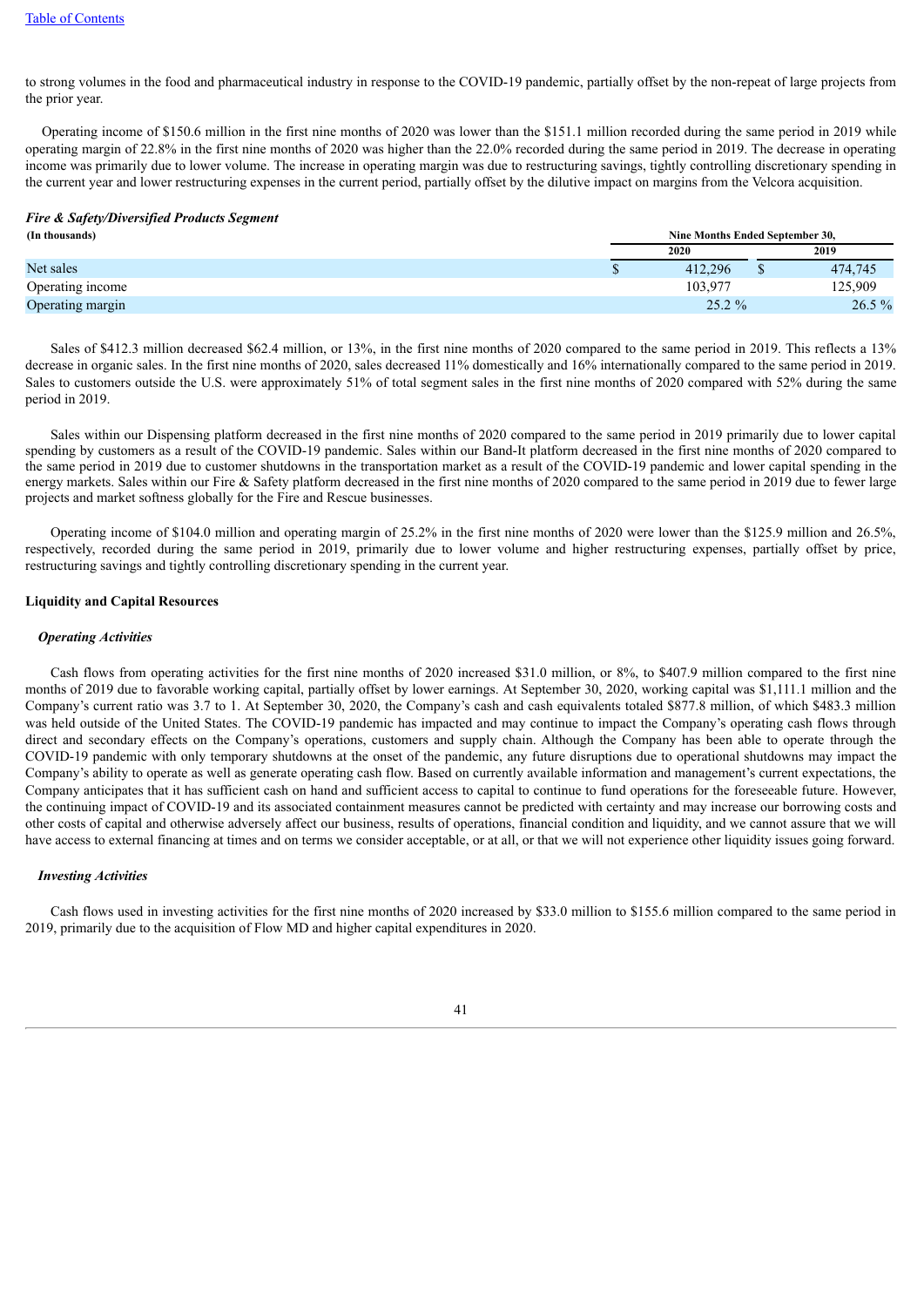Cash flows from operations were more than adequate to fund capital expenditures of \$39.4 million and \$36.8 million in the first nine months of 2020 and 2019, respectively. The COVID-19 pandemic has impacted and may continue to impact the Company's operating cash flows, which may lead to reductions in capital expenditures. The Company believes it has sufficient operating cash flow to continue to meet current obligations and invest in planned capital expenditures. Capital expenditures are generally expenditures for machinery and equipment that support growth, improved productivity, tooling, business system technology, replacement of equipment and investments in new facilities. Management believes that the Company has ample capacity in its plants and equipment to meet demand increases for future growth in the intermediate term.

#### *Financing Activities*

Cash flows used in financing activities for the first nine months of 2020 were \$20.8 million compared to \$192.7 million used in financing activities during the same period in 2019, primarily as a result of proceeds from the issuance of the 3.0% Senior Notes and the repayment of debt assumed in the Velcora acquisition in the third quarter of 2019, partially offset by the early payment of the 4.5% Senior Notes as well as higher share repurchases and dividends paid in 2020.

On April 29, 2020, the Company completed a public offering of \$500.0 million in aggregate principal amount of its 3.0% Senior Notes due 2030 (the "3.0% Senior Notes"). The net proceeds from the offering were approximately \$494.4 million, after deducting the issuance discount of \$0.9 million, the underwriting commission of \$3.3 million and offering expenses of \$1.4 million. The net proceeds were used to redeem and repay the \$300.0 million aggregate principal amount outstanding of its 4.5% Senior Notes due December 15, 2020 and the related accrued interest and make-whole premium, with the balance used for general corporate purposes. The 3.0% Senior Notes bear interest at a rate of 3.0% per annum, which is payable semi-annually in arrears on May 1 and November 1 of each year. The 3.0% Senior Notes mature on May 1, 2030.

On April 27, 2020, the Company provided notice of its election to redeem early, on May 27, 2020, the \$300.0 million aggregate principal amount outstanding of its 4.5% Senior Notes at a redemption price of \$300.0 million plus a make-whole redemption premium of \$6.8 million and accrued and unpaid interest of \$6.1 million using proceeds from the Company's 3.0% Senior Notes. In addition, the Company recognized the remaining \$1.4 million of the pre-tax amount included in Accumulated other comprehensive income (loss) in shareholders' equity related to the interest rate exchange agreement associated with the 4.5% Senior Notes as well as the remaining \$0.1 million of deferred issuance costs and \$0.1 million of the debt issuance discount associated with the 4.5% Senior Notes for a total loss on early debt redemption of \$8.4 million which was recorded within Other (income) expense - net in the Condensed Consolidated Statements of Operations.

On May 31, 2019, the Company entered into a credit agreement (the "Credit Agreement") along with certain of its subsidiaries, as borrowers (the "Borrowers"), Bank of America, N.A., as administrative agent, swing line lender and an issuer of letters of credit, with other agents party thereto. The Credit Agreement consists of a revolving credit facility (the "Revolving Facility"), which is an \$800.0 million unsecured, multi-currency bank credit facility maturing on May 31, 2024. The Credit Agreement replaced the Company's prior five-year, \$700 million credit agreement, dated as of June 23, 2015, which was due to expire in June 2020. At September 30, 2020, there was no balance outstanding under the Revolving Facility and \$7.0 million of outstanding letters of credit, resulting in a net available borrowing capacity under the Revolving Facility of \$793.0 million.

Borrowings under the Credit Agreement bear interest, at either an alternate base rate or adjusted LIBOR plus, in each case, an applicable margin. Such applicable margin is based on the lower of the Company's senior, unsecured, long-term debt rating or the Company's applicable leverage ratio and can range from 0.00% to 1.275%. Based on the Company's leverage ratio at September 30, 2020, the applicable margin was 1.00% resulting in a weighted average interest rate of 1.23% for the nine months ended September 30, 2020. Interest is payable (a) in the case of base rate loans, quarterly, and (b) in the case of LIBOR loans, on the last day of the applicable interest period selected, or every three months from the effective date of such interest period for interest periods exceeding three months. The Company may request increases in the lending commitments under the Credit Agreement, but the aggregate lending commitments pursuant to such increases may not exceed \$400 million.

The Company has the right, subject to certain conditions set forth in the Credit Agreement, to designate certain foreign subsidiaries of the Company as borrowers under the Credit Agreement. In connection with any such designation, the Company is required to guarantee the obligations of any such subsidiaries under the Credit Agreement.

On June 13, 2016, the Company completed a private placement of a \$100 million aggregate principal amount of 3.20% Senior Notes due June 13, 2023 and a \$100 million aggregate principal amount of 3.37% Senior Notes due June 13, 2025 (collectively, the "Notes") pursuant to a Note Purchase Agreement dated June 13, 2016 (the "Purchase Agreement"). Each series of Notes bears interest at the stated amount per annum, which is payable semiannually in arrears on each June  $13<sup>th</sup>$  and December  $13<sup>th</sup>$ . The Notes are unsecured obligations of the Company and rank pari passu in right of payment with all of the Company's other unsecured, unsubordinated debt. The Company may at any time prepay all, or any portion of the Notes,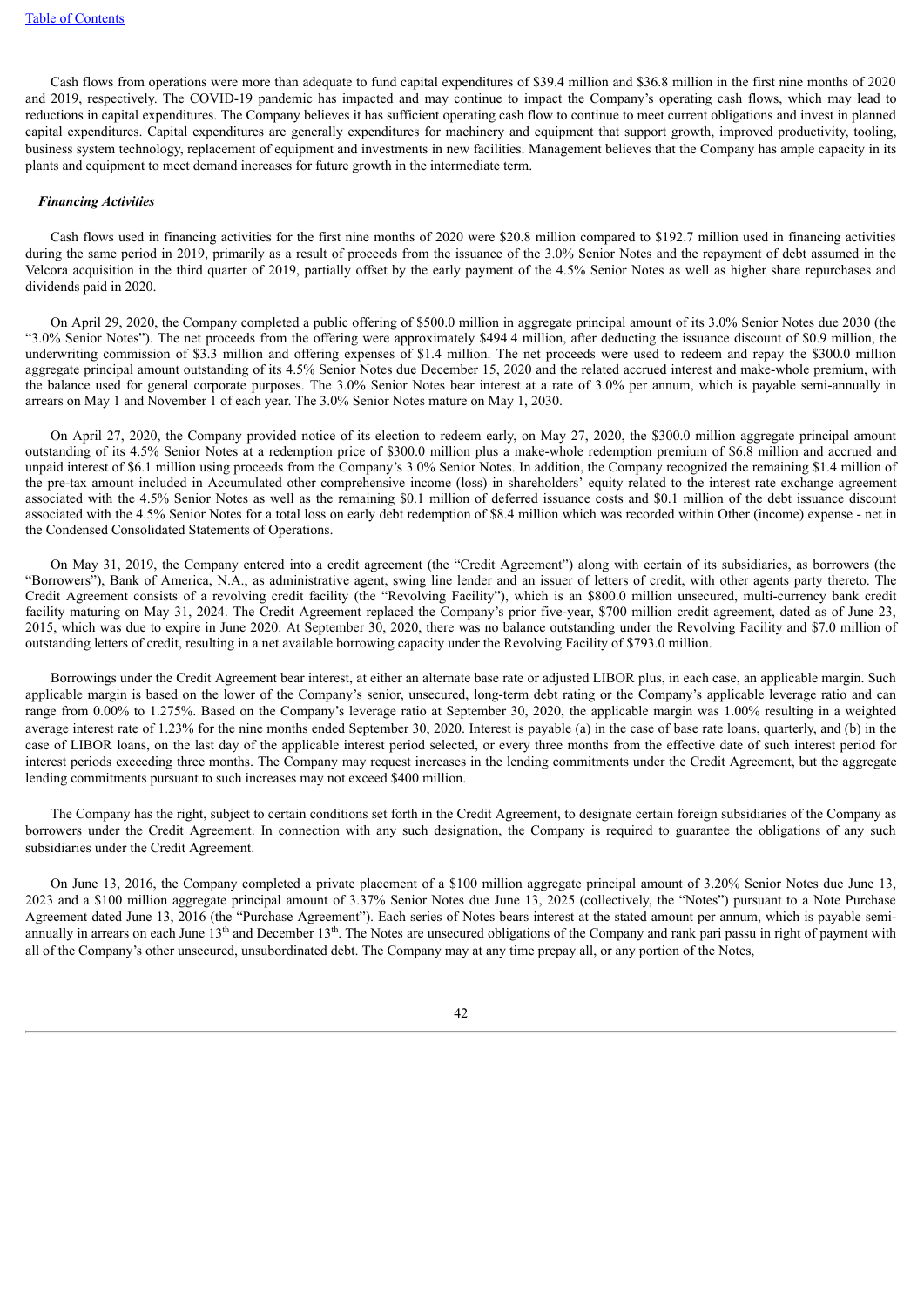provided that such portion is greater than 5% of the aggregate principal amount of the Notes then outstanding. In the event of a prepayment, the Company will pay an amount equal to par plus accrued interest plus a make-whole amount. In addition, the Company may repurchase the Notes by making an offer to all holders of the Notes, subject to certain conditions.

On December 9, 2011, the Company completed a public offering of \$350.0 million 4.2% senior notes due December 15, 2021 ("4.2% Senior Notes"). The net proceeds from the offering of \$346.2 million, after deducting a \$0.9 million issuance discount, a \$2.3 million underwriting commission and \$0.6 million of offering expenses, were used to repay \$306.0 million of outstanding bank indebtedness, with the balance used for general corporate purposes. The 4.2% Senior Notes bear interest at a rate of 4.2% per annum, which is payable semi-annually in arrears on each June 15th and December 15th. The Company may redeem all or a portion of the 4.2% Senior Notes at any time prior to maturity at the redemption prices set forth in the Note Indenture governing the 4.2% Senior Notes. The Company may issue additional debt from time to time pursuant to the Indenture. The Indenture and 4.2% Senior Notes contain covenants that limit the Company's ability to, among other things, incur certain liens securing indebtedness, engage in certain sale-leaseback transactions, and enter into certain consolidations, mergers, conveyances, transfers or leases of all or substantially all of the Company's assets. The terms of the 4.2% Senior Notes also require the Company to make an offer to repurchase the 4.2% Senior Notes upon a change of control triggering event (as defined in the Indenture) at a price equal to 101% of their principal amount plus accrued and unpaid interest, if any.

There are two key financial covenants that the Company is required to maintain in connection with the Revolving Facility and the Notes: a minimum interest coverage ratio of 3.00 to 1 and a maximum leverage ratio of 3.50 to 1. In the case of the leverage ratio, there is an option to increase the ratio to 4.00 for 12 months in connection with certain acquisitions. At September 30, 2020, the Company was in compliance with both of these financial covenants, as the Company's interest coverage ratio was 14.60 to 1 and the leverage ratio was 1.7 to 1. There are no financial covenants relating to the 3.0% Senior Notes or the 4.2% Senior Notes; however, both are subject to cross-default provisions.

On March 17, 2020, the Company's Board of Directors approved an increase of \$500.0 million in the authorized level of repurchases of common stock. This approval is in addition to the prior repurchase authorizations of the Board of Directors of \$300.0 million on December 1, 2015 and \$400.0 million on November 6, 2014. Repurchases under the program will be funded with future cash flow generation or borrowings available under the Revolving Facility. During the nine months ended September 30, 2020, the Company repurchased a total of 876 thousand shares at a cost of \$110.3 million. During the nine months ended September 30, 2019, the Company repurchased a total of 389 thousand shares at a cost of \$54.7 million. As of September 30, 2020, the amount of share repurchase authorization remaining is \$712.0 million.

Although the COVID-19 pandemic has impacted and may continue to impact the Company's operating cash flows, based on management's current expectations and currently available information, the Company believes current cash, cash from operations and cash available under the Revolving Facility will be sufficient to meet its operating cash requirements, planned capital expenditures, interest and principal payments on all borrowings, pension and postretirement funding requirements and quarterly dividend payments to holders of the Company's common stock for the foreseeable future. Additionally, in the event that suitable businesses are available for acquisition upon acceptable terms, the Company may obtain all or a portion of the financing for these acquisitions through the incurrence of additional borrowings. At September 30, 2020, there was no balance outstanding under the Revolving Facility and \$7.0 million of outstanding letters of credit, resulting in a net available borrowing capacity under the Revolving Facility of \$793.0 million. The Company believes that additional borrowings through various financing alternatives remain available if required. However, the continuing impact of COVID-19 and its associated containment measures cannot be predicted with certainty and may increase our borrowing costs and other costs of capital and otherwise adversely affect our business, results of operations, financial condition and liquidity, and we cannot assure that we will have access to external financing at times and on terms we consider acceptable, or at all, or that we will not experience other liquidity issues going forward.

## <span id="page-45-0"></span>**Non-GAAP Disclosures**

Set forth below are reconciliations of Adjusted gross profit, Adjusted operating income, Adjusted net income, Adjusted EPS, EBITDA and Adjusted EBITDA to the comparable measures of gross profit, operating income, net income and EPS, as determined in accordance with U.S. GAAP. We have reconciled Adjusted gross profit to Gross profit, Adjusted operating income to Operating income; Adjusted net income to Net income; Adjusted EPS to EPS; and consolidated EBITDA, segment EBITDA, Adjusted consolidated EBITDA and Adjusted segment EBITDA to Net income. The reconciliation of segment EBITDA to net income was performed on a consolidated basis due to the fact that we do not allocate consolidated interest expense or the consolidated provision for income taxes to our segments.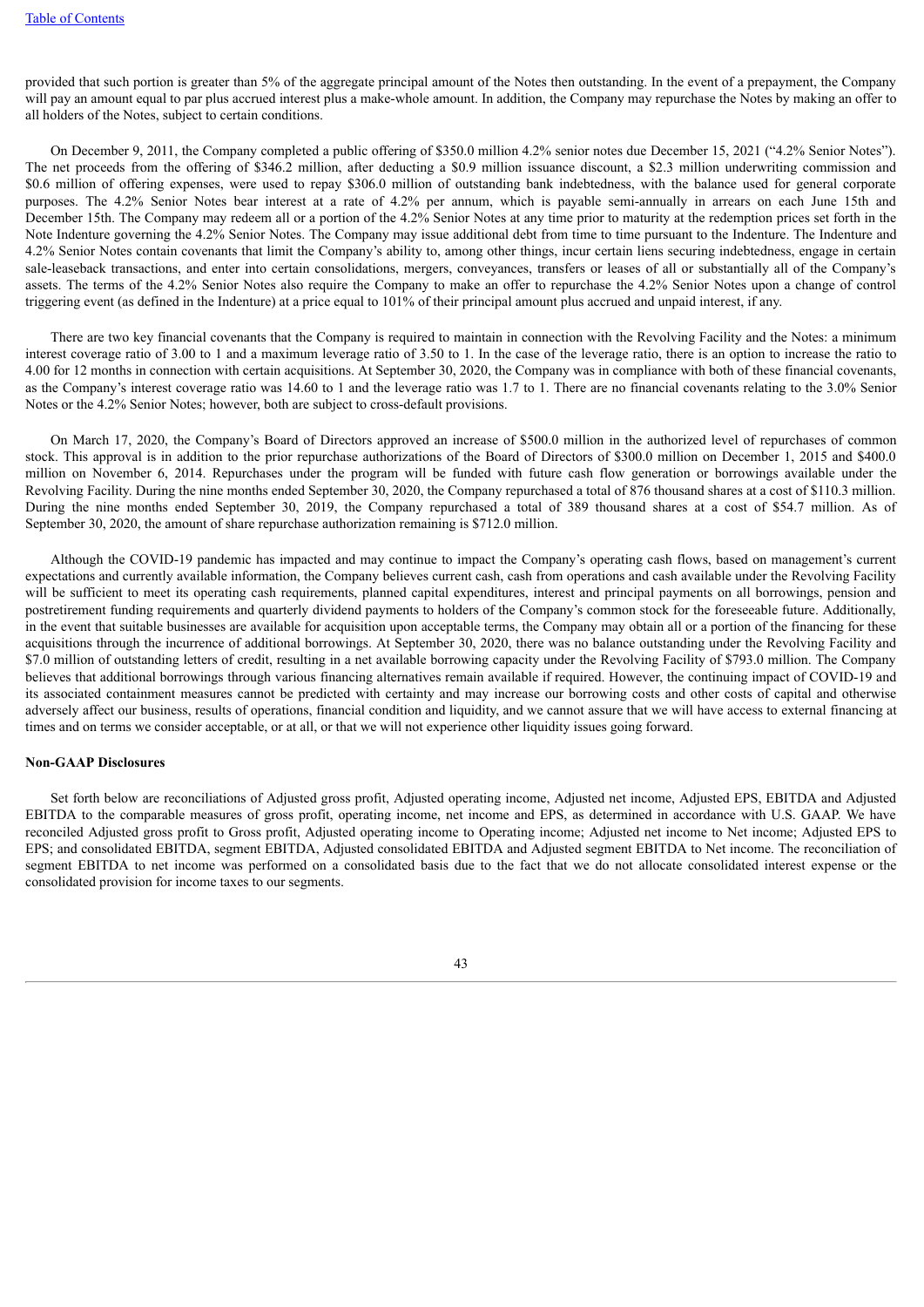EBITDA means earnings before interest, income taxes, depreciation and amortization. Given the acquisitive nature of the Company, which results in a higher level of amortization expense from recently acquired businesses, management uses EBITDA as an internal operating metric to provide another representation of the businesses' performance across our three segments and for enterprise valuation purposes. Management believes that EBITDA is useful to investors as an indicator of the strength and performance of the Company and a way to evaluate and compare operating performance and value companies within our industry. Management believes that EBITDA margin is useful for the same reason as EBITDA. EBITDA is also used to calculate certain financial covenants, as discussed in Note 11 in the Notes to Condensed Consolidated Financial Statements in Part I, Item 1, "Financial Statements."

This report references organic sales, a non-GAAP measure, that refers to sales from continuing operations calculated according to U.S. GAAP but excludes (1) the impact of foreign currency translation and (2) sales from acquired or divested businesses during the first 12 months of ownership or divestiture. The portion of sales attributable to foreign currency translation is calculated as the difference between (a) the period-to-period change in organic sales and (b) the period-to-period change in organic sales after applying prior period foreign exchange rates to the current year period. Management believes that reporting organic sales provides useful information to investors by helping to identify underlying growth trends in our business and facilitating easier comparisons of our revenue performance with prior and future periods and to our peers. The Company excludes the effect of foreign currency translation from organic sales because foreign currency translation is not under management's control, is subject to volatility and can obscure underlying business trends. The Company excludes the effect of acquisitions and divestitures because they can obscure underlying business trends and make comparisons of long-term performance difficult due to the varying nature, size and number of transactions from period to period and between the Company and its peers.

Management uses Adjusted gross profit, Adjusted operating income, Adjusted net income, Adjusted EPS and Adjusted EBITDA as metrics by which to measure performance of the Company since they exclude items that are not reflective of ongoing operations, such as restructuring expenses, a fair value inventory step-up charge and a loss on early debt redemption. Management also supplements its U.S. GAAP financial statements with adjusted information to provide investors with greater insight, transparency and a more comprehensive understanding of the information used by management in its financial and operational decision making.

In addition to measuring our cash flow generation and usage based upon the operating, investing and financing classifications included in the Condensed Consolidated Statements of Cash Flows, we also measure free cash flow (a non-GAAP measure) which represents net cash provided by operating activities minus capital expenditures. We believe that free cash flow is an important measure of operating performance because it provides management a measurement of cash generated from operations that is available for mandatory payment obligations and investment opportunities, such as funding acquisitions, paying dividends, repaying debt and repurchasing our common stock.

The non-GAAP financial measures disclosed by the Company should not be considered a substitute for, or superior to, financial measures prepared in accordance with U.S. GAAP. The financial results prepared in accordance with U.S. GAAP and the reconciliations from these results should be carefully evaluated.

#### **1. Reconciliations of the Change in Net Sales to Organic Net Sales**

|                                         | Three Months Ended September 30, 2020 |               |                 |               |  |  |  |
|-----------------------------------------|---------------------------------------|---------------|-----------------|---------------|--|--|--|
|                                         | <b>FMT</b>                            | <b>HST</b>    | <b>FSDP</b>     | <b>IDEX</b>   |  |  |  |
| Change in net sales                     | $(8)\%$                               | (4)%          | $(9)\%$         | (7)%          |  |  |  |
| - Impact from acquisitions/divestitures | $8\%$                                 | $\frac{0}{0}$ | $- \frac{9}{6}$ | $4\%$         |  |  |  |
| - Impact from foreign currency          | $\frac{0}{0}$                         | $\frac{1}{2}$ | $\frac{0}{0}$   | $\frac{0}{0}$ |  |  |  |
| Change in organic net sales             | (17)%                                 | $(6)\%$       | $(10)\%$        | $(12)\%$      |  |  |  |

|                                         | Nine Months Ended September 30, 2020 |            |                 |                 |  |  |  |
|-----------------------------------------|--------------------------------------|------------|-----------------|-----------------|--|--|--|
|                                         | <b>FMT</b>                           | <b>HST</b> | <b>FSDP</b>     | <b>IDEX</b>     |  |  |  |
| Change in net sales                     | (9)%                                 | $(4)\%$    | $(13)\%$        | $(8)\%$         |  |  |  |
| - Impact from acquisitions/divestitures | $6\%$                                | $3\%$      | $-$ %           | $3\%$           |  |  |  |
| - Impact from foreign currency          | $- \frac{9}{6}$                      | $-$ %      | $- \frac{9}{6}$ | $- \frac{9}{6}$ |  |  |  |
| Change in organic net sales             | (15)%                                | $7) \%$    | (13)%           | (11)%           |  |  |  |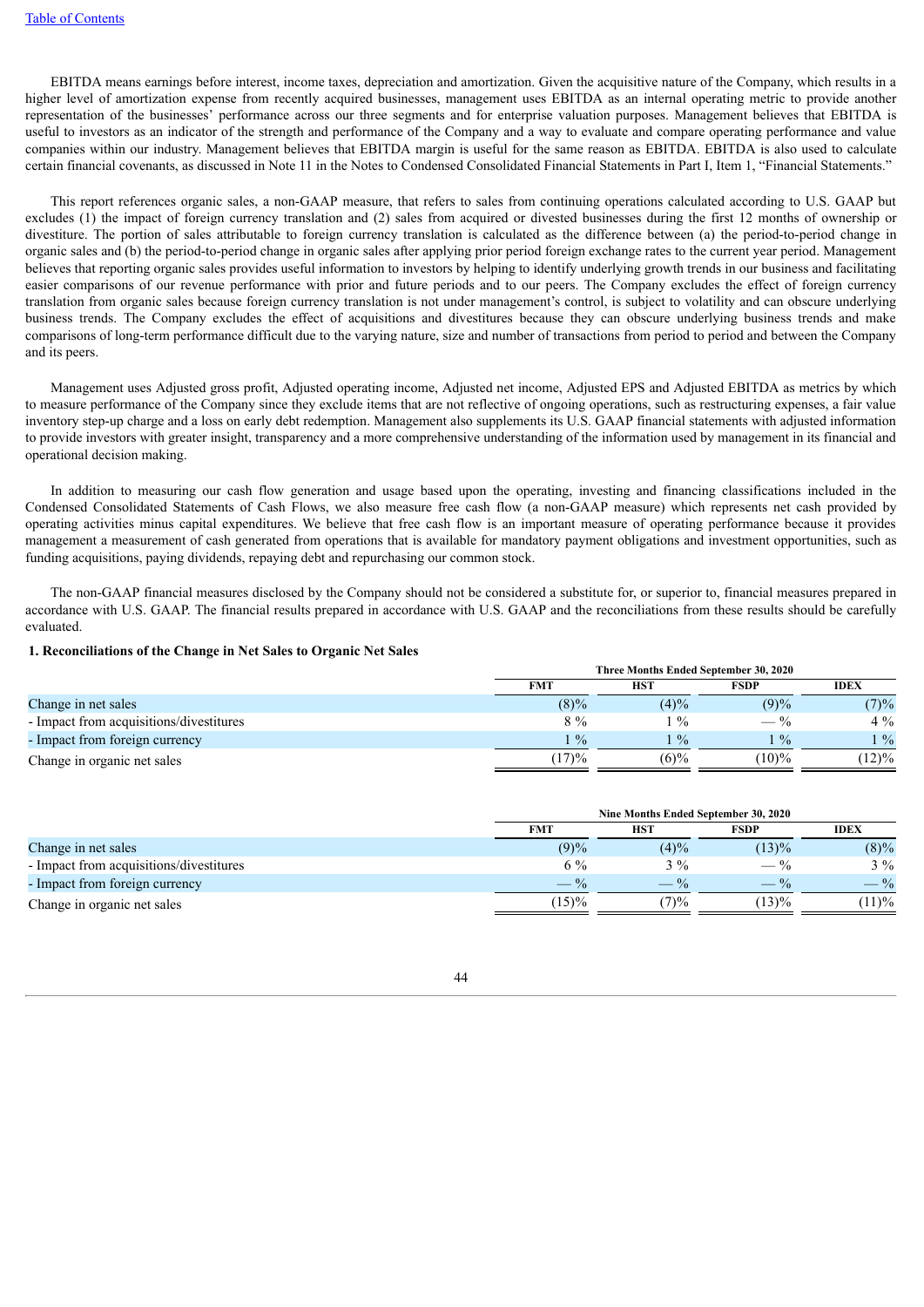# **2. Reconciliations of Reported-to-Adjusted Gross Profit and Margin**

| (dollars in thousands)                |  | Three Months Ended September 30, |   |          |      | Nine Months Ended September 30, |     |           |  |
|---------------------------------------|--|----------------------------------|---|----------|------|---------------------------------|-----|-----------|--|
|                                       |  | 2020                             |   | 2019     | 2020 |                                 |     | 2019      |  |
| Gross profit                          |  | 251,500                          | S | 281,978  | S    | 758,256                         | \$. | 858,149   |  |
| + Fair value inventory step-up charge |  |                                  |   | 3,340    |      | 4,107                           |     | 3,340     |  |
| Adjusted gross profit                 |  | 251,500                          |   | 285,318  | ۰D.  | 762,363                         |     | 861,489   |  |
|                                       |  |                                  |   |          |      |                                 |     |           |  |
| Net sales                             |  | 581,113                          |   | 624,246  | \$   | 1,736,824                       |     | 1,888,576 |  |
|                                       |  |                                  |   |          |      |                                 |     |           |  |
| Gross profit margin                   |  | 43.3 $%$                         |   | 45.2 $%$ |      | 43.7 $%$                        |     | 45.4 $%$  |  |
| Adjusted gross profit margin          |  | 43.3 $%$                         |   | 45.7 %   |      | 43.9 %                          |     | 45.6 $%$  |  |

# **3. Reconciliations of Reported-to-Adjusted Operating Income and Margin**

| (dollars in thousands)                | Three Months Ended September 30, 2020 |            |    |            |    |             |   |            |     |             |
|---------------------------------------|---------------------------------------|------------|----|------------|----|-------------|---|------------|-----|-------------|
|                                       |                                       | <b>FMT</b> |    | <b>HST</b> |    | <b>FSDP</b> |   | Corporate  |     | <b>IDEX</b> |
| Reported operating income (loss)      |                                       | 58,402     | S  | 49,912     |    | 37,103      | S | (14,204)   |     | 131,213     |
| + Restructuring expenses              |                                       | 585        |    | 978        |    | 1,249       |   | 105        |     | 2,917       |
| + Fair value inventory step-up charge |                                       |            |    |            |    |             |   |            |     |             |
| Adjusted operating income (loss)      |                                       | 58,987     |    | 50,890     | .ъ | 38,352      |   | (14,099)   | Эħ. | 134,130     |
|                                       |                                       |            |    |            |    |             |   |            |     |             |
| Net sales (eliminations)              |                                       | 220,747    | \$ | 220,378    | \$ | 140,896     |   | $(908)$ \$ |     | 581,113     |
|                                       |                                       |            |    |            |    |             |   |            |     |             |
| Operating margin                      |                                       | $26.5\%$   |    | $22.6\%$   |    | $26.3\%$    |   | n/m        |     | $22.6\%$    |
| Adjusted operating margin             |                                       | $26.7\%$   |    | $23.1\%$   |    | $27.2 \%$   |   | n/m        |     | 23.1%       |
|                                       |                                       |            |    |            |    |             |   |            |     |             |

|                                       | Three Months Ended September 30, 2019 |            |    |            |    |                             |    |                |  |             |
|---------------------------------------|---------------------------------------|------------|----|------------|----|-----------------------------|----|----------------|--|-------------|
|                                       |                                       | <b>FMT</b> |    | <b>HST</b> |    | <b>FSDP</b>                 |    | Corporate      |  | <b>IDEX</b> |
| Reported operating income (loss)      |                                       | 77,481     | S  | 40,170     | S  | 41,967                      |    | $(17,853)$ \$  |  | 141,765     |
| + Restructuring expenses              |                                       |            |    | 11,196     |    | 104                         |    | 656            |  | 11,956      |
| + Fair value inventory step-up charge |                                       | __         |    | 3,340      |    | $\overbrace{\hspace{15em}}$ |    |                |  | 3,340       |
| Adjusted operating income (loss)      |                                       | 77,481     |    | 54,706     |    | 42.071                      |    | $(17, 197)$ \$ |  | 157,061     |
|                                       |                                       |            |    |            |    |                             |    |                |  |             |
| Net sales (eliminations)              |                                       | 240,861    | \$ | 229.610    | \$ | 154,543                     | \$ | $(768)$ \$     |  | 624,246     |
|                                       |                                       |            |    |            |    |                             |    |                |  |             |
| Operating margin                      |                                       | $32.2 \%$  |    | $17.5 \%$  |    | $27.2 \%$                   |    | n/m            |  | $22.7\%$    |
| Adjusted operating margin             |                                       | $32.2 \%$  |    | 23.8%      |    | $27.2 \%$                   |    | n/m            |  | $25.2\%$    |
|                                       |                                       |            |    |            |    |                             |    |                |  |             |

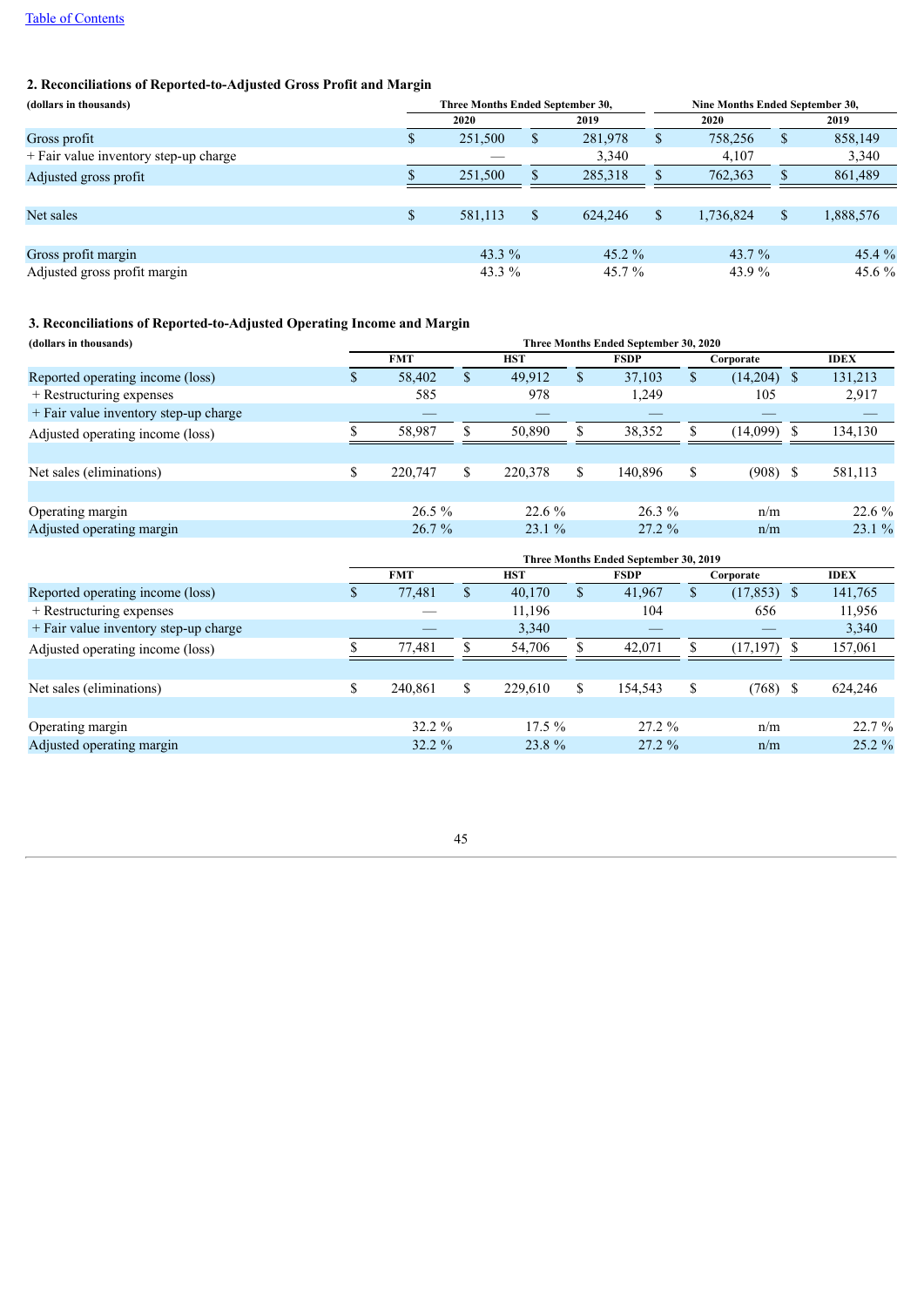# Table of [Contents](#page-1-0)

|                                       | Nine Months Ended September 30, 2020 |            |    |            |    |             |     |               |  |             |  |
|---------------------------------------|--------------------------------------|------------|----|------------|----|-------------|-----|---------------|--|-------------|--|
|                                       |                                      | <b>FMT</b> |    | <b>HST</b> |    | <b>FSDP</b> |     | Corporate     |  | <b>IDEX</b> |  |
| Reported operating income (loss)      | аĐ.                                  | 176,111    | S  | 150,562    | \$ | 103,977     | ۰D. | $(48,902)$ \$ |  | 381,748     |  |
| + Restructuring expenses              |                                      | 2,433      |    | 2,162      |    | 1,890       |     | 273           |  | 6,758       |  |
| + Fair value inventory step-up charge |                                      | 4,107      |    | __         |    |             |     |               |  | 4,107       |  |
| Adjusted operating income (loss)      |                                      | 182,651    |    | 152,724    |    | 105,867     |     | (48, 629)     |  | 392,613     |  |
|                                       |                                      |            |    |            |    |             |     |               |  |             |  |
| Net sales (eliminations)              | \$                                   | 666,720    | \$ | 660,105    | \$ | 412,296     | \$  | $(2,297)$ \$  |  | 1,736,824   |  |
|                                       |                                      |            |    |            |    |             |     |               |  |             |  |
| Operating margin                      |                                      | $26.4 \%$  |    | 22.8 %     |    | $25.2\%$    |     | n/m           |  | $22.0 \%$   |  |
| Adjusted operating margin             |                                      | 27.4%      |    | $23.1\%$   |    | $25.7\%$    |     | n/m           |  | $22.6\%$    |  |

|                                       | Nine Months Ended September 30, 2019 |            |    |            |    |             |  |               |  |             |  |
|---------------------------------------|--------------------------------------|------------|----|------------|----|-------------|--|---------------|--|-------------|--|
|                                       |                                      | <b>FMT</b> |    | <b>HST</b> |    | <b>FSDP</b> |  | Corporate     |  | <b>IDEX</b> |  |
| Reported operating income (loss)      |                                      | 223,493    | S  | 151,087    |    | 125,909     |  | $(55,659)$ \$ |  | 444,830     |  |
| + Restructuring expenses              |                                      | 930        |    | 11,526     |    | 923         |  | 703           |  | 14,082      |  |
| + Fair value inventory step-up charge |                                      | –          |    | 3,340      |    |             |  |               |  | 3,340       |  |
| Adjusted operating income (loss)      |                                      | 224.423    |    | 165,953    |    | 126,832     |  | $(54,956)$ \$ |  | 462,252     |  |
|                                       |                                      |            |    |            |    |             |  |               |  |             |  |
| Net sales (eliminations)              | \$                                   | 729,572    | \$ | 687,153    | \$ | 474,745     |  | $(2,894)$ \$  |  | .888,576    |  |
|                                       |                                      |            |    |            |    |             |  |               |  |             |  |
| Operating margin                      |                                      | $30.6\%$   |    | $22.0 \%$  |    | $26.5\%$    |  | n/m           |  | 23.6 %      |  |
| Adjusted operating margin             |                                      | $30.8 \%$  |    | $24.2 \%$  |    | $26.7\%$    |  | n/m           |  | $24.5\%$    |  |

## **4. Reconciliations of Reported-to-Adjusted Net Income and EPS**

| (in thousands, except EPS)                          | Three Months Ended September 30, |  | Nine Months Ended September 30, |  |         |  |         |
|-----------------------------------------------------|----------------------------------|--|---------------------------------|--|---------|--|---------|
|                                                     | 2020                             |  | 2019                            |  | 2020    |  | 2019    |
| Reported net income                                 | 103,848                          |  | 105,194                         |  | 276.710 |  | 328,671 |
| + Restructuring expenses                            | 2,917                            |  | 11,956                          |  | 6,758   |  | 14,082  |
| + Tax impact on restructuring expenses              | (703)                            |  | (2,776)                         |  | (1,540) |  | (3,336) |
| + Fair value inventory step-up charge               |                                  |  | 3,340                           |  | 4.107   |  | 3,340   |
| + Tax impact on fair value inventory step-up charge |                                  |  | (735)                           |  | (932)   |  | (735)   |
| + Loss on early debt redemption                     |                                  |  |                                 |  | 8.421   |  |         |
| + Tax impact on loss on early debt redemption       |                                  |  |                                 |  | (1,912) |  |         |
| Adjusted net income                                 | 106.062                          |  | 116.979                         |  | 291,612 |  | 342,022 |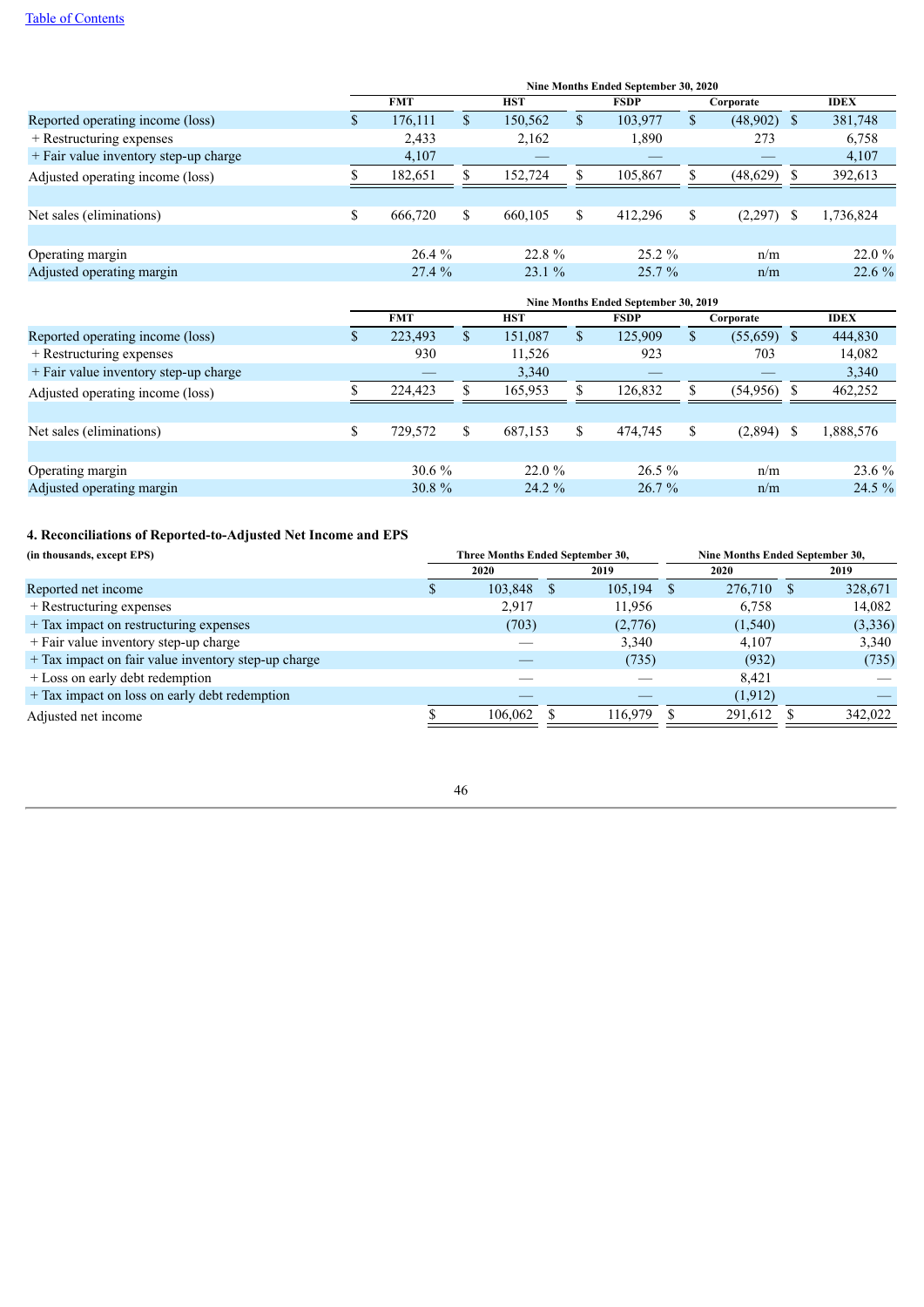|                                                     | Three Months Ended September 30, |        |  | Nine Months Ended September 30, |   |        |
|-----------------------------------------------------|----------------------------------|--------|--|---------------------------------|---|--------|
|                                                     | 2020                             | 2019   |  | 2020                            |   | 2019   |
| Reported EPS                                        | .37                              | 1.37   |  | 3.64                            | S | 4.30   |
| + Restructuring expenses                            | 0.04                             | 0.16   |  | 0.09                            |   | 0.18   |
| + Tax impact on restructuring expenses              | (0.01)                           | (0.04) |  | (0.02)                          |   | (0.04) |
| + Fair value inventory step-up charge               |                                  | 0.04   |  | 0.05                            |   | 0.04   |
| + Tax impact on fair value inventory step-up charge |                                  | (0.01) |  | (0.01)                          |   | (0.01) |
| + Loss on early debt redemption                     |                                  |        |  | 0.11                            |   |        |
| + Tax impact on loss on early debt redemption       |                                  |        |  | (0.02)                          |   |        |
| <b>Adjusted EPS</b>                                 | .40                              | l.52   |  | $3.84$ 3.84\$                   |   | 4.47   |
|                                                     |                                  |        |  |                                 |   |        |
| Diluted weighted average shares                     | 75,960                           | 76,577 |  | 76,119                          |   | 76,415 |

## **5. Reconciliations of EBITDA to Net Income**

| (dollars in thousands)                                                                            | Three Months Ended September 30, 2020 |            |             |            |             |         |             |                 |  |             |
|---------------------------------------------------------------------------------------------------|---------------------------------------|------------|-------------|------------|-------------|---------|-------------|-----------------|--|-------------|
|                                                                                                   |                                       | <b>FMT</b> |             | <b>HST</b> | <b>FSDP</b> |         |             | Corporate       |  | <b>IDEX</b> |
| Operating income (loss)                                                                           |                                       | 58,402     | S           | 49,912     | C           | 37,103  |             | $(14,204)$ \$   |  | 131,213     |
| - Other (income) expense - net                                                                    |                                       | (719)      |             | (32)       |             | 340     |             | (293)           |  | (704)       |
| + Depreciation and amortization                                                                   |                                       | 7,163      |             | 10,230     |             | 3,854   |             | 104             |  | 21,351      |
| <b>EBITDA</b>                                                                                     |                                       | 66,284     |             | 60,174     |             | 40,617  |             | (13,807)        |  | 153,268     |
| - Interest expense                                                                                |                                       |            |             |            |             |         |             |                 |  | 10,642      |
| - Provision for income taxes                                                                      |                                       |            |             |            |             |         |             |                 |  | 17,427      |
| - Depreciation and amortization                                                                   |                                       |            |             |            |             |         |             |                 |  | 21,351      |
| Net income                                                                                        |                                       |            |             |            |             |         |             |                 |  | 103,848     |
|                                                                                                   |                                       |            |             |            |             |         |             |                 |  |             |
| $\mathbf{M}$ and $\mathbf{M}$ and $\mathbf{M}$ and $\mathbf{M}$ are $\mathbf{M}$ and $\mathbf{M}$ | $\triangle$                           | 220.717    | $\triangle$ | 220.270    | $\triangle$ | 1.40.00 | $\triangle$ | $(0.00)$ $\phi$ |  | FQ111Q      |

| Net sales (eliminations) | 220,747   | 220,378      | 140.896  | (908) | 581.113 |
|--------------------------|-----------|--------------|----------|-------|---------|
| Operating margin         | 26.5 %    | 22.6 %       | $26.3\%$ | n/m   | 22.6 %  |
| <b>EBITDA</b> margin     | $30.0 \%$ | 27.<br>$3\%$ | 28.8%    | n/m   | 26.4 %  |

|                                 | Three Months Ended September 30, 2019 |            |    |            |    |             |   |               |  |             |  |
|---------------------------------|---------------------------------------|------------|----|------------|----|-------------|---|---------------|--|-------------|--|
|                                 |                                       | <b>FMT</b> |    | <b>HST</b> |    | <b>FSDP</b> |   | Corporate     |  | <b>IDEX</b> |  |
| Operating income (loss)         | S                                     | 77,481     | \$ | 40,170     | \$ | 41,967      | S | $(17,853)$ \$ |  | 141,765     |  |
| - Other (income) expense - net  |                                       | 295        |    | 1,272      |    | (92)        |   | (256)         |  | 1,219       |  |
| + Depreciation and amortization |                                       | 5,507      |    | 10,296     |    | 3,566       |   | 154           |  | 19,523      |  |
| <b>EBITDA</b>                   |                                       | 82,693     |    | 49,194     |    | 45,625      |   | (17, 443)     |  | 160,069     |  |
| - Interest expense              |                                       |            |    |            |    |             |   |               |  | 11,330      |  |
| - Provision for income taxes    |                                       |            |    |            |    |             |   |               |  | 24,022      |  |
| - Depreciation and amortization |                                       |            |    |            |    |             |   |               |  | 19,523      |  |
| Net income                      |                                       |            |    |            |    |             |   |               |  | 105,194     |  |
|                                 |                                       |            |    |            |    |             |   |               |  |             |  |
| Net sales (eliminations)        | \$                                    | 240.861    | \$ | 229,610    | \$ | 154.543     | S | $(768)$ \$    |  | 624,246     |  |
| Operating margin                |                                       | $32.2 \%$  |    | $17.5\%$   |    | $27.2 \%$   |   | n/m           |  | 22.7%       |  |
| EBITDA margin                   |                                       | $34.3\%$   |    | 21.4 %     |    | 29.5 %      |   | n/m           |  | $25.6\%$    |  |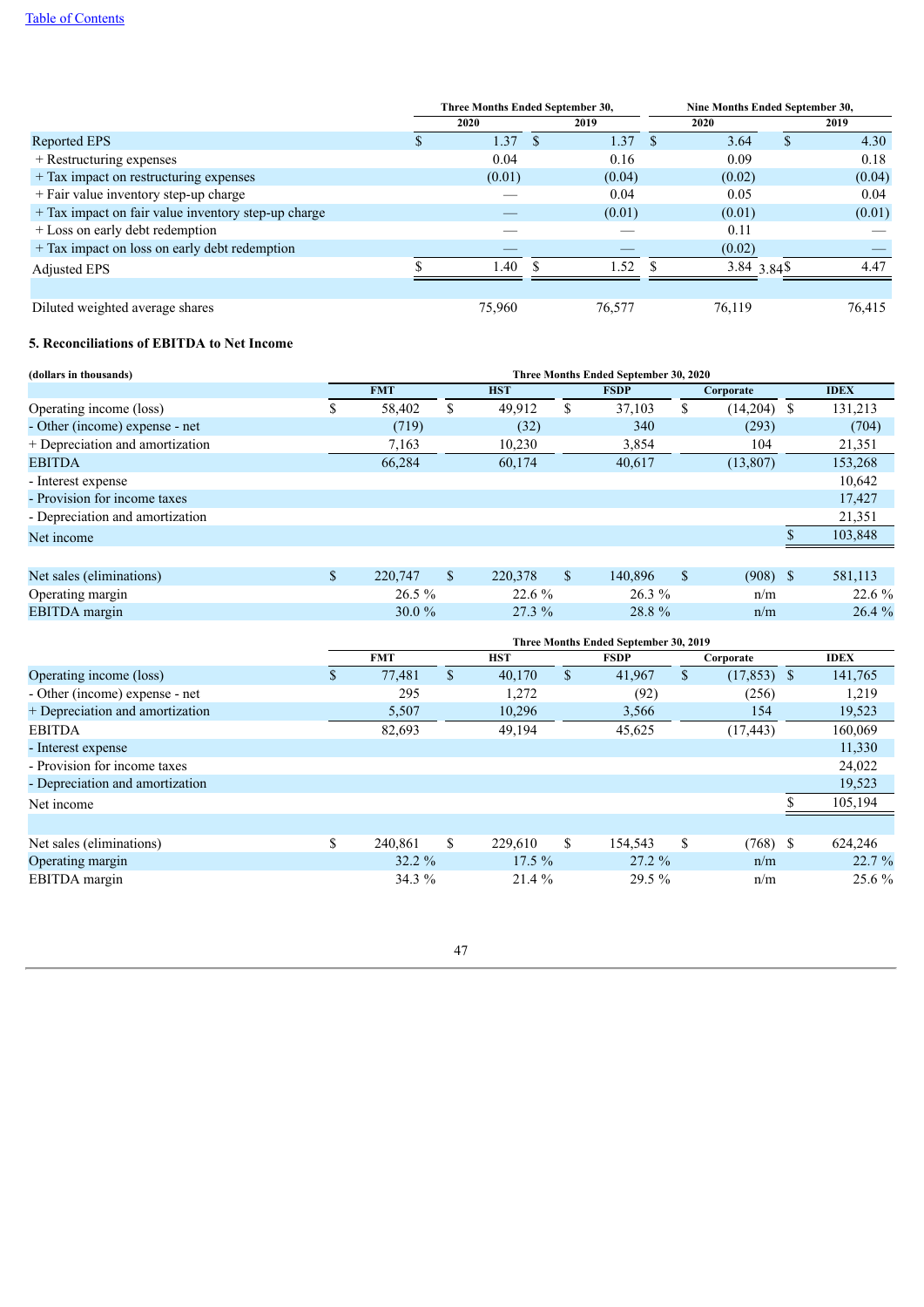# Table of [Contents](#page-1-0)

|                                 | Nine Months Ended September 30, 2020 |            |    |            |              |                                      |              |               |              |             |  |
|---------------------------------|--------------------------------------|------------|----|------------|--------------|--------------------------------------|--------------|---------------|--------------|-------------|--|
|                                 |                                      | <b>FMT</b> |    | <b>HST</b> |              | <b>FSDP</b>                          |              | Corporate     |              | <b>IDEX</b> |  |
| Operating income (loss)         | \$                                   | 176,111    | \$ | 150,562    | $\mathbb{S}$ | 103,977                              | $\mathbb{S}$ | (48,902)      | $\mathbf{s}$ | 381,748     |  |
| - Other (income) expense - net  |                                      | (35)       |    | (91)       |              | 148                                  |              | 7,299         |              | 7,321       |  |
| + Depreciation and amortization |                                      | 19,370     |    | 30,806     |              | 11,409                               |              | 389           |              | 61,974      |  |
| <b>EBITDA</b>                   |                                      | 195,516    |    | 181,459    |              | 115,238                              |              | (55, 812)     |              | 436,401     |  |
| - Interest expense              |                                      |            |    |            |              |                                      |              |               |              | 33,958      |  |
| - Provision for income taxes    |                                      |            |    |            |              |                                      |              |               |              | 63,759      |  |
| - Depreciation and amortization |                                      |            |    |            |              |                                      |              |               |              | 61,974      |  |
| Net income                      |                                      |            |    |            |              |                                      |              |               |              | 276,710     |  |
|                                 |                                      |            |    |            |              |                                      |              |               |              |             |  |
| Net sales (eliminations)        | \$                                   | 666,720    | \$ | 660,105    | \$           | 412,296                              | \$           | $(2,297)$ \$  |              | 1,736,824   |  |
| Operating margin                |                                      | 26.4%      |    | $22.8\%$   |              | $25.2\%$                             |              | n/m           |              | 22.0%       |  |
| EBITDA margin                   |                                      | 29.3 %     |    | $27.5\%$   |              | 28.0 %                               |              | n/m           |              | 25.1%       |  |
|                                 |                                      |            |    |            |              | Nine Months Ended September 30, 2019 |              |               |              |             |  |
|                                 |                                      | <b>FMT</b> |    | <b>HST</b> |              | <b>FSDP</b>                          |              | Corporate     |              | <b>IDEX</b> |  |
| Operating income (loss)         | $\mathbb{S}$                         | 223,493    | \$ | 151,087    | $\mathbb{S}$ | 125,909                              | $\mathbf S$  | $(55,659)$ \$ |              | 444,830     |  |
| - Other (income) expense - net  |                                      | 612        |    | 1,636      |              | 273                                  |              | (1,820)       |              | 701         |  |
| + Depreciation and amortization |                                      | 16,653     |    | 29,438     |              | 10,745                               |              | 510           |              | 57,346      |  |

| EBITDA                          | 239.534  | 178,889       |   | 136,381  | (53,329)           | 501,475   |
|---------------------------------|----------|---------------|---|----------|--------------------|-----------|
| - Interest expense              |          |               |   |          |                    | 33,262    |
| - Provision for income taxes    |          |               |   |          |                    | 82,196    |
| - Depreciation and amortization |          |               |   |          |                    | 57,346    |
| Net income                      |          |               |   |          |                    | 328,671   |
|                                 |          |               |   |          |                    |           |
| Net sales (eliminations)        | 729,572  | \$<br>687,153 | S | 474,745  | \$<br>$(2,894)$ \$ | 1,888,576 |
| Operating margin                | $30.6\%$ | 22.0%         |   | $26.5\%$ | n/m                | 23.6 %    |
| EBITDA margin                   | 32.8 %   | 26.0%         |   | 28.7 %   | n/m                | $26.6\%$  |
|                                 |          |               |   |          |                    |           |

# **6. Reconciliations of EBITDA to Adjusted EBITDA**

| (dollars in thousands)                | Three Months Ended September 30, 2020 |            |  |            |  |             |  |               |  |             |
|---------------------------------------|---------------------------------------|------------|--|------------|--|-------------|--|---------------|--|-------------|
|                                       |                                       | <b>FMT</b> |  | <b>HST</b> |  | <b>FSDP</b> |  | Corporate     |  | <b>IDEX</b> |
| EBITDA <sup>(1)</sup>                 |                                       | 66.284     |  | 60.174     |  | 40.617      |  | $(13,807)$ \$ |  | 153,268     |
| + Restructuring expenses              |                                       | 585        |  | 978        |  | 1.249       |  | 105           |  | 2,917       |
| + Fair value inventory step-up charge |                                       |            |  |            |  |             |  |               |  |             |
| Adjusted EBITDA                       |                                       | 66.869     |  | 61.152     |  | 41.866      |  | (13.702)      |  | 156,185     |
|                                       |                                       |            |  |            |  |             |  |               |  |             |
| Adjusted EBITDA margin                |                                       | $30.3\%$   |  | $27.7\%$   |  | $29.7\%$    |  | n/m           |  | $26.9\%$    |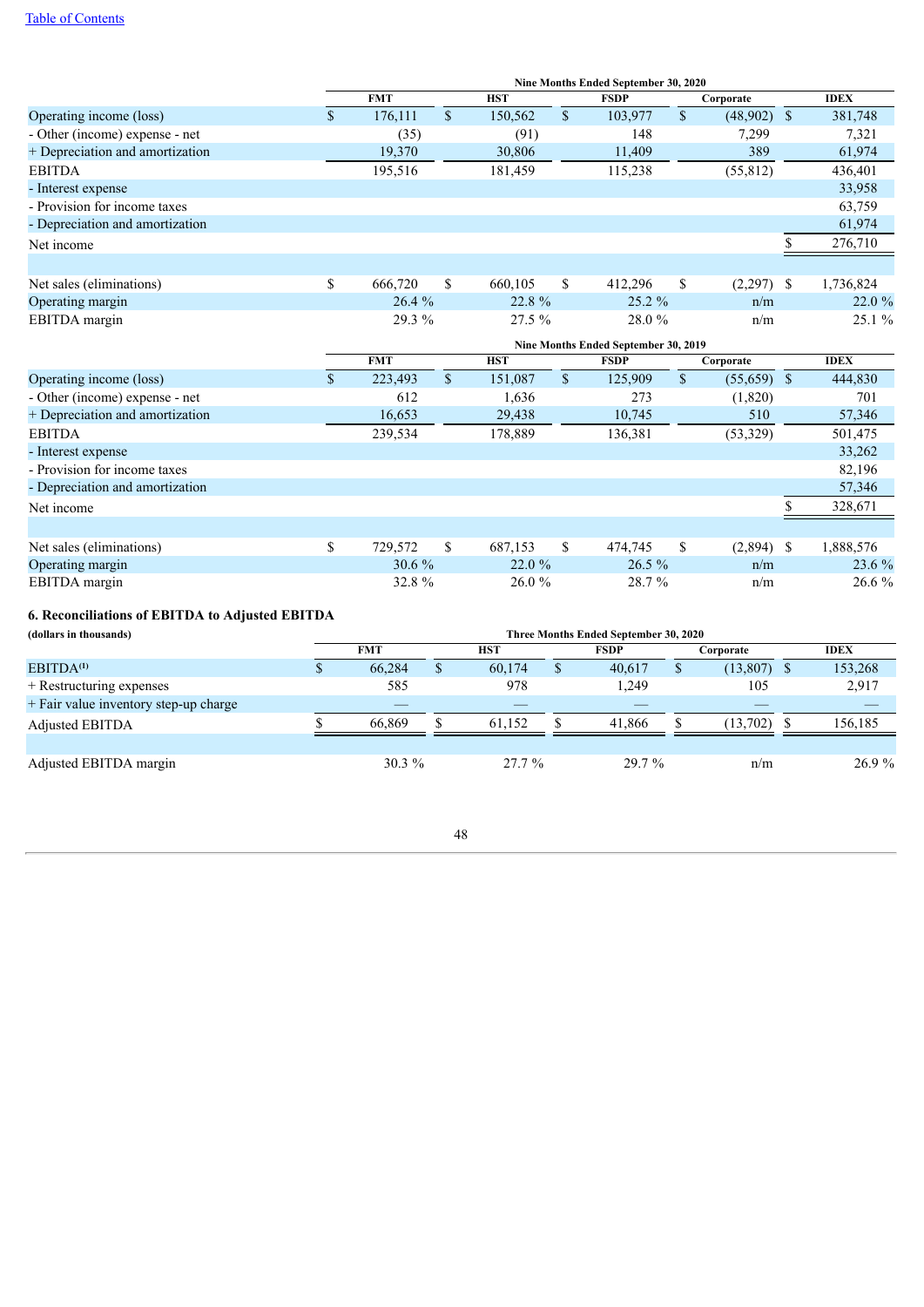#### Table of [Contents](#page-1-0)

|                                       | Three Months Ended September 30, 2019 |            |  |            |   |             |  |                |  |             |  |
|---------------------------------------|---------------------------------------|------------|--|------------|---|-------------|--|----------------|--|-------------|--|
|                                       |                                       | <b>FMT</b> |  | <b>HST</b> |   | <b>FSDP</b> |  | Corporate      |  | <b>IDEX</b> |  |
| EBITDA <sup>(1)</sup>                 |                                       | 82,693     |  | 49,194     | P | 45.625      |  | $(17, 443)$ \$ |  | 160,069     |  |
| + Restructuring expenses              |                                       |            |  | 11,196     |   | 104         |  | 656            |  | 11,956      |  |
| + Fair value inventory step-up charge |                                       |            |  | 3,340      |   |             |  |                |  | 3,340       |  |
| Adjusted EBITDA                       |                                       | 82.693     |  | 63.730     |   | 45.729      |  | (16.787)       |  | 175,365     |  |
|                                       |                                       |            |  |            |   |             |  |                |  |             |  |
| Adjusted EBITDA margin                |                                       | $34.3\%$   |  | 27.8 %     |   | $29.6\%$    |  | n/m            |  | 28.1 %      |  |

|                                       | Nine Months Ended September 30, 2020 |            |  |            |             |         |           |           |  |             |  |  |
|---------------------------------------|--------------------------------------|------------|--|------------|-------------|---------|-----------|-----------|--|-------------|--|--|
|                                       |                                      | <b>FMT</b> |  | <b>HST</b> | <b>FSDP</b> |         | Corporate |           |  | <b>IDEX</b> |  |  |
| EBITDA <sup>(1)</sup>                 |                                      | 195,516    |  | 181.459    |             | 115.238 |           | (55, 812) |  | 436,401     |  |  |
| + Restructuring expenses              |                                      | 2,433      |  | 2,162      |             | 1,890   |           | 273       |  | 6,758       |  |  |
| + Fair value inventory step-up charge |                                      | 4,107      |  |            |             |         |           |           |  | 4,107       |  |  |
| + Loss on early debt redemption       |                                      |            |  |            |             |         |           | 8.421     |  | 8,421       |  |  |
| <b>Adjusted EBITDA</b>                |                                      | 202,056    |  | 183.621    |             | 117.128 |           | (47, 118) |  | 455,687     |  |  |

Adjusted EBITDA margin 26.2 % 30.3 % 27.8 % 28.4 % n/m 26.2 % 28.4 % 28.4 % 28.4 % 28.4 % 26.2 %

|                                       | Nine Months Ended September 30, 2019 |            |  |            |  |             |    |           |  |             |  |
|---------------------------------------|--------------------------------------|------------|--|------------|--|-------------|----|-----------|--|-------------|--|
|                                       |                                      | <b>FMT</b> |  | <b>HST</b> |  | <b>FSDP</b> |    | Corporate |  | <b>IDEX</b> |  |
| EBITDA <sup>(1)</sup>                 |                                      | 239.534    |  | 178,889    |  | 136,381     | \$ | (53,329)  |  | 501,475     |  |
| + Restructuring expenses              |                                      | 930        |  | 11,526     |  | 923         |    | 703       |  | 14,082      |  |
| + Fair value inventory step-up charge |                                      |            |  | 3,340      |  |             |    |           |  | 3,340       |  |
| Adjusted EBITDA                       |                                      | 240,464    |  | 193.755    |  | 137.304     |    | (52,626)  |  | 518,897     |  |
|                                       |                                      |            |  |            |  |             |    |           |  |             |  |
| Adjusted EBITDA margin                |                                      | 33.0 %     |  | $28.2 \%$  |  | 28.9%       |    | n/m       |  | $27.5\%$    |  |

(1) EBITDA, a non-GAAP financial measure, is reconciled to net income, its most directly comparable GAAP financial measure, immediately above in Item 5.

## **7. Reconciliations of Cash Flows from Operating Activities to Free Cash Flow**

| (dollars in thousands)               | Three Months Ended September 30. |             |  | Nine Months Ended September 30. |  |         |  |         |
|--------------------------------------|----------------------------------|-------------|--|---------------------------------|--|---------|--|---------|
|                                      |                                  | <b>2020</b> |  | 2019                            |  | 2020    |  | 2019    |
| Cash flows from operating activities |                                  | 153.686     |  | 157.064                         |  | 407.899 |  | 376.902 |
| - Capital expenditures               |                                  | 18.353      |  | 1.031                           |  | 39.438  |  | 36.773  |
| Free cash flow                       |                                  | 135.333     |  | 146.033                         |  | 368,461 |  | 340,129 |

#### <span id="page-51-0"></span>**Critical Accounting Policies**

As discussed in the Annual Report on Form 10-K for the year ended December 31, 2019, the preparation of financial statements in conformity with U.S. GAAP requires management to make estimates and judgments that affect the reported amount of assets and liabilities, disclosure of contingent assets and liabilities, and reported amounts of revenue and expenses during the reporting period. Actual results could differ from those estimates. See Part 1, Notes to the Condensed Consolidated Financial Statements, Note 1 Basis of Presentation and Significant Accounting Policies. There have been no changes to the Company's critical accounting policies described in the Annual Report on Form 10-K for the year ended December 31, 2019.

#### <span id="page-51-1"></span>**Item 3.** *Quantitative and Qualitative Disclosures About Market Risk*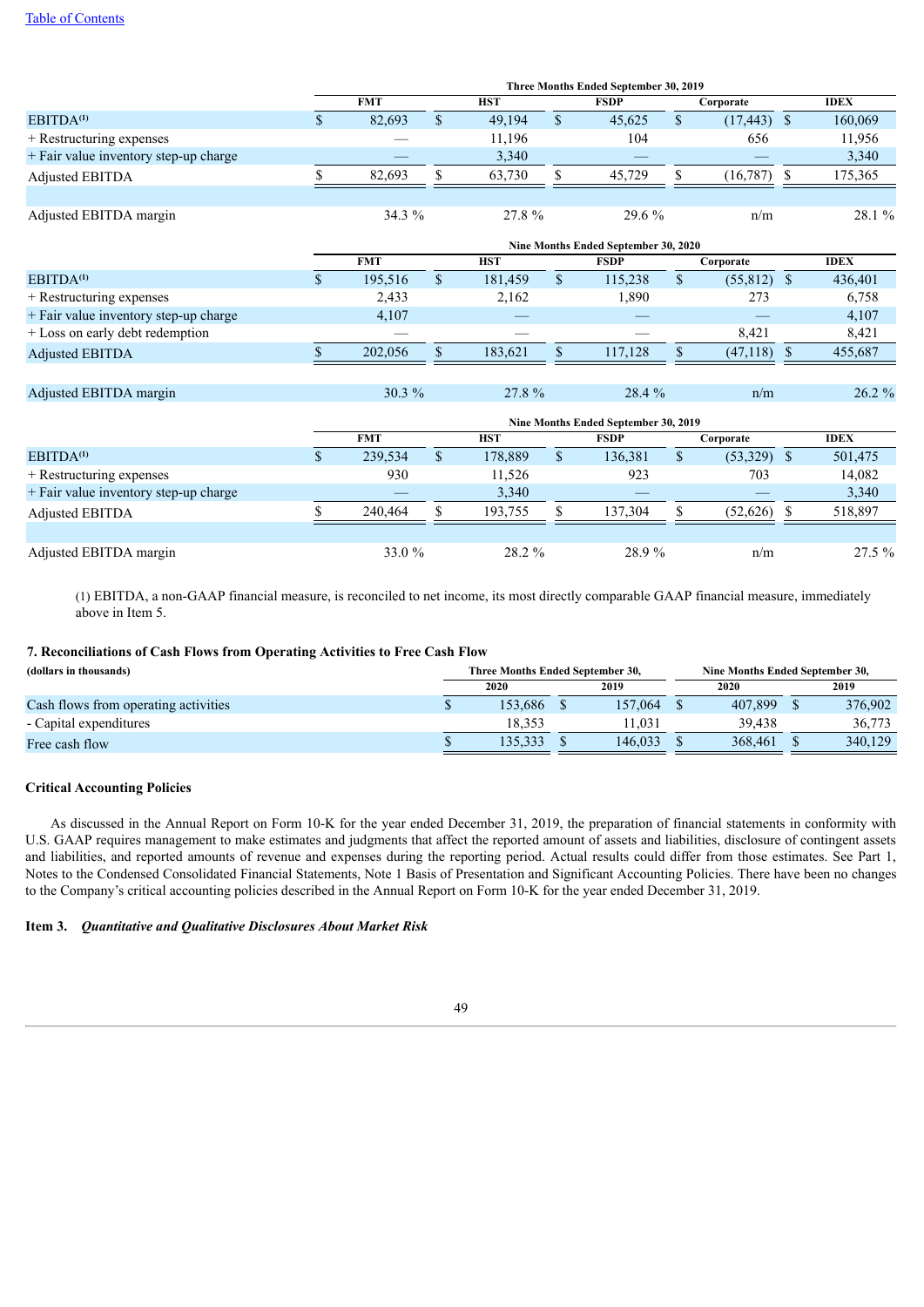The Company is subject to market risk associated with changes in foreign currency exchange rates and interest rates. The Company may, from time to time, enter into foreign currency forward contracts and interest rate swaps on its debt when it believes there is a financial advantage in doing so. A treasury risk management policy, adopted by the Board of Directors, describes the procedures and controls over derivative financial and commodity instruments, including foreign currency forward contracts and interest rate swaps. Under the policy, the Company does not use financial or commodity derivative instruments for trading purposes, and the use of these instruments is subject to strict approvals by senior officers. Typically, the use of derivative instruments is limited to foreign currency forward contracts and interest rate swaps on the Company's outstanding long-term debt. As of September 30, 2020, the Company did not have any derivative instruments outstanding.

#### *Foreign Currency Exchange Rates*

The Company's foreign currency exchange rate risk is limited principally to the Euro, Swiss Franc, British Pound, Canadian Dollar, Indian Rupee, Chinese Renminbi and Swedish Krona. The Company manages its foreign exchange risk principally through invoicing customers in the same currency as the source of products. The effect of transaction gains and losses is reported within Other (income) expense-net in the Condensed Consolidated Statements of Operations.

#### *Interest Rate Fluctuation*

The Company does not have significant interest rate exposure due to all of the \$1,044.3 million of debt outstanding as of September 30, 2020 being fixed rate debt.

#### <span id="page-52-0"></span>**Item 4.** *Controls and Procedures*

The Company maintains disclosure controls and procedures that are designed to ensure that information required to be disclosed in the Company's Exchange Act reports is recorded, processed, summarized and reported within the time periods specified in the SEC's rules and forms, and that such information is accumulated and communicated to the Company's management, including its Chief Executive Officer and Chief Financial Officer, as appropriate, to allow timely decisions regarding required disclosure.

As required by SEC Rule 13a-15(b), the Company carried out an evaluation, under the supervision and with the participation of the Company's management, including the Company's Chief Executive Officer and Chief Financial Officer, of the effectiveness of the design and operation of the Company's disclosure controls and procedures as of the end of the period covered by this report. Based on the foregoing, the Company's Chief Executive Officer and Chief Financial Officer concluded, as of September 30, 2020, that the Company's disclosure controls and procedures were effective.

<span id="page-52-1"></span>There has been no change in the Company's internal controls over financial reporting during the Company's most recent fiscal quarter that has materially affected, or is reasonably likely to materially affect, the Company's internal control over financial reporting.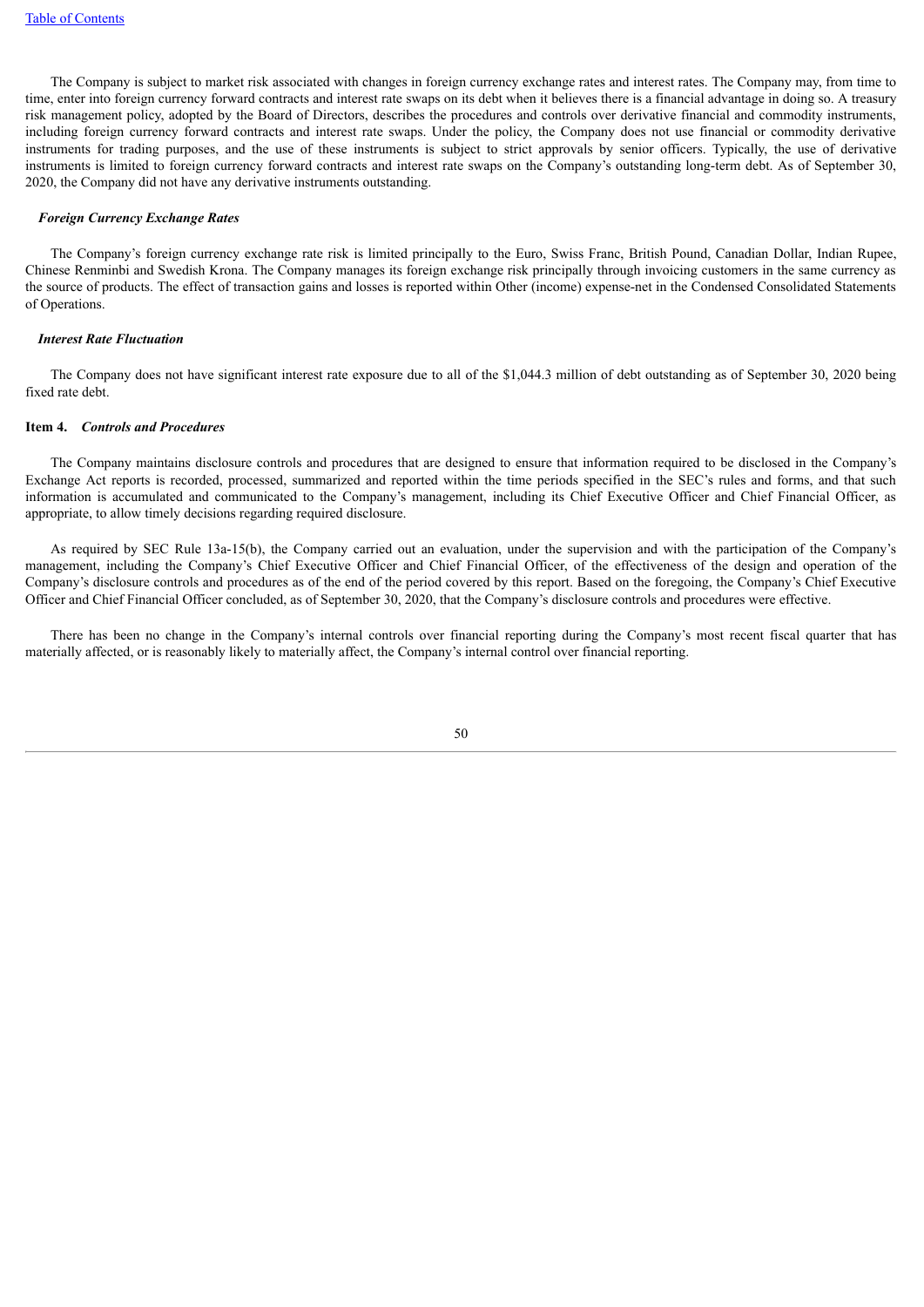#### **PART II. OTHER INFORMATION**

## <span id="page-53-0"></span>**Item 1.** *Legal Proceedings*

The Company and its subsidiaries are party to legal proceedings as described in Note 20 in Part I, Item 1, "Legal Proceedings," and such disclosure is incorporated by reference into this Item 1, "Legal Proceedings." In addition, the Company and six of its subsidiaries are presently named as defendants in a number of lawsuits claiming various asbestos-related personal injuries, allegedly as a result of exposure to products manufactured with components that contained asbestos. These components were acquired from third party suppliers and were not manufactured by the Company or any of the defendant subsidiaries. To date, the majority of the Company's settlements and legal costs, except for costs of coordination, administration, insurance investigation and a portion of defense costs, have been covered in full by insurance, subject to applicable deductibles. However, the Company cannot predict whether and to what extent insurance will be available to continue to cover these settlements and legal costs, or how insurers may respond to claims that are tendered to them. Claims have been filed in jurisdictions throughout the United States and the United Kingdom. Most of the claims resolved to date have been dismissed without payment. The balance of the claims have been settled for various immaterial amounts. Only one case has been tried, resulting in a verdict for the Company's business unit. No provision has been made in the financial statements of the Company, other than for insurance deductibles in the ordinary course, and the Company does not currently believe the asbestos-related claims will have a material adverse effect on the Company's business, financial position, results of operations or cash flows.

#### <span id="page-53-1"></span>**Item 1A.** *Risk Factors*

In light of current global economic events and conditions experienced during the nine months ended September 30, 2020, the following factors are present risks to the Company. Aside from these risk factors, there have been no changes to the Company's risk factors described in the Annual Report on Form 10-K for the year ended December 31, 2019 that have a material impact on our condensed consolidated financial statements.

## Our business, results of operations and financial condition have been and may continue to be materially adversely impacted by the recent *coronavirus (COVID-19) pandemic.*

The novel coronavirus (COVID-19) pandemic is a rapidly-changing situation that has negatively impacted and could continue to negatively impact the global economy. Our operating results are subject to fluctuations based on general economic conditions and have been adversely affected by the negative general economic conditions. The extent to which COVID-19 continues to impact our business will depend on future developments, which are highly uncertain and cannot be predicted with confidence, such as the duration of the outbreak and business closures or business disruptions for our Company, our suppliers and our customers.

The deterioration in economic conditions materially reduced, and could continue to reduce, the Company's sales and profitability. The financial distress our customers have experienced due to the deterioration in economic conditions has resulted in and could continue to result in reduced sales and decreased collectability of accounts receivable which has and could continue to negatively impact our results of operations. Based on currently available information and management's current expectations, we believe the Company's organic sales will be down approximately 3 to 5 percent in the fourth quarter of 2020. Any changes in or resurgence of the COVID-19 outbreak could also have a material impact on our ability to get the raw materials, parts and components we need to manufacture our products as our suppliers face disruptions in their businesses, closures or bankruptcy as a result of the COVID-19 outbreak. We depend greatly on our suppliers for items that are essential to the manufacturing of our products. Although we have not experienced material supply chain disruptions to date, if our suppliers fail to meet our manufacturing needs in the future, it would delay our production and our product shipments to customers and negatively affect our operations.

U.S and international government responses to the COVID-19 outbreak have included "shelter in place", "stay at home" and similar types of orders. These orders exempt certain individuals needed to maintain continuity of operations of critical infrastructure sectors as determined by the U.S. federal and international governmental bodies. Although the Company's operations are currently considered essential and exempt (and in some regions government lockdown mandates have been lifted), if any of the applicable exemptions are curtailed or revoked in the future, including in response to any COVID-19 resurgence, that would adversely impact our business, operating results and financial condition. Furthermore, to the extent these exemptions do not extend to our key suppliers and customers, this would also adversely impact our business, operating results and financial condition. We have also implemented work-from-home policies for certain "non-essential" employees. Although these work-from-home policies have not negatively impacted our business in any material respect to date, the COVID-19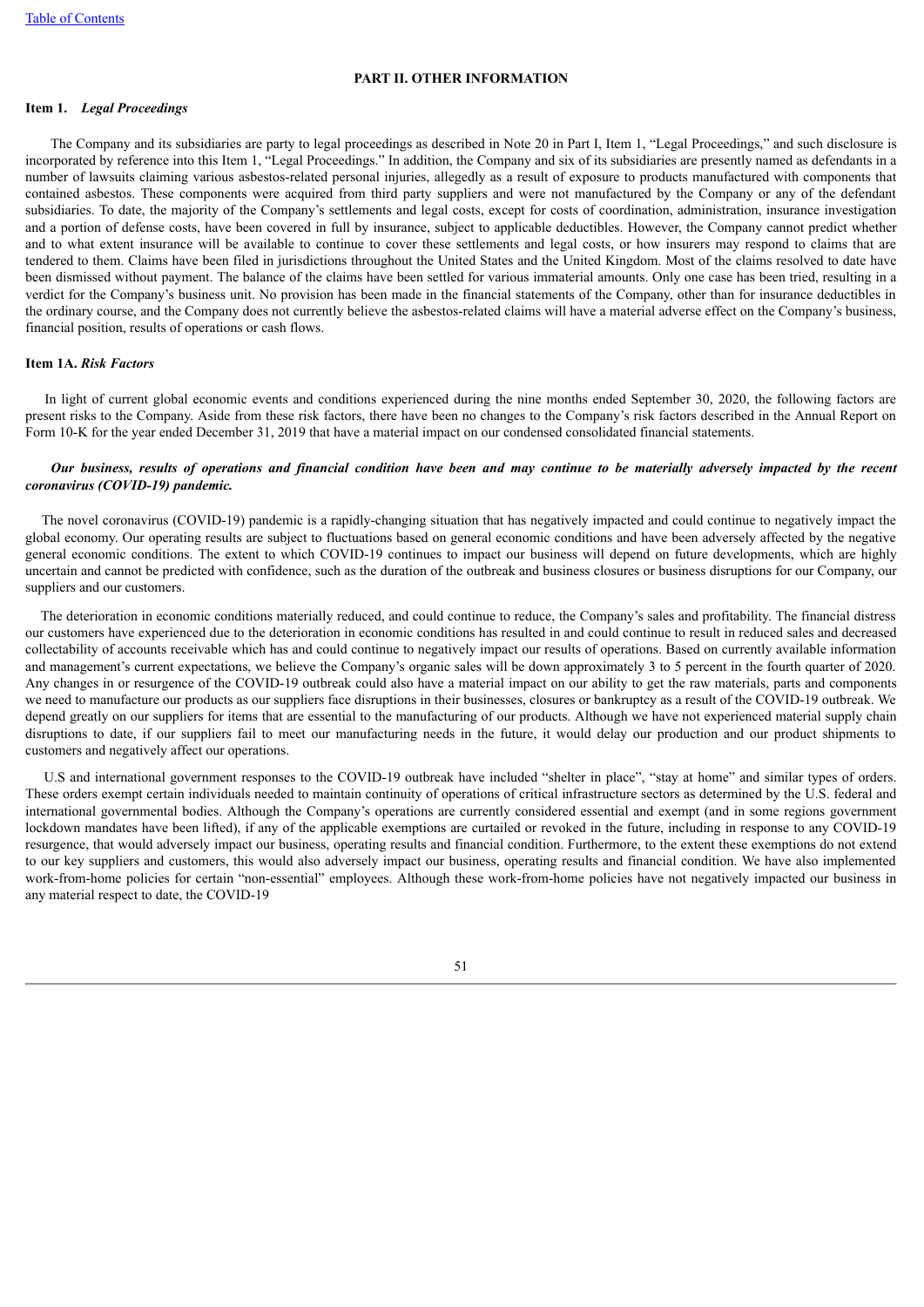outbreak is dynamic and any future resurgences could negatively impact productivity, disrupt conduct of our business in the ordinary course and delay our production timelines.

Due to the large remote workforce populations, we may also face informational technology infrastructure and connectivity issues from the vendors that we rely on for certain information technologies to administer, store and support the Company's multiple business activities. IDEX is heavily dependent on the availability and support of our technology landscape, several of which are provided by external third party service providers (e.g., Microsoft, AT&T and Verizon). Although we have not suffered any disruptions to date, any future disruptions in their operations could also negatively impact our business, operating results and financial condition.

To the extent the COVID-19 outbreak continues to adversely affect our business and financial results, it may also have the effect of heightening many of the other risks described in the risk factors included in the Annual Report on Form 10-K for the year ended December 31, 2019, such as those relating to our international operations, our ability to develop new products, our ability to execute on our growth strategy of acquisitions, our dependency on raw materials, parts and components, the effects on movements in foreign currency exchange rates on our Company, the effects on our Company that result from declines in commodity prices and our reliance on labor availability to operate and grow our business.

#### <span id="page-54-0"></span>**Item 2.** *Unregistered Sales of Equity Securities and Use of Proceeds*

The following table provides information about the Company's purchases of its common stock during the quarter ended September 30, 2020:

| Period                                  | <b>Total Number of</b><br><b>Shares Purchased</b> | <b>Average Price</b><br><b>Paid per Share</b> | <b>Total Number of</b><br><b>Shares Purchased as</b><br><b>Part of Publicly</b><br><b>Announced Plans</b><br>or Programs <sup>(1)</sup> | <b>Approximate Dollar</b><br><b>Value that May Yet</b><br>be Purchased<br><b>Under the Plans</b><br>or Programs <sup>(1)</sup> |
|-----------------------------------------|---------------------------------------------------|-----------------------------------------------|-----------------------------------------------------------------------------------------------------------------------------------------|--------------------------------------------------------------------------------------------------------------------------------|
| July 1, 2020 to July 31, 2020           |                                                   |                                               | $\qquad \qquad -$                                                                                                                       | 712,001,005                                                                                                                    |
| August 1, 2020 to August 31, 2020       |                                                   |                                               |                                                                                                                                         | 712,001,005                                                                                                                    |
| September 1, 2020 to September 30, 2020 |                                                   |                                               |                                                                                                                                         | 712,001,005                                                                                                                    |
| Total                                   | $\hspace{0.05cm}$                                 |                                               | $\hspace{0.05cm}$                                                                                                                       | 712,001,005                                                                                                                    |

<span id="page-54-1"></span>(1) On March 17, 2020, the Company's Board of Directors approved an increase of \$500.0 million in the authorized level of repurchases of common stock. This approval is in addition to the prior repurchase authorizations of the Board of Directors of \$300.0 million on December 1, 2015 and \$400.0 million on November 6, 2014. These authorizations have no expiration date.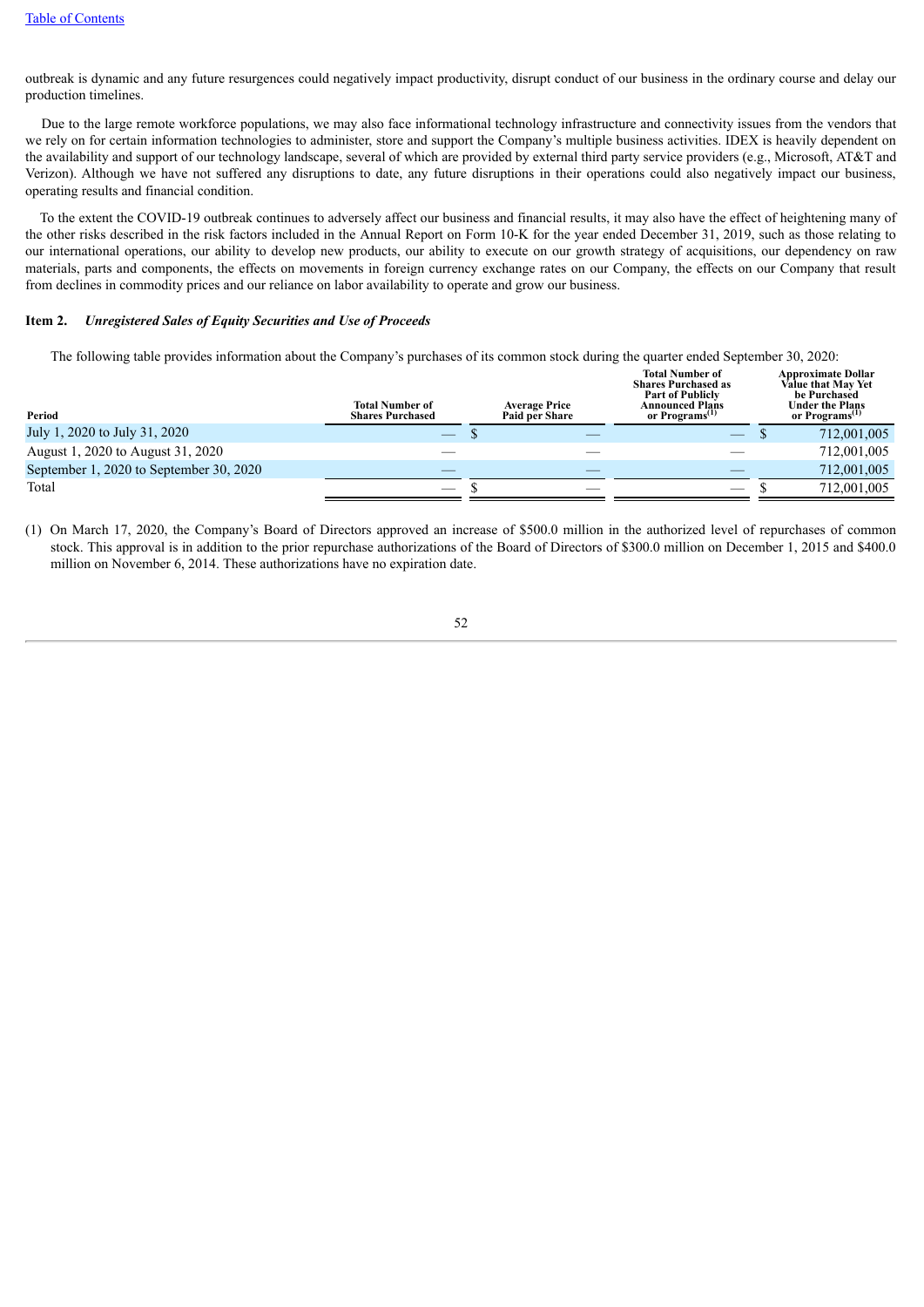## **Item 6.** *Exhibits.*

| Exhibit<br><b>Number</b> | Description                                                                                                                                                                                                                                                                                                                                                                                                                                                                                                                                                                                                                     |
|--------------------------|---------------------------------------------------------------------------------------------------------------------------------------------------------------------------------------------------------------------------------------------------------------------------------------------------------------------------------------------------------------------------------------------------------------------------------------------------------------------------------------------------------------------------------------------------------------------------------------------------------------------------------|
| $*31.1$                  | Certification of Chief Executive Officer Pursuant to Section 302 of Sarbanes Oxley Act of 2002                                                                                                                                                                                                                                                                                                                                                                                                                                                                                                                                  |
| $*31.2$                  | Certification of Chief Financial Officer Pursuant to Section 302 of Sarbanes Oxley Act of 2002                                                                                                                                                                                                                                                                                                                                                                                                                                                                                                                                  |
| $*32.1$                  | Certification of Chief Executive Officer Pursuant to 18 U.S.C. Section 1350                                                                                                                                                                                                                                                                                                                                                                                                                                                                                                                                                     |
| $*32.2$                  | Certification of Chief Financial Officer Pursuant to 18 U.S.C. Section 1350                                                                                                                                                                                                                                                                                                                                                                                                                                                                                                                                                     |
| $*101$                   | The following financial information from IDEX Corporation's Quarterly Report on Form 10-Q for the quarter ended September 30,<br>2020 formatted in Inline eXtensible Business Reporting Language (iXBRL) includes: (i) the Cover Page, (ii) the Condensed<br>Consolidated Balance Sheets, (iii) the Condensed Consolidated Statements of Operations, (iv) the Condensed Consolidated Statements<br>of Comprehensive Income, (v) the Condensed Consolidated Statements of Shareholders' Equity, (vi) the Condensed Consolidated<br>Statements of Cash Flows, and (vii) Notes to the Condensed Consolidated Financial Statements. |

\*104 Cover Page Interactive Data File (formatted as Inline XBRL and contained in Exhibit 101).

<span id="page-55-0"></span>\* Filed herewith

|    | I  |
|----|----|
|    |    |
|    |    |
|    |    |
|    |    |
| ۰, | ۰. |
|    |    |
| ×  | ۰, |
|    |    |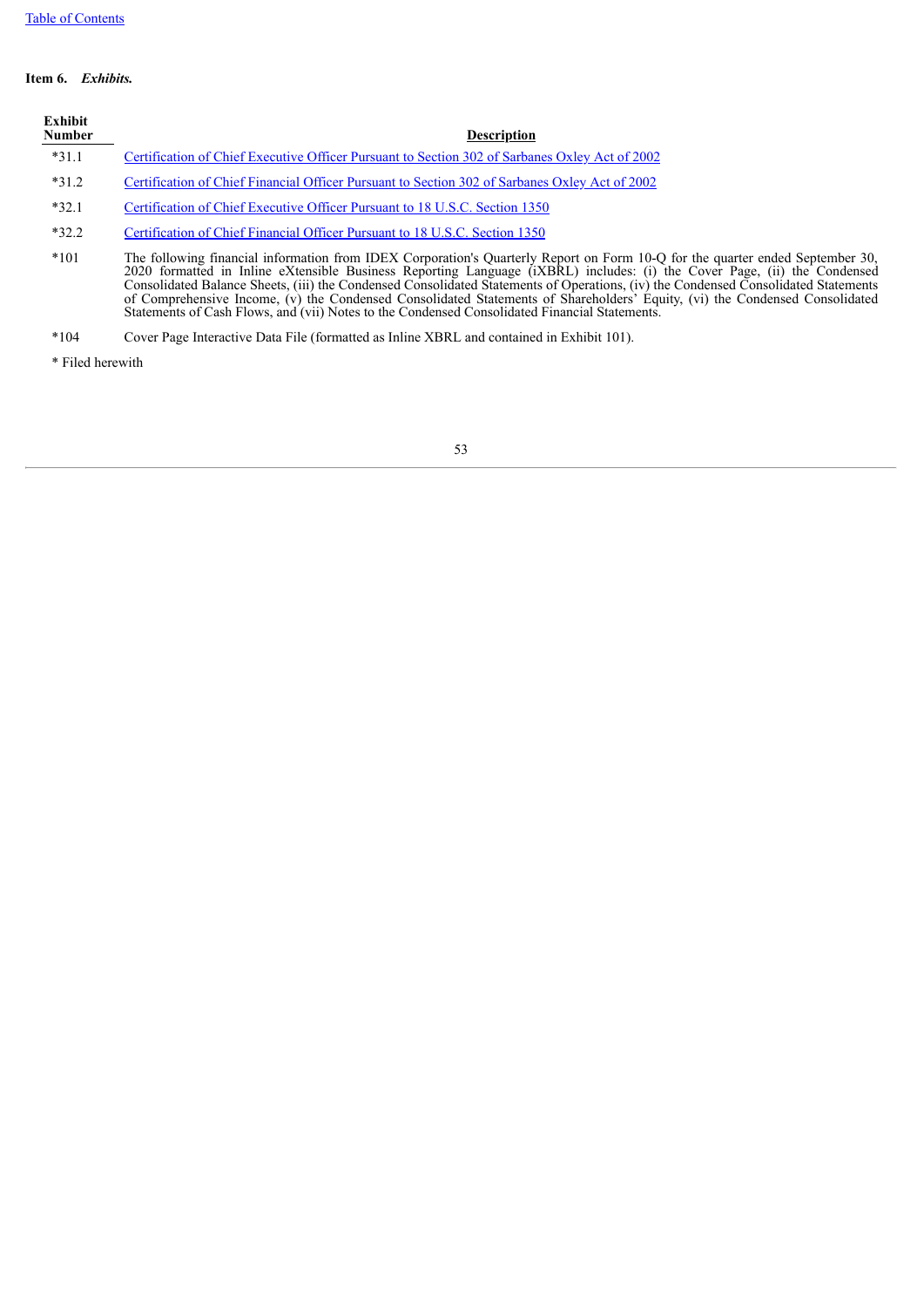## **SIGNATURES**

Pursuant to the requirements of the Securities Exchange Act of 1934, the registrant has duly caused this report to be signed on its behalf by the undersigned thereunto duly authorized.

IDEX Corporation

By: /s/ WILLIAM K. GROGAN William K. Grogan

*Senior Vice President and Chief Financial Of icer (Principal Financial Of icer)*

By: /s/ MICHAEL J. YATES

Michael J. Yates *Vice President and Chief Accounting Of icer (Principal Accounting Of icer)*

Date: October 28, 2020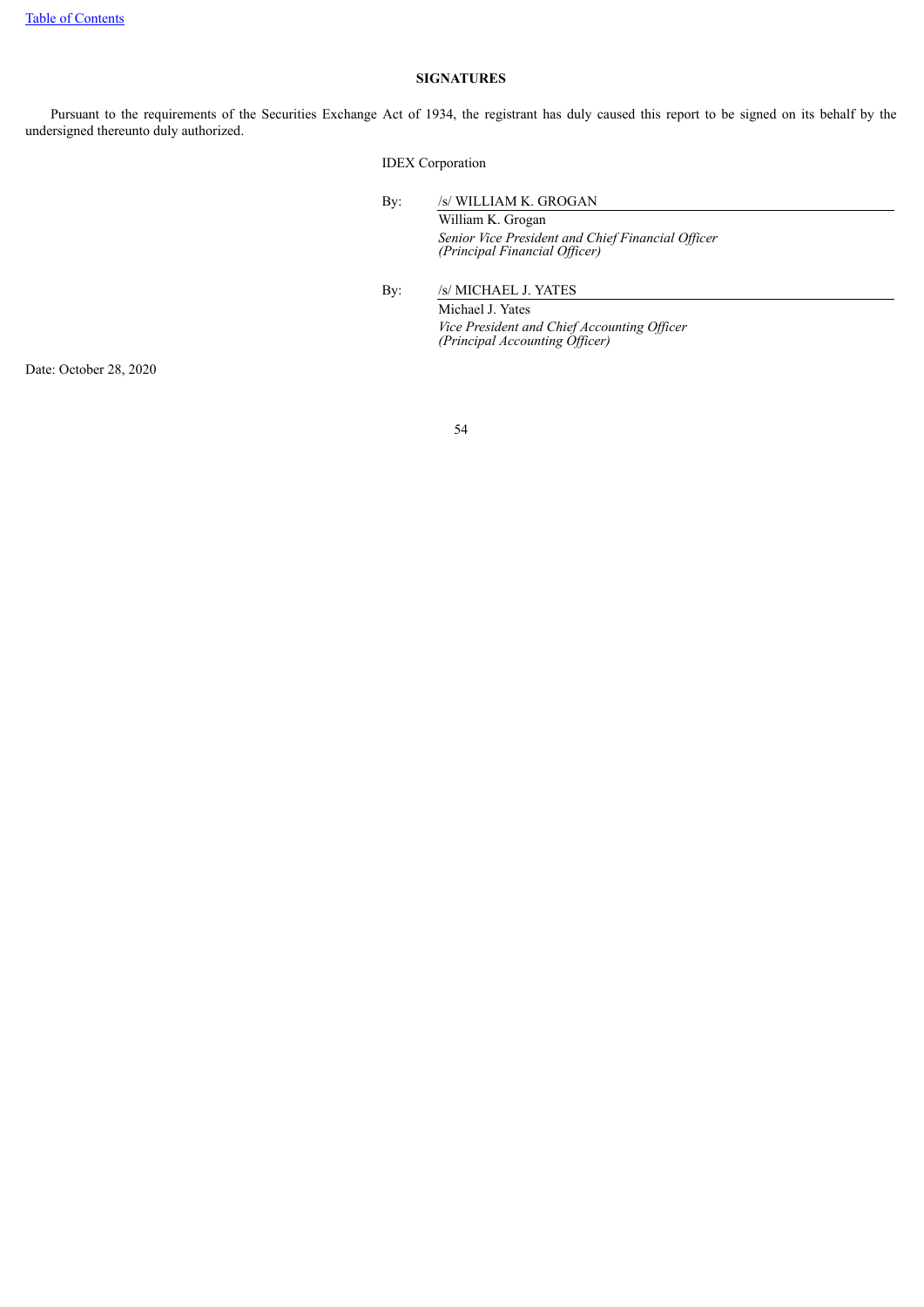## **Certification of Chief Executive Officer Pursuant to Section 302 of the Sarbanes-Oxley Act of 2002**

<span id="page-57-0"></span>I, Andrew K. Silvernail, certify that:

1. I have reviewed this quarterly report on Form 10-Q of IDEX Corporation;

2. Based on my knowledge, this report does not contain any untrue statement of a material fact or omit to state a material fact necessary to make the statements made, in light of the circumstances under which such statements were made, not misleading with respect to the period covered by this report;

3. Based on my knowledge, the financial statements, and other financial information included in this report, fairly present in all material respects the financial condition, results of operations and cash flows of the registrant as of, and for, the periods presented in this report;

4. The registrant's other certifying officer and I are responsible for establishing and maintaining disclosure controls and procedures (as defined in Exchange Act Rules 13a-15(e) and 15d-15(e)) and internal control over financial reporting (as defined in Exchange Act Rules 13a-15(f) and 15d-15(f)) for the registrant and we have:

a) Designed such disclosure controls and procedures, or caused such disclosure controls and procedures to be designed under our supervision, to ensure that material information relating to the registrant, including its consolidated subsidiaries, is made known to us by others within those entities, particularly during the period in which this report is being prepared;

b) Designed such internal control over financial reporting, or caused such internal control over financial reporting to be designed under our supervision, to provide reasonable assurance regarding the reliability of financial reporting and the preparation of financial statements for external purposes in accordance with generally accepted accounting principles;

c) Evaluated the effectiveness of the registrant's disclosure controls and procedures and presented in this report our conclusions about the effectiveness of the disclosure controls and procedures, as of the end of the period covered by this report based on such evaluation; and

d) Disclosed in this report any change in the registrant's internal control over financial reporting that occurred during the registrant's most recent fiscal quarter (the registrant's fourth fiscal quarter in the case of an annual report) that has materially affected, or is reasonably likely to materially affect, the registrant's internal control over financial reporting; and

5. The registrant's other certifying officer and I have disclosed, based on our most recent evaluation of internal control over financial reporting, to the registrant's auditors and the audit committee of the registrant's board of directors (or persons performing the equivalent functions):

a) All significant deficiencies and material weaknesses in the design or operation of internal control over financial reporting which are reasonably likely to adversely affect the registrant's ability to record, process, summarize and report financial information; and

b) Any fraud, whether or not material, that involves management or other employees who have a significant role in the registrant's internal control over financial reporting.

/s/ ANDREW K. SILVERNAIL

Andrew K. Silvernail *Chairman of the Board and Chief Executive Of icer*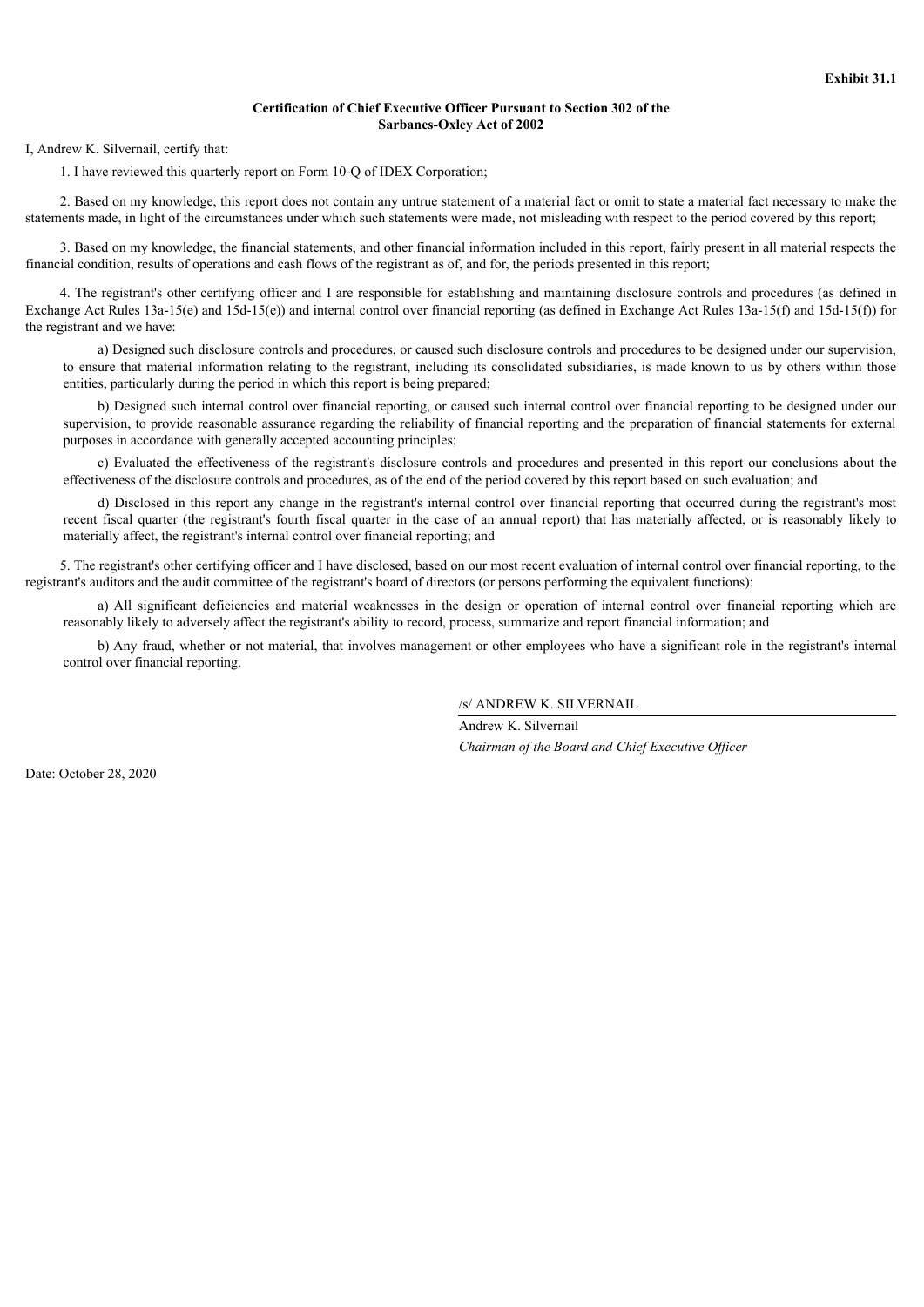## **Certification of Chief Financial Officer Pursuant to Section 302 of the Sarbanes-Oxley Act of 2002**

<span id="page-58-0"></span>I, William K. Grogan, certify that:

1. I have reviewed this quarterly report on Form 10-Q of IDEX Corporation;

2. Based on my knowledge, this report does not contain any untrue statement of a material fact or omit to state a material fact necessary to make the statements made, in light of the circumstances under which such statements were made, not misleading with respect to the period covered by this report;

3. Based on my knowledge, the financial statements, and other financial information included in this report, fairly present in all material respects the financial condition, results of operations and cash flows of the registrant as of, and for, the periods presented in this report;

4. The registrant's other certifying officer and I are responsible for establishing and maintaining disclosure controls and procedures (as defined in Exchange Act Rules 13a-15(e) and 15d-15(e)) and internal control over financial reporting (as defined in Exchange Act Rules 13a-15(f) and 15d-15(f)) for the registrant and we have:

a) Designed such disclosure controls and procedures, or caused such disclosure controls and procedures to be designed under our supervision, to ensure that material information relating to the registrant, including its consolidated subsidiaries, is made known to us by others within those entities, particularly during the period in which this report is being prepared;

b) Designed such internal control over financial reporting, or caused such internal control over financial reporting to be designed under our supervision, to provide reasonable assurance regarding the reliability of financial reporting and the preparation of financial statements for external purposes in accordance with generally accepted accounting principles;

c) Evaluated the effectiveness of the registrant's disclosure controls and procedures and presented in this report our conclusions about the effectiveness of the disclosure controls and procedures, as of the end of the period covered by this report based on such evaluation; and

d) Disclosed in this report any change in the registrant's internal control over financial reporting that occurred during the registrant's most recent fiscal quarter (the registrant's fourth fiscal quarter in the case of an annual report) that has materially affected, or is reasonably likely to materially affect, the registrant's internal control over financial reporting; and

5. The registrant's other certifying officer and I have disclosed, based on our most recent evaluation of internal control over financial reporting, to the registrant's auditors and the audit committee of the registrant's board of directors (or persons performing the equivalent functions):

a) All significant deficiencies and material weaknesses in the design or operation of internal control over financial reporting which are reasonably likely to adversely affect the registrant's ability to record, process, summarize and report financial information; and

b) Any fraud, whether or not material, that involves management or other employees who have a significant role in the registrant's internal control over financial reporting.

#### /s/ WILLIAM K. GROGAN

William K. Grogan *Senior Vice President and Chief Financial Of icer*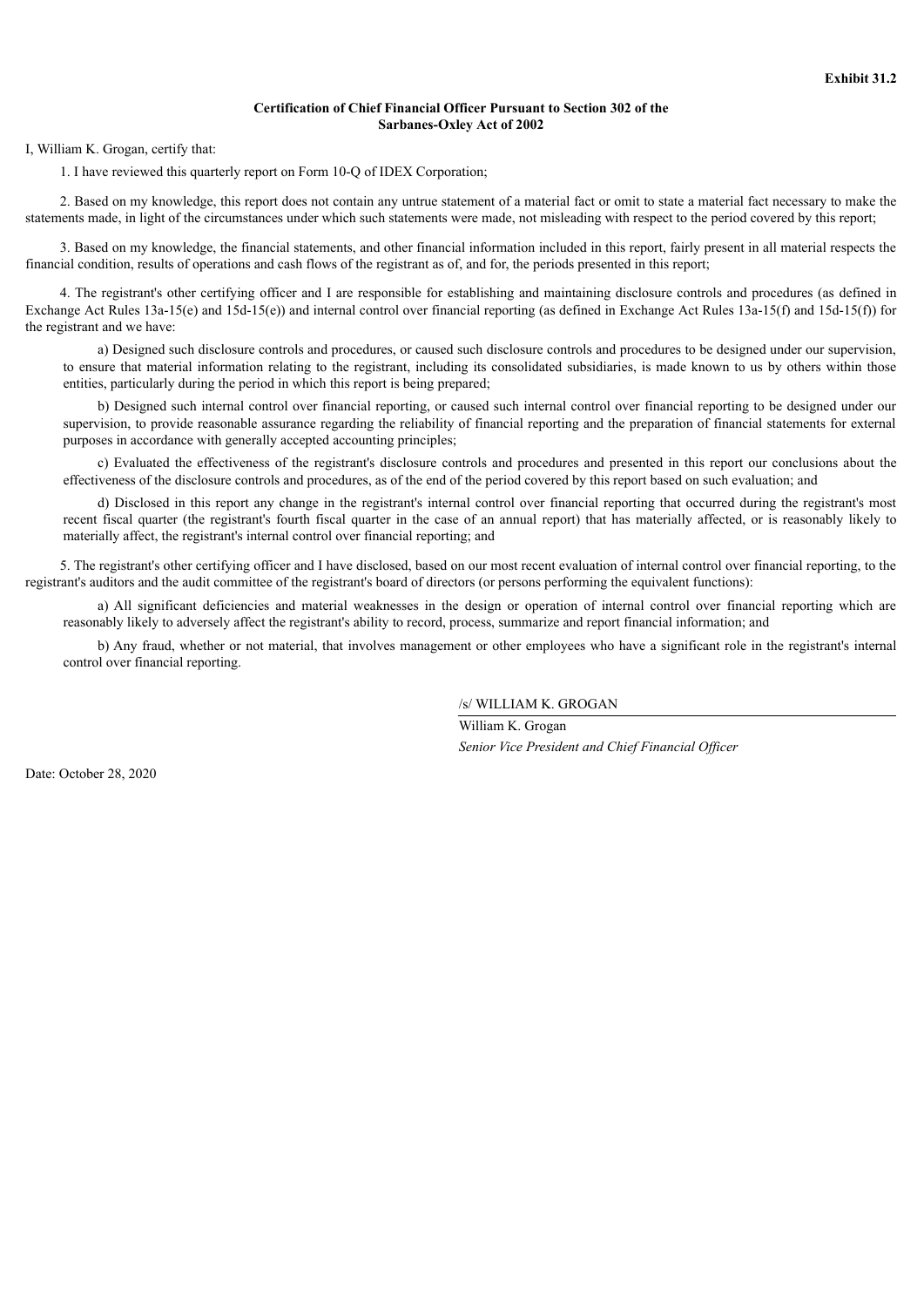#### **Certification of Chief Executive Officer**

<span id="page-59-0"></span>Pursuant to 18 U.S.C. § 1350, as created by Section 906 of the Sarbanes-Oxley Act of 2002, the undersigned officer of IDEX Corporation (the "Company") hereby certifies, to such officer's knowledge, that:

(i) the accompanying Quarterly Report on Form 10-Q of the Company for the quarterly period ended September 30, 2020 (the "Report") fully complies with the requirements of Section 13(a) or Section 15(d), as applicable, of the Securities Exchange Act of 1934, as amended; and

(ii) the information contained in the Report fairly presents, in all material respects, the financial condition and results of operations of the Company.

/s/ ANDREW K. SILVERNAIL

Andrew K. Silvernail *Chairman of the Board and Chief Executive Of icer*